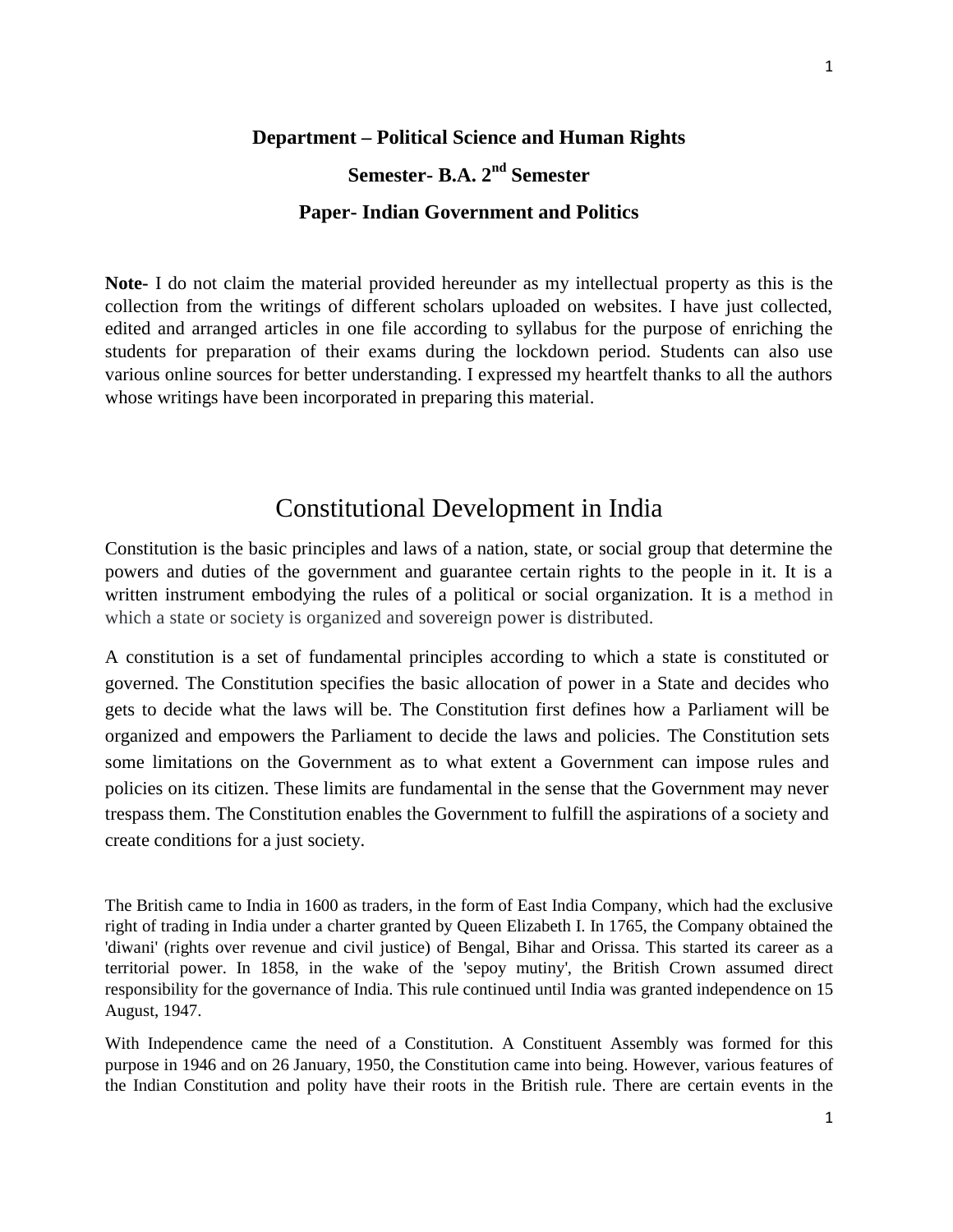British rule that laid down the legal framework for the organisation and functioning of government and administration in British India. These events have greatly influenced our constitution and polity.

#### Regulating Act, 1773

The act designated the Governor of Bengal as the Governor-General of Bengal. The First Governor-General of Bengal was Lord Warren Hastings. The act subordinated the Governors of Bombay and Madras to the Governor-General of Bengal. The Supreme Court was established at Fort William (Calcutta) as the Apex Court in 1774.

#### Pitt's India Act of 1784

The act established Board of Control over the Court of directors to guide and supervise the affairs of the company in India. It was introduced to remove the drawbacks of the Regulating Act. It was named after the then British Prime Minister. The act placed the Indian affairs under the direct control of the British Government.

#### Charter Act of 1833

Company's monopoly of trade with India was completely abolished. The act created the post of Governor General of India. It made the Governor General of Bengal as the Governor General of India. First Governor General of India was Lord William Bentick. Governments of Bombay and Madras were deprived of their legislative powers. This was the final step towards centralization in the British India. The act ended the activities of the East India Company as the commercial body.

Charter Act of 1853

In 1853, the charter act of 1833 was to time out and had to be renewed. It was renewed but no substantial changes were made. Legislative and Executive Councils were separated.

The charter act of 1833 provided the Haileybury college of London should make quota to admit the future civil servants. However, this system of an open competition was never effectively operated. A The Committee under the chairmanship of Lord Macaulay had prepared the regulations in this context.

#### **Government of India Act of 1858**

British Crown assumed sovereignty over India from the East India Company. It provided absolute imperial control without any popular participation in the administration of the country. This Act transferred the Government, territories and revenues of India from the East India Company to the British Crown. The rule of company was replaced by the rule of Crown in India. The powers of the British Crown were to be exercised by the Secretary of State for India. The secretary of state was a member of the British Cabinet. He was assisted by the Council of India, having 15 members. He was vested with complete authority and control over the Indian administration through the Governor-General as his agent. He was responsible ultimately to the British Parliament. The Governor General was made the Viceroy of India. Lord Canning was the first Viceroy of India 1858.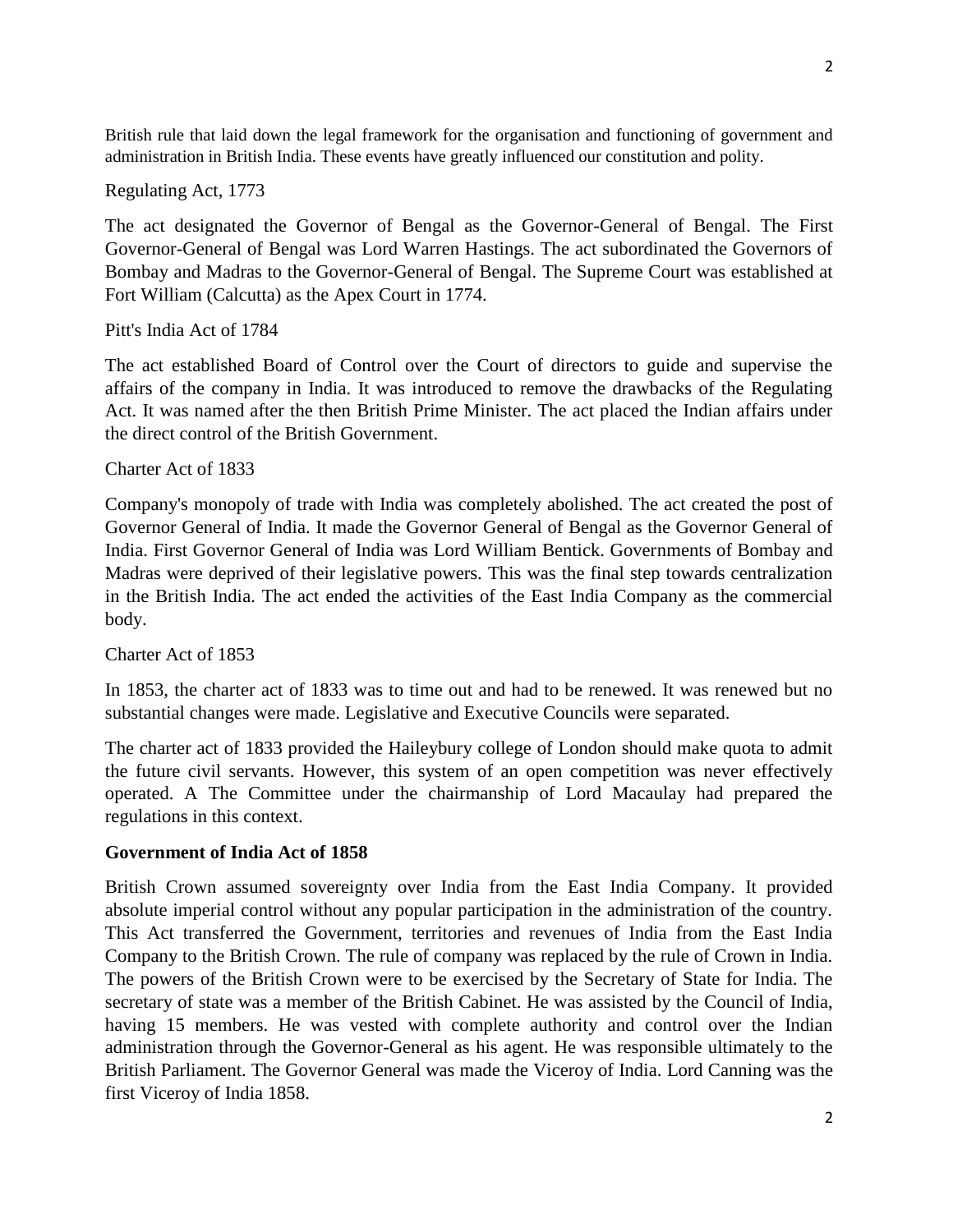3

It introduced, for the first time, the representative institutions in India. It provided that the Governor General's Executive Council should have some Indians as the non-official members while transacting the legislative businesses. The act initiated the process of decentralization by restoring the legislative powers to the Bombay and the Madras Presidencies. It accorded the statutory recognition to the portfolio system.

## **Indian Councils Act of 1892**

The act introduced the principle of elections but in an indirect manner. It enlarged the functions of the Legislative Councils and gave them the power of discussing the Budget and addressing questions to the Executive.

## **Indian Councils Act of 1909**

This act is also known as the Morley-Minto Reforms after the Secretary of State for India (Lord Morley and the Viceroy Lord Minto). It changed the name of the Central Legislative Council to the Imperial Legislative Council. The act introduced a system of Communal representation for Muslims by accepting the concept of 'separate electorate'. It was the first attempt to introduce a representative and popular element in Indian Administration. Lord Minto came to be known as the 'Father of communal electorate'.

## **Government of India Act of 1919**

This act is also called Montegue-Chelmsford Reform after the Secretary of State for India (Montegue) and the Viceroy (Chelmsford). It introduced Dyarchy in the Provinces that is division of subjects of administration into transferred and reserved. Transferred subjects to be the responsibility of Ministers responsible to the Legislative Council. Indian Legislature to become Bi-Cameral (Council of State composed of 60 members and Legislature Assembly composed of 144 members).

## **Simon Commission, 1927**

In November 1927 (2 years before the schedule), the British Government announced the appointment a seven-member statutory commission under the chairmanship of Sir John Simon to report on the condition of India under its new Constitution. All the members of the commission were British and hence, all the parties boycotted the commission.

The commission submitted its report in 1930 and recommended the abolition of diarchy, extension of responsible government in the provinces, establishment of a federation of British India and princely states, continuation of communal electorate and so on. To consider the proposals of the commission, the British Government convened three round table conferences of the representatives of the British Government, British India and Indian princely states.

On the basis of these discussions, a 'White Paper on Constitutional Reforms' was prepared and submitted for the consideration of the Joint Select Committee of the British Parliament. The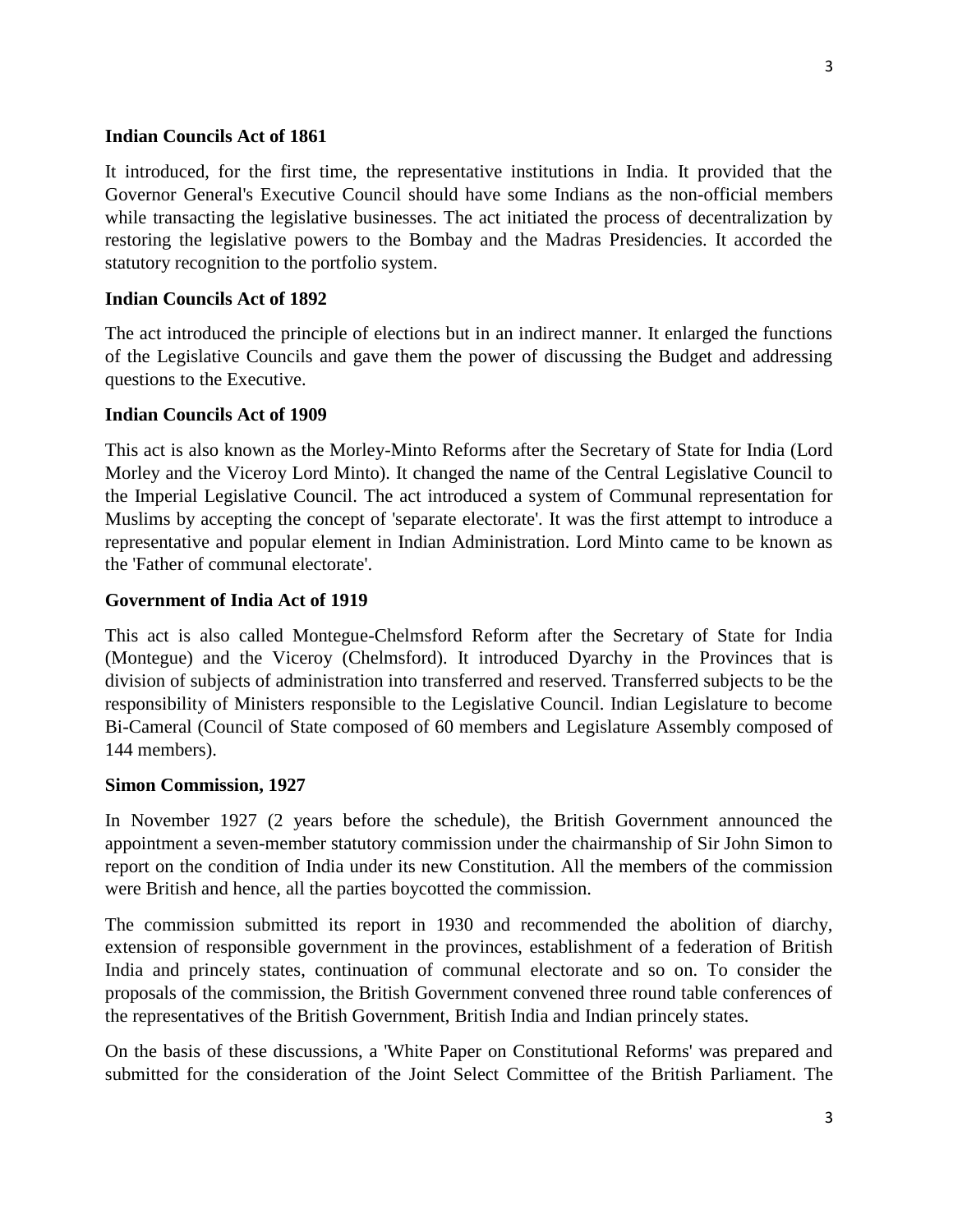recommendations of this committee were incorporated (with certain changes) in the next Government of India Act of 1935.

#### **Communal Award, 1932**

In August 1932, Ramsay MacDonald, the British Prime Minister, announced a scheme of representation of the minorities, which came to be known as the Communal Award. The award not only continued separate electorates for the Muslims, Sikhs, Indian Christians, Anglo-Indians and Europeans but also extended it to the depressed classes (scheduled castes).

Gandhiji was distressed over this extension of the principle of communal representation to the depressed classes and undertook fast unto death in Yeravada Jail (Poona) to get the award modified. At last, these was an agreement between the leaders of the Congress and the depressed classes. The agreement, known as Poona Pact, retained the Hindu joint electorate and gave reserved seats to the depressed classes.

#### **Government of India Act 1935**

The act provided for federation taking the Provinces and the Indian princely states as units. A federal court was to be established. Burma was separated from India.

The act divided the powers between the centre and the units in terms of three lists, namely the Federal List, the Provincial List and the Concurrent List. It provided for the establishment of a Reserve Bank of India to control the currency and credit of the country. The act introduced bicameralism in 6 out of 11 Provinces. These six Provinces were Assam, Bengal, Bombay, Bihar, Madras and the United Province.

#### **Indian independence Act of 1947**

It was based on the famous Mountbetton Plan (3rd June, 1947). Parliament on July 5, 1947. The Act relieved the assent of the crown on 18 July, 1947 and be became effective on 15 August, 1947. The main provisions were:

Two Dominion States, India and Pakistan, came into existence on 15 August, 1947. The boundaries between the two Dominion States were to be determined by a boundary Commission headed by Sir Cyril Radcliff. Both the states had the right to frame their Constitutions by their respective Constituent Assemblies. They also had the right to leave the British Common wealth. Till the new Constitutions were not effective, the governments in the two states would be run on the basis of Provisions of the Government of India Act, 1935. The British Crown ceased to be ruler of India. The members of the civil services appointed before 15 August, 1947 continued to remain in service and to enjoy all benefits, which they were entitled to avail so far.

#### **Composition of Constituent Assembly**

The Constituent Assembly was constituted in November 1946 under the scheme formulated by the Cabinet Mission Plan. The total strength of the Constituent Assembly was to be 389. Of these 296 seats were to be allotted to British India, 93 seats to the Princely States. Out of 296 seats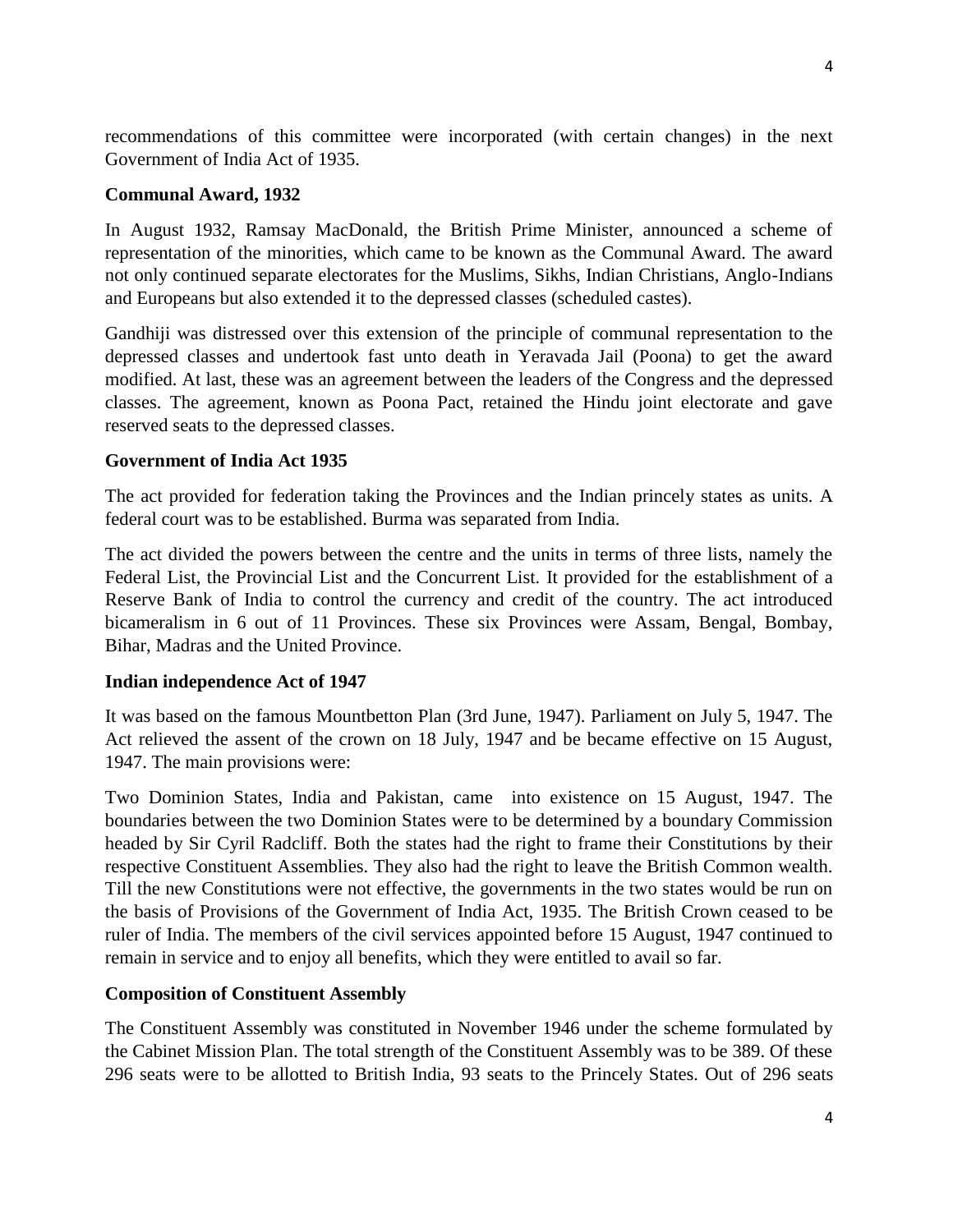allotted to the British India, 292 members were to be drawn from the eleven governors' provinces and four from the four chief commissioners' provinces, one from each.

Each province and princely state (or group of states in case of small states) were to be allotted seats in proportion to their respective population. Roughly, one seat was to be allotted for every million population. Seats allocated to each British province were to be decided among the three principal communities - Muslims, Sikhs and general (all except Muslims and Sikhs), in proportion to their population.

The representatives of each community were to be elected by members of that community in the provincial legislative assembly and voting was to be by the method of proportional representation by means of single transferable vote. The representatives of princely states were to be nominated by the heads of the princely seats. It is thus clear that the Constituent Assembly was to be a partly elected and partly nominated body.

The elections to the Constituent Assembly (for 296 seats allotted to the British Indian Provinces) were held in July-August 1946. The Indian National Congress won 208 seats, the Muslim 73 seats, and the small groups and independents got the remaining 15 seats. However, the 93 seats allotted to the princely states were not filled as they decided to stay away from the Constituent Assembly.

The constituent Assembly was set up in November 1946 as per the Cabinet Mission Plan of 1946. The Drafting Committee was appointed on 29 August 1947, with Dr. B.R. Ambedkar as the Chairman. Originally, the constitution had 22 parts, 395 articles and 8 schedules. The only state having constitution of its own is Jammu and Kashmir. The Mountbatten plan of 3 June, 1947 announced the partition of the country and a separate constituent assembly for the proposed state of Pakistan.

#### **Working of the Constituent Assembly**

The Constituent Assembly held its first meeting on 9 December, 1946. The Muslim League boycotted the meeting and insisted on a separate state of Pakistan. The meeting was thus attended by only 211 members. Dr. Sachchidanand Sinha, the oldest member, was elected as the temporary President of the Assembly, following the French practice.

Later on 11 December, 1946, Dr. Rajendra Prasad and HC Mukherjee were elected as the president and vice-president of the Assembly respectively. Sir B N Rau was appointed as the Constitutional advisor to the Assembly.

## **Salient Features of the Constitution of India**

The Constitution of India is a unique constitution. It is the largest written liberal democratic constitution of the world. It provides for a mixture of federalism and Unitarianism, and flexibility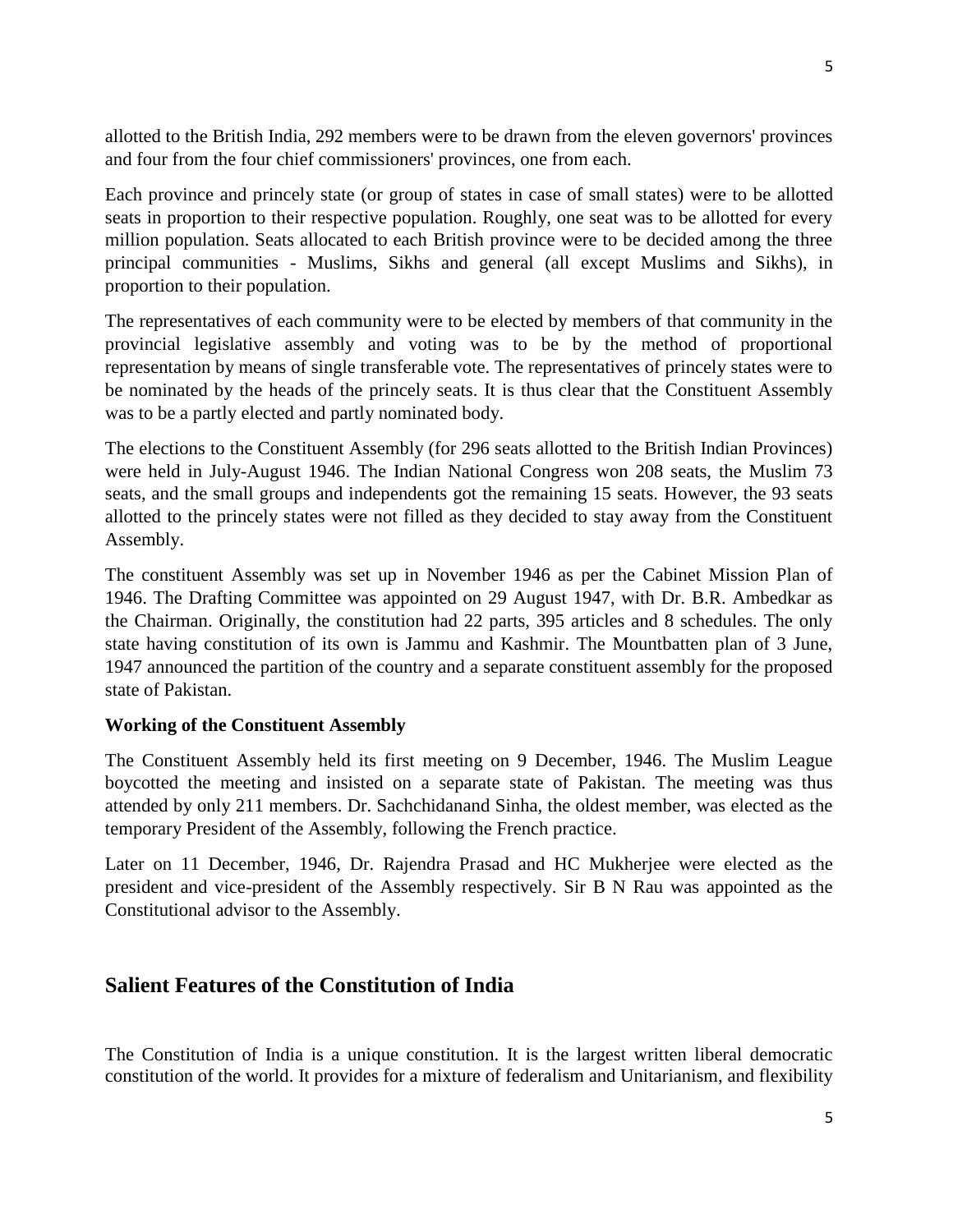and with rigidity. Since its inauguration on 26th January 1950, the Constitution India has been successfully guiding the path and progress of India.

The salient features of the Constitution of India can be discussed as follows:

## **(1) Written and Detailed Constitution:**

The Constitution is a wholly written document which incorporates the constitutional law of India. It was fully debated and duly enacted by the Constitution Assembly of India. It took the Assembly 2 years, 11 months and 18 days to write and enact the Constitution.

Indian Constitution is a very detailed constitution. It consists of 395 Articles divided into 22 Parts with 12 Schedules and 94 constitutional amendments. It is a constitution of both the Centre and states of Indian Union It are indeed much bigger than the US Constitution which has only 7 Articles and the French Constitution with its 89 Articles.

## **(2) Self-made and Enacted Constitution:**

Indian Constitution is a constitution made by the people of India acting through their duly elected and representative body—the Constituent Assembly that was organised in December 1946. Its first session was held on 9th December, 1946. It passed the Objectives Resolution on 22 January, 1947.

Thereafter, it initiated the process of constitution-making in the right earnest and was in a position to finally pass and adopt the constitution on 26th November, 1949. The constitution became fully operational with effect from 26th January 1950. We celebrate this day as our Republic Day. The Constitution of India is thus a self-made and duly enacted constitution.

## **(3) Preamble of the Constitution:**

The Preamble to the Constitution of India is a well drafted document which states the philosophy of the constitution. It declares India to be a Sovereign Socialist Secular Democratic Republic and a welfare state committed to secure justice, liberty and equality for the people and for promoting fraternity, dignity the individual, and unity and integrity of the nation. The Preamble is the key to the constitution. It states in nutshell the nature of Indian state and the objectives it is committed to secure for the people.

## **(4) India is a Democratic Socialist State:**

Although, right from the beginning the Indian Constitution fully reflected the spirit of democratic socialism, it was only in 1976 that the Preamble was amended to include the term 'Socialism'. It is now regarded as a prime feature of Indian state. India is committed to secure social, economic and political justice for its entire people by ending all forms of exploitation and by securing equitable distribution of income, resources and wealth. This is to be secured by peaceful, constitutional and democratic means.

## **(5) India is a Secular State:**

India gives special status to no religion. There is no such thing as a state religion of India. This makes it different from theocratic states like the Islamic Republic of Pakistan or other Islamic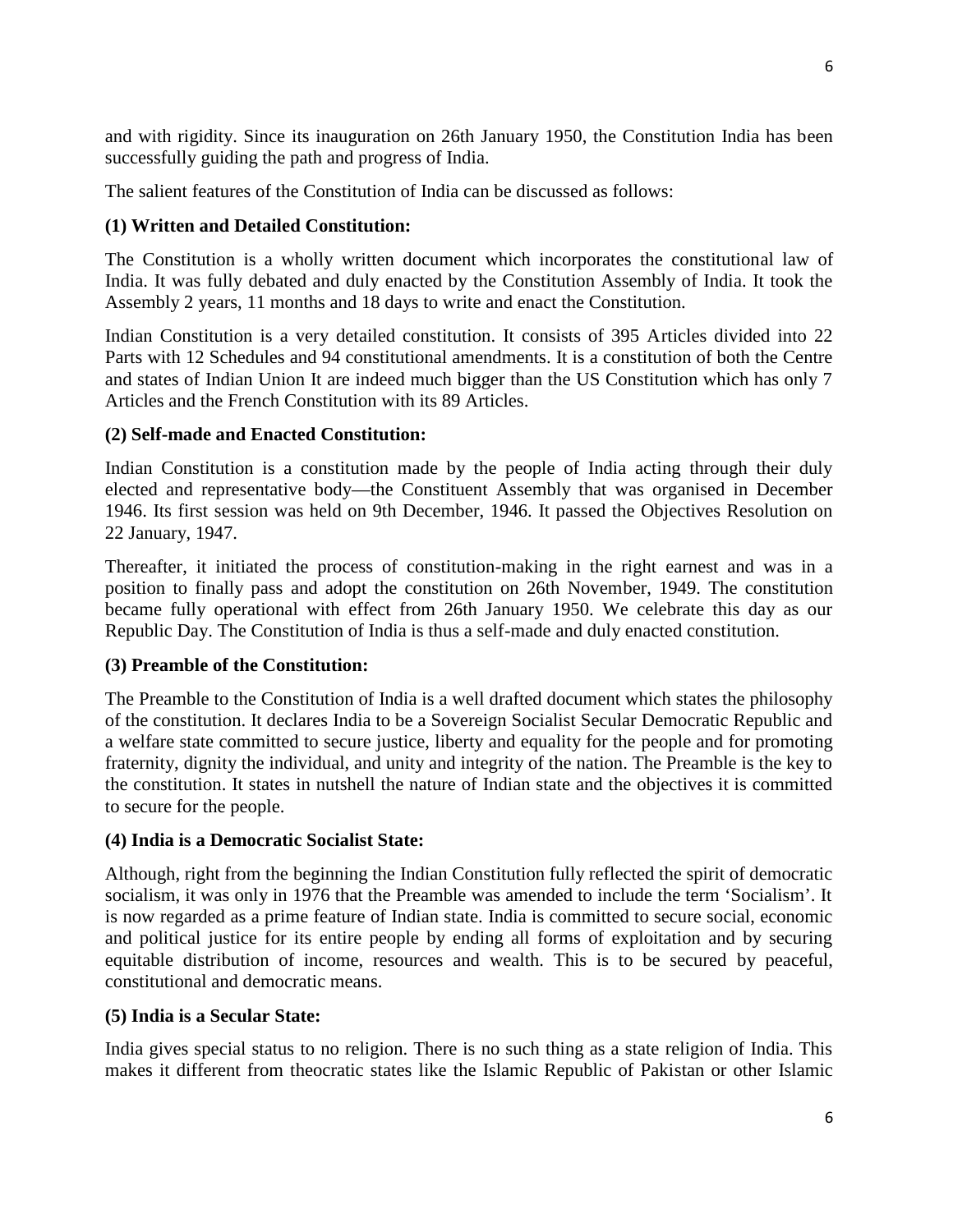countries. Further, Indian secularism guarantees equal freedom to all religions. The Constitution grants the Right to Religious Freedom to all the citizens.

### **(6) India is a Democratic State:**

The Constitution of India provides for a democratic system. The authority of the government rests upon the sovereignty of the people. The people enjoy equal political rights. On the basis of these rights, the people freely participate in the process of politics. They elect their government.

Free fair and regular elections are held for electing governments. For all its activities, the government of India is responsible before the people. The people can change their government through elections. No government can remain in power which does not enjoy the confidence of the people. India is world's largest working democracy.

### **(7) India is a Republic:**

The Preamble declares India to be a Republic. India is not ruled by a monarch or a nominated head of state. India has an elected head of state (President of India) who wields power for a fixed term of 5 years. After every 5 years, the people of India indirectly elect their President.

#### **(8) India is a Union of States:**

Article I of the Constitution declares, that "India that is Bharat is a Union of States." The term 'Union of State' shows two important facts:

(i) That Indian Union is not the result of voluntary agreement among sovereign states, and

(ii) that states of India do not enjoy the right to secede from the Union. Indian Union has now 28 States and 7 Union Territories.

#### **(9) Mixture of Federalism and Unitarianism:**

While describing India as a Union of States, the Constitution provides for a federal structure with a unitary spirit. Scholars describe India as a 'Quasi-Federation' (K.C. Wheare) or as 'a federation with a unitary bias, or even as 'a Unitarian federation.'

Like a federation, the Constitution of India provides for:

(i) A division of powers between the centre and states,

(ii) A written, rigid and supreme constitution,

(iii) Independent judiciary with the power to decide centre-state disputes and

(iv) Dual administration i.e. central and state administrations. However, by providing a very strong centre, a common constitution, single citizenship, emergency provisions, common election commission, common all India services etc. the Constitution clearly reflects its unitary spirit.

India is a federation with some Unitarian features. This mixture of federalism-Unitarianism has been done keeping in view both the pluralistic nature of society and the presence of regional diversities, as well as due to the need for securing unity and integrity of the nation.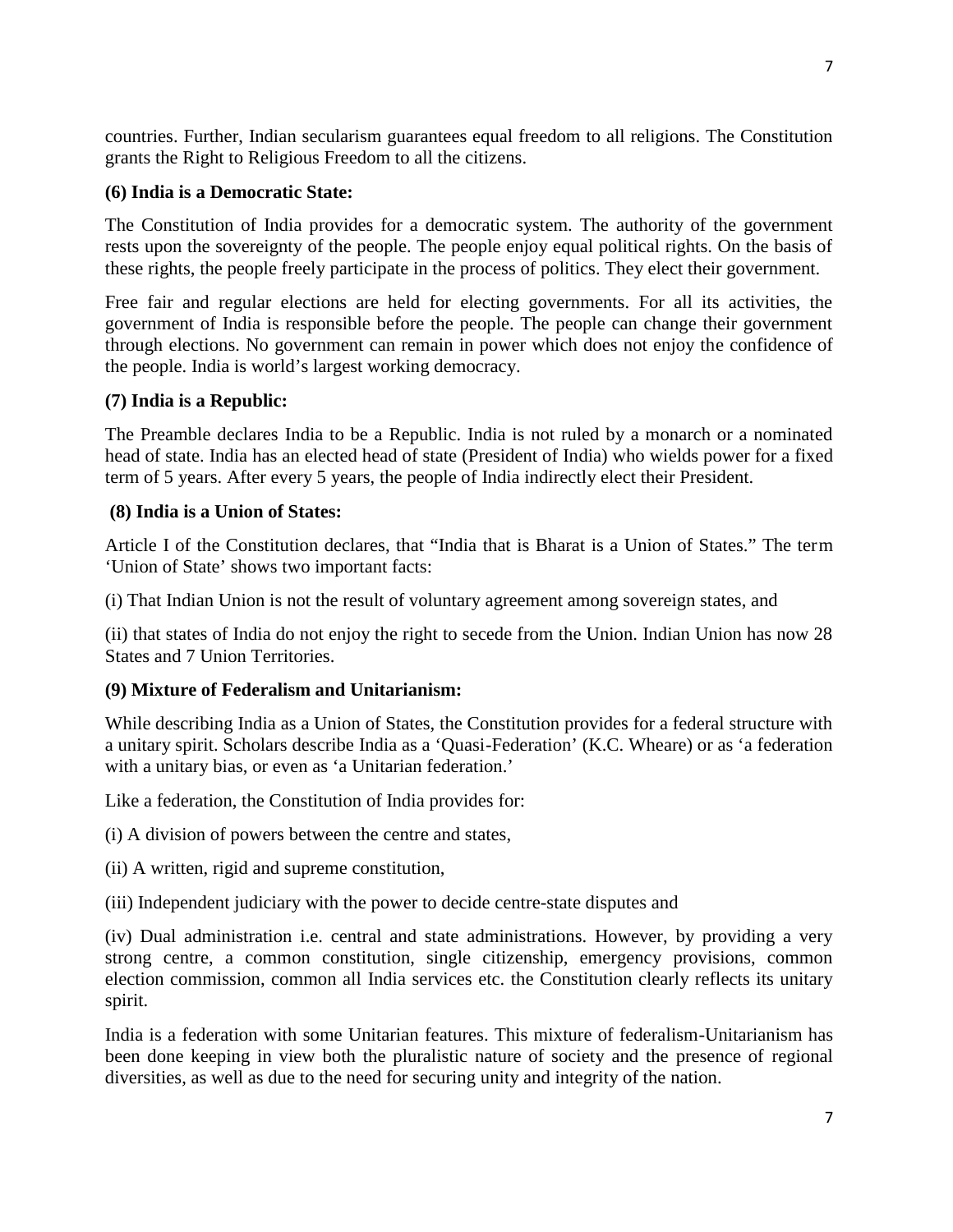### **(10) Mixture of Rigidity and Flexibility:**

The Constitution of India is rigid in parts. Some of its provisions can be amended in a difficult way while others can be amended very easily. In some cases, the Union Parliament can amend some parts of the Constitution by passing a simple law.

Article 368, of the Constitution provides for two special methods of amendment:

(i) Most of the provisions of the Constitution can be amended by the Union Parliament by passing an Amendment Bill by a majority of total membership and 2/3rd majority of members present and voting in each of its two Houses.

(ii) For the amendment of some specified parts, a very rigid method has been provided. Under it, first the Union Parliament passes the Amendment Bill by a majority of total membership and 2/3rd majority of members present and voting in each house , and then it goes to the State Legislatures for ratification. The Amendment gets passed only when it is approved by not less than one half of the several states of the Union.

Thus the Constitution of India is partly rigid and partly flexible.

### **(11) Fundamental Rights:**

Under its Part IIIC Articles 12-35), the Constitution of India grants and guarantees Fundamental Rights to its citizens. It is called the Indian Bill of Rights. Initially, 7 Fundamental Rights were granted but after the deletion of the Right to Property from the list of Fundamental Rights (44th Amendment Act 1979) their number came down to six.

The Six Fundamental Rights are:

#### **(i) Right to Equality:**

It provides for Equality before Law, End of Discrimination, Equality of Opportunity, Abolition of untouchability and Abolition of Titles.

#### **(ii) Right to Freedom:**

It incorporates six fundamental freedoms -freedoms of speech and expression, freedom to form associations, freedom to assemble peaceably without arms, freedom to move freely in India, freedom of residence in any part, and freedom of adopting any profession or trade or occupation. It ensures personal freedom and protection in respect of conviction for certain offences.

The Constitution lays down that the freedom of life and liberty cannot be limited or denied except in accordance with the procedure established by law. Now under Art 21A Right to Education for the children between the ages of 6-14 years has been granted. Art. 22 guarantees protection against arbitrary arrest and detention.

#### **(iii) Right against Exploitation:**

This Fundamental Right prohibits sale and purchase of human beings, forced labour (begaar) and employment of children in hazardous jobs and factories.

#### **(iv) Right to Freedom of Religion:**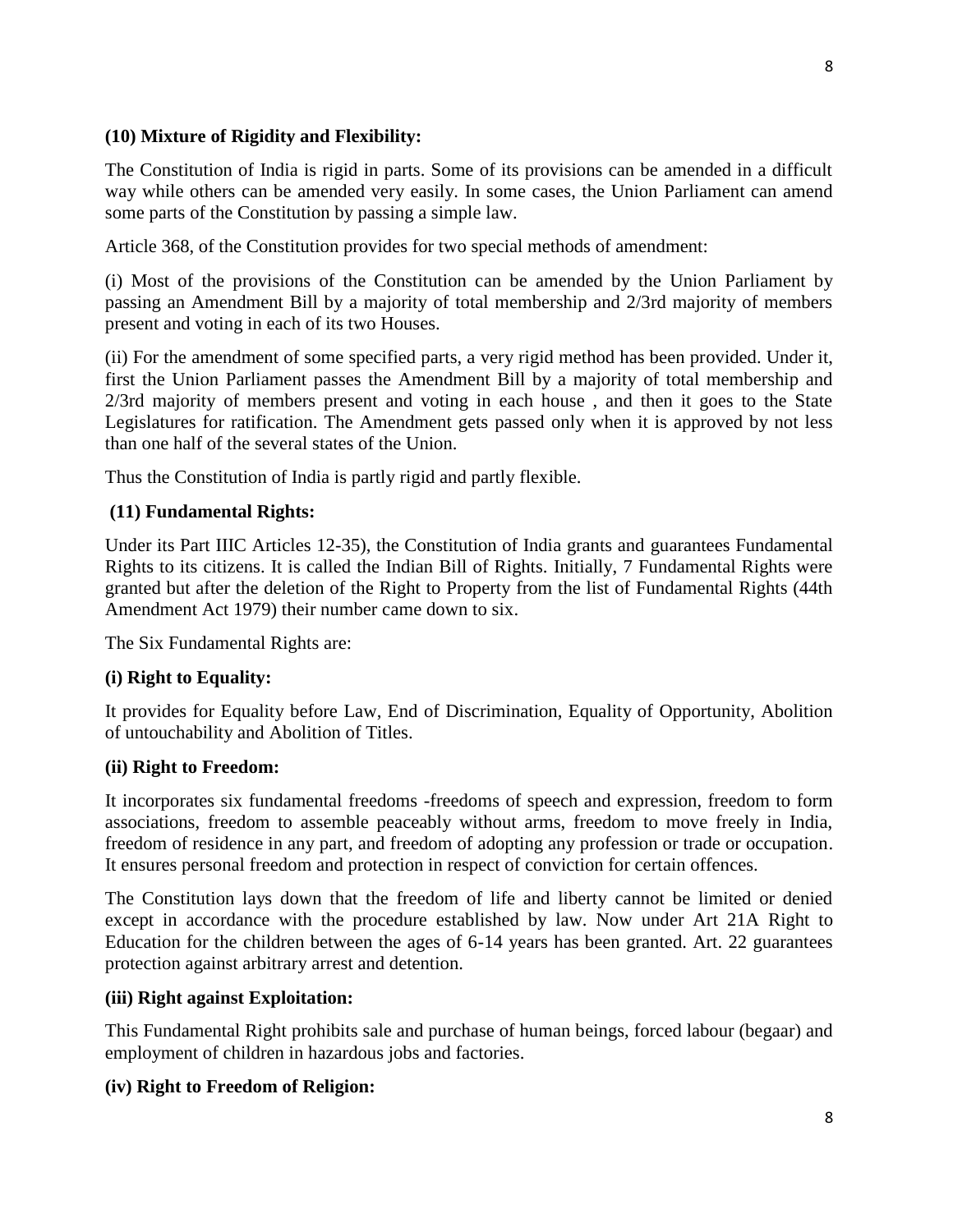The grant of this right involves the freedom of conscience, religion and worship. Any person can follow any religion. It gives to all religions freedom to establish and maintain their religious institutions. Mo person can be compelled to pay any tax for the propagation of any religion. The state cannot levy a tax for any religion and constitution prohibits the imparting of religious instructions in schools and colleges.

## **(v) Cultural and Educational Rights**:

Under this category the Constitution guarantees the rights of the minorities to maintain and develop their languages and cultures. It also confers upon them the right to establish, maintain and administer their educational institutions.

## **(vi) Right to Constitutional Remedies (Art. 32):**

This fundamental right is the soul of the entire Bill of Rights. It provides for the enforcement and protection of Fundamental Rights by the courts. It empowers the Supreme Court and High Courts to issue writs for the enforcement of these rights.

## **(12) National Human Rights Commission (NHRC) and State Human Rights Commission and Protection of Human Rights:**

With a view to protect the human rights of all the people the Protection of Human Rights Act. 1993 was passed by the Union Parliament. Under it the National Human Rights Commission was established. It is headed by a former Chief Justice of India. It acts as an independent commission with a status of a civil court. It works for preventing the violations of human rights of the people.

Its cases of proved violations of human rights, the NHRC can order the grant of compensation to the victims. Several State, Human Rights Commission are also working for the protection of Human Rights. India is fully committed to protect the human rights of all the people of the world.

## **(13) Fundamental Duties of the Citizens:**

In its Part IVA (Article 51 A) the Constitution describes the following Fundamental Duties of a citizen:

- 1. Respect for the Constitution, the national flag and the national anthem;
- 2. Cherish the noble ideals of the freedom struggle;
- 3. Uphold and protect the sovereignty, unity and integrity of India;
- 4. Defend the country and render national service when called;

5. Promote the common brotherhood of all the people of India and renounce any practice derogatory to the dignity of women;

- 6. Preserve the rich heritage of the nation's composite culture;
- 7. Project the natural environment and have compassion for living creatures;
- 8. Develop scientific temper, humanism and spirit of inquiry and reform;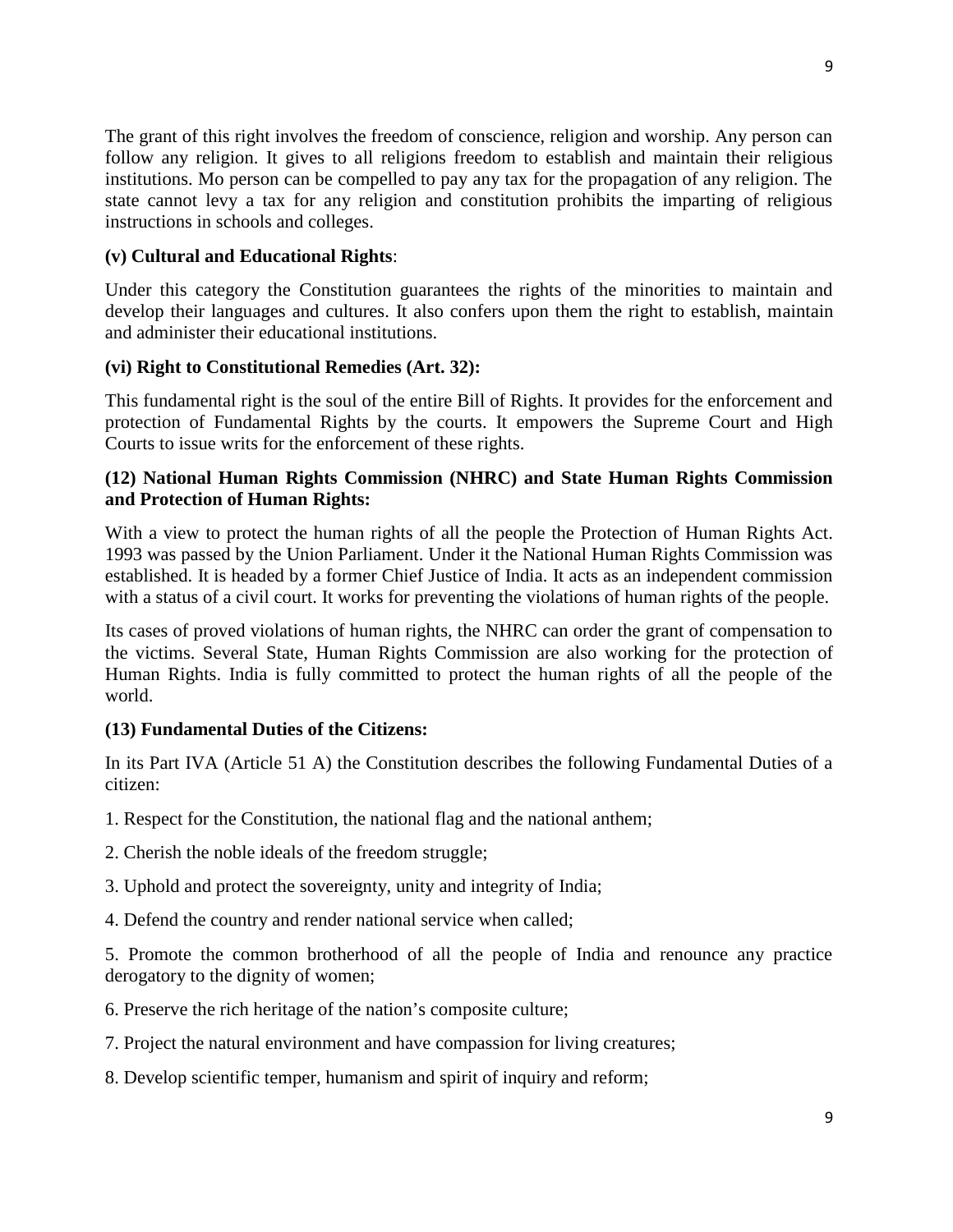9. Safeguard public property and abjure violence; and

10. Strive for excellence in all individual and collective activity.

11. Duty of the parents to send their children to schools for getting education.

The Fundamental Duties are, however, not enforceable by the courts.

#### **(14) Directive Principles of State Policy:**

Part IV of the Constitution dealing with the 'Directive Principles of State Policy' provides one of the most striking features of the Indian Constitution. The Directive Principles are instructions to the state for securing socio-economic developmental objectives through its policies. These are to be implemented by both the Union for the States.

For example, Directive Principles direct the state to ensure for the people adequate means of livelihood, fairer distribution of wealth, equal pay for equal work, protection of children, women, labour and youth, old age pension, social security, local self-government, protection of the interests of the weaker sections of society; promotion of cottage industries, rural development, international 'peace friendship and co-operation with other states etc. The aim of Part IV is to secure and strengthen socio-economic democracy in India.

#### **(15) Bi-Cameral Union Parliament:**

The Constitution provides for a Bicameral Legislature at the Union level and names it as the Union Parliament. Its two Houses are: The Lok Sabha and the Rajya Sabha. The Lok Sabha is the lower, popular, directly elected house of the Parliament. It represents the people of India.

Its maximum strength stands fixed at 550. Presently Lok Sabha has 545 members. The people of each state elect representatives in proportion to their population. Orissa has 21 seats out of which some seats are reserved for the people belonging to SCs and STs.

Members of the Lok Sabha are directly elected by the people of India. All men and women of 18 years or above of age whose names are registered in the voters lists vote in elections for electing the members of Lok Sabha .Every voter of 25 years or above of age is eligible to contest elections to the Lok Sabha. The tenure of the Lok Sabha is 5 years. But the President acting under the advice of Prime Minister can dissolve it earlier also.

The Rajya Sabha is the upper and, indirectly elected second House of Parliament. It represents the states of the Indian union. Its maximum membership can be 250. Presently, the Rajya Sabha has 245 members. Out of these 233 members are elected by all the State Legislative Assemblies and 12 are nominated by the President from amongst eminent persons from the fields of Art, Science and Literature. Rajya Sabha is a quasi-permanent house. Its 1/3rd members retire after every two years. Each member has a tenure of six years. Orissa has 10 seats in the Rajya Sabha.

Of the two houses, of Parliament, the Lok Sabha is a more powerful House. It alone has financial powers. The Union Council of Ministers is collectively responsible before the Lok Sabha. However, the Rajya Sabha is neither as powerless as the British House of Lords and nor the Lok Sabha is as powerful as the British House of Commons.

#### **(16) Parliamentary System:**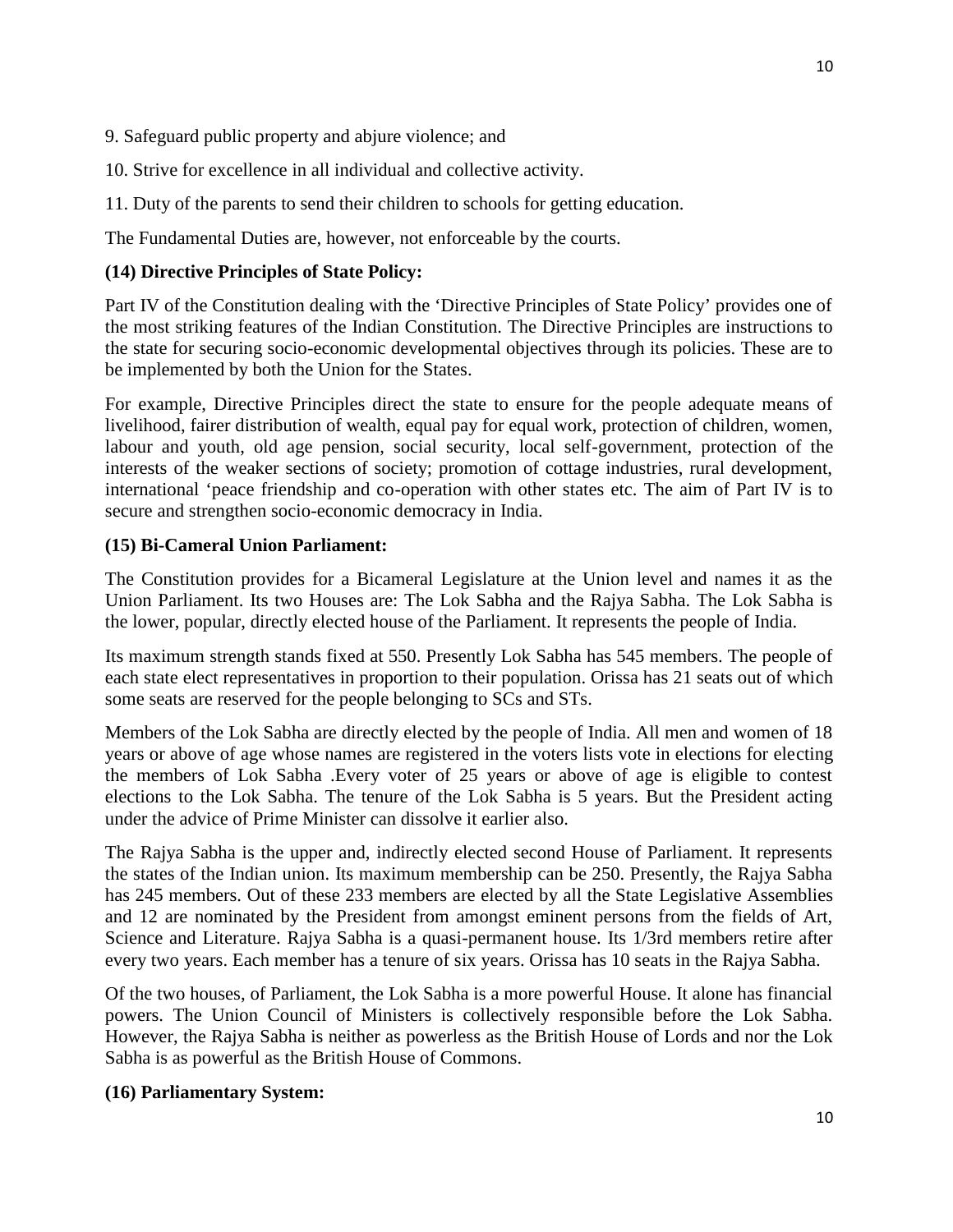The Constitution of India provides for a parliamentary system of government at the Centre as well as in every state of the Union. The President of India is the constitutional head of state with nominal powers. The Union Council of Ministers headed by the Prime Minister is the real executive. Ministers are essentially the members of the Union Parliament.

For all its policies and decisions the Council of Ministers is collectively responsible before the Lok Sabha. The Lok Sabha can remove the Ministry by passing a vote of no-confidence. The Cabinet, in fact the Prime Minister has the power to get the Lok Sabha dissolved by the President. On similar lines a parliamentary government is also at work in each state.

### **(17) Adult-Suffrage:**

Another feature of the Constitution is that it provides for universal adult suffrage. All men and women enjoy an equal right to vote. Each adult man and woman above the age of 18 years has the right to vote. All registered voters get the opportunity to vote in elections.

#### **(18) Single integrated State with Single Citizenship:**

India is the single Independent and Sovereign integrated state. Presently it has 28 states and 7 Union Territories. All citizens enjoy a common uniform citizenship. They are entitled to equal rights and freedoms, and equal protection of the state."

#### **(19) Single Integrated Judiciary:**

The Constitution provides for a single integrated judicial system common for the Union and the states. The Supreme Court of India works at the apex level, High Courts at the state level and other courts work under the High Courts.

There are 21 State High Courts working in all parts of India. Orissa High Court has been in existence since 1948 and it is located at Cuttack. The Supreme Court is the highest court of the land. It controls and runs the judicial administration of India.

#### **(20) Independence of Judiciary:**

The Indian Constitution makes judiciary truly independent. It is clear from the following facts:

(a) Judges are appointed by the President,

(b) Only persons with high legal qualifications and experience are appointed as judges,

(c) Judges of the Supreme Court cannot be removed from office except through an extremely difficult process of implement.

(d) The salaries of the judges are very high,

(e) The Supreme Court has its own staff. Indian judiciary has an autonomous organisation and status. It works as an independent and powerful judiciary.

#### **(21) Judicial Review:**

The Constitution is the supreme law of the land. The Supreme Court acts as the guardian protector and interpreter of the Constitution. It is also the guardian of the Fundamental Rights of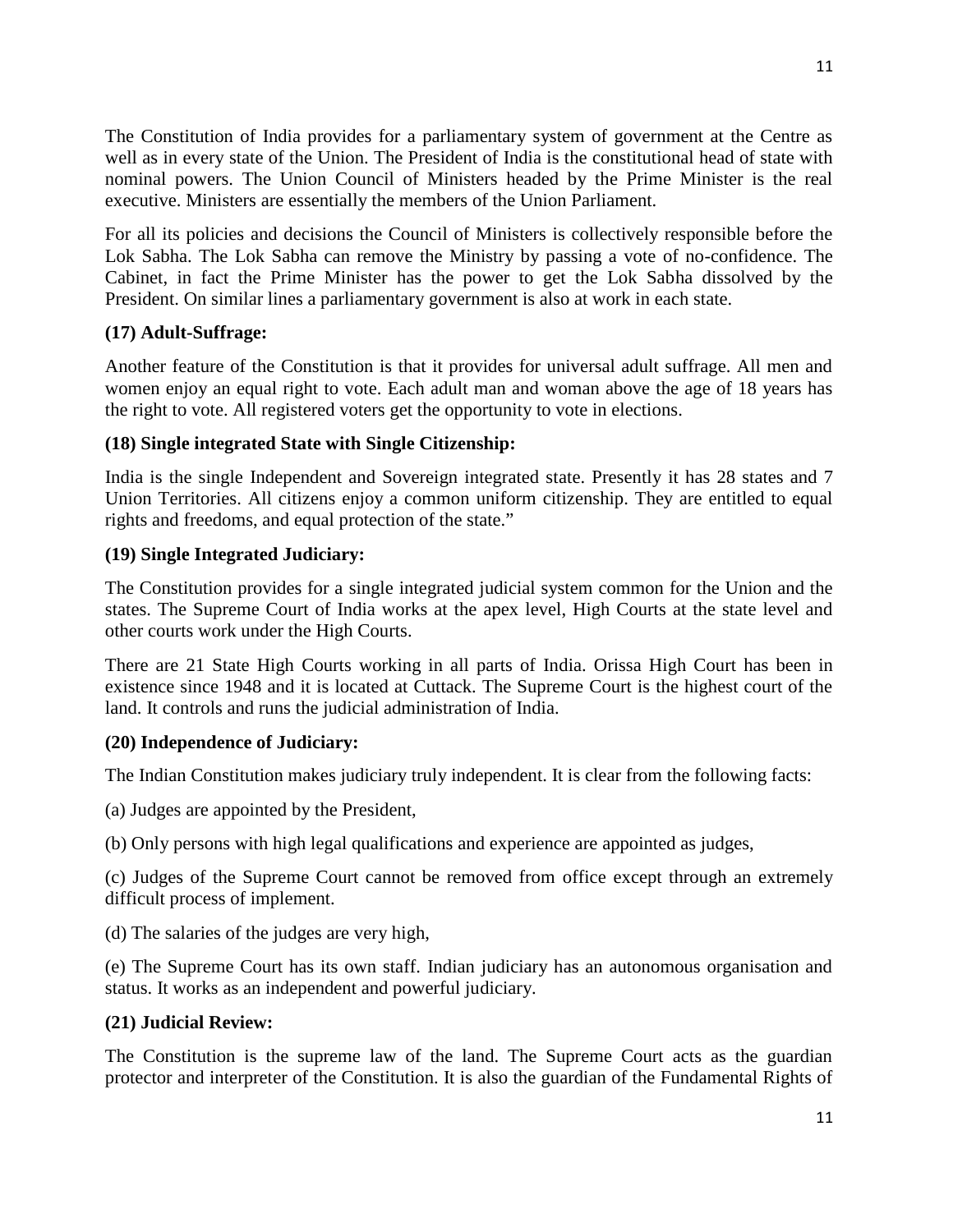the people. For this purpose it exercises the power of judicial review. By it, the Supreme Court determines the constitutional validity of all laws made by the legislatures. It can reject any law which is found to be unconstitutional.

### **(22) Judicial Activism:**

Currently, Indian judiciary has been becoming more and more active towards the performance of its social obligations. Through Public Interest Litigation system (PIL) as well as through a more active exercise of its powers, the Indian judiciary has been now very actively trying to secure all public demands and needs due to them under the laws and policies of the state.

### **(23) Emergency Provisions:**

The Constitution of India contains special provisions for dealing with emergencies.

It recognises three types of possible emergencies:

(1) National Emergency (Article 352) an emergency resulting from war or external aggression or threat of external aggressions against India or from armed rebellion within India or in any of its part;

(2) Constitutional Emergency in a State (Article 356) an emergency resulting from the failure of constitutional machinery in any state; or some states and

(3) Financial Emergency (Article 360) an emergency resulting from a threat to financial stability of India.

The President of India has been empowered to take appropriate steps for dealing with these emergencies. During the period of an emergency, the powers of the President, actually of the PM and the Union Council of Ministers Cabinet increase tremendously. President can take all steps deemed essential for meeting an emergency. These are called emergency powers of the President.

## **(24) Special Provisions relating to Scheduled Castes and Scheduled Tribes:**

With a view to protect the interests of people belonging to Scheduled Castes and Scheduled Tribes, the Constitution lays down certain special provisions. It provides for reservation of seats in the legislatures for the people belonging to Scheduled Castes and Scheduled Tribes. President can nominate in Lok Sabha not more than two members of the Anglo-Indian Community in case he is of the opinion that this community is not adequately represented in the House.

Reservation of some jobs for the people belonging to SCs, STs and OBCs has also been in operation. The reservation system has been now extended upto the year 2020.Presently, a bill for granting 33% reservation of legislative seats for women is in the process of getting enacted into law. Reservation system is also in existence in the Panchayats and Municipal Councils.

## **(25) Provisions regarding Language:**

The Constitution lays down special provisions for defining the Language of the Union, Regional Languages and Language of the Supreme Court and High Courts. It states that the official language of the Union shall be Hindi in Devnagri script. But along with this, it also provides for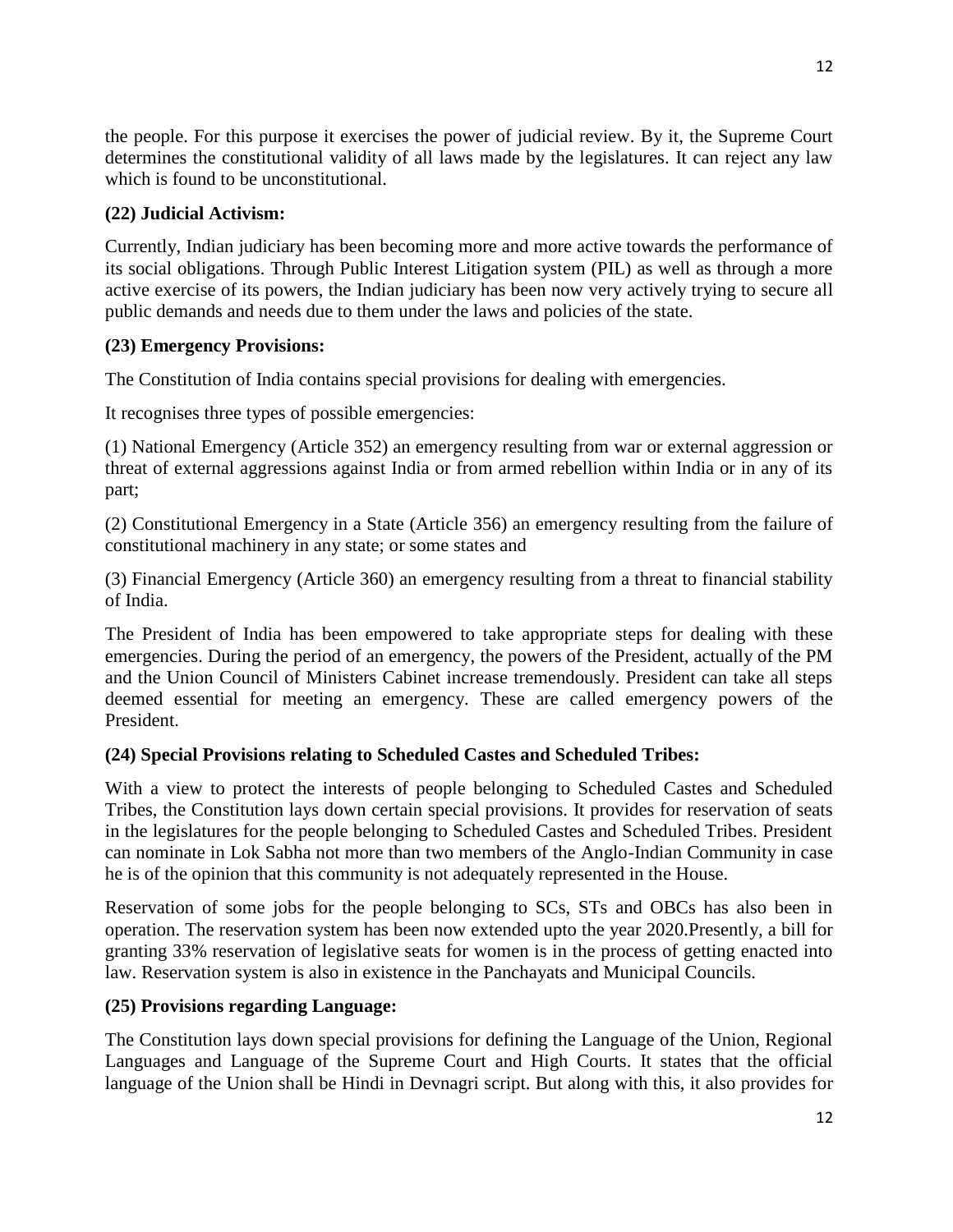the continuance of English language. A state legislature can adopt the language of the province as its official language.

English continues to be the language of the Supreme Court and the High Courts. The Constitution gives a directive to the Union to develop Hindi and popularise its use. In its Eighth Schedule, the Constitution recognises 22 modern Indian Languages — Assamese, Bengali, Gujarati, Hindi, Kannada, Kashmiri, Malayalam, Marathi, Oriya, Punjabi, Nepali, Manipuri, Konkani, Sanskrit, Sindhi, Tamil, Telgu, Urdu, Bodo, Dogri, Maithli and Santhali.

#### **(26) A Constitution Drawn from several Sources:**

In formulating the Constitution of India, the founding fathers used several sources. The values and ideals of the national movement guided their path. The national movement influenced them to adopt secularism as the ideal. Some provisions of Government of India Act 1935 were used by them and several features of foreign constitutions influenced them, and were adopted by them.

In adopting parliamentary system and bicameralism, the British Constitution influenced them. The US Constitution influenced them in favour of republicanism, independence of judiciary, judicial review and bill of rights. The progress of the (former) USSR after the 1917 Socialist Revolution influenced them to adopt socialism as a goal. Likewise, they were influenced by the constitutions of Canada, Australia, Weimar Republic (Germany) and Ireland.

With all these features, the Indian Constitution is a constitution best suited to the Indian environment. The Constitution has been helping India to organise and run her government and administration in an effective way both in times of peace and war. The basic structure of the Constitution i.e. its most fundamental features can be described as: Preamble, Fundamental Rights, Directive Principles, Secularism, Federalism, Republicanism, Independence of Judiciary, Rule of Law, and Liberal Democracy.

#### **What are the Main Sources of the Indian Constitution?**

The main sources of the Indian constitution are as follows:

The Constitution refers to the fundamental laws and principles which prescribe the nature, functions and the limits of a government. It reflects the aspirations of the people it belongs to.

In India, the Constituent Assembly was constituted in November 1946, under the scheme formulated by the Cabinet Mission Plan. The Constituent Assembly was to be a partly elected and partly nominated body. The members were to be indirectly elected by the members of the provincial assemblies, who themselves were elected on a limited franchise. It comprised of representatives of all sections of Indian society.

The Indian Constitution is unique in its contents and spirit. Although it had picked up many best features from other constitutions of the world. The constitution of India has several salient features that distinguish it from the constitutions of other countries.

Many people criticize that the Indian Constitution is a *bag of borrowings* or just a *paper and scissor work.* It is true that it had borrowed some features but drafted according to the **Historical perspective, Geographical diversity** and **Cultural and traditional characteristics of India**.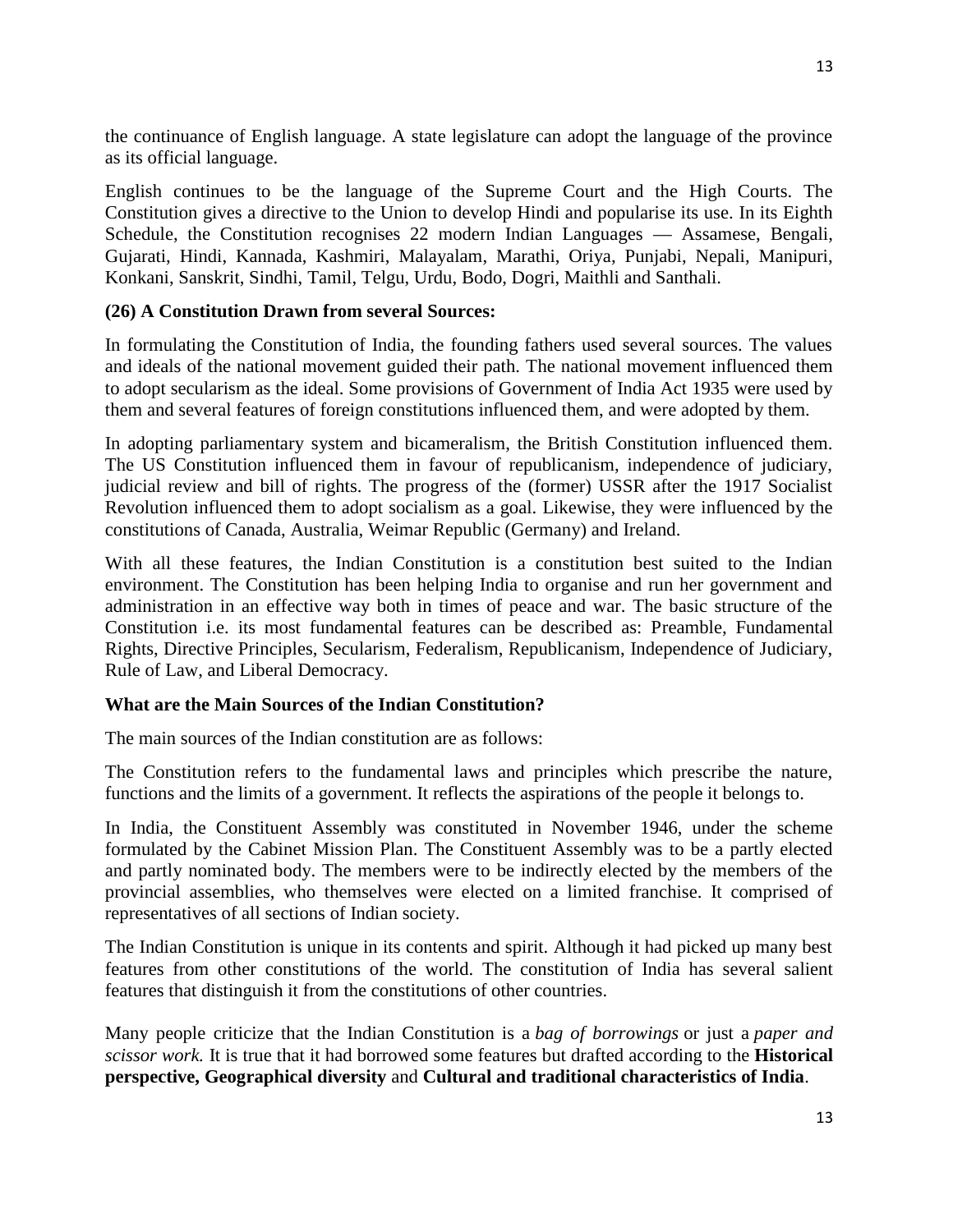The chairman of drafting committee **Dr. Ambedkar** had said in this regard that – "*As to the accusation that the Draft Constitution has reproduced a good part of the provisions of the Government of India Act, 1935, I make no apologies. There is nothing to be ashamed of in borrowing. It involves no plagiarism. Nobody holds any patent rights in the fundamental ideas of a Constitution….*"

The Constitution framers adopted from several sources, features which are present in the Indian Constitution. The main sources may be identified as

## **Introduction**

 The Indian Constitution has been formed after ransacking all the major constitutions of the world; however, at the same time, the framers have also considered the following factors −

| O | Historical perspective of India;                   |
|---|----------------------------------------------------|
| O | Geographical diversity of India; and               |
| O | Cultural and traditional characteristics of India. |

## Major Sources

The following table illustrates the major sources of Indian Constitution −

| <b>Provisions</b>                 | <b>Sources</b>            |
|-----------------------------------|---------------------------|
| President (Nominal Head)          |                           |
| Cabinet System of Ministers       |                           |
| Parliamentary type of Government  |                           |
| Post of Prime Minister            | <b>The United Kingdom</b> |
| <b>Bicameral Parliament</b>       |                           |
| <b>Council of Ministers</b>       |                           |
| Provision of Speaker in Lok Sabha |                           |
| Legislation                       |                           |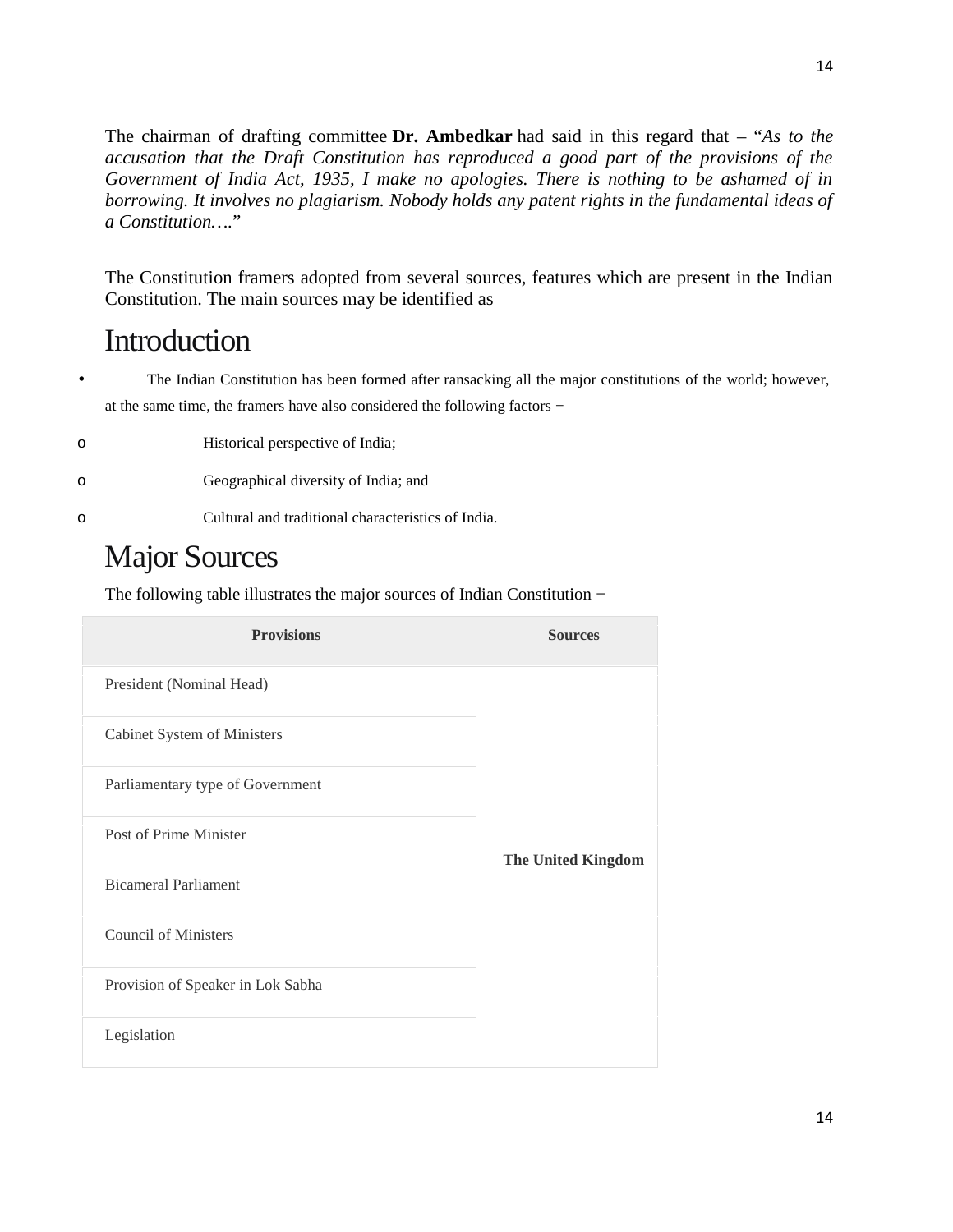| Citizenship                                        |                          |  |
|----------------------------------------------------|--------------------------|--|
| Writs                                              |                          |  |
| Rule of Law                                        |                          |  |
| Preamble                                           |                          |  |
| Fundamental Rights                                 |                          |  |
| <b>Independent Judiciary</b>                       |                          |  |
| <b>Judicial Review</b>                             | <b>The United States</b> |  |
| Impeachment of President                           |                          |  |
| Removal of Judges (of Supreme Court & High Courts) |                          |  |
| <b>Functions of Vice-President</b>                 |                          |  |
| Federal System (with strong Center)                |                          |  |
| Residuary powers in the Center                     | Canada                   |  |
| Appointment of Governors (in states) by the Center |                          |  |
| Advisory Jurisdiction of Supreme Court             |                          |  |
| Principle of co-operative federalism               |                          |  |
| Freedom of Inter-State trade                       | <b>Australia</b>         |  |
| Trade and Commerce                                 |                          |  |
| Concurrent List                                    |                          |  |
| Joint sitting of the two Houses of Parliament      |                          |  |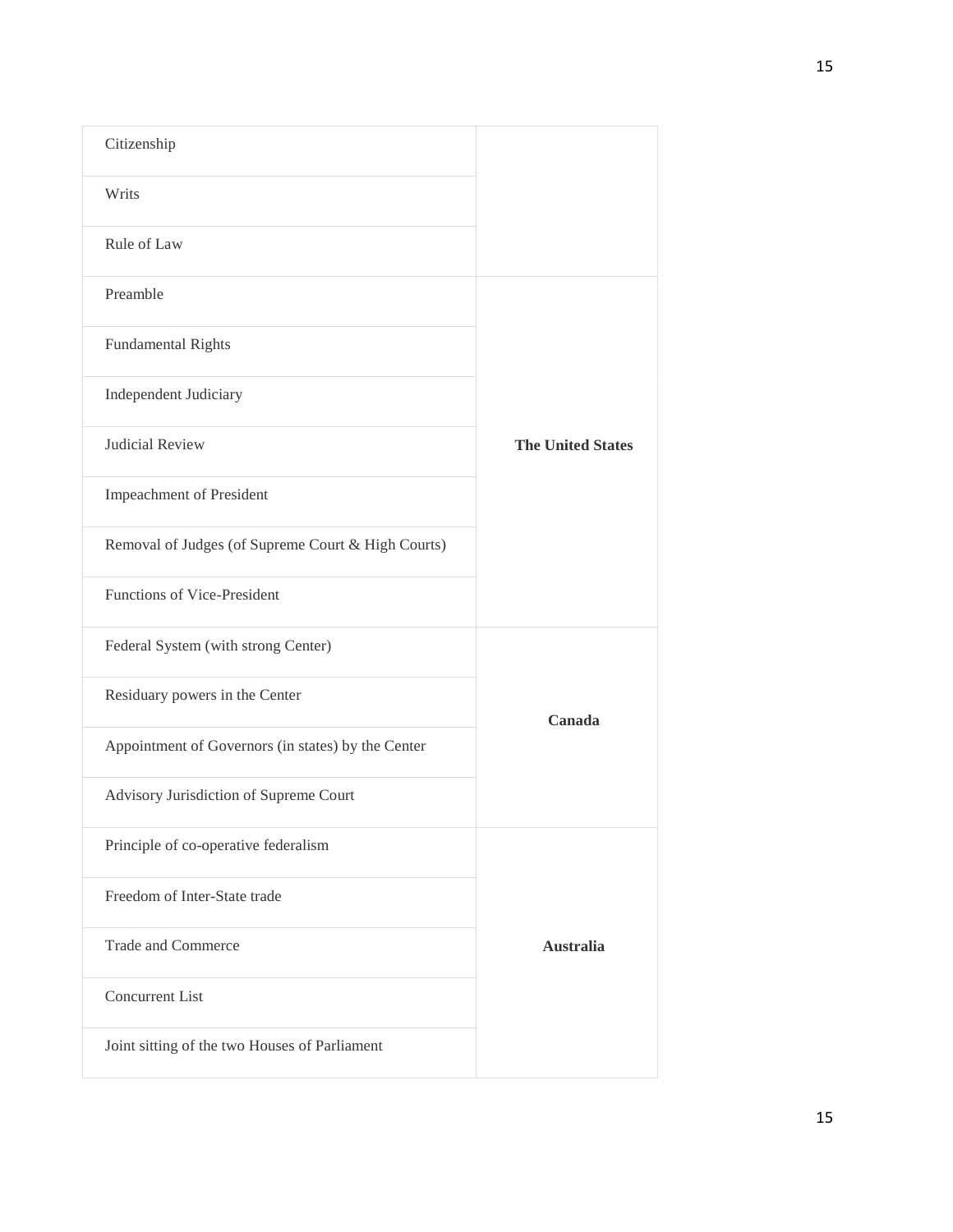| Directive Principles of State Policy                           | <b>Ireland</b>             |  |
|----------------------------------------------------------------|----------------------------|--|
| <b>Presidential Election</b>                                   |                            |  |
| Nominating the members of Rajya Sabha                          |                            |  |
| Republic                                                       |                            |  |
| Liberty, Equality, and Fraternity in the Preamble              | <b>France</b>              |  |
| <b>Fundamental Duties</b>                                      |                            |  |
| Idea of Social, Economic, and Political Justice in<br>Preamble | <b>Russia</b>              |  |
| Procedure for amendment                                        | <b>South Africa</b>        |  |
| Election of Rajya Sabha members                                |                            |  |
| Emergency powers to be enjoyed by the Union                    |                            |  |
| Suspension of Fundamental Rights during emergency              | <b>Germany</b>             |  |
| Procedure Established by Law                                   | Japan                      |  |
| The federal scheme                                             |                            |  |
| Role of federal judiciary                                      | Govt. of India Act<br>1935 |  |
| Office of the Governor                                         |                            |  |
| <b>Emergency provisions</b>                                    |                            |  |
| <b>Public Service Commissions</b>                              |                            |  |
| Administrative details                                         |                            |  |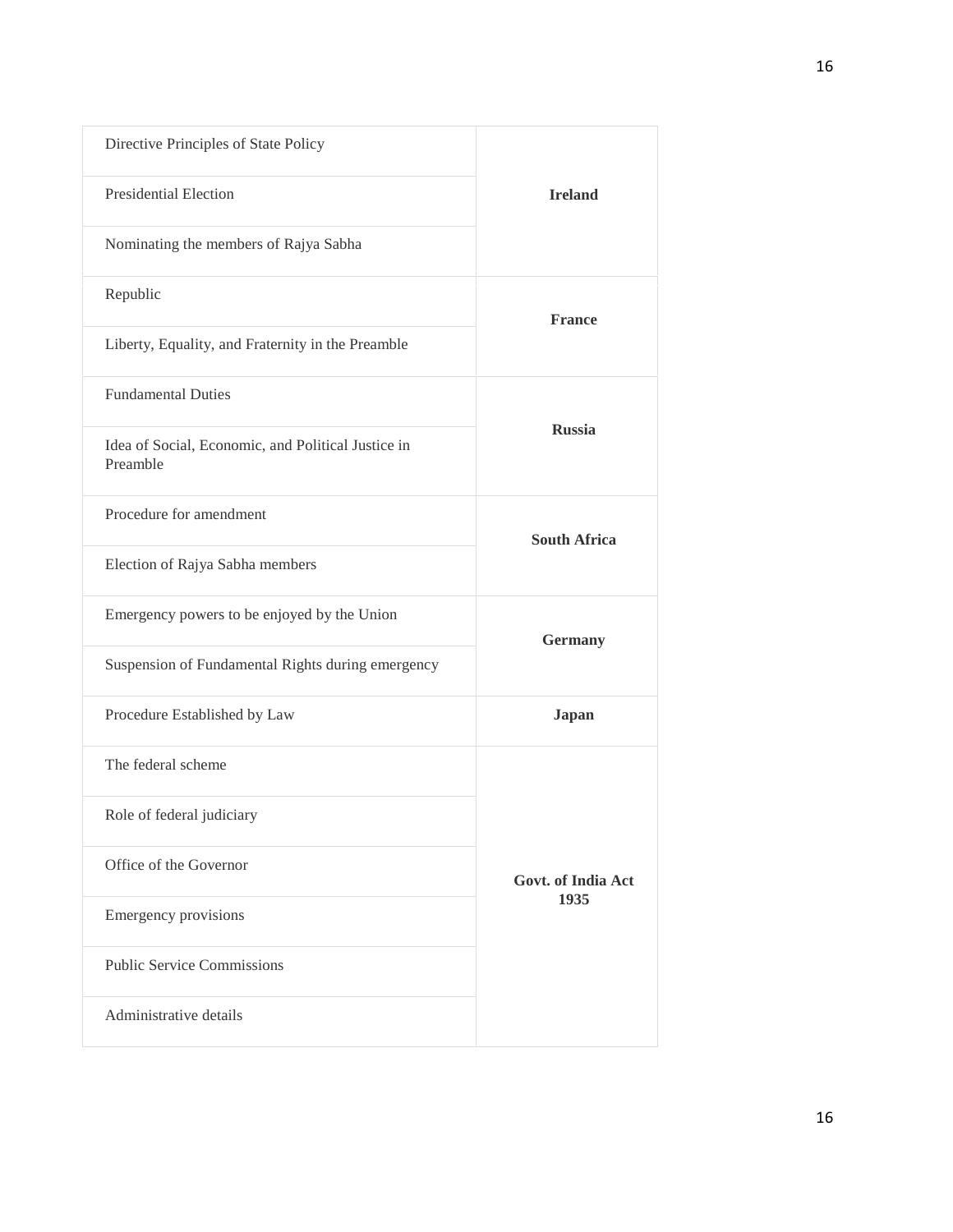## **Fundamental Rights**

#### *Introduction*

The Constitution of India listed the rights to the citizens of India that would be specially protected and known as the 'Fundamental Rights. ''Fundamental' means the Constitution has separately listed and made special provisions for the protection of 'Fundamental Rights.' Fundamental Rights are different from other rights (i.e. ordinary legal rights) available to the citizens of India. Ordinary legal rights are protected and enforced by ordinary law; but Fundamental Rights are protected and guaranteed by the Constitution of India. Ordinary Rights may be changed or amended by the legislature by ordinary law making process, but a Fundamental Right may only be changed by amending the Constitution itself. Judiciary has the powers and responsibility (assigned by the Constitution) to protect the Fundamental Rights; in case any government's action violates it. Judiciary, if found any act of the government (either by Executive or by Legislature) equivalent to violation of the Fundamental Rights, can be declared that act illegal or restrict them to do further so. However, Fundamental Rights have some reasonable restrictions and hence, they are not absolute in nature. Furthermore, the preamble to our Constitution speaks of ensuring all its citizens equality, liberty, and justice. Fundamental Rights put this promise into effect. Fundamental Rights are very essential to everyone's life. They are the basic feature of the Constitution.

The Constitution of India provides **six** Fundamental Rights, which are mentioned in Articles 12 to 35 in Part-III (of Constitution).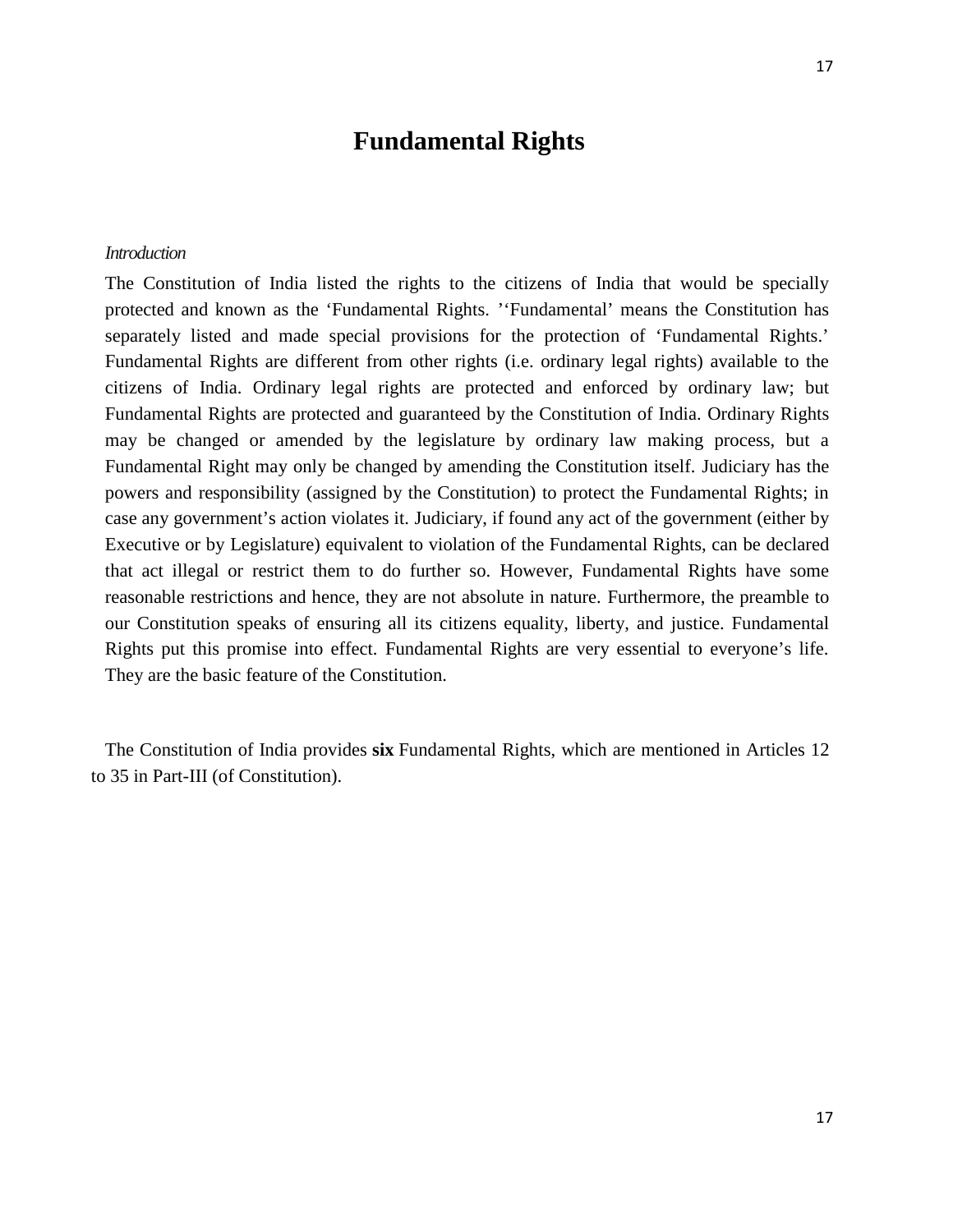

# *Right to Equality*

The Rule of law is the foundation of Indian democracy that states that the laws apply in the same manner to all, irrespective of a person's status. It means that the Prime Minister of the country or a poor farmer in a remote village is subject to the same law and equal treatment. Article 14 states that the government shall not deny to any person, *equality before the law or the equal protection of the laws*, which means −

- o Laws apply in the same manner to all;
- o No person is above the law;
- o Every citizen is subjected to the same laws and same treatment;
- o No person can legally claim any special treatment or privilege on any of the ground; and
- o Law makes no distinction between a political leader, a government official, and an ordinary citizen.
- Article 15 states that no citizen can be discriminated against on the basis of his/her religion, race, caste, sex, or place of birth.
- Article 15 further enhanced the Right to Equality by providing that every citizen shall have equal access to public places like shops, restaurants, hotels, and cinema halls. Similarly, there shall be no restriction with regard to the use of wells, tanks, bathing ghats, roads, playgrounds, and places of public resorts maintained by the government.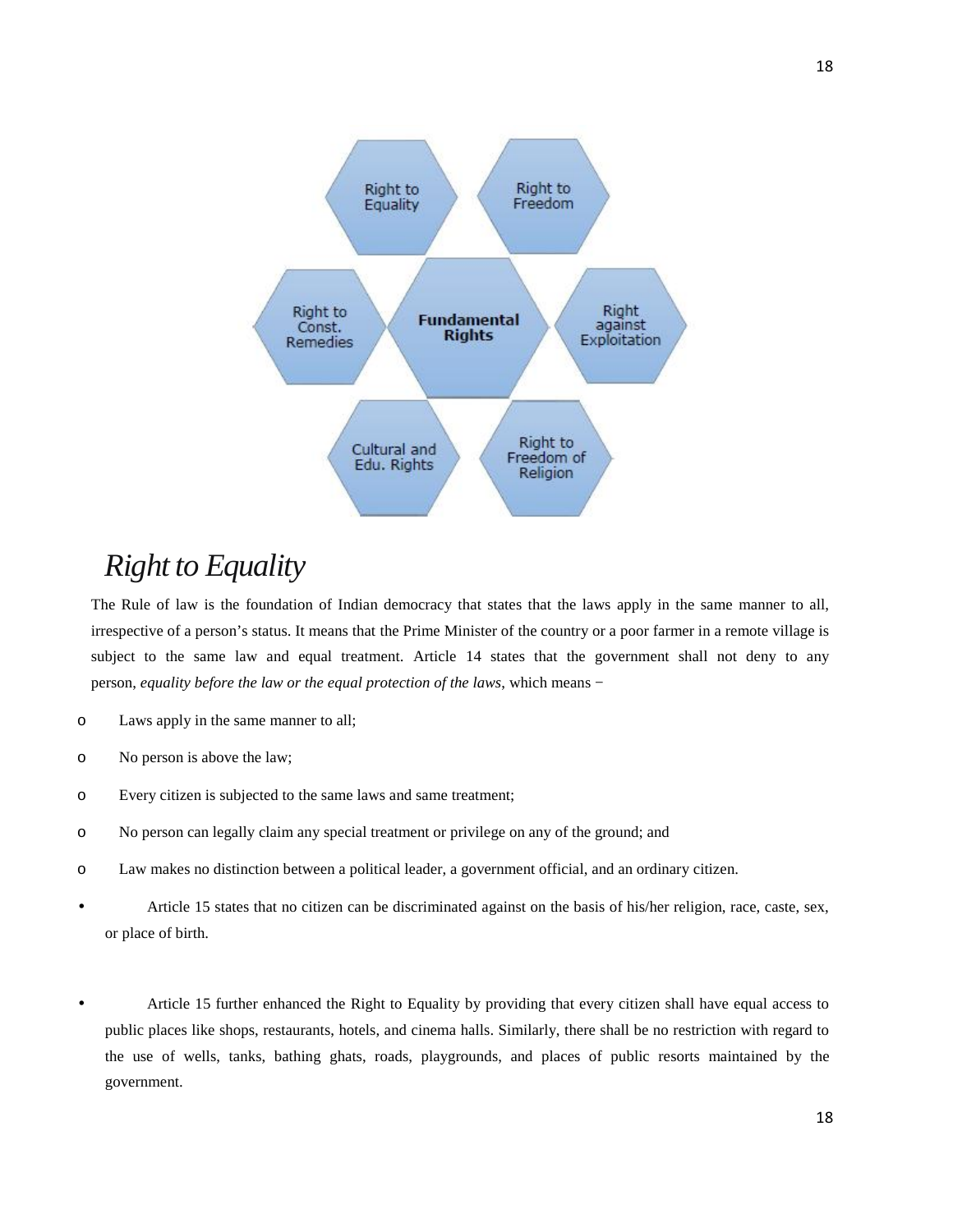- Article 16 states that the State cannot discriminate against anyone in the matters of employment.
- Article 17 abolishes the practice of untouchability in any form, which states that every person has access to all public places including playgrounds, hotels, shops, etc.

# *Right to Freedom*

 Freedom means non-interference and absence of restrictions in one's affairs by others, whether it be the individuals or the Government.

| $\bullet$ | The Constitution of India provides all citizens 'freedom' under Article 19 to do any of these following acts –                                        |
|-----------|-------------------------------------------------------------------------------------------------------------------------------------------------------|
| O         | Right to Freedom of speech and expression;                                                                                                            |
| $\circ$   | Right to form assembly in a peaceful manner;                                                                                                          |
| $\circ$   | Right to form associations and unions;                                                                                                                |
| $\circ$   | Right to move freely throughout the country;                                                                                                          |
| O         | Right to reside in any part of the country; and                                                                                                       |
| $\circ$   | Right to Practice any profession, or to carry on any occupation, trade, or business.                                                                  |
| $\bullet$ | However, there are certain reasonable restrictions that can be imposed upon the citizens by the Government<br>in the larger interests of the society. |
| $\bullet$ | Likewise, though every citizen has the right to all these freedoms, but it is subject to reasonable restrictions<br>such as $-$                       |
| $\circ$   | The expression of freedoms should not cause public nuisance or disorder.                                                                              |
| $\circ$   | This freedom of one should not violate others' right to freedom.                                                                                      |
| $\circ$   | Freedom is not unlimited right to do what one wants.                                                                                                  |
| $\circ$   | Accordingly, the government can impose certain reasonable restrictions (on freedoms of citizens) in<br>the larger interests of the society.           |
| $\bullet$ | The Honorable Supreme Court of India has explained the 'freedom' under Article 21 as -                                                                |
| $\circ$   | No citizen can be killed unless the court has ordered a death sentence.                                                                               |
| O         | No person can be arrested or detained by the police officer unless he has proper legal justification.                                                 |

 As per the guidelines settled by the Hon'ble Supreme Court of India, a police officer while arresting a person has to follow some procedures –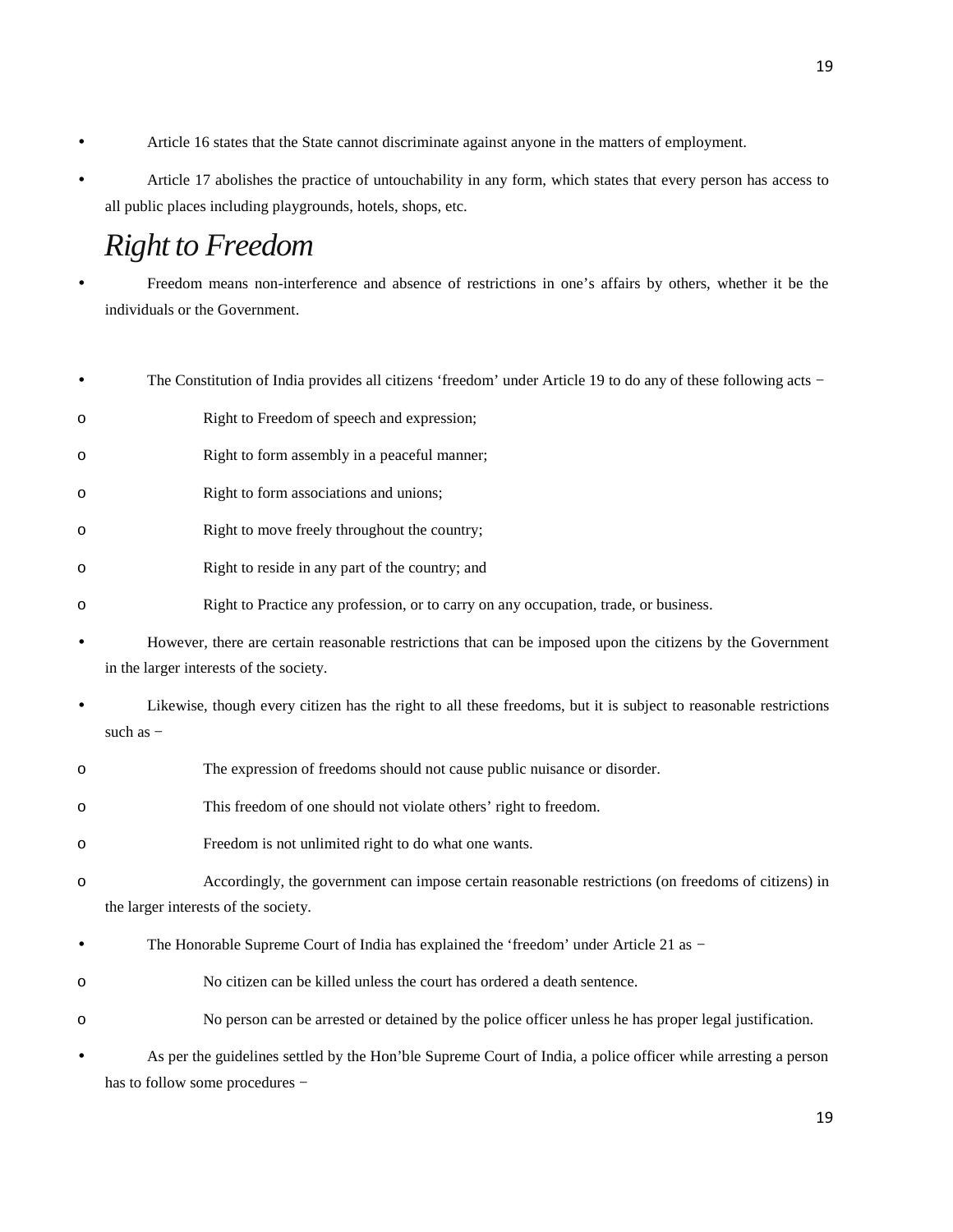- o The police officer is duty bound to inform the person (in case of his arrest), the reason/s of his arrest and detention and the person so arrested has the right to know the reason for his arrest.
- o It shall be the duty of the police officer to produce the arrested person before the nearest magistrate within a period of 24 hours of arrest.
- 

o The arrested person has the right to consult a lawyer of his choice for his defense.

## *Right against Exploitation*

- The Constitution of India provides distinct and clear provisions to prevent exploitation of the weaker sections of the society.
- The Constitution prohibits the following practices as evil and declares them illegal –
- o Trafficking of human beings, i.e., the selling and buying of human beings, (generally, women and children are the victims of trafficking).
- o Forced labor or beggar in any form is illegal and is prohibited (beggar is work or service without remuneration, which is called as bonded labor if this practice runs through life of the worker).
- o Child labor is also prohibited. The children below 14 years of age, cannot be employed to work in any factory or mine or in any other hazardous work, such as railways and ports.
- The Parliament of India has enacted laws to implement constitutional right that prohibits children below 14 years of age from working in hazardous industries such as *beedi*making, firecrackers and matches, printing, and dyeing.

## *Right to Freedom of Religion*

- India is a **secular state**, which means the State has no official religion and India does not promote/protect any one religion over the other religion.
- The Fundamental Rights under Articles 25 to 28 facilitate individuals the freedom to live by their religious beliefs and practices as they interpret these beliefs.
- Every citizen in India has liberty to profess, practice, and propagate the religion that he or she believes in.
- Every sect or a religious group is free to manage its religious affairs, but it is subject to reasonable restrictions debarring, any person, or organization to compel another person to convert into his religion by means of force, fraud, inducement, or allurement.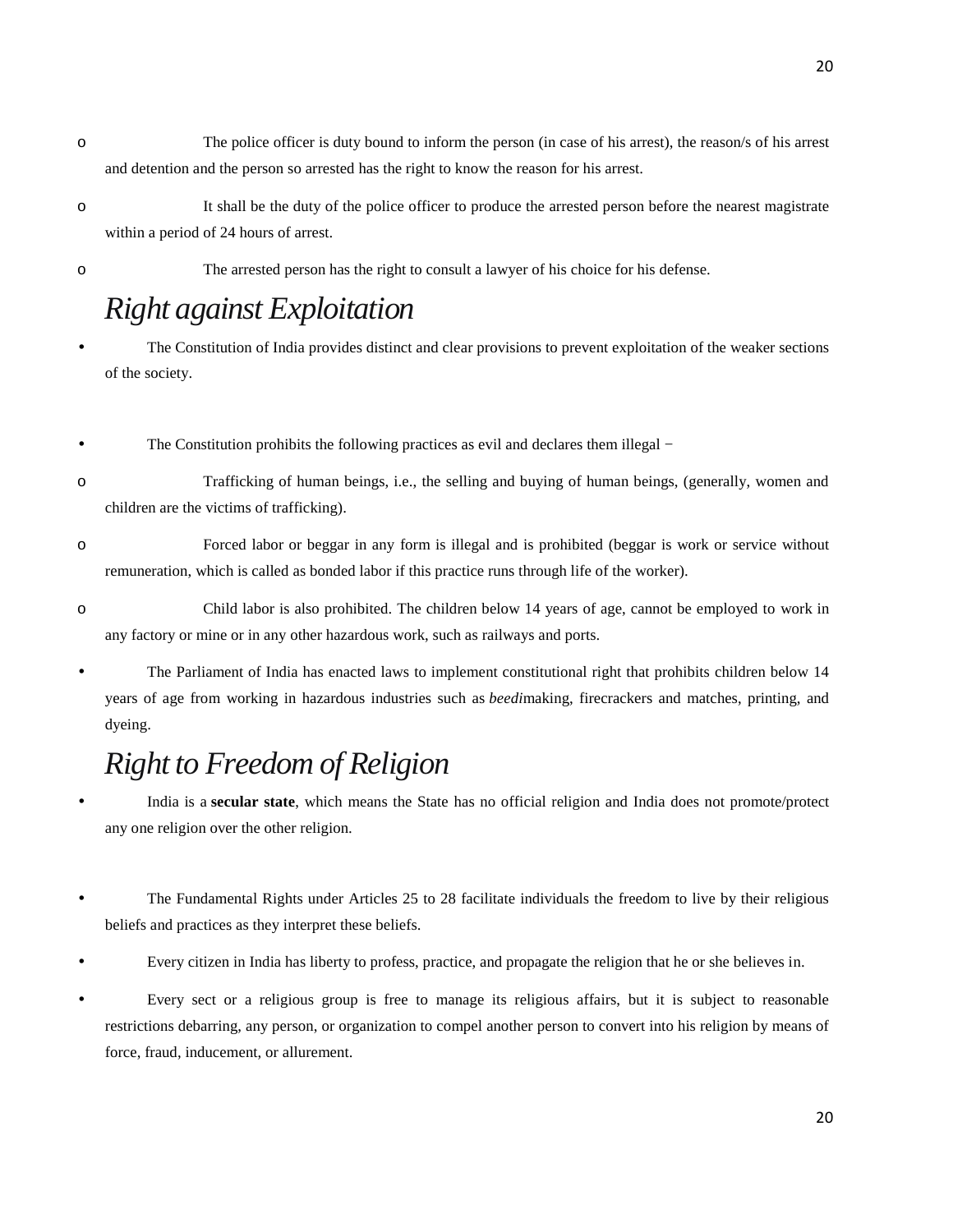- This right is in the form of restrictions upon the government not to compel any person to pay any taxes for the promotion or maintenance of any particular religion or religious institution.
- In the educational institutions run or added by the government, neither any religious instruction can be imparted nor can any person be compelled to take part in any religious instruction or to attend any religious worship.

## *Cultural and Educational Rights*

- The democracy is based upon the wishes of the majority. In this system, the right and interest of the minorities need to be protected by developing a mechanism that cannot be changed prejudicially by the majority.
- Therefore in a democratic country, Special Protection is provided in the constitution to preserve and develop the language, culture, and religion of minorities.
- Any section of citizens with a distinct language or culture has the right to conserve its language, culture, and religious practices.
- Articles 29 and 30 provide Cultural and Educational Rights, which states that all minorities, religious or linguistic groups, having a distinct language, script or culture of its own can set up their own educational institutions in order to preserve and develop their language, script, or culture.

# *Right to Constitutional Remedies*

- A person aggrieved by the violation of any of his/her fundamental right can approach either to the Supreme Court (under Article 32) or High Court (under Article 226) for the restoration of his/her fundamental right/s.
- The enforceability of rights is a very important aspect of all fundamental rights and hence, it is called as the "Right to Constitutional Remedies."
- According to Dr. Ambedkar, the right to constitutional remedies is the 'heart and soul of the Constitution.'

## *Introduction*

- A list of policy guidelines is included in the Constitution known as "the Directive Principles of State Policy" (DPSP).
- These guidelines are 'non-justifiable', i.e., parts of the Constitution that cannot be enforced by the judiciary.

## Goals of DPSP

Following are the significant Goals of DPSP −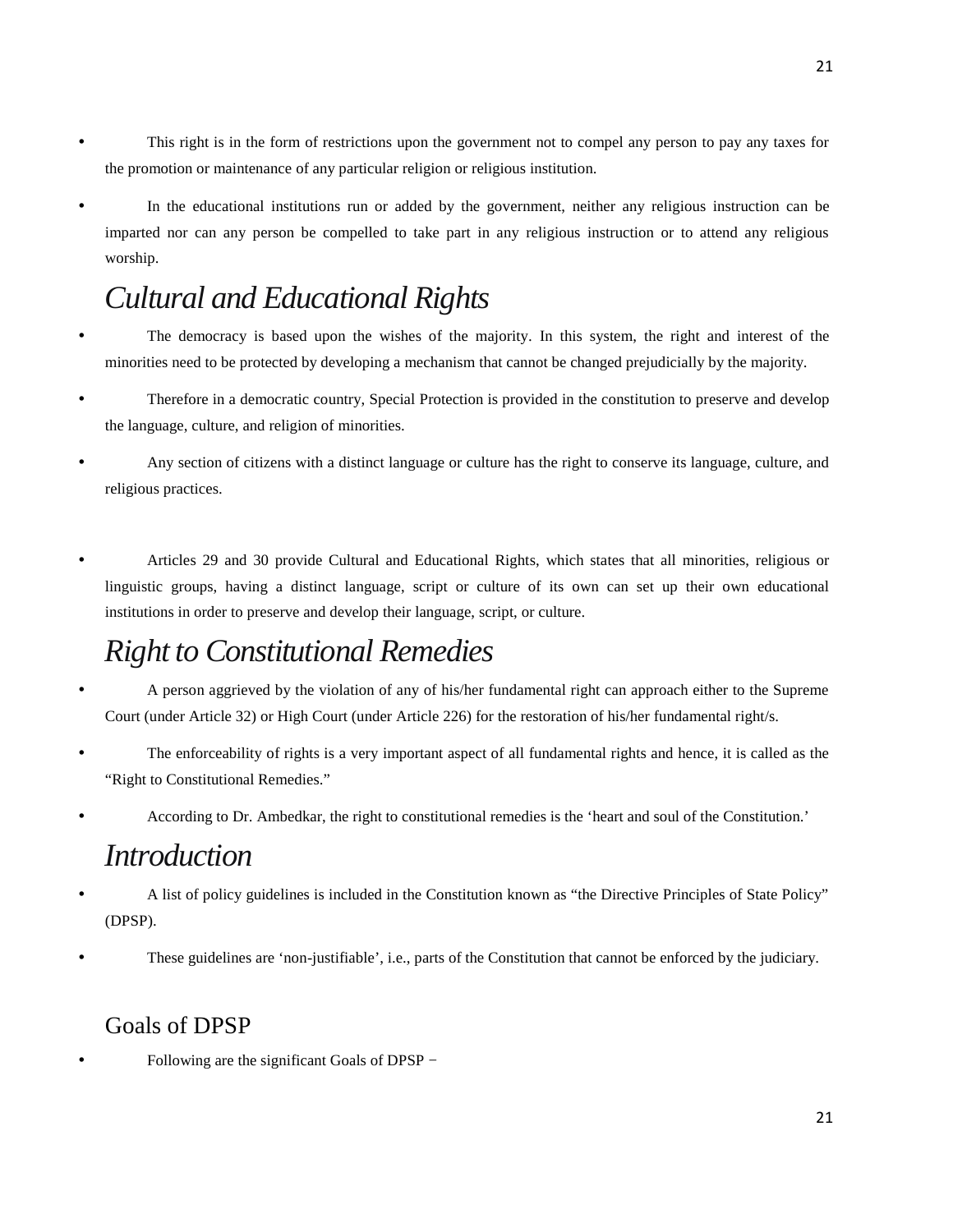| $\circ$  | Welfare of the people; Social, economic, and political justice;      |
|----------|----------------------------------------------------------------------|
| $\Omega$ | Raising the standard of living; equitable distribution of resources; |
| $\circ$  | Promotion of international peace.                                    |
|          | Policies of DPSP                                                     |
|          | Following are the important Policies of DPSP –                       |
| $\circ$  | Uniform civil code;                                                  |
| $\Omega$ | Prohibition of consumption of alcoholic liquor;                      |
| $\circ$  | Promotion of cottage industries;                                     |
| $\circ$  | Prevention of slaughter of useful cattle;                            |

o Promotion of village panchayats

## Non - Justifiable rights of DPSP

- Following are the major non-justifiable rights of DPSP −
- o Adequate livelihood; o Equal pay for equal work for men and women;
- o Right against economic exploitation;
- o Right to work; and
- o Early childhood care and education to children below the age of six years.

# *Difference between DPSP & FR*

- Following are the major differences between the Fundamental Rights and the Directive Principles of State Policy −
- o The Fundamental Rights mainly protect the rights of individuals, while the directive principles ensure the well-being of the entire society.
- o The Fundamental Rights are justifiable and can be claimed in the court of law, whereas the Directive Principles of State Policy cannot be enforced by the judiciary.
- o The Fundamental Rights restrain the government from doing certain things, while the Directive Principles of State Policy insist the government to do certain things.
- Regarding the Right to Property, the Constitution made it clear that property could be taken away by the government for public welfare.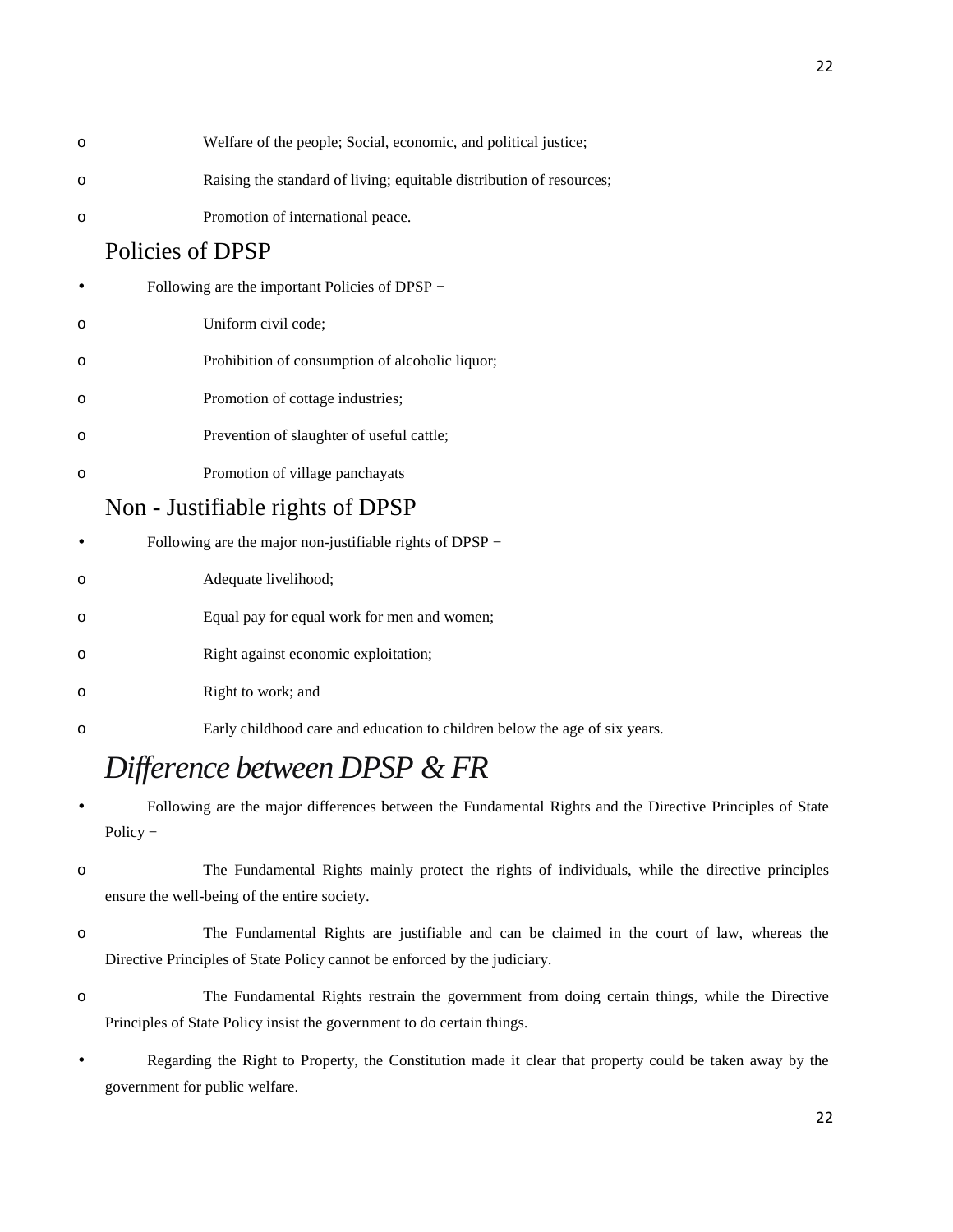- In 1973, the Supreme Court gave a decision that the Right to Property was not a part of the basic structure of the Constitution and therefore, the Parliament has the power to abridge this right by an amendment.
- In 1978, the 44th amendment to the Constitution removed the Right to Property from the list of Fundamental Rights and transformed it into a simple legal right under Article 300 A.

#### **Right to Constitutional Remedies**

- If someone violates someone's Fundamental Rights, then he/she can approach either a High Court or directly the Supreme Court to get proper remedy.
- The Supreme Court or the High Court (as the case may be) can issue orders (known as **writs**) and give directives to the Government for the enforcement of Fundamental Rights.
- Following are the five writs/orders issued by either the Supreme Court or High Courts −
- o *Habeas corpus* − A writ of habeas corpus means that the court orders that the arrested person should be presented before the court. The court can also order to set free an arrested person if the manner and/or grounds of arrest are not lawful or satisfactory.
- o *Mandamus* − This writ is issued when a court finds that a particular office holder is not doing legal duty and thereby is infringing on the right of an individual.
- o *Prohibition* − This writ is issued by a higher court (High Court or Supreme Court); when a lower court has considered a case, which is going beyond its jurisdiction.
- o *Quo Warranto* − If a court finds that a person is holding office but is not entitled to hold that office, it issues the writ of *quo warranto* and restricts that person from acting as an office holder.
- o *Certiorari* − Under this writ, a higher court orders a lower court or another authority to transfer a matter pending before it to the higher authority or court.
- Apart from the judiciary, some other bodies and mechanisms that protect an individual's right are −
- o The National Commission on Minorities,
- o The National Commission on Women,
- o The National Commission on Scheduled Castes, etc.
- In 1993, the Government of India has established '**National Human Rights Commission**' (NHRC), which consists of −
- o A former chief justice of the Supreme Court of India;
- o A former judge of the Supreme Court;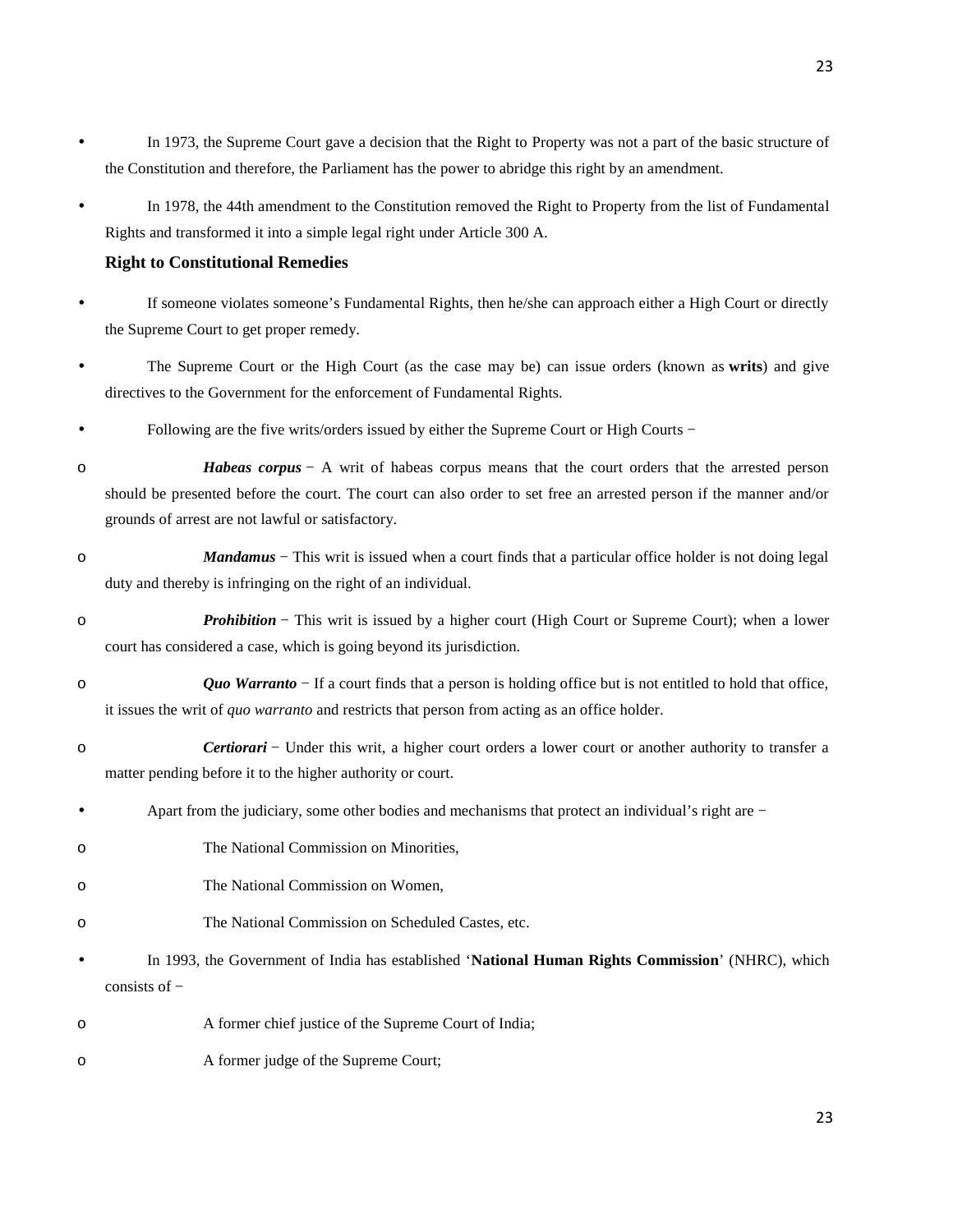- o A former chief justice of a High Court, and
- o Two other members who have knowledge and practical experience in the matters relating to human rights.
- However, NHRC does not have the power of prosecution. It can merely make recommendations to the government or recommend to the courts to initiate proceedings based on the inquiry that it conducted.

## *Expansion and Scope of Fundamental Rights*

- Since independence, the scope of Fundamental Rights have expanded greatly to include several other rights from time to time.
- The Fundamental Rights embedded in our constitution are the source of all rights, based on this, the Government of India enacted several laws e.g. −
	- o Right to information,
	- o Right to freedom of press, and
- o Right to education.
- The Parliament of India has amended the Constitution to include 'school education' as a Fundamental Right for the Indian citizens. Resultantly, now it is the duty and responsibility of the governments to provide free and compulsory education to all children up to the age of 14 years.
- The Parliament has enacted a law 'right to information act' under the Fundamental Right to freedom of thought and expression, which provides a right to seek information from the government offices.
- The Supreme Court of India by explaining the Fundamental Rights has further expanded the scope and meaning of the Fundamental Rights, as it included 'right to food' in the 'right to life' section (i.e. Article 21).

## **Directive Principles of the State Policy (DPSP)**

This article is written by Richa Singh of Faculty of Law, Aligarh Muslim University. In this article, she has mentioned all the provisions of Directive Principles given under Part IV of the Indian Constitution and tried to compare the Fundamental Rights and DPSP and discussed the conflict between them with the help of some important cases decided by the apex court of the country.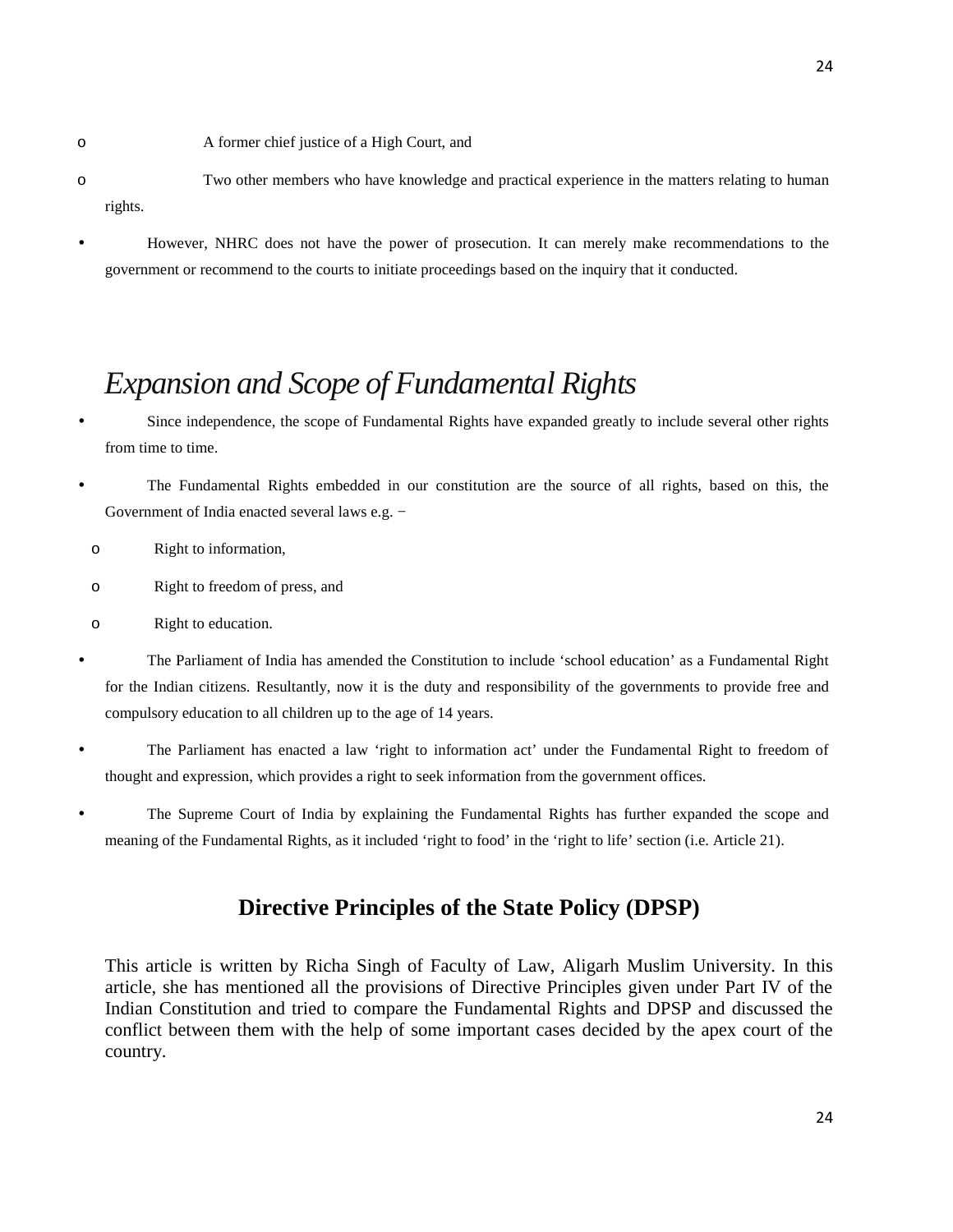Directive Principles of State Policy: Meaning

The Directive Principles of State Policy (DPSP) has been taken from the Irish constitution and enumerated in Part IV of the Indian Constitution.

The concept behind the DPSP is to create a 'Welfare State'. In other words, the motive behind the inclusion of DPSP is not establishing political democracy rather, it's about establishing social and economic democracy in the state. These are some basic principles or instructions or guidelines for the government while formulating laws/policies of the country and in executing them.

According to Dr B R Ambedkar, these principles are 'novel features' of the Constitution. DPSP acts as a guideline for the state and should be taken into consideration while coming up with some new policy or any law. But no one can compel the State to consider and follow all that which is mentioned in DPSP, as DPSP is not justiciable.

Part 4 of the Indian Constitution consists of all the DPSP (Directive Principles of State Policy). It covers the Articles from 36 to 51.

Article 36 of Part IV defines the term "State" as the one, who has to keep in mind all the DPSP before formulating any policy or law for the country. The definition of "State" in the part IV will be the same as that of Part III, unless the context otherwise requires a change in it. In Article 37 the nature of DPSP has been defined. DPSPs are non-justiciable. Article 38 to 51 contains all the different DPSP's.

#### **History**

The source of the concept of DPSP is the Spanish Constitution from which it came in the Irish Constitution. The makers of the Indian Constitution were very much influenced by the Irish nationalist movement and borrowed this concept of DPSP from the Irish Constitution in 1937.

The Government of India Act also had some instructions related to this concept which became an important source of DPSP at that time. The Directive Principles of the Constitution of India have been greatly influenced by the Directive Principles of Social Policy. The Indians who were fighting for the independence of India from the British rule were greatly influenced by the movements and independence struggles of Ireland at that time, to free themselves from the British rule and move towards the development of their constitution. DPSP become an inspiration for independent India's government to tackle social, economic and various other challenges across a diverse nation like India. DPSP and fundamental rights have a common origin. The Nehru Report of 1928 contained the Swaraj Constitution of India which contained some of the fundamental rights and some other rights such as the right to education which were not enforceable at that time. Sapru Report of 1945 divided fundamental rights into justifiable and non-justifiable rights.

Justifiable rights, the one which was enforceable in a court of law and included in Part III of the Constitution. On the other hand, Non-justifiable rights were listed as directive principles, which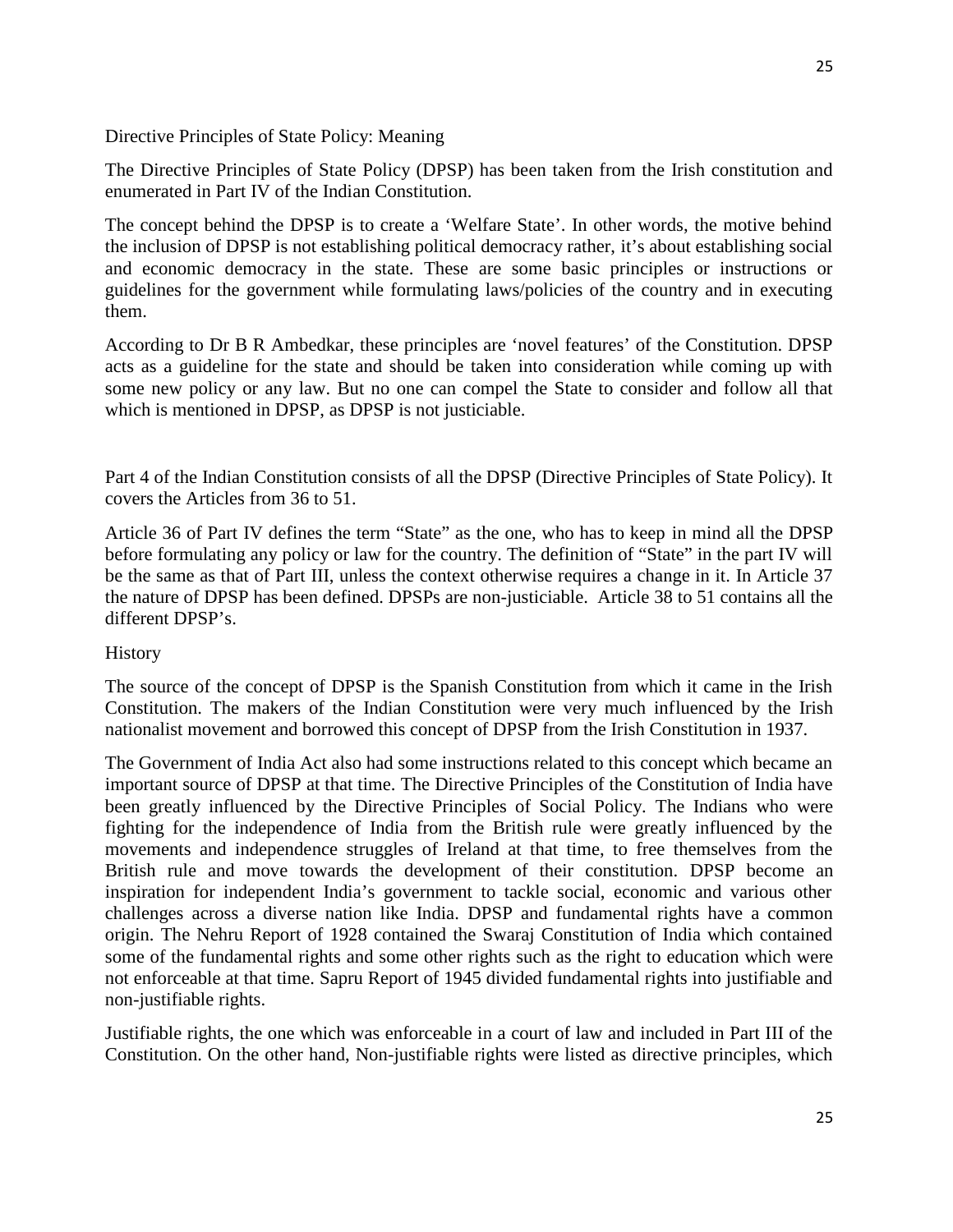are just there to guide the state to work on the lines for making India a welfare state. They were included in part IV of the Constitution of India as Directive Principles of State Policy.

The Constituent Assembly was given the task of making a constitution for India. The assembly composed of elected representatives and Dr. Rajendra Prasad was elected as its President. Both the Fundamental Rights and the DPSP were enlisted in all the drafts of the constitution (I, II and III) prepared by the Drafting Committee whose chairman was Dr. B.R. Ambedkar.

#### Sources

The DPSP of the Indian Constitution was inspired by the Irish Constitution which took these details from Spain. Some Instruments of Instructions, which also became the immediate source of DPSP, have been taken from the Government of India Act, 1935. Another source was the Sapru Report, 1945 which gave us both Fundamental Rights (justiciable) and DPSP(s) (nonjusticiable).

#### Reflection of Preamble

The Preamble is a brief introduction to the constitution and it contains all the objectives which were there in the mind of the drafters of the Indian Constitution.

According to some scholars, DPSP is 'the kernel of the Indian Constitution'.

The Directive Principles of the State Policy (DPSP) are the guidelines for the state which it must consider while formulating new laws and policies and it lay down all the objectives which the Constitution seeks to achieve.

The expression "Justice – Social, economic and political" that is mentioned in the preamble is the ultimate aim that has to be achieved through the formulation of the DPSP. DPSP are enlisted to attain this ultimate aim as mentioned in the preamble i.e. Justice, Liberty, Equality and fraternity are also known as the four pillars of the Indian Constitution. It also enlists the idea of the welfare state which was absent under the colonial rule.

#### Features

DPSP are not enforceable in a court of law.

They were made non-justifiable considering that the State may not have enough resources to implement all of them or it may even come up with some better and progressive laws. It consists of all the ideals which the State should follow and keep in mind while formulating policies and enacting laws for the country. The DPSPs are like a collection of instructions and directions, which were issued under the Government of India Act, 1935, to the Governors of the colonies of India. It constitutes a very comprehensive economic, social and political guidelines or principles and tips for a modern democratic State that aimed towards inculcating the ideals of justice, liberty, equality and fraternity as given in the preamble. The Preamble consists of all the objectives that needs to be achieved through the Constitution.

Adding DPSP was all about creating a "welfare state" which works for the individuals of the country which was absent during the colonial era.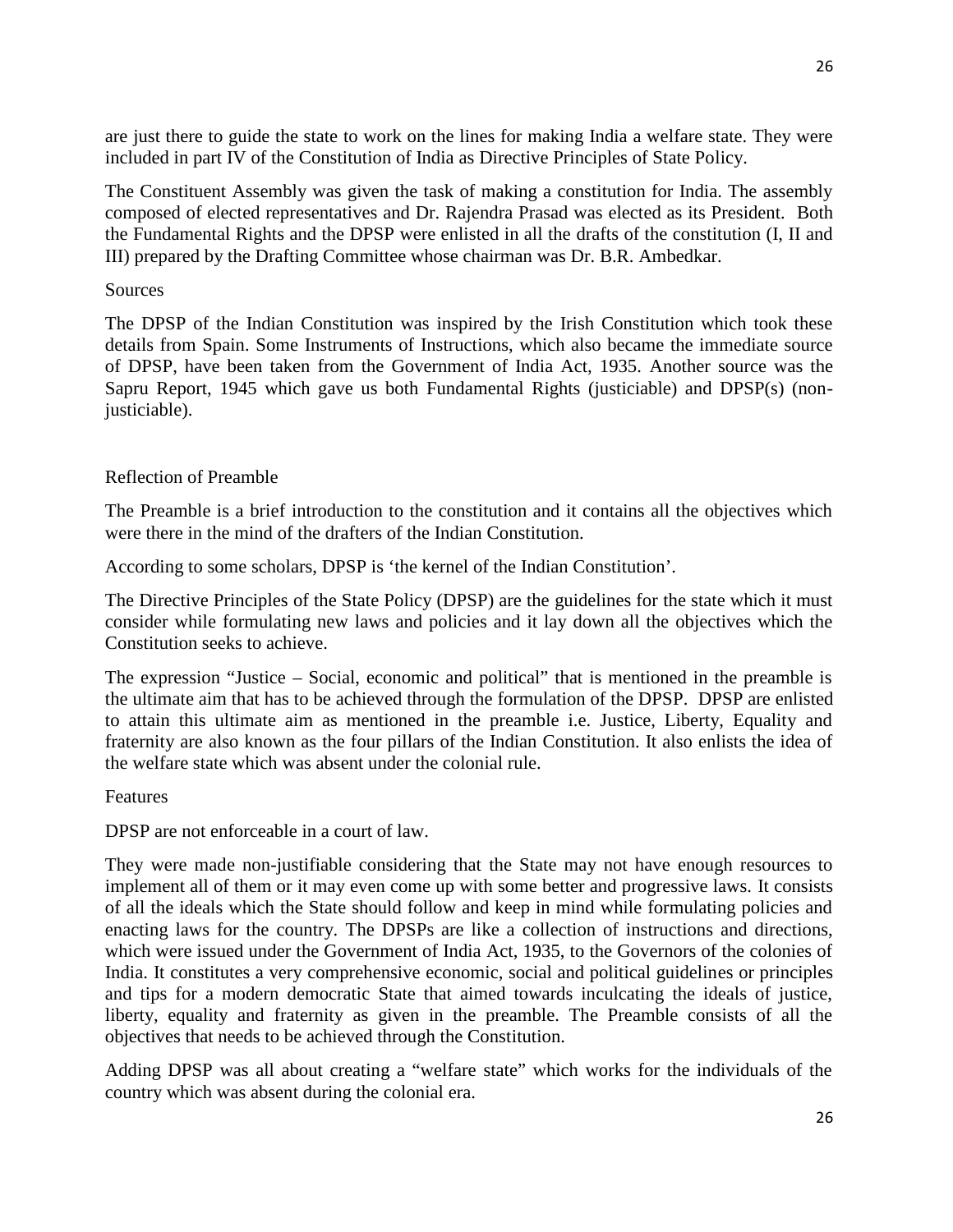Article 36

Article 36 contains the definition of State.

Unless the context otherwise requires, the definition of "the State" is the same as it is given in Part III which covers Fundamental Rights. The definition given in Article 12 shall apply in this part as well which says that the State includes:

The Government of India, The Parliament of India, The Government of each of the States , The Legislature of each of the States, and all the authorities whether local or any other which are the part of Indian territory or under the control of the government.

Article 37

Article 37 mentions the two important characteristics of DPSP, and they are:

It is not enforceable in any court of Law.

And they are very basic and essential for the governance of the country. The provisions mentioned in this part shall not be enforceable in any court and the principles laid down in this part are fundamental for the governance of the country. The State must make laws according to it because the ultimate aim of the State is the welfare of its citizens.

Socialist principles

These principles follow the ideology of "Socialism" and lay down the framework of India.

Its ultimate aim is to provide social and economic justice to all its citizens so that the state can fulfil the criteria required for a welfare state.

The articles in DPSP which follows the socialist principles are – Article 38, Article 39, Article 39 A, Article 41, Article 42, Article 43, Article 43 A and Article 47.

Article 38

Article 38 talks about Social, Political and Economic Justice.

It directs that the State should secure a social order which provides social, political and economic justice to all its citizens.

Article 38(2) says that state shall reduce the inequalities faced by the people on the grounds like income, status, facilities, opportunities, etc.

Article 39

Article 39 mentions all the Principles of policy which must be followed by the State.

The State shall make its policies towards securing the following objectives—

All the men, women and citizens should have the right to an adequate means of livelihood. The ownership and control of the people over any material resources under the community should be distributed as it is for the common good of the public; The functioning of the economic system should be such that the concentration of wealth and the means of production don't result in a loss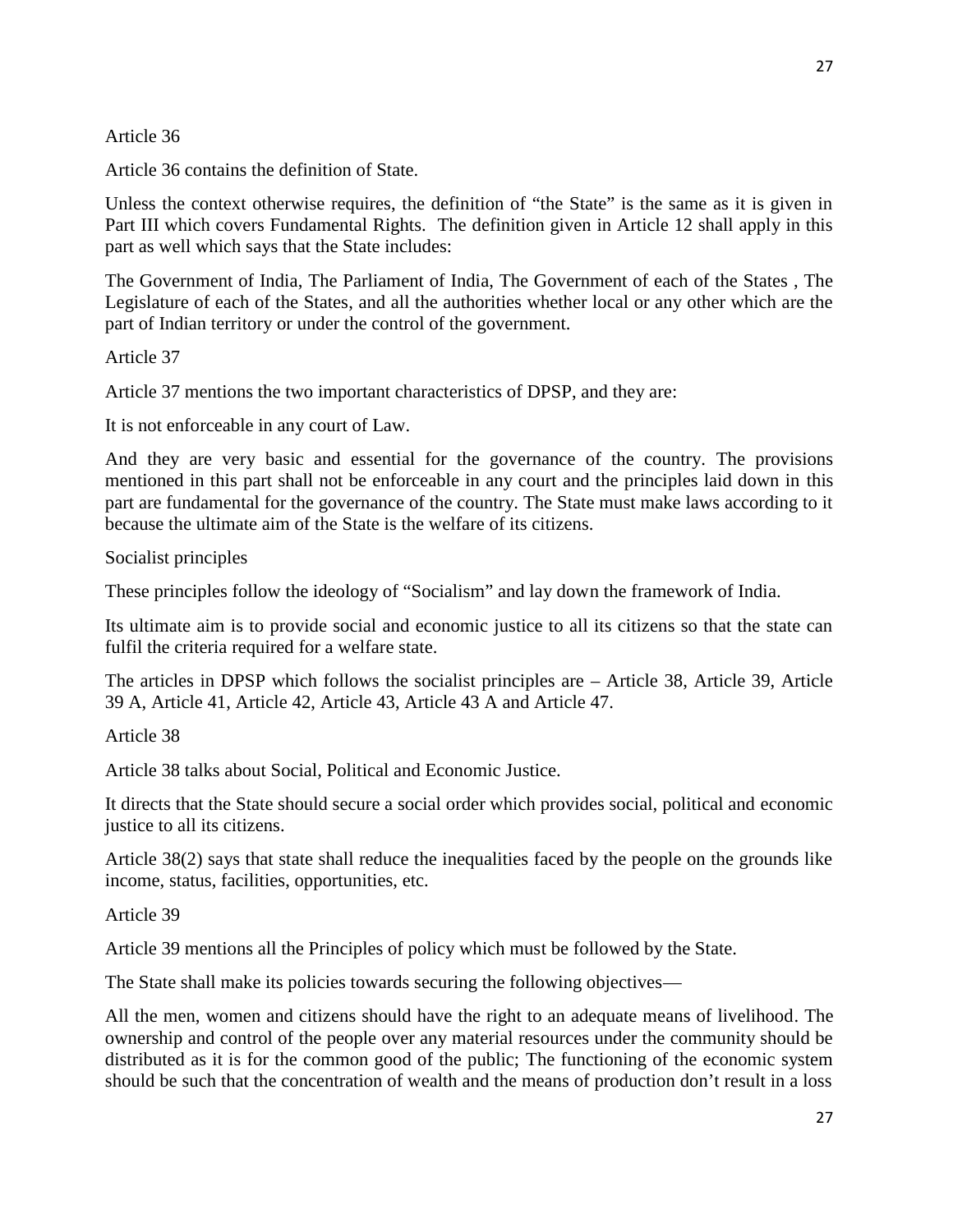common to all or which causes detriment to the citizens; There shall be no gender discrimination, both men and women should get equal pay for equal work.

The health and strength possessed by any worker, men and women, and the tender age of children should not be abused and the citizens should not be forced to enter and indulge into any occupation or profession which is not suitable for their age or strength, not even out of any financial necessity or economic backwardness

Children must be given enough opportunities and facilities so that they develop in a healthy manner and in such conditions where their freedom and dignity, including the fact that their childhood and youth remain protected, against any form of exploitation and against any sort of moral and material abandonment.

legal aid

Article 39A

Article 39A talks about Free Legal aid.

It says that the State shall promote justice with the aim of administering Justice on the basis of equal opportunity, and shall provide free legal aid through any suitable legislation or schemes which State may think fit ,or, in any other way, so that it could ensure that the opportunities for securing justice are not denied to any citizen because of economic backwardness or any other kind of disabilities.

Article 41

Article 41 talks about Welfare Government.

It says that state shall make some effective provisions for securing the right to work, etc. and in cases of unemployment, old age, disablement or any other cases acting in its economic capacity & development it shall provide public assistance. This article is employed as a tenet for numerous social sector schemes like social assistance program, right to food security, old-age pension scheme, MGNREGA, etc.

Article 42

Article 42 talks about Securing just and humane work and maternity relief.

It says that state shall create some provisions so that the citizens get easy, just and humane conditions for working. It shall also provide maternity relief for the women.

Article 43

Article 43 talks about Fair wages and a decent standard of life.

It says that the state can endeavor to secure by appropriate legislation or economic organization to all the workers employed in agricultural, industrial or otherwise, work, a living wage, conditions of work, ensuring a decent standard of life and enjoyment of leisure and social cultural opportunities and promote cottage industries on an individual or cooperative basis in rural and remote areas of the country.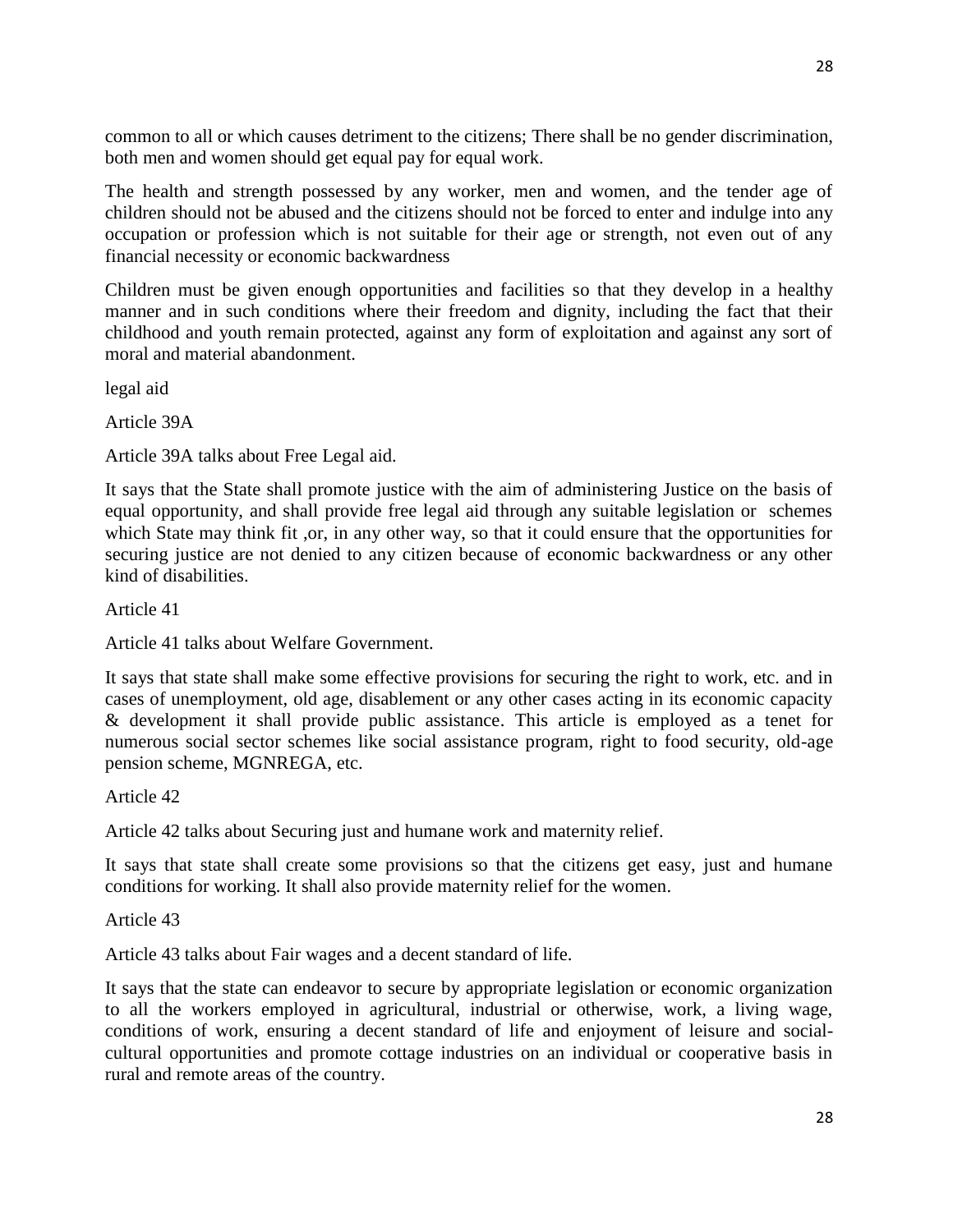#### Article 47

Article 47 talks about Nutrition, Standard of living and public health.

It says that the State shall look into the matter of raising the level of nutrition and the standard of living of its people and it is the duty of the State to keep a check on the improvement of public health. The State shall also endeavor to prohibit the consumption of intoxicating drinks and drugs which are injurious for health, except for medicinal purposes. There are many social development programmes such as National Health Mission, Mid Day Meal Scheme, etc. which target the marginalized sections of the society i.e. women, children, weaker sections etc. are inspired by this DPSP.

panchayats

Gandhian Principles

These principles reflect the programme of reconstruction ideology propagated by Gandhi throughout the national movement. In order to fulfil his dreams, some of his concepts have been included in the form of DPSP.

They direct the State through these articles – Article 40, Article 43, Article 43 B, Article 46, Article 47 and Article 48.

Article 40

Article 40 deals with the Organization of Panchayats.

It says that the state shall organize Panchayat system and should grant them such powers which would be necessary for the functioning as units of the self-government system. The 73rd and 74th amendments of the constitution which are related to Panchayati Raj and Municipal Corporations respectively, later ended up as the constitutionally backed framework for the principle mentioned in Part IV.

Article 43

Article 43 talks about Fair wages and a decent standard of life.

It says that the state can endeavor to secure, by appropriate legislation or economic organization, to all the workers employed in agricultural, industrial or otherwise, work, a living wage, conditions of work, a decent standard of life and enjoyment of leisure & social-cultural opportunities and promote cottage industries on an individual or cooperative basis in rural and remote areas of the country.

Article 43B

Article 43B deals with the promotion of cooperatives.

It was inserted by the 97th amendment act in 2011. It says that state shall endeavor to promote the management of the co-operative societies to help the people who are engaged in the same.

Article 46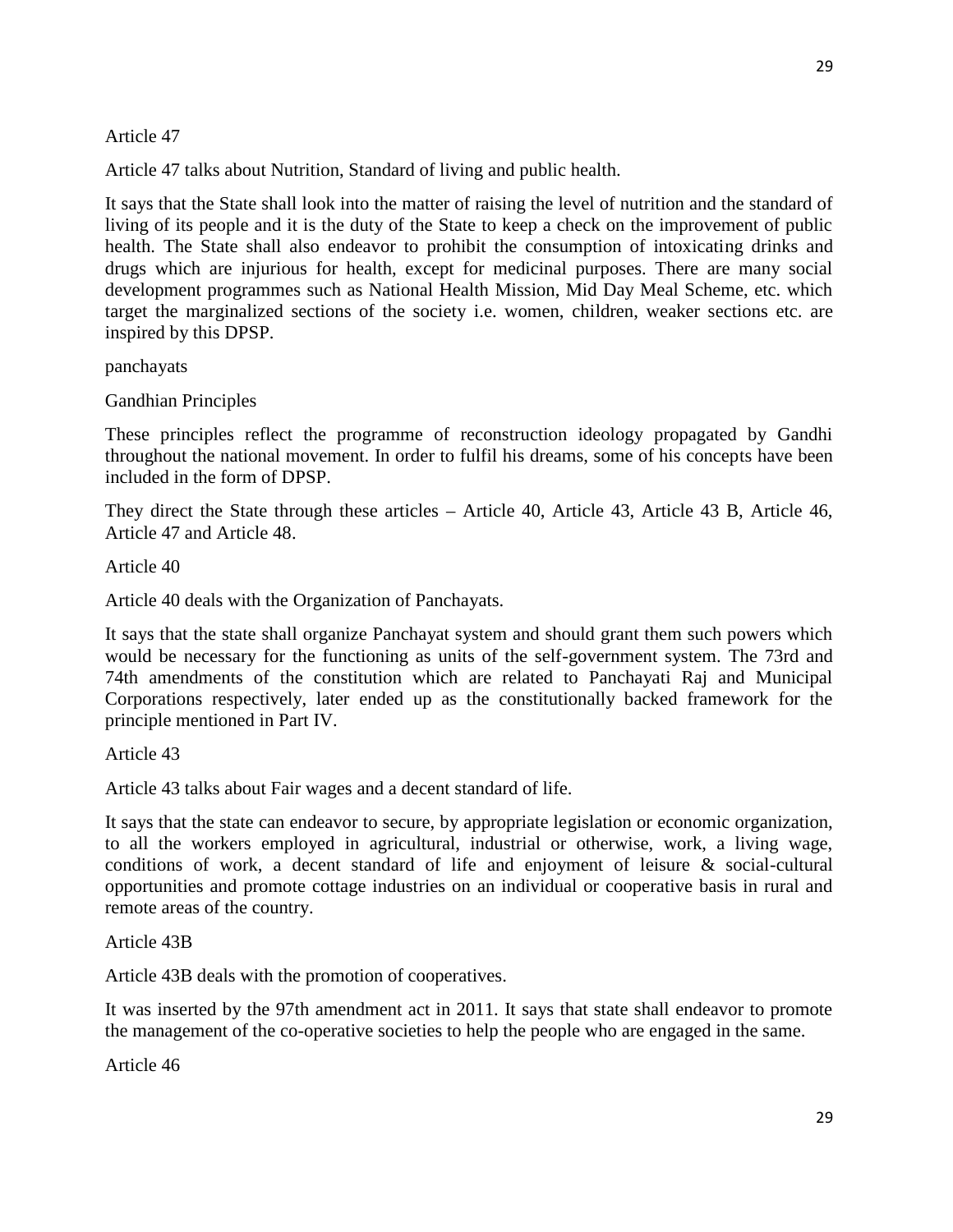Article 46 deals with the Protection of SCs, STs, weaker sections from exploitation.

The State shall promote with special care including the educational and economic interests of the weaker sections of the society i.e. the SCs and the STs and shall make provisions to protect them from all forms of exploitation which includes social injustice.

Article 47

Article 47 talks about Nutrition, Standard of living and public health.

It says that the State shall look into the matter of raising the level of nutrition and the standard of living of its people and it is the duty of the State to keep a check on the improvement of public health. The State shall endeavor to prohibit the consumption of intoxicating drinks and drugs which are injurious to health except for medicinal purposes.

There are many social development programmes such as National Health Mission, Mid Day Meal Scheme, etc. which target the marginalized sections of the society i.e women, children, weaker sections etc. are inspired by this DPSP.

Article 48

Article 48 talks about Scientific agriculture and animal husbandry.

It says that the State shall endeavor to organize agriculture and animal husbandry using modern methods and scientific techniques which make people more advanced and helps in earning their livelihood easily and State shall take some progressive steps for preserving and improving the existing breeds and prohibiting the slaughter of cows and other cattle.

uniform civil code

Liberal-intellectual Principles

These principles follow the 'Liberalism' ideology.

The articles which follow this approach in DPSP are – Article 44, Article 45, Article 48, Article 48 A, Article 49, Article 50 and Article 51.

Article 44

Article 44 talks about the Uniform Civil Code.

There should be a provision for the citizens to secure a Uniform Civil Code throughout the territory of India in order to simplify things and reduce ambiguity in the laws which makes it more complex than it actually is.

**Education** 

Article 45

Article 45 contains the Provision for free and compulsory education for the children in the country.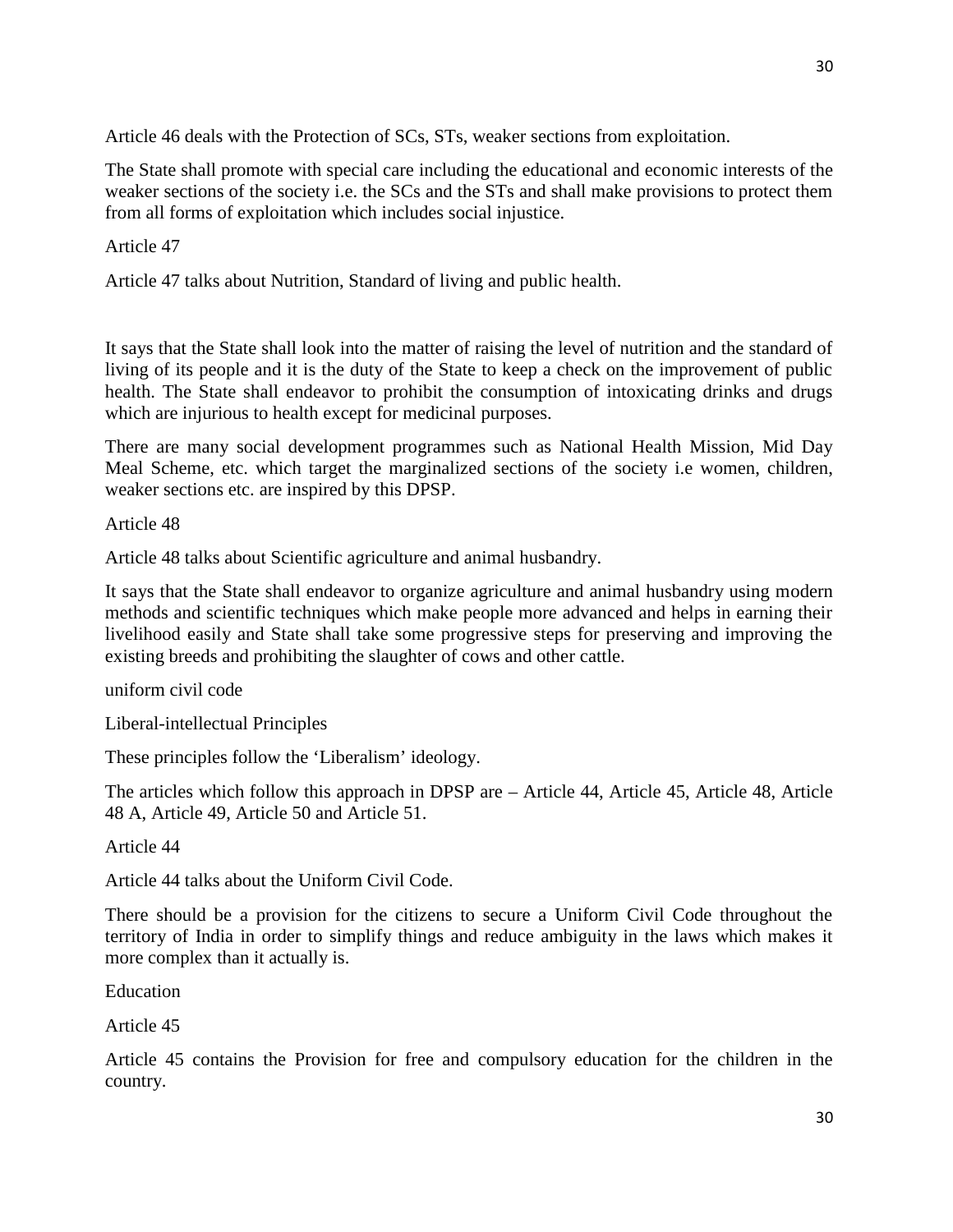The State shall make laws to provide free and compulsory education for the children until they are 14 years old within a period of 10 years from the date of commencement of this provision in the Constitution. This provision was incorporated by the virtue of the 86th Amendment, 2002 in the Constitution of India.

Agriculture

Article 48

Article 48 talks about Organisation of agriculture and animal husbandry.

The State shall endeavour to organise agriculture and animal husbandry using modern and scientific technology which is prevalent in the present times and also take steps for preserving and improving the existing breeds and prohibiting the slaughter of cows and other cattle in the country for the development of agricultural related practices.

environment protection

Image Source: Pixabay

Article 48A

Article 48A talks about the Environment and Wildlife Protection.

The State shall endeavour to protect and improve the environment and surroundings. And to safeguard the forests and wildlife of the country to make the environment sustainable.

Article 49

Article 49 talks about Protection of monuments and places and objects of national importance.

It shall be the duty of the State to protect every monument or place or any object of historic or artistic interest which has some national importance, from any form of disfigurement, destruction, etc.

Article 50

Article 50 talks about Separation of Judiciary from the Executive.

There should be a line between the judiciary and the executive body of the Government in the public services of the State as it makes it easier if both do not interfere in each other's work and function independently.

Article 51

Article 51 talks about Promotion of international peace and security.

The State shall endeavour to —

Promote international peace and security; maintain friendly and honourable relations between nations; foster respect for international law and treaty obligations in the dealings of one person with another for maintaining harmony between the nations and encourage settlement of international disputes by the method of arbitration.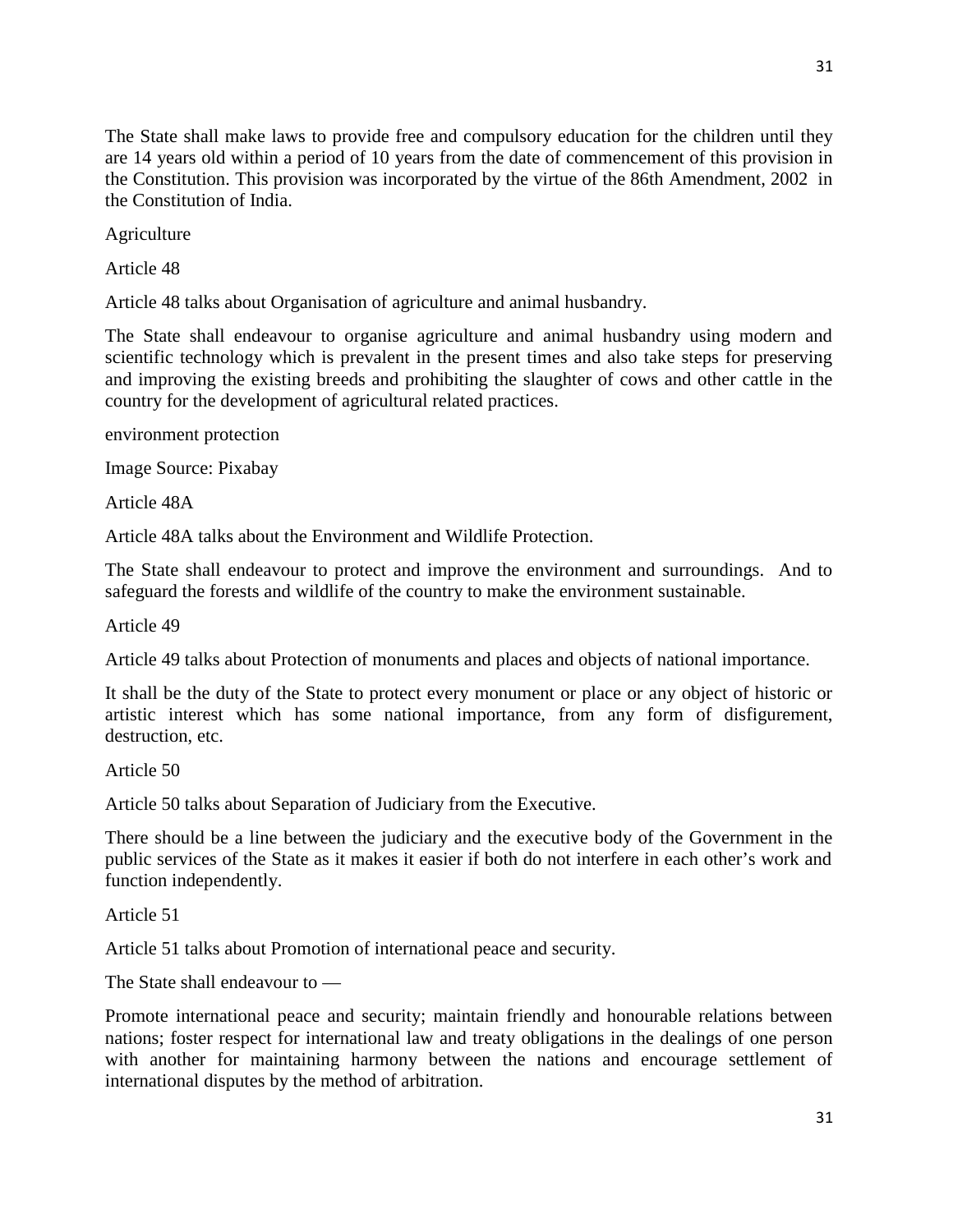42nd Amendment

Four Directive Principles which were added by the 42nd amendment are as follows:

Article 39 – To secure opportunities for healthy development of children.

Article 39A – It says that the State shall promote justice with the aim of administering it on the basis of equal opportunity, and shall provide free legal aid through any suitable legislation or the schemes which State may think fit or in any other way so that State can ensure that opportunities for securing justice are not denied to any citizen because of any economic or other disabilities.

Article 43A – The State shall take steps, by suitable legislation or in any other way, to secure the participation of workers in the management of undertakings, establishments or other organisations.

Article 48A – The State shall endeavour to protect and improve the environment and surroundings and to safeguard the forests and wildlife of the country to make its environment liveable.

income inequality

44th Amendment

The 44th Amendment Act of 1978 added Article 38(2) in the DPSP.

Article 38(2) says that the state shall work to minimize the inequalities in income, and endeavour to eliminate inequalities in status, opportunities etc. not only amongst individuals but also amongst all the groups of people residing in different areas or engaged in different fields.

child labour

86th Amendment

The 86th Amendment changed the subject of Article 45 in the DPSP and brought it within the ambit of the fundamental rights mentioned in Part III as Article 21-A has been made for the children between the age group of 6-14 years of age. The same article was previously a directive principle which says that the State should take care of the children who are below 6 years of age.

97th Amendment

The 97th Amendment act of 2011 inserted Article 43-B in the list of DPSP. It says that the State shall endeavour to promote voluntary formation, autonomous functioning, democratic control and professional management of the co-operative societies.

#### Enforceability of DPSP

DPSP were not made enforceable by the Constituent Assembly which was formed to draft the Indian Constitution. But the non-enforceability of the Principles does not mean that they are of no importance.

There are some arguments which are in favor of its enforceability and some are against the making of DPSP enforceable. Those who favor the enforcement of the Principles argue that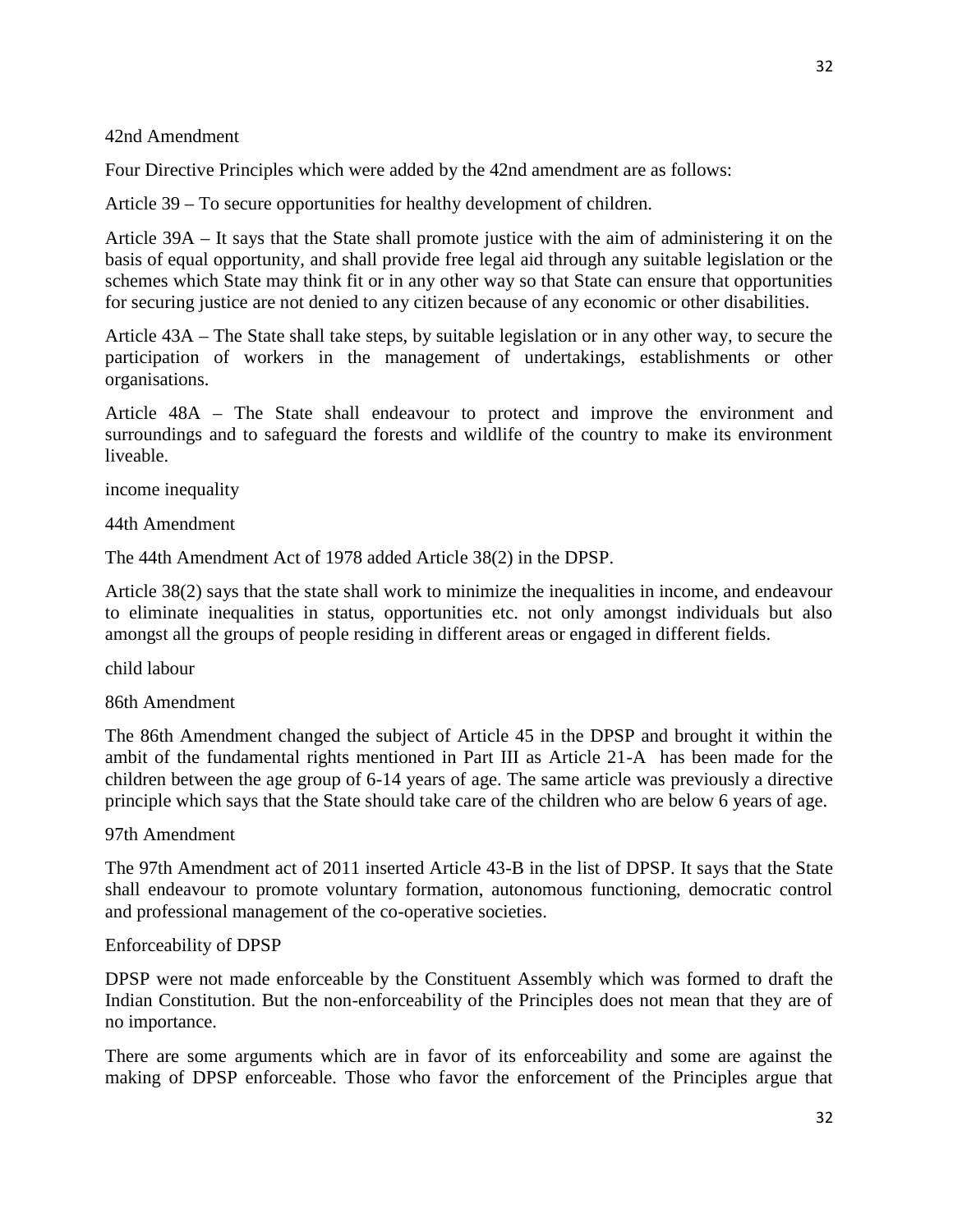enforceability of DPSPs will keep a check on the Government and would unite India. For instance, Article 44 of the Indian Constitution talks about the Uniform Civil Code which aims for uniform provisions of civil law for all the citizens of the country irrespective of their caste, creed, religion or beliefs.

People who are against the enforcement of the DPSPs are of the view that these principles need not be separately enforced as there are already many laws which indirectly implements the provisions mentioned in DPSP. For instance, Article 40 of the Constitution which deals with Panchayati Raj system was introduced through a constitutional amendment, and it is very evident that there are numerous panchayats exist in the country today.

Another argument against DPSP is that it imposes morals and values on the citizens of the country. It should not be clubbed with the law as it is really important to grasp that law and morals area unit various things. If we impose one on the opposite that will generally impede the expansion and development of the society.

Importance of DPSP

DPSP covers the Articles 36-51 in Part IV of the constitution.

It mentions protection of women of the country, environmental conservation, rural growth and development, decentralisation of power, uniform civil code, etc. which are considered some of the essentials in making laws for a "welfare state".

Although non-justiciable, they provide a set of guidelines for the Government for its functioning in the country.

Significance of DPSP

Directive Principles are non-justiciable but these are backed by voice of the people which is the real sanction behind every law in reality. DPSP gives the philosophical foundations of a welfare system. These principles makes it a responsibility of the State to secure it through welfare legislation.

Their nature is more of moral ideals. They constitute a moral code for the State but this does not reduce their value as moral principles are very important and the absence of it may hamper the growth of a society. A state is run by its people and the Government is always formed and managed by them, so it's really important to have a set of standards for making laws in the country.

Directive Principles act as a guide for the government which helps them in making policies and laws for the purpose of securing justice and welfare in the State. DPSP are like a source of continuity in the Governance of the country because in a democratic system, the Governments change after regular elections and every new government makes different policies and laws for the country. The presence of such guidelines is really important because it ensures that every Government will follow the set of principles in the form of DPSP while formulating its laws.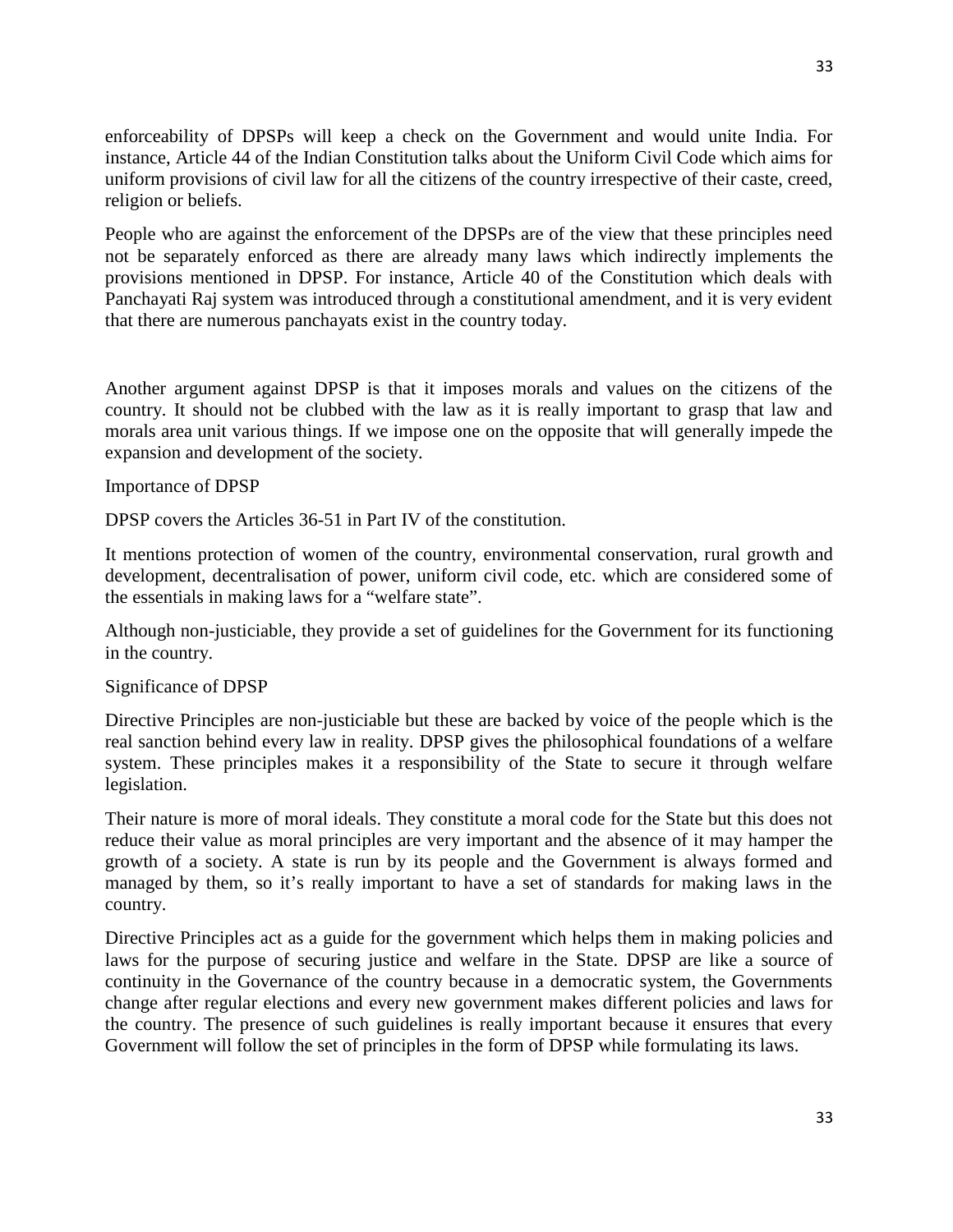Directive Principles can be called as the positive directions for the State which helps in securing social and economical dimensions of democracy. DPSP are supplementary to Fundamental Rights which offers political rights and other freedoms. They both are nothing without each other as one provides social and economic democracy and the other, political rights.

Directive Principles of State Policy make it possible for people to measure the worth of a government and its working. A Government which doesn't consider these principles can be rejected on this ground by the people in favour of a government which gives due importance to the task of securing these Directive Principles in the state.

The Directive Principles constitute a manifesto of a Nation. These reflect the ideas and views which were there in the mind of the drafters while drafting the constitution. These reflected the philosophy behind the making of the Constitution and hence provide useful information to the courts in interpreting the existing provisions in the Constitution and in coming up with better laws and policies.

The Directive Principles do not seem to be very rigid in their meanings and this helps the State in interpreting and applying these principles in accordance with the situation prevailing at a given time. Thus, the inclusion of Part IV which contains the Directive Principles of State Policy proved to be very useful for the country. The Directive Principles provide good foundations for welfare state. The securing of Directive Principles helped in completing the requirements of a democratic system. It supplemented the Fundamental Rights of the people and built a State characterized by these four pillars – Justice, Liberty, Equality, and Fraternity.

Implementation of Directive Principles of State Policy

There are some acts and policies from 1950 onwards which had been implemented to give effect to these Directive Principles. They are as follows:

The Minimum Wages Act (1948) Child Labour Prohibition and Regulation Act (1986) The Maternity Benefit Act (1961) Equal Remuneration Act (1976) Handloom Board, Handicrafts Board, Coir Board, Silk Board, etc. have been set up for the development of cottage industries in the country. Integrated Rural Development Programme (1978) Jawahar Rozgar Yojana (1989) Swarnajayanti Gram Swarozgar Yojana (1999) Sampoorna Gram Rozgar Yojana (2001) Mahatma Gandhi National Rural Employment Guarantee Programmes (2006) The National Forest Policy (1988) Article 21-A was inserted by the 86th amendment, making free education for children below the age of 14 compulsory. Prevention of Atrocities Act safeguarding the interests of SCs and STs. Several Land Reform Acts. fundamental rights

DPSP and Fundamental rights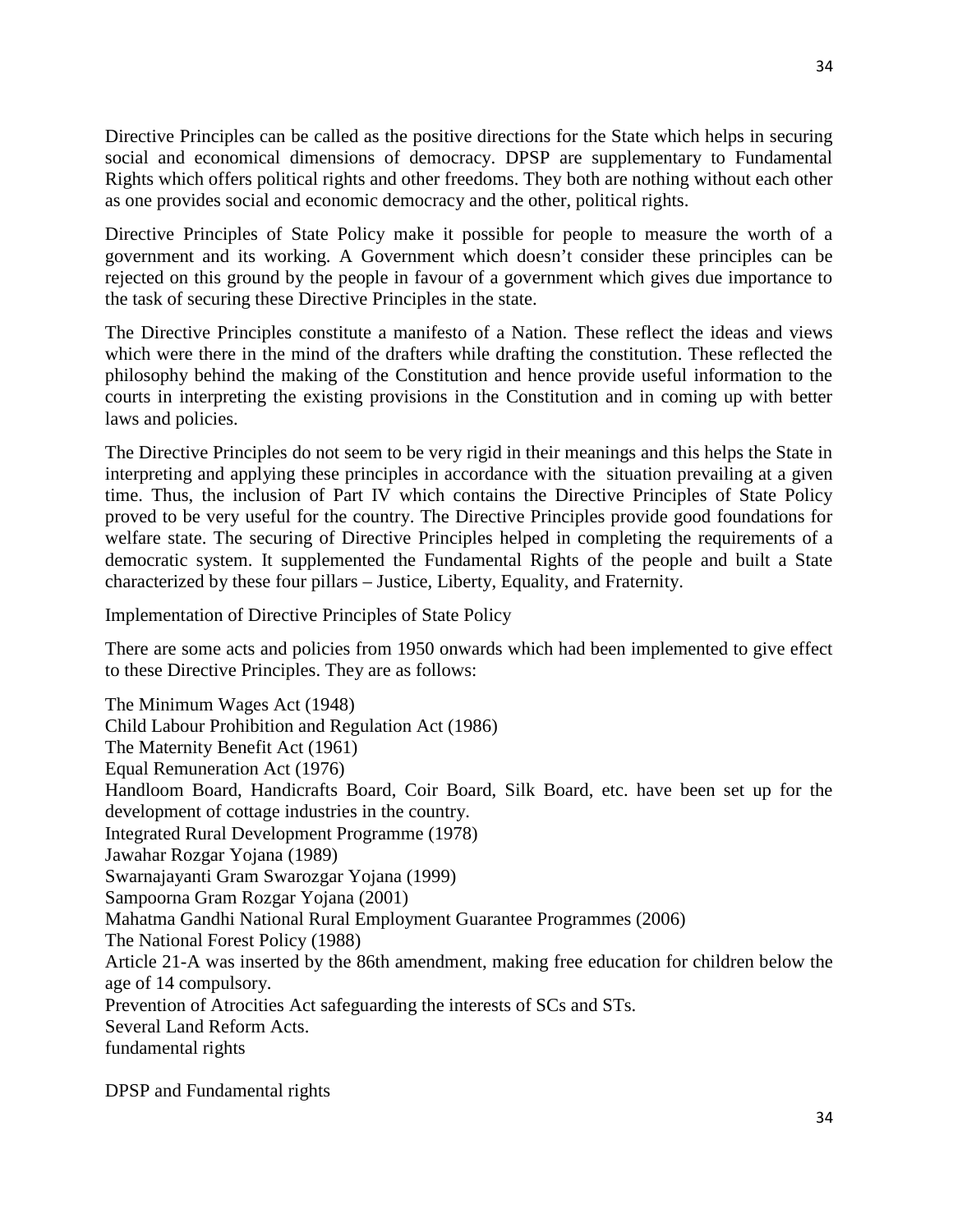Fundamental Rights are described as the basic rights guaranteed to every citizen of the country under the constitution. They are present in Part III of the Constitution which ensures some rights to all its citizens so that they can live their lives peacefully. They help in checking the activities of the Government so that it cannot curtail any of the basic rights granted by the Constitution in the form of Fundamental rights.

Fundamental Rights apply to all the citizens without any form of discrimination on the basis of race, caste, creed, sex, place of birth, etc. Violation of the fundamental rights may lead to punishment and can initiate proceedings against the government if it tries to curtail them.

The conflict between DPSP and fundamental rights

Fundamental Rights and the DPSP are supplementary to each other and are essential to meet the social and economic dimensions of a democratic government.

The conflict between Fundamental Rights and DPSP often arises as sometimes it has been seen, by various legislations, that DPSP have wider scope than the Fundamental Rights. The Fundamental Rights are the rights which are enforceable by the Courts and any law that is in contravention to the provisions mentioned in Part III are ultra vires.

On the other hand, the DPSP are not enforceable in any Court of Law and nothing can be declared as void merely because it is against the provisions given under the DPSP.

In the case of State of Madras v. Champakam, the Supreme Court held the Fundamental rights are superior to the DPSP saying that the Fundamental Rights under Part III prevails over DPSP in case of any conflict between them.

In the landmark judgment given by the Supreme Court in the Golak Nath case, it was held that the provisions mentioned under Part III as Fundamental Rights cannot be undermined just to implement the provisions given under Part IV which enlists some important guidelines for the State in the form of the DPSP.

The Constitution was amended in the year 1971 and through this amendment, Article 31C was incorporated in the Constitution. It confers wider importance on the DPSP.

In the Minerva Mills case, the Supreme Court restricted this wide scope which was conferred on the DPSP under Article 31C by making the following changes:

It restored Article 31C to its pre-1976 position. A law would be protected by Article 31C only in the case if it has been made to implement the Article 39 (b) and Article39 (c) of the DPSP and not any of the other directive included in Part IV.

There is a fine balance in the Constitution between the DPSP and the Fundamental Rights, which should be adhered by the Courts without placing any of them as superior.

Criticism of Directive Principles of State Policy

Some of its critics hold that these principles don't carry any importance as their violation can't be challenged in the courts.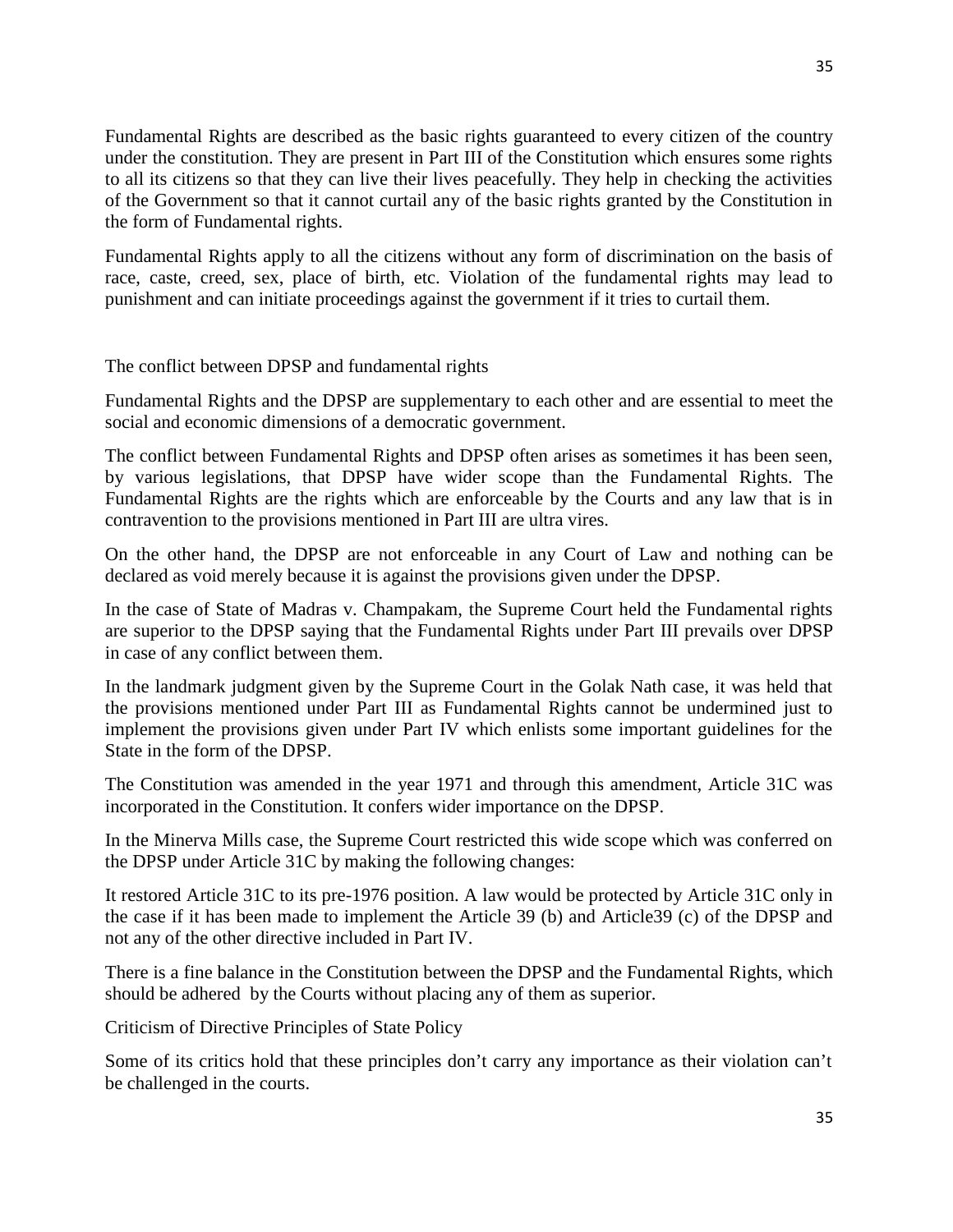The Directive Principles are a mere declaration of the instructions which are to be observed and secured by the State at will. but the Constitution neither makes them justiciable nor it mentions any limit to what extent it can be secured.

These are neither consistently explicit nor properly classified. These appear to be a collection of instructions which are only based on morals and a State can't rely merely on morals for its working.

Several Directives lack clarity and they have been repeated at different places.

The Directive to push international peace and friendly relations among all the nations is just a declaration but the real issue is the securing part of it for which nothing has been given.

Part IV includes some directives which are not complete in actual observation. The ideal is to introduce prohibition but this ideal cannot be really and effectively realised. The states which introduced prohibition had to scrap it later on.

Most of the Directive Principles are based on old and foreign philosophy which have lost its relevance now.

Many critics hold that the Preamble should also enlists all these goals which are given under DPSP and their description in Part IV has made things more complicated and complex than it was before.

Directive principles just create an impression about the usage of the legitimate power by the State and the motive is to gain support through promise-making and not through inaction .

Case study on Directive Principles of State Policy

The question that arises is whether Fundamental Rights precedes DPSPs or latter takes a higher position than the former, it has been a subject of argument for years.

There are some important judicial pronouncements which tried to give an answer to this question, they are as follows:

Kerala Education Bill [1]

The court said that if a conflict arises between Fundamental Right and DPSPs, the harmony between the two should not be disturbed, but if, even after applying the doctrines of interpretation the conflict doesn't resolves then the former should be upheld and given more importance over the other i.e. DPSP.

Madras vs Champakan [2]

If any law is in contravention to the provisions mentioned under Part III of the Indian Constitution, it would be held void but this is not applicable in case of DPSPs. This shows that Fundamental rights are on a higher pedestal than DPSPs as far as this case is concerned.

Venkataraman v. State of Madras [3]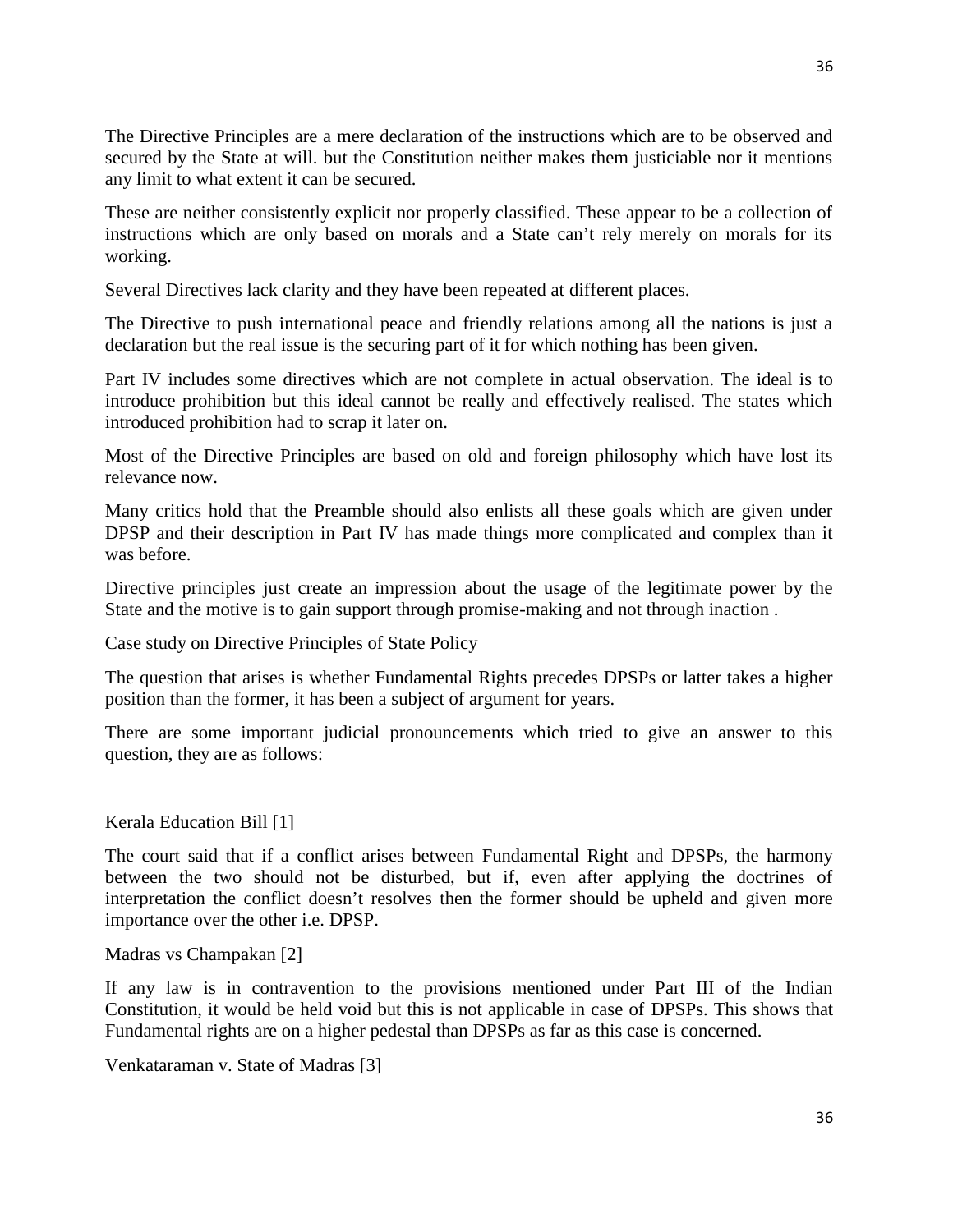The Court gave more importance to the Fundamental rights over DPSPs.

I. C. Golaknath & Ors vs State Of Punjab & Anr. [4]

The Court held that the Parliament cannot curtail the Fundamental rights in making any law or policy for the country. It also mentioned that if a law has been made to give effect to Article 39 (b) and Article 39 (c) of Part IV of the Constitution and in doing so if Article 14, Article 19 or Article 31 gets violated, then it cannot be declared as void merely on the ground of such contravention.

Keshavnanda Bharati vs the State of Kerala [5]

The Apex Court placed DPSPs on a higher position than Fundamental Rights.

After that, in the case of Minerva Mills vs Union of India [6], the Court while deciding the case held that the harmony between the two should be maintained because neither of the two has any precedence over each other. Both are complementary to each other and they should be balanced anyhow for the proper functioning of the State.

Unnikrishnan vs State of Andhra Pradesh [7]

The Court was of the view that Fundamental Rights and Directive Principles are not exclusive but complementary to each other. The Court said that the Fundamental Rights are the ways through which the goals given in Part IV can be achieved.

# **Conclusion**

The significance of DPSPs cannot be looked down upon just because it is not enforceable in any court of law. These principles were added to facilitate the governance and smooth functioning of the country. It was added to meet the main objectives and the ultimate goal of a country i.e to work for the welfare of its citizens. There are some important Acts in the above-mentioned information, so we can't say that DPSPs are not implemented and have no importance at all.ube

It is like a structure given for the government and it should work and formulate new laws revolving around that structure only so that the welfare of the people be ensured. Every policy and law formulated by the state has to meet the standards which are mentioned in Part IV of the Constitution.

Thus, even after being non-justiciable they are implemented in some important Acts and they hold equal relevance and importance as Fundamental rights mentioned in Part III of the Constitution of India.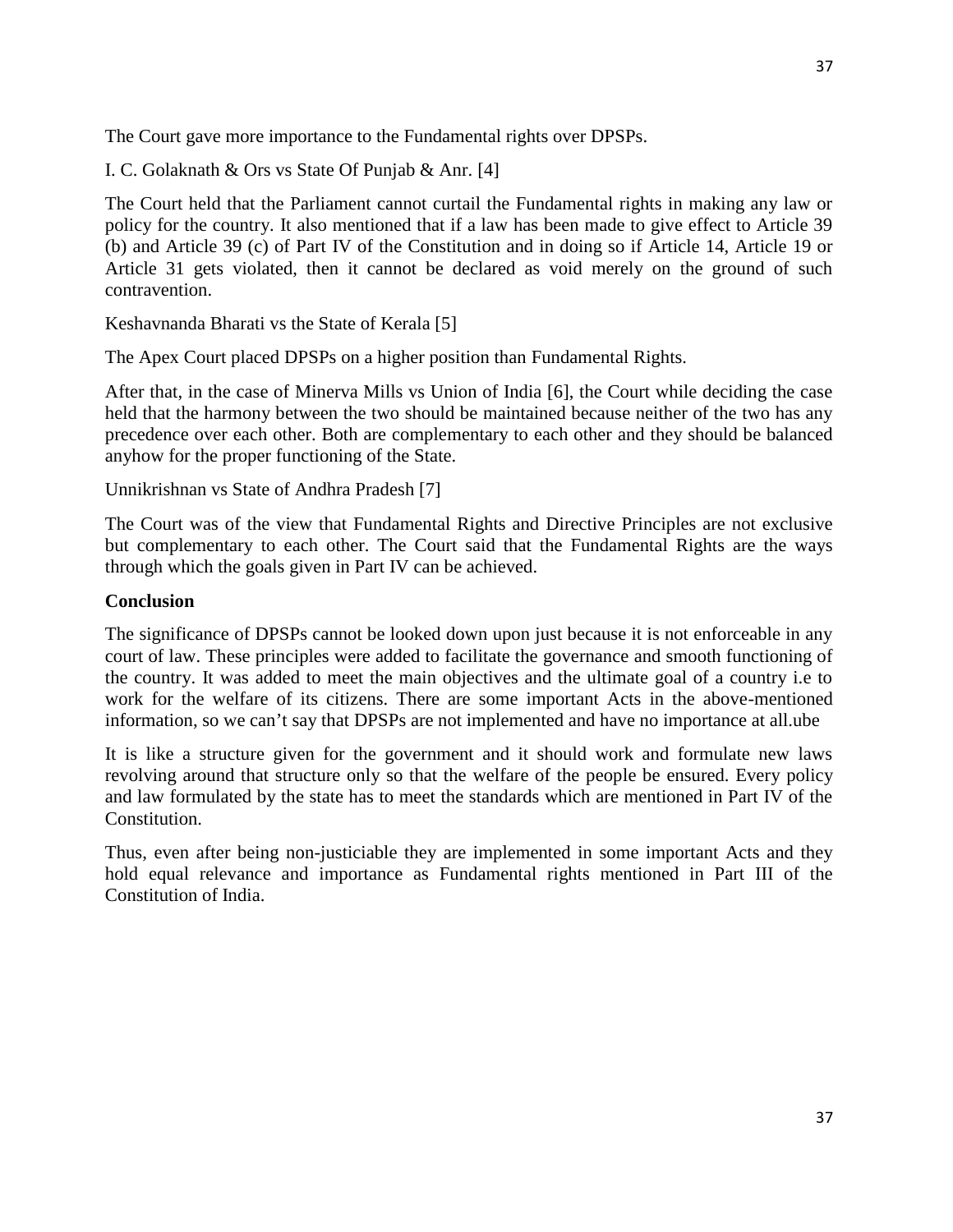# **Speaker of the Lok Sabha: Functions and Position of the Speaker**

The Speaker is the most powerful man in the Lok Sabha. He enjoys supreme authority in the House. He enjoys a status equal to that of the Chief Justice of India.

(I) Method of Election of the Speaker:

After a new Lok Sabha is constituted, the Speaker and Deputy Speaker are elected by the House in its first meeting. Normally they are elected unanimously. The leader of the majority party proposes their names, after consulting the leaders of the opposition parties. The leader of the opposition party seconds the names so proposed.

The election takes place only when there is disagreement between the majority party and the opposition parties. In May 2009 Smt. Meira Kumar and Sh. Karia Munda got unanimously as the Speaker and Deputy Speaker of the 15th Lok Sabha, respectively.

#### (II) Qualifications:

There are no formal qualifications for the office of the Speaker. Any sitting member of the Lok Sabha can be elected as Speaker by the House. As such qualifications essential for the membership of the Lok Sabha are also the essential qualifications for the office of the Speaker.

(III) Tenure:

The tenure of the Speaker is equal to the tenure of Lok Sabha, i.e., 5 years. However, the Speaker continues to be in office even after the dissolution of the Lok Sabha. He holds office till the new Lok Sabha elects a new Speaker. The Speaker can resign his office at any time before the completion of his full tenure.

#### (IV) Method of Removal:

The Speaker ceases to hold office if he ceases to be a member of the House. He can also be removed from office by the Lok Sabha by passing a resolution supported by majority of its members. However to initiate such a no-confidence move against the Speaker, a prior notice of 14 days has to be given by the movers.

Functions of the Speaker:

1. To preside over the meetings of the House:

The Speaker presides over the meetings of the Lok Sabha and conducts its proceedings. He also presides over the joint sittings of the two Houses of the Parliament.

2. To maintain discipline in the Lok Sabha:

The Speaker maintains discipline in the House. If any member disrupts or tries to disrupt the proceedings of the House, the Speaker can warn him or can ask him to leave the House. He can suspend a member from the House whom he finds guilty of violating the discipline and decorum.

3. To fix the Agenda of the House: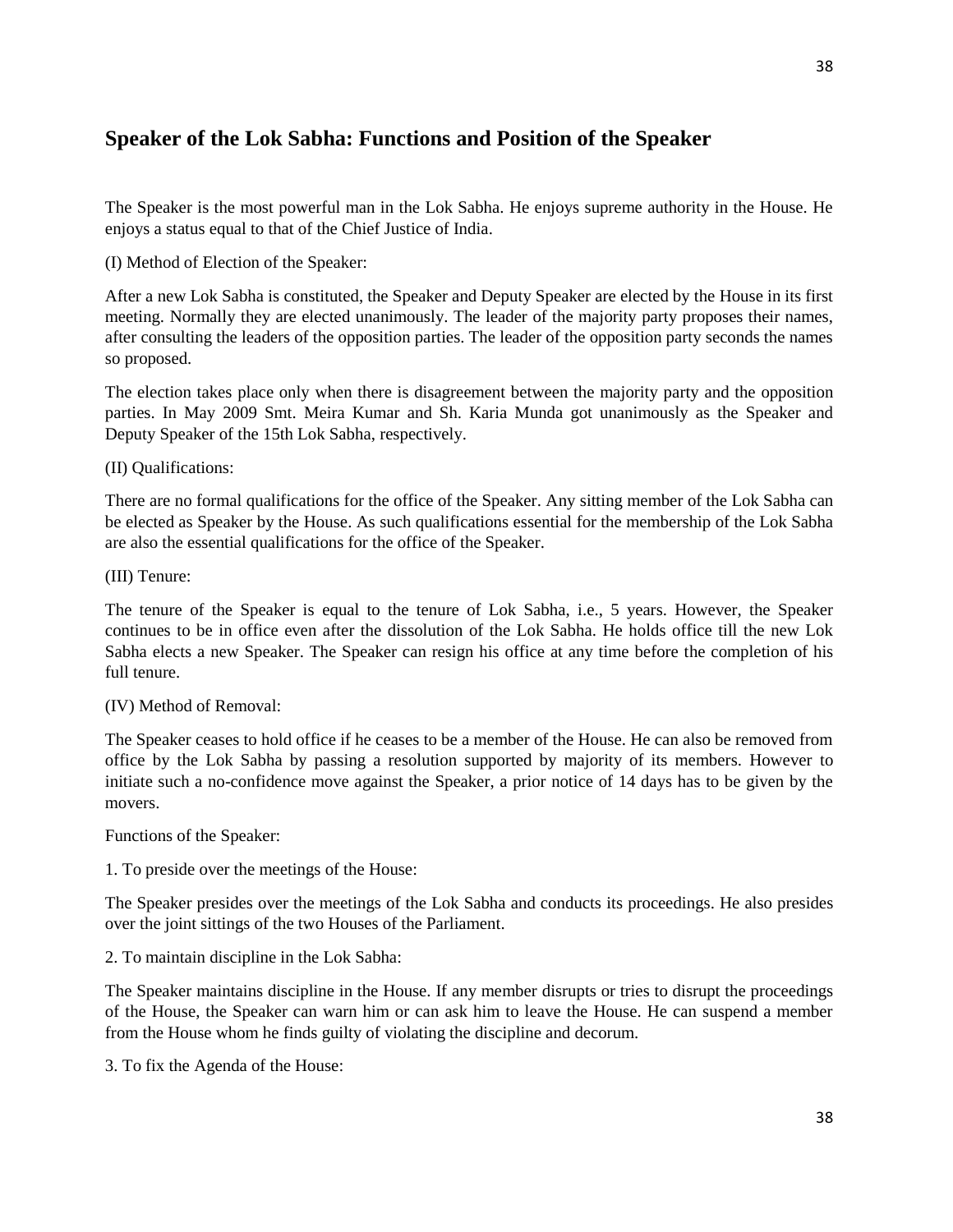The Speaker, in consultation with other members of the business committee of the House and the Prime Minister, Fixes the agenda of the meetings of the House.

4. Permission to ask questions:

Each member of the House can put questions to the ministers; the permission of the Speaker is required purpose.

5. To conduct the business of the House:

The Speaker conducts the business of the House. He allows the members to introduce the bills or to move motions. He recognizes the members on the floor of the House and gives them time for speaking in the House. He fixes time limit for the debates in the House, puts matters to vote, and announces the results. He can warn the members against the use of un-parliamentary language and can order the same to be expunged from the records.

6. Interpretation of Rules of Procedure:

The business of the House is conducted according to definite and settled rules of procedure. In case of any dispute regarding the rules of the House, the Speaker interprets and applies these rules. The interpretation of rules made by the Speaker is final and cannot be challenged.

7. Power to adjourn the House:

The Speaker can adjourn the meetings of the House if the quorum of the House is not complete or if the conducting the business of the House is not possible due to a disorderly behaviour of its members.

8. Decision about a Money Bill:

If a dispute arises over the question as to whether a bill is a Money Bill or not, the decision is made by the Speaker. Such a decision is final and cannot be challenged inside or outside the House.

9. To exercise a Casting Vote:

The Speaker does not participate in the debates and discussions of the House. He even does not take part in the voting on bills. Although as a member he has the right to vote. In case of a tie over any bill, he can exercise his casting vote.

10. Protection of the Privileges of the Members of the House:

The members of the House enjoy several privileges which are protected by the Speaker. All cases of disputes relating to the privileges of the members are referred by the Speaker to the committee on privileges. In accordance with the wishes of this committee, the Speaker then decides these matters. The Speaker acts as the guardian of the privileges of the MPS and the House.

11. Role regarding the Committees of the House:

A major part of the business of the House is conducted by the committees of the House. The Speaker plays an important role in the composition of the Committees. He is the ex-officio Chairman of some of the important committees such as Business Advisory Committee, Committee on Rules and few others.

12. Administrative Functions: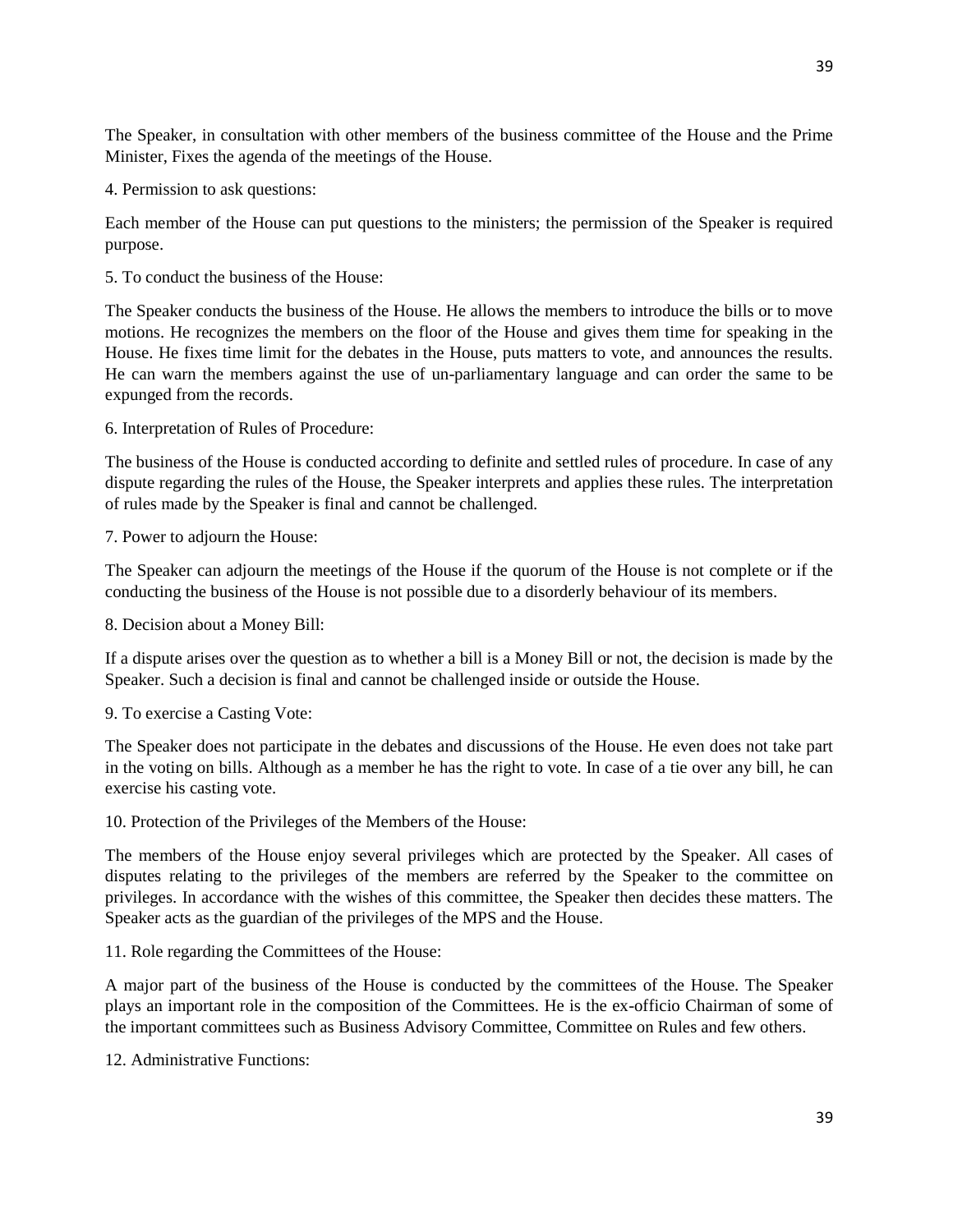The Speaker has several administrative responsibilities. He has control over the Lok Sabha Secretariat. He appoints the employees of the Secretariat, determines the service rules for them and supervises their work. He has the responsibility for the upkeep of the records of the proceedings of the House.

Position of the Speaker:

The Speaker of the Lok Sabha enjoys a position of great respect and dignity. He has the supreme responsibility to conduct the proceedings of the House. He acts as the representative of the House, and as its impartial chairman. His authority is supreme in the House and no one can challenge his decisions and rulings. The office of the Speaker is of great dignity and respect.

Type of Questions

Members have a right to ask questions to elicit information on matters of public importance within the special cognizance of the Ministers concerned. The questions are of four types:—

(i) Starred Questions- A Starred Question is one to which a member desires an oral answer from the Minister in the House and is required to be distinguished by him/her with an asterisk. Answer to such a question may be followed by supplementary questions by members.

(ii) Unstarred Questions- An Unstarred Question is one to which written answer is desired by the member and is deemed to be laid on the Table of the House by Minister. Thus it is not called for oral answer in the House and no supplementary question can be asked thereon.

(iii) Short Notice Questions- A member may give a notice of question on a matter of public importance and of urgent character for oral answer at a notice less than 10 days prescribed as the minimum period of notice for asking a question in ordinary course. Such a question is known as

'Short Notice Question'.

(iv) Questions to Private Members- A Question may also be addressed to a Private Member (Under Rule 40 of the Rules of Procedure and Conduct of Business in Lok Sabha), provided that the subject matter of the question relates to some Bill, Resolution or other matter connected with the business of the House for which that Member is responsible. The procedure in regard to such questions is same as that followed in the case of questions addressed to a Minister with such variations as the Speaker may consider necessary.

**ZERO HOUR** denotes the time immediately following the Question Hour in both Houses of Parliament. This is about **12 noon** which is why it is called Zero Hour. During this hour members can raise matters of great importance **without prior 10 days notice**. However, the duration of the Zero Hour has varied over the years. It is not possible to predict what kind of matters might be raised during Zero Hour as there is **no mention of any Zero Hour in the rules of the Parliament.** It began as an informal practice in 1962. The idea behind zero hour is that there are certain matters of urgent public importance which can not wait for 10 days notice.

Half an hour Discussion Members have a right to get information from the Government on any matter of public concern by means of questions to Ministers. When a member feels that the answer given to a question, Starred or Unstarred or Short Notice, is not complete or does not give the desired information or needs elucidation on a matter of fact, he may be allowed by the Speaker to raise a discussion in the House for half an hour. The procedure is, therefore, termed as 'Half-an-Hour Discussion'.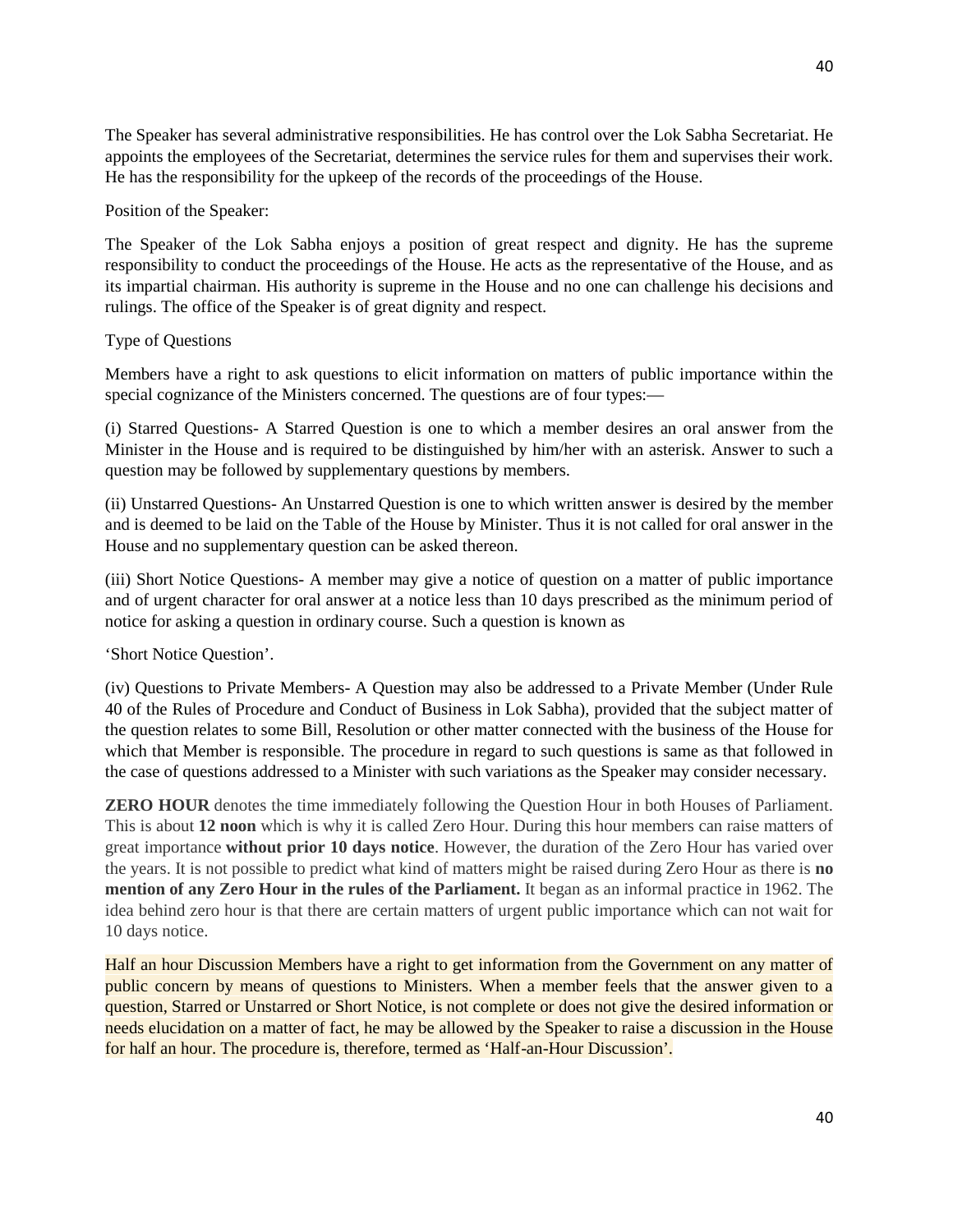#### Zero Hour

Zero Hour is an informal tool available to the members to raise the matters without any prior notice. It starts after question hour and lasts until the regular business is taken up. Thus, the time gap between the end of zero hour and beginning of regular business (agenda) of the house is called Zero hour. It is not mentioned in any rule book but is there is existence since 1962 by convention.

#### Motions in India Parliament (Six Motions)

The six most important motions in India parliament are: adjournment motion, privilege motion, censure motion, 'no-confidence' motion, calling attention motion and cut motion!

#### (i) Adjournment Motion:

At the end of the question-hour in the Parliament, motion moved by a member when it is desired to draw the attention of the Executive for the purpose of discussing a definite matter of urgent public importance.

#### (ii) Privilege Motion:

A motion moved by a member if he feels that a Minister has committed a breach of privilege of the House or of any one or more of its members by withholding the facts of a case or by giving a distorted version of facts etc.

#### (iii) Censure Motion:

A motion which seeks to censure the government for its "lapse". If the motion is passed in the Popular House, the Cabinet resigns.

#### (iv) 'No-Confidence' Motion:

A motion moved by a member to express lack of confidence in the government for any reason. The motion, if allowed, be debated upon. At the conclusion of such debate, a vote of confidence is sought by the government and if it fails to get the required majority of votes, it has to resign.

#### (v) Calling Attention Motion:

A member may, with prior permission of the Speaker, call the attention of a Minister to any matter of urgent public importance and the Minister may make a brief Statement regarding the matter or ask for time to make a Statement.

#### (vi) Cut Motion:

A motion that seeks reduction in the amount of a demand presented by the government is known as a cut motion. Such motions are admitted at the Speaker's discretion. It is a device through which members can draw the attention of the government to a specific grievance or problem. There are three types of Cut Motion:

(a) Disapproval of Policy Cut:

It means to express disapproval of the policy underlying.

(b) Economy Cut: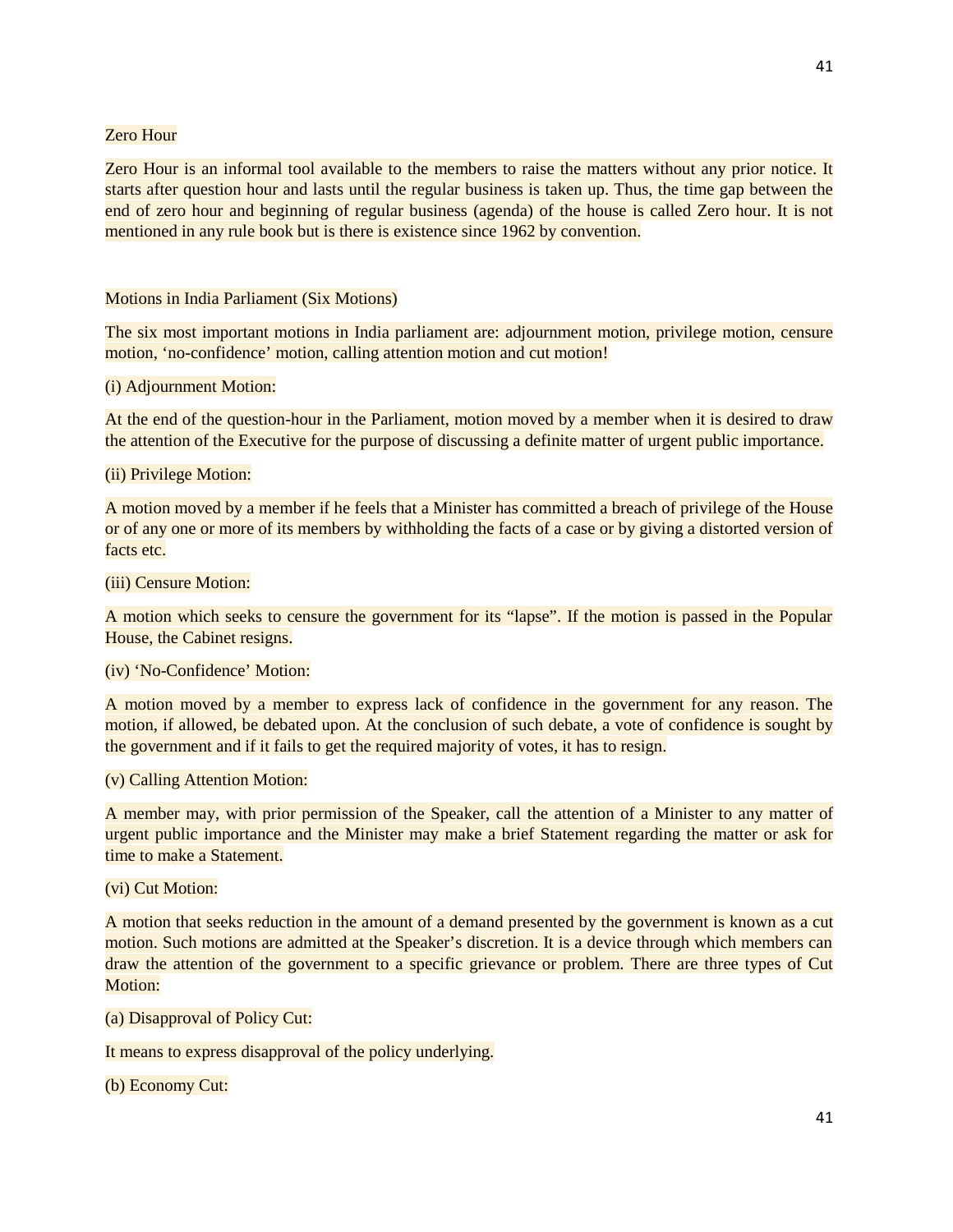Asks for a reduction of the amount of the demand by a specific amount.

(c) Token Cut:

Is a device to ventilate specific grievances within the .sphere of the government's responsibility. The grievances have to be specified. Usually the motion envisages a small reduc- tion in the demand.

# **Power and Functions of Indian Parliament**

**All the legislative powers of the federal Government are vested in the Parliament. The laws framed by the Indian Parliament are enforced in the whole of the country. The Parliament of India is a bi-cameral legislature. It consists of two houses- Rajyasabha Lok Sabha and President of India. Rajyasabha is the upper chamber of the Parliament while Lok Sabha is the lower chamber of the Parliament.**

The Parliament of India is a bi-cameral legislature. It consists of two houses- Rajyasabha & Lok Sabha and President of India. Parliament makes law with the help of its both the chambers. Laws passed by the parliament and approved by the president are enforced in the whole country.

#### **Its powers and functions can be classified in to following heads:**

**1) Legislative Powers-** All the subjects in our constitution are divided among state, union and concurrent lists. In concurrent list Parliamentary law is over riding than state legislative law. Constitution also have powers to make law with respect to state legislature in following circumstances:

**(i).** When Rajya Sabha passes a resolution to that effect

**(ii).** When national emergency is under operation

**(iii)**.When two or more states request parliament to do so

**(iv).** When necessary to give effect to international agreements, treaties and conventions

**(v).** When President's rule is in operation.

**2) Executive Powers**- According to parliamentary form of government executive is responsible to the parliament for its acts and policies. Hence parliament exercises control by various measures like committees, question hour, zero hour etc. ministers are collectively responsible to the Parliament.

**3) Financial Powers-** It includes enactment of budget, scrutinizing the performance of government with respect of financial spending through financial committees (post budgetary control)

**4) Constituent Powers-** Example - To amend the constitution, to pass any laws required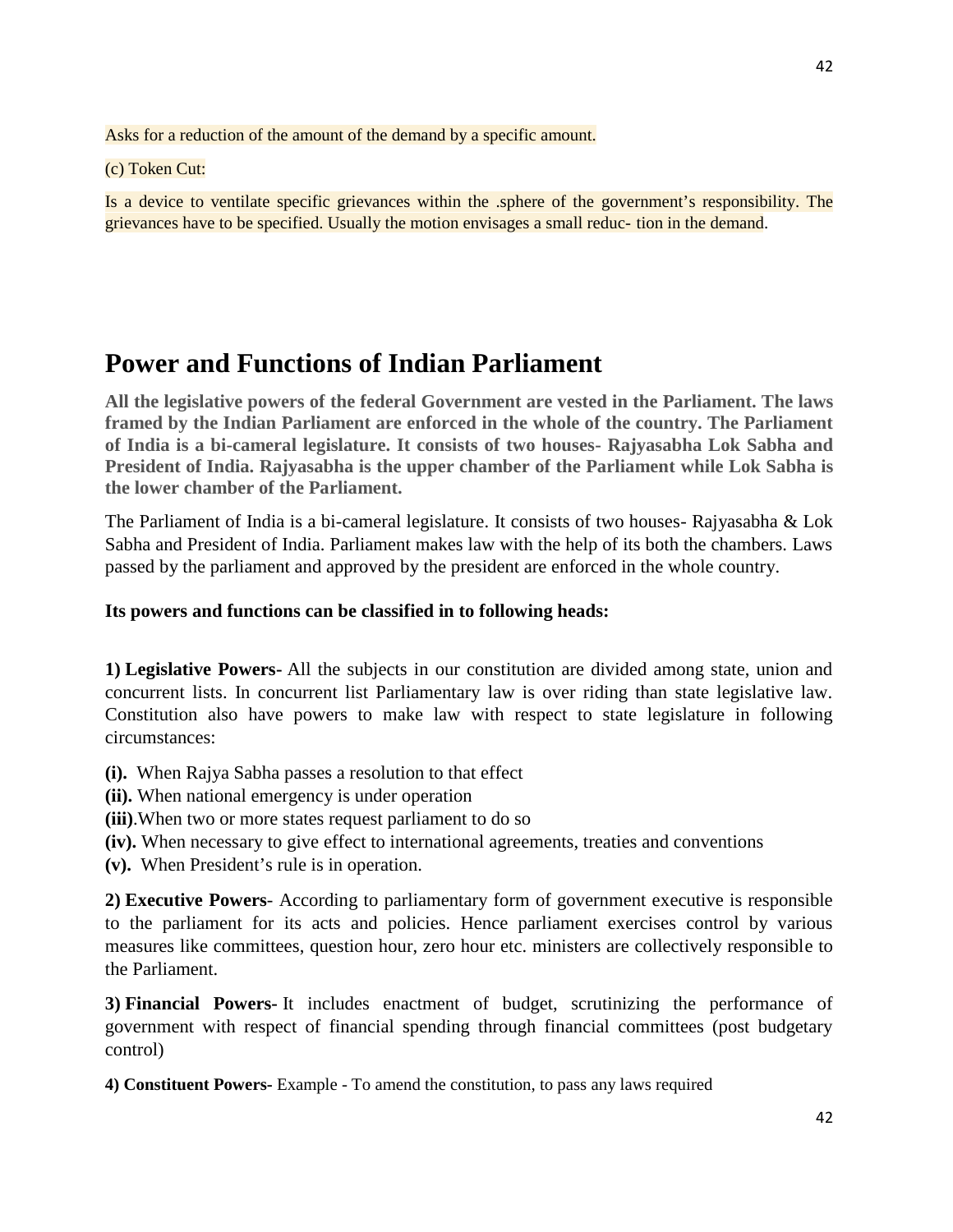#### **5) Judicial Powers- Includes;**

**(i).** Impeachment of President for violation of constitution

- **(ii)**. Removal of judges of Supreme Court and High court
- **(iii).** Removal of Vice- President

**(iv).** Punish members for breach of privileges like sitting in the house when the member knows he is not an eligible member, serving as member before taking oath etc.

**6). Electoral Powers-** It has its participation in the election of President and **Vice-President.** The members of Lok Sabha elects speaker and deputy speaker from among its members. Similarly members of Rajya Sabha elects deputy chairman.

#### **7). Other Powers-**

**(i).** To discuss various issues of national and international importance

**(ii).** Imposing emergency

**(iii).** Increase or decrease area, change names, alter the boundary of the states

**(iv).** Create or abolish state legislature etc any powers can be added from time to time

Article 245 of the constitution declares that parliament may make laws for the whole or any part of the territory of India and a state legislature can make laws for the whole or any part of the state. Seventh Schedule of the constitution distributes the legislative powers between the centre and the state by putting subjects into Union List, State List and Concurrent List. The centre can make law on any of the subjects in the union list or in the concurrent list. The parliament can override the law of a state on a subject listed in concurrent list. In addition to these powers, the residuary powers are also vested with the parliament.

#### **The constitution also empowers the Parliament to make law on a state subject in the following circumstances:**

**(i)** When Rajya Sabha passes a resolution supported by two-thirds of the members present and voting

- **(ii)** When a Proclamation of Emergency is in operation
- **(iii)** When two or more states make a joint request to the parliament
- **(iv)** When it is necessary for parliament to implement any international treaty, agreement or convention

**(v)** When President's rule is in operation in the state

#### **Executive Powers and Functions**

In India, political executive is a part of the parliament. Parliament exerts control over the executive through procedural devices such as question hour, zero hour, calling attention motion, adjournment motion, half-an-hour discussion, etc. Members of different political parties are elected/nominated to the parliamentary committees. Through these committees, the parliament controls the government. Committee on ministerial assurances constituted by parliament seeks to ensure that the assurances made by the ministries to parliament are fulfilled.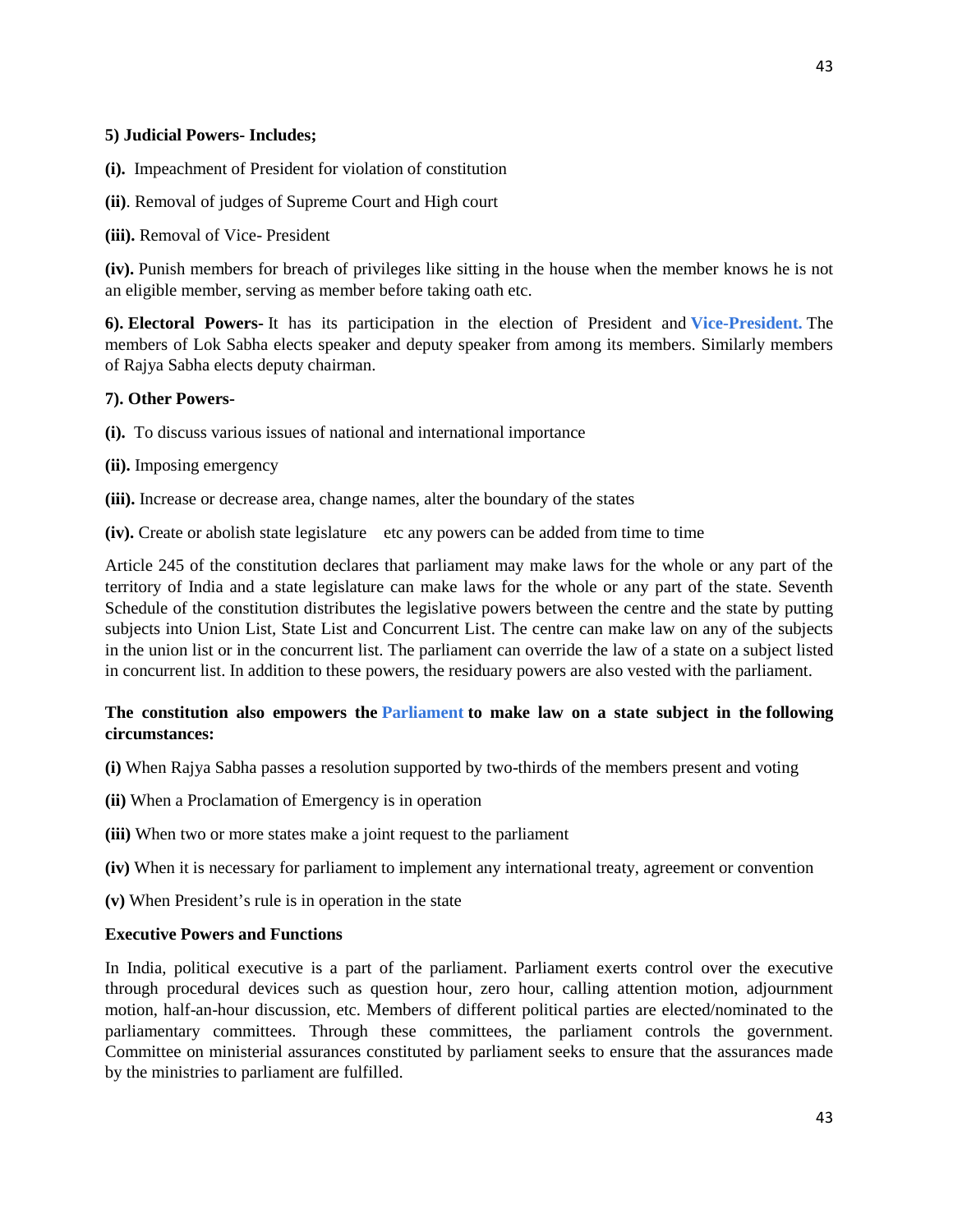Article 75 of the constitution mentions that the council of ministers remains in office as long as it enjoys the confidence of the Lok Sabha. The ministers are responsible to the Lok Sabha individually and collectively. Lok Sabha can remove the council of ministers by passing a no confidence motion in the Lok Sabha.

### **Apart from that, the Lok Sabha can also express lack of confidence in the government in the following ways:**

- **(i)** By not passing a motion of thanks on the President's inaugural address.
- **(ii)** By rejecting a money bill
- **(iii)** By passing a censure motion or an adjournment motion
- **(iv)** By passing a cut motion
- **(v)** By defeating the government on a vital issue

These powers of parliament help in making government responsive and responsible.

#### **Financial Powers and Functions**

Parliament enjoys the supreme authority in financial matters. Executive cannot spend any money without parliament's approval. No tax can be imposed without the authority of law. The government places the budget before the parliament for approval. The passage of the budget means that the parliament has legalised the receipts and expenditure of the government. The public accounts committee and the Estimates committee keep a watch on the spending of the government. These committees scrutinize the account and bring out the cases of irregular, unauthorised or improper usage in public expenditure.

In this way, parliament exerts budgetary as well as post-budgetary control on the government. If the government fails to spend the granted money in a financial year, the remaining balance is sent back to the Consolidated Fund of India. This is known as 'rule of lapse'. This also leads to increase in expenditure by the end of the financial year.

#### **Judicial Powers and Functions**

#### **judicial powers and functions of the Parliament are mentioned below;**

**(i)** It has the power to impeach the President, the Vice-President, the judges of the Supreme Court and the High Court.

**(ii)** It can also punish its members or outsiders for the breach of privilege or its contempt.

#### **Electoral Powers and Functions**

#### **The electoral powers and functions of the parliament are mentioned below;**

**(i)** The elected members of the parliament (along with state assemblies) participate in the election of the President

**(ii)** All the members of the parliament participate in the election of the Vice-President.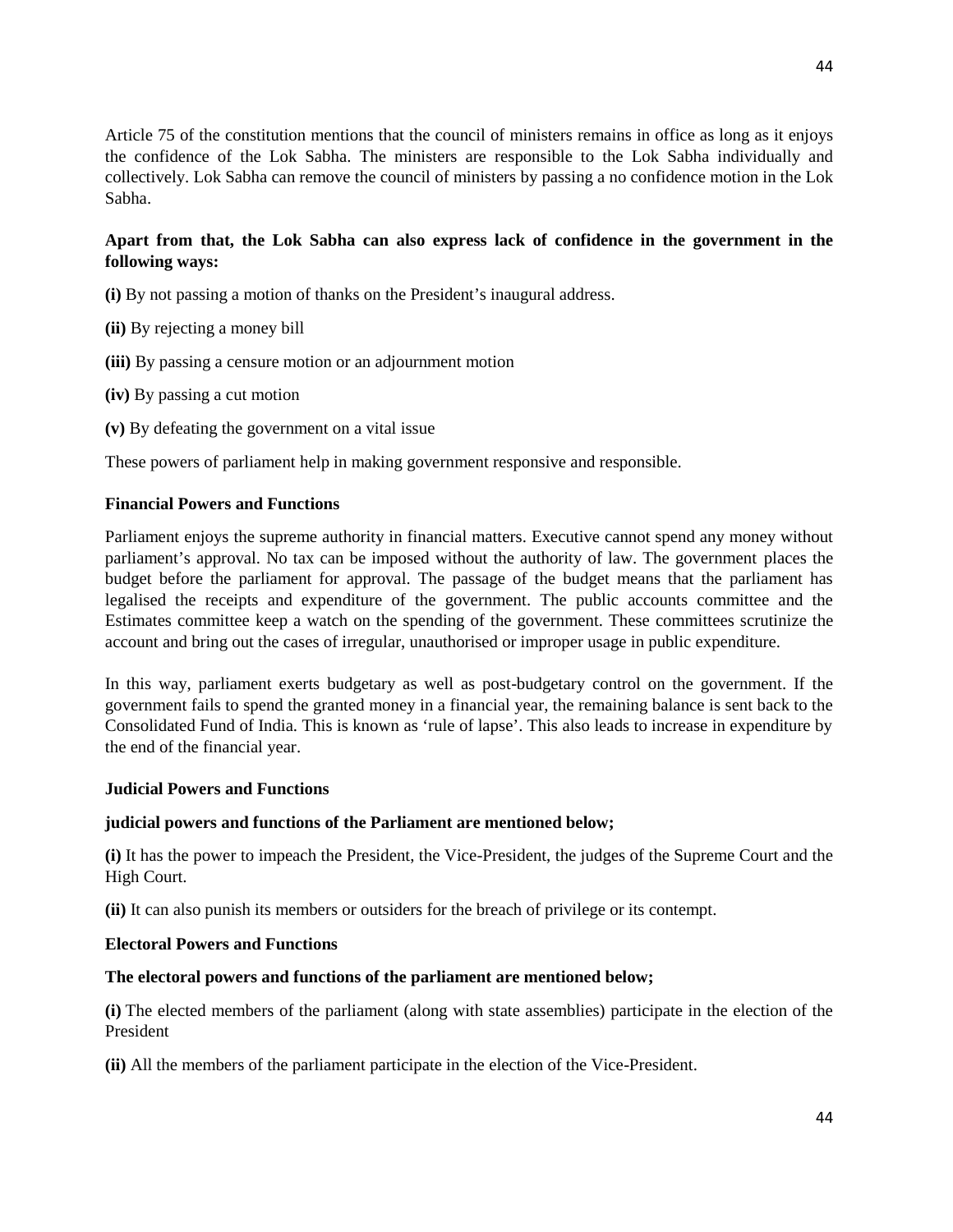- **(iii)** The Lok Sabha elects its Speaker and Deputy Speaker.
- **(iv)** The Rajya Sabha elects its Deputy Chairman.
- **(v)** Members of various parliamentary committees are also elected.

#### **Constituent Powers and Functions**

Only parliament is empowered to initiate any proposal for amendment of the constitution. A bill for amendment can be initiated in either House of Parliament. However, the state legislature can pass a resolution requesting the parliament for the creation or abolition of the legislative council in the state. Based on the resolution, the parliament can make an act for amending the constitution for that purpose.

#### **There are three types of bills for constitution amendment which requires:**

- **(i) Simple Majority:** These bills need to be passed by simple majority, that is, a majority of members present and voting in each of the House.
- **(ii) Special Majority:** These bills need to be passed by the majority of the House and two-third of the members present and voting in each of the House.
- **(iii)** *Special majority and consent of half of all the state legislatures:* These bills are to be passed by the special majority in each house. Along with this, at least half of the state legislatures should give consent to the bill.

# Difference between the powers and position of the Lok Sabha & Rajya Sabha

1. The Council of States or Rajya Sabha is a permanent House and it is not subject to dissolution. After every two years, one-third of its members retire and its same numbers of seats are filled up by new members. The Lok Sabha is not a permanent House. It is dissolved after the expiry of its term of five years. But it can be dissolved before the period of five years by the President on the advice of the Council of Ministers. New Lok Sabha is elected and constituted within a period of 6 months from the date of its dissolution.

2. The total membership of the Rajya Sabha is 250. It is a representative House of States but the States are not represented equally in the Rajya Sabha. Seats in the Rajya Sabha are allocated to different States on the basis of population. Out of the total members of the House, twelve members are nominated by the President from amongst the persons having special knowledge or practical experience in the fields of literature, science, art and social service. The maximum strength of the Lok Sabha can be 552 members. Out of this, 530 members are elected from the States and 20 members are elected from the Union Territories. The remaining two members are nominated by the President from among the Anglo-Indian community.

3. The members of the Rajya Sabha are elected by the Legislative Assemblies of the respective States on the basis of proportional representation. The members of the Lok Sabha are elected by the people directly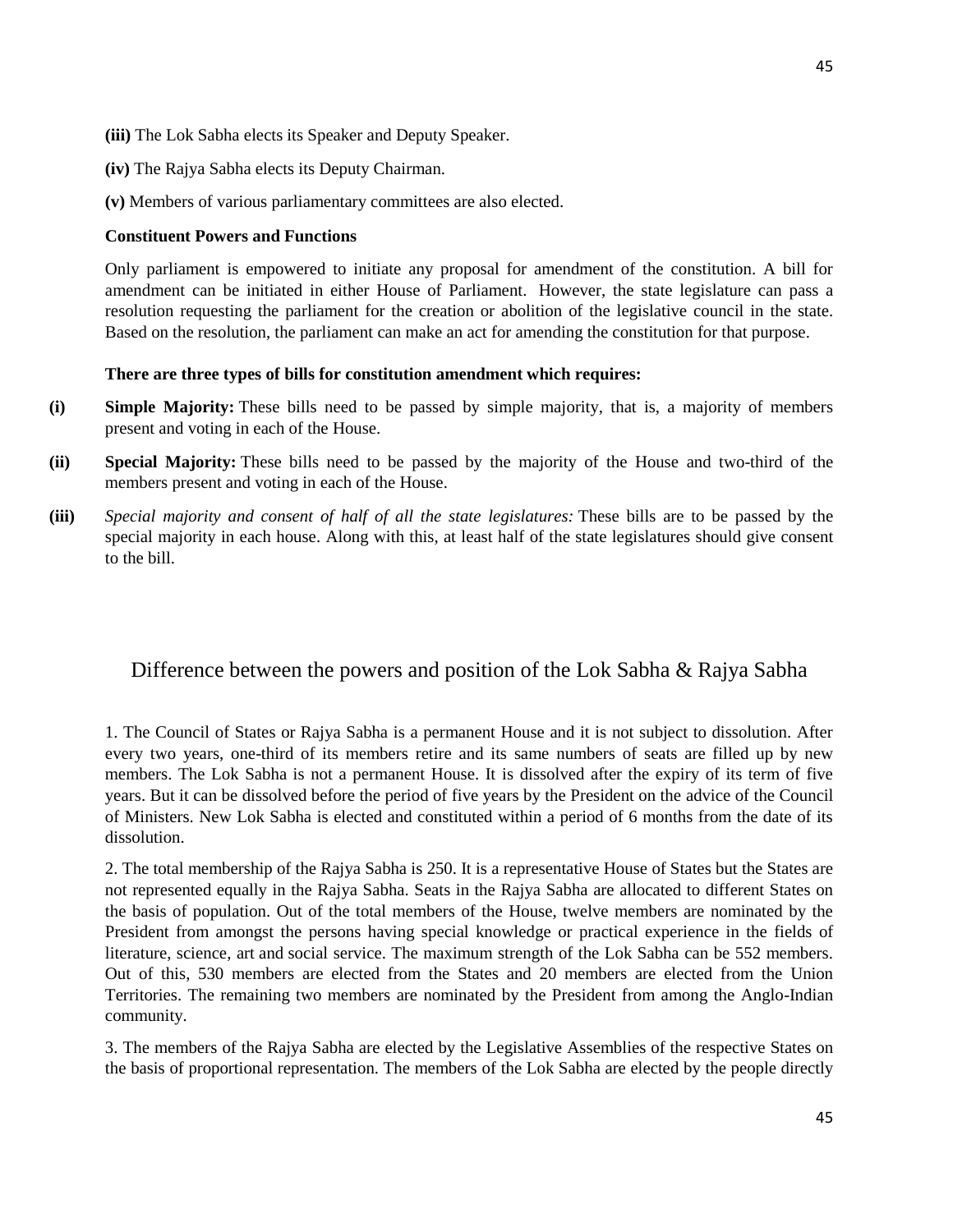on the basis of secret vote and universal franchise. For the purpose of election, the population is divided into various constituencies.

4. The Chairman of the Rajya Sabha is not a member of this House. The Vice-President of India is the ex officio Chairman of the Rajya Sabha. But the Deputy-Chairman of the Rajya Sabha is elected by the members of the Rajya Sabha from amongst its members. The Speaker and the Deputy Speaker of the Lok Sabha are the members of the House and are elected by the members of the Lok Sabha themselves.

5. The Money Bills cannot be introduced in the Rajya Sabha. The Money Bills can be introduced only in the Lok Sabha.

6. With respect to Money Bills, the Rajya Sabha can make only recommendations which mayor may not be accepted by the Lok Sabha. The Rajya Sabha is given 14 days time to consider the Money Bills and if it fails to do anything within that period, the Bill is deemed to have been passed in the manner it was passed by the Lok Sabha. The Lok Sabha is not bound to accept the recommendations of the Rajya Sabha with respect to Money Bills. The Lok Sabha has the real and final authority in respect of Money Bills.

7. The Council of Ministers is not responsible to the Rajya Sabha. Therefore, no-confidence motion cannot be introduced in the Rajya Sabha. The Council of Ministers is in fact, responsible to the Lok Sabha. It can remove a government from office by passing a resolution of no-confidence.

8. But the Rajya Sabha exercises certain powers which are not available to the Lok Sabha. It can declare a subject included in the State List as a subject of national importance by passing a resolution supported by not less than two-third members present and voting. If a subject of State List is declared of national importance, Parliament gets power to legislate upon such a subject. The Lok Sabha does not have any such power to declare a subject of the State List of national importance.

9. The Rajya Sabha has the power to create new All India Services by passing a resolution supported by not less than two-third members present and voting. The Lok Sabha does not enjoy any such power to create new All India Services.

10. If and when the Lok Sabha is dissolved and the declaration of Emergency is in force, the Rajya Sabha approves such declaration of Emergency. The Lok Sabha does' not get this opportunity as the Rajya Sabha is not subject to dissolution.

11. The proposal to remove the Vice-President is initiated only in the Rajya Sabha not in the Lok Sabha. Lok Sabha either approves or rejects such proposal to remove the Vice-President but it cannot initiate such proposal.

#### **UTILITY OF RAJYA SABHA**

We have already discussed above that the Rajya Sabha is a permanent House. It has some special functions to perform as provided in Arts. 249 and 312. In the matter of Money Bills the Rajya Sabha has very limited powers. A vote of no confidence can neither be introduced nor passed by the Rajya Sabha. In case of a joint sitting to resolve a dead-lock in case of Ordinary Bills the position of Rajya Sabha is slightly weak owing of its lack of numbers as compared to the Lok Sabha. Even though the Rajya Sabha has less powers as compared to the Lok Sabha there are certain reasons to support its continued existence which may be summed up as under—

1. In a federal Constitution, a second chamber is considered necessary.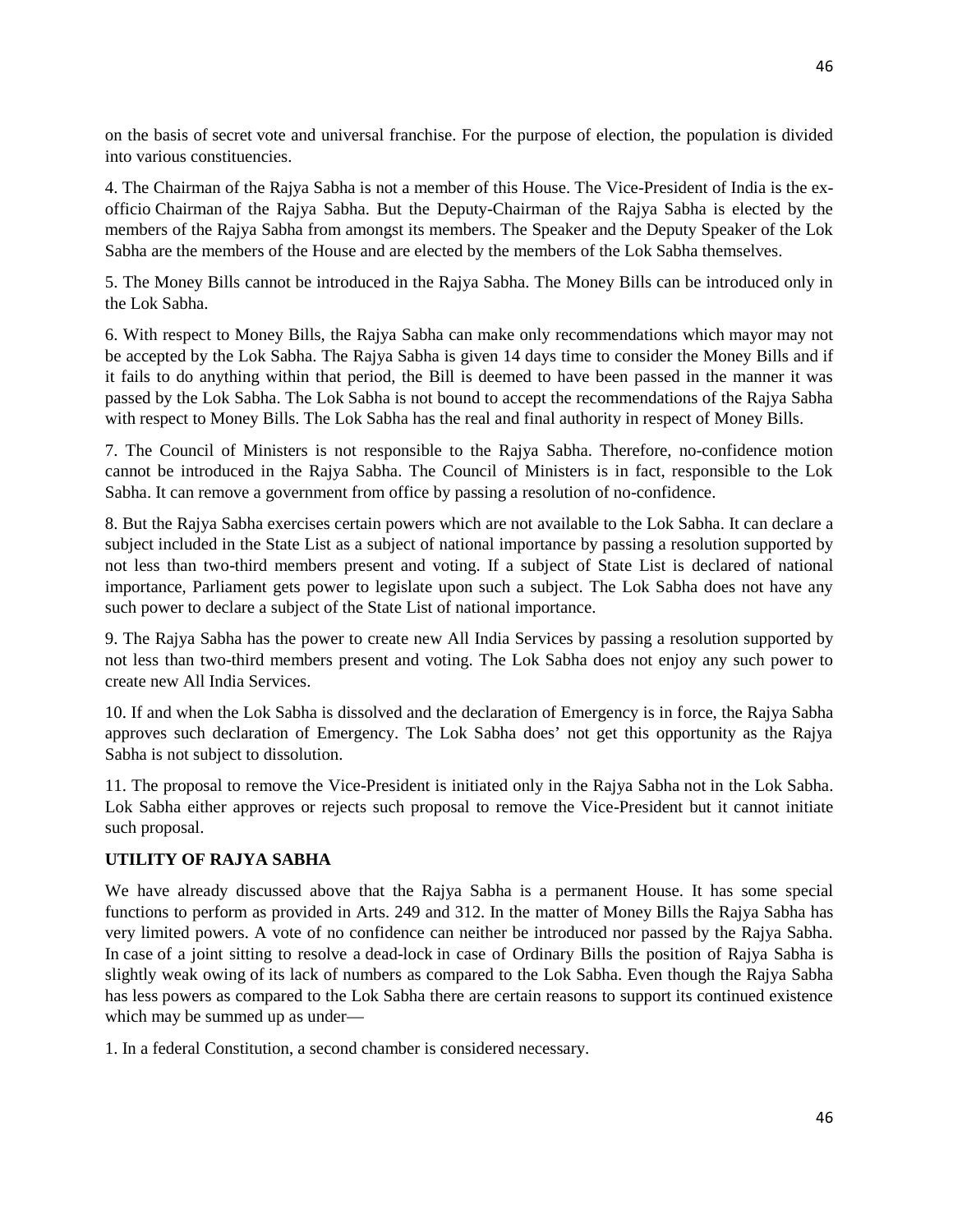2. Senior politicians, as well as persons who have specialized in any particular field, may get through to the Rajya Sabha by indirect election. It is not for everyone to obtain support of the masses in a direct election for the Lok Sabha.

3. Sometimes the popular house which is directly elected is tempted to take populist measures in order to please the electorate. In such cases, the Rajya Sabha may play the role of applying the brakes and delaying the matter.

### **SPECIAL POWERS OF RAJYA SABHA**

Due to its federal character, the Rajya Sabha has been given two exclusive or special powers that are not enjoyed by the Lok Sabha:

1. It can authorise the Parliament to make a law on a subject enumerated in the State List (Article 249).

2. It can authorise the Parliament to create new All-India Services common to both the Centre and states (Article 312).

An analysis of the above points makes it clear that the position of the Rajya Sabha in our constitutional system is not as weak as that of the House of Lords in the British constitutional system nor as strong as that of the Senate in the American constitutional system. Except in financial matters and control over the council of ministers, the powers and status of the Rajya Sabha in all other spheres are broadly equal and coordinate with that of the Lok Sabha. Even though the Rajya Sabha has been given less powers as compared with the Lok Sabha, its utility is supported on the following grounds:

1. It checks hasty, defective, careless and ill-considered legislation made by the Lok Sabha by making provision of revision and thought.

2. It facilitates giving representation to eminent professionals and experts who cannot face the direct election. The President nominates 12 such persons to the Rajya Sabha.

3. It maintains the federal equilibrium by protecting the interests of the states against the undue interference of the Centre.

# **What are the Powers and Functions of Prime Minister of India?**

**Article 74(1) of the Constitution states that there shall be a council of ministers** with Prime Minister as its head to aid and advice the President who shall exercise his function in accordance with advice tendered. Thus the real power is vested in council of ministers with Prime Minister as its head.

#### **Appointment of the Prime Minister**

- The term of office of Prime Minister is not fixed in constitution. The constitutional provisions of the Prime Minister are mentioned below:
- Union government shall have council of ministers headed by the Prime Minister
- Prime Minister shall be appointed by President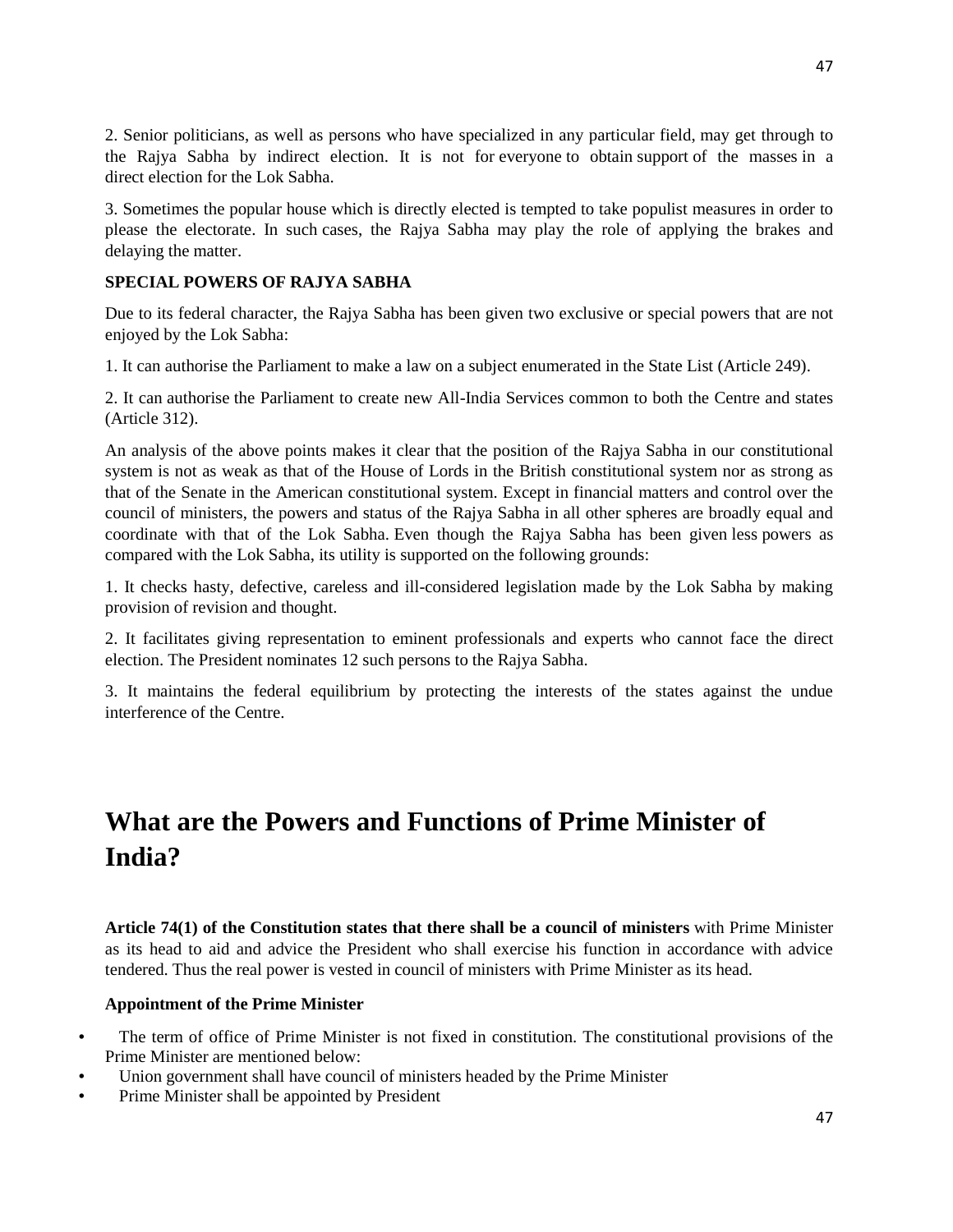- Other minister shall be appointed by President on the recommendation of Prime minister
- The ministers shall hold the office during the pleasure of the President
- A minister who is not a member of the Parliament for any 6 consecutive months shall cease to be a minister

### **Powers and Functions**

The Prime Minister performs many significant functions in the Indian political system and exercises vast powers to his advantage. He is the chief executive of the nation and works as head of union Government.

- 1. **Head of the Government –** Though President is head of the state, Prime Minister is head of the government. All the decisions are taken in the name of President but with the aid and advice of Prime Minister and council of minister. Even regarding appointing other ministers he has to appoint according to PM's recommendation.
- 2. **Leader of Cabinet** It is Prime Minister who recommends President regarding their appointment, he allocates and reshuffles various portfolios among minister, he presides over the meeting of council of ministers and influences their decision, he can ask any member to resign or recommend President to remove any minister. Hence on death or resignation of Prime Minister entire council of minister tends to collapse
- 3. **Link Between President and the Cabinet –** Article 78 of constitution specify the duties of PM and in discharging them he acts as a link between President and cabinet. The following are the cases where he does so:
- While communicating all the decisions of the council of ministers relating to administration of affairs of the union and proposals for legislation
- When any decision taken by council of minister by not taking in to consideration any clauses of constitution or opinion of council then President can ask Prime minister to consider such issues
- When President calls for any information regarding administration of the affairs of union or any such things
- 1. **Leader of the Parliament–** as a leader he determines the dates of its meetings and programmes for the session. He also decides when the house has to be prorogued or dissolved. As a chief spokesman he makes announcement of principal government policies and answers questions on then
- 2. **Chief Spokesman in Foreign Relations** in international conferences it is he who speaks for the nation.
- 3. Leader of the party
- 4. **Chairman of various commissions-** on being PM he is de facto chairman of some of the commissions like planning commission, national development council, national integration council, inter state councils, national water resources council.

### **Functions in Coalition Government**

Coalition is coming together or entering into an alliance of two or more separate parties persons for a temporary period with a specific objective of taking on activities of the state.

#### **Powers in Single Party Government**

When in elections a single party gains complete majority then President invites leader of such party to form government and act as Prime Minister. In such a case Prime Minister will have all the powers as stated in constitution with no restrictions. Thus, such a government is more stable.

#### **Role in Minority Government**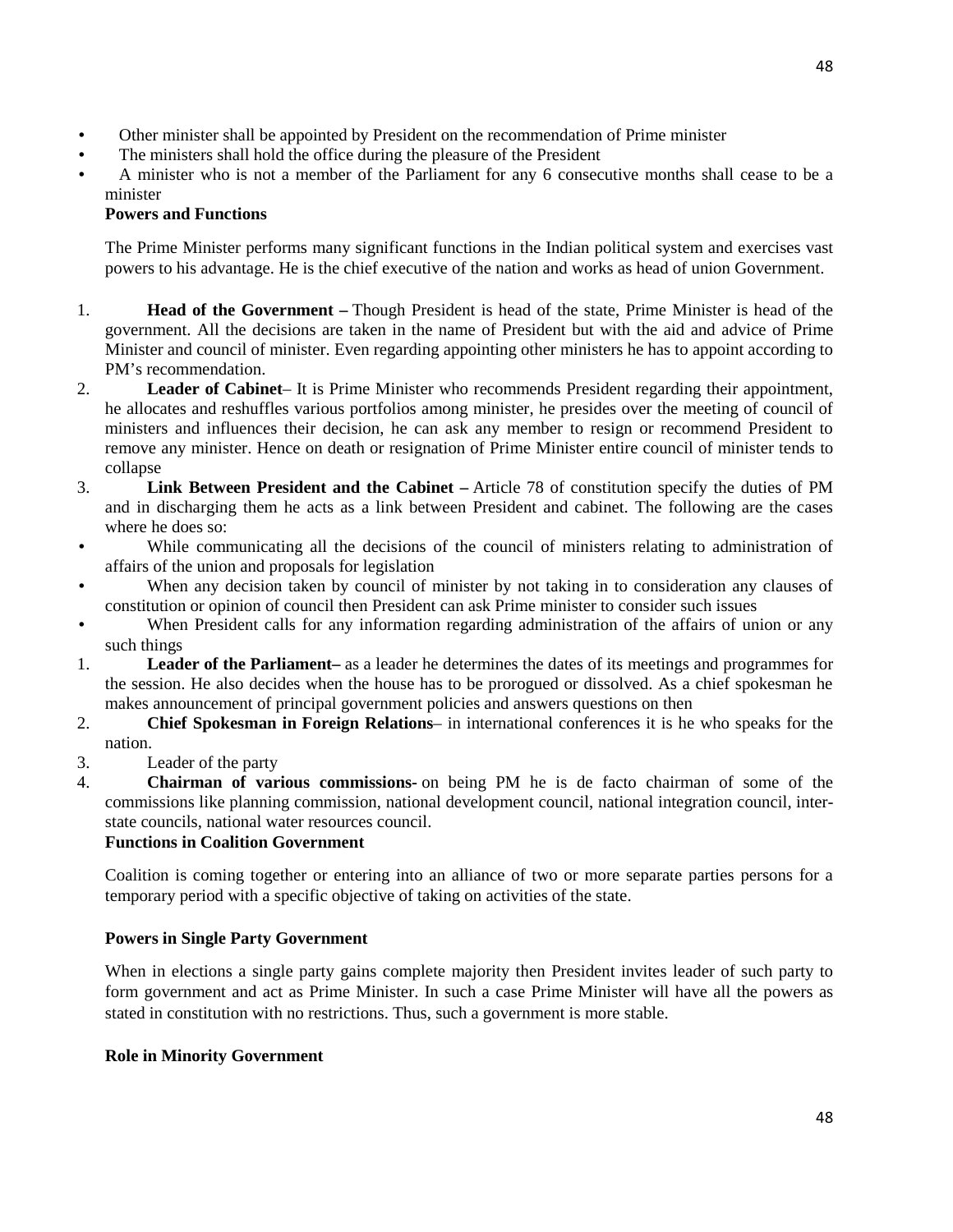Minority government in parliamentary system is formed when a political party or a coalition of parties does not have majority of overall seats in the parliament but is sworn into government by the outside support of the other parties to break a hung parliament election results. In such a situation legislation can only be passed with the support of other parties. This government tends to be less stable than majority government. A classic example in political history is of Narasimha Rao government. In such a condition Prime Minister is not necessarily the head of largest party, he can be any person as decided by all the members. In such a situation government relies on other parties to pass laws. The major difference between coalition and minority government is that in coalition government the opposition parties in minority government create an agreement by which they are allowed to take control of government.

| Sl. No.        | <b>Name</b>             | <b>Duration</b>    |
|----------------|-------------------------|--------------------|
| $\mathbf{1}$   | Jawaharlal Nehru        | 1947-1964          |
| $\overline{2}$ | Gulzari Lal Nanda       | 1964-1964          |
| 3              | Lal Bahadur Shastri     | 1964-1966          |
| $\overline{4}$ | Gulzari Lal Nanda       | 1966-1966(Acting)  |
| 5              | Indira Gandhi           | 1966-1977          |
| 6              | Morarji Desai           | 1977-1979          |
| 7              | Charan Singh            | 1979-1980          |
| 8              | Indira Gandhi           | 1980-1984          |
| 9              | Rajiv Gandhi            | 1984-1989          |
| 10             | Vishwanath Pratap Singh | 1989-1990          |
| 11             | Chandra Shekhar         | 1990-1991          |
| 12             | P V Narasimha Rao       | 1991-1996          |
| 13             | Atal Bihari Vajpayee    | 1996-1996(16 days) |
| 14             | H D Deve Gowda          | 1996-1997          |
| 15             | I K Gujral              | 1997-1998          |
|                |                         |                    |

| <b>Prime Ministers of India Till Date.</b> |  |
|--------------------------------------------|--|
|--------------------------------------------|--|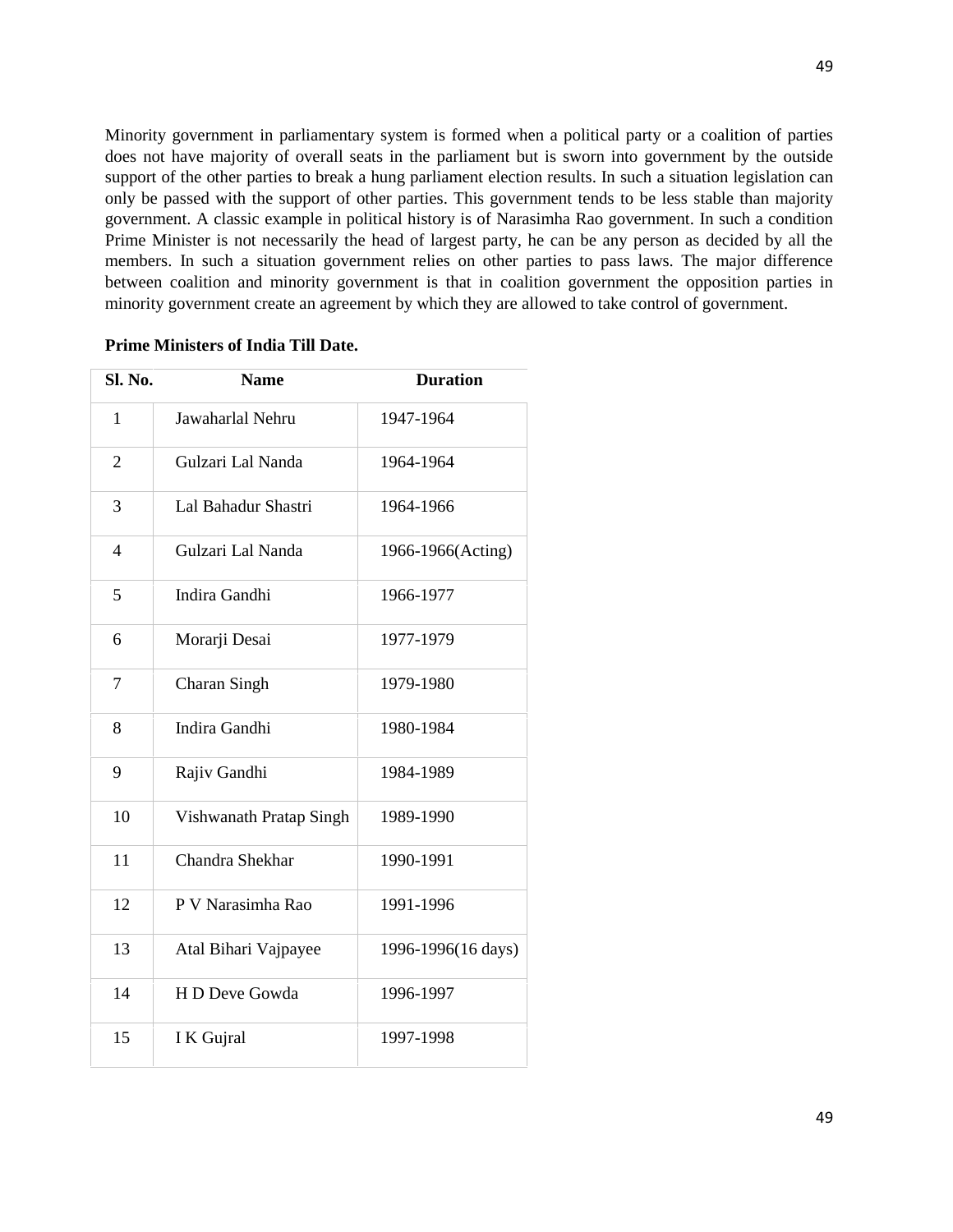| 16 | Atal Bihari Vajpayee | 1998-1999      |
|----|----------------------|----------------|
| 17 | Atal Bihari Vajpayee | 1999-2004      |
| 18 | Dr Manmohan Singh    | 2004-2009      |
| 19 | Dr Manmohan Singh    | 2009-2014      |
| 20 | Narendra Modi        | 2014-till date |

# Governor - Power, Tenure, Qualifications, Appointment -

The state executive is made up by Governor, Chief Minister, Council of Ministers and Advocate-General of State. Governor, as President, heads the state government. Article 153-167 in the Indian Constitution deal with the provisions related to the state governments of the country. Governor is a titular head or constitutional head and at the same time, he is the agent of the centre as the union government nominates Governor in each state.

# Who is a Governor?

Governor is a nominal executive head of the state. He forms an important part of the state executive where he acts as the chief executive head. Central Government nominates the governor for each state.

# How is a Governor Appointed?

The Indian President appoints Governor for each state by warrant under his hand and seal. Central Government is responsible to nominate the governor for each state.

#### **Note:**

- Unlike elections of **President**, there is no direct or indirect election for the post of Governor.
- Office of a governor is not a part of union executive and is an independent constitutional office. The governor doesn't serve the union government and neither is subordinate to it.
- The nomination of a governor by the Union and his appointment by the President in India is based on the Canadian model of government.

# What is the term of Governor's office?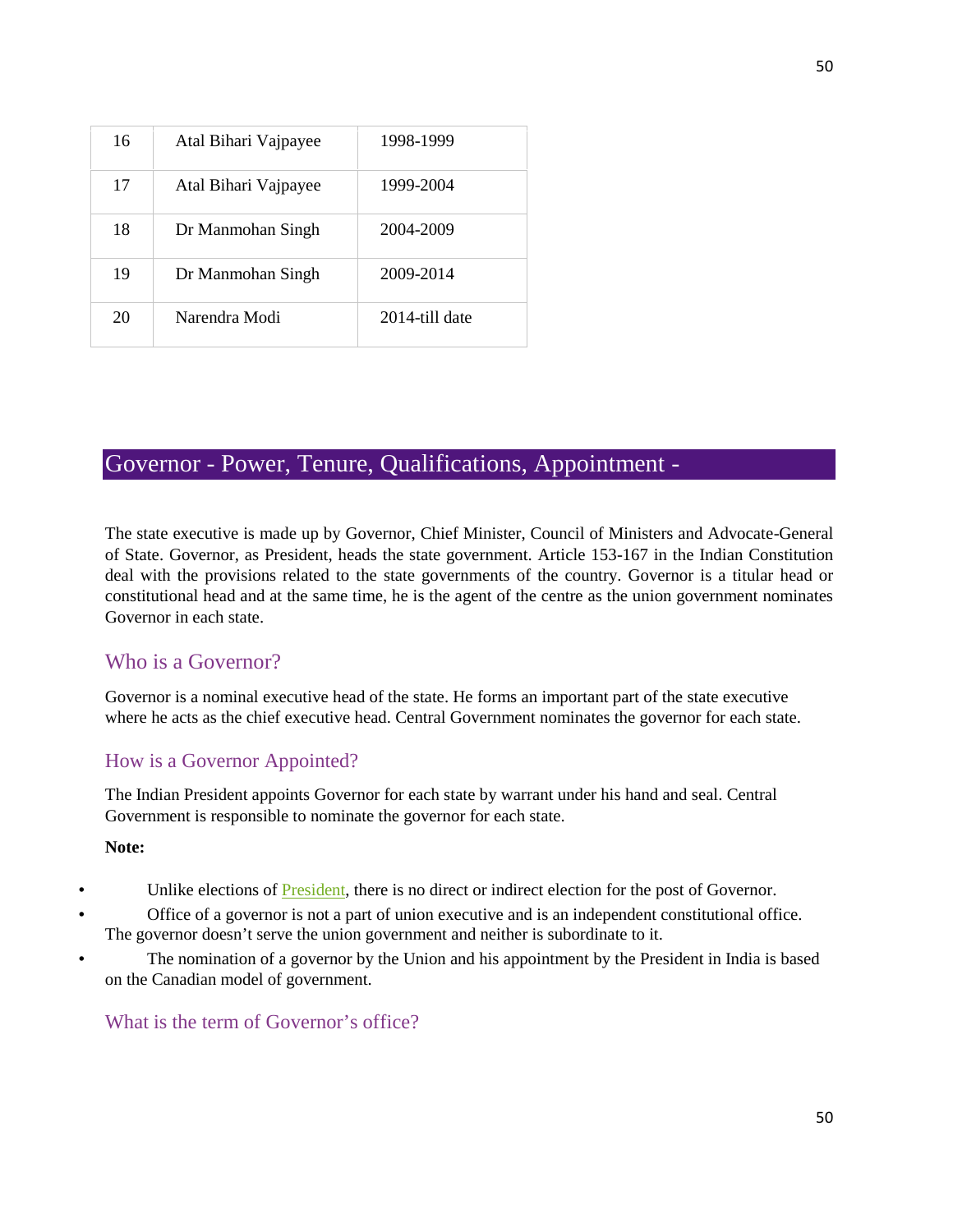Since the Governor holds the office under the pleasure of the President, his office has no fixed term. President can remove the Governor and the grounds upon which he may be removed are not laid down in the constitution.

Governor may also get transferred from one state to another by the President. He also can be reappointed.

**Note:**

- An interregnum is not allowed; following which a Governor may sit in the office beyond 5 years (expiry of the term) till the new governor assumes the charge of the office.
- On President's discretion, Chief Justice of the High Court of the concerned state can also be appointed as the Governor on a temporary basis when and how the President thinks fit. (Example – On the governor's death, Chief Justice of HC can be appointed as the governor.)

# Who is qualified to become a Governor?

Unlike Lok Sabha or Rajya Sabha members or even in the case of Prime Minister or President who have a set of qualifications to meet to hold the office; Governor has to meet only two qualifications:

- 1. He should be an Indian Citizen
- 2. He should be 35 years old or more

Note: There are two conventions that the government follow before nominating a person as a Governor:

- 1. That person is not appointed as the governor who belongs to the state. He shall be an outsider having no relation with the state he is being appointed to.
- 2. Consultation of the Chief Minister is taken by the President before appointing a governor

It should also be noted that both the above conventions are not absolute and have been ignored by the union government in many instances.

# What are the conditions of his office?

There are a few conditions for a person to be appointed as a Governor:

- 1. He cannot be a member of Lok Sabha and Rajya Sabha. If he has been a member of either of the house, he should vacate the seat on his first day as Governor in the office.
- 2. He should not hold any office of profit.
- 3. For his residence, Raj Bhavan is provided to him without the payment of rent.
- 4. Parliament decides his emoluments, allowances and privileges.
- 5. When a governor is responsible for two or more states, the emoluments and allowances payable to him are shared by the states in such proportion as the President may determine.
- 6. Parliament cannot diminish his emoluments and allowances during his term of office.
- 7. He is given immunity from any criminal proceedings, even in respect of his personal acts
- 8. Arrest or imprisonment of Governor cannot take place. Only civil proceedings can be initiated for his personal acts that too after giving two months' of prior notice.

# What are the powers and functions of Governor?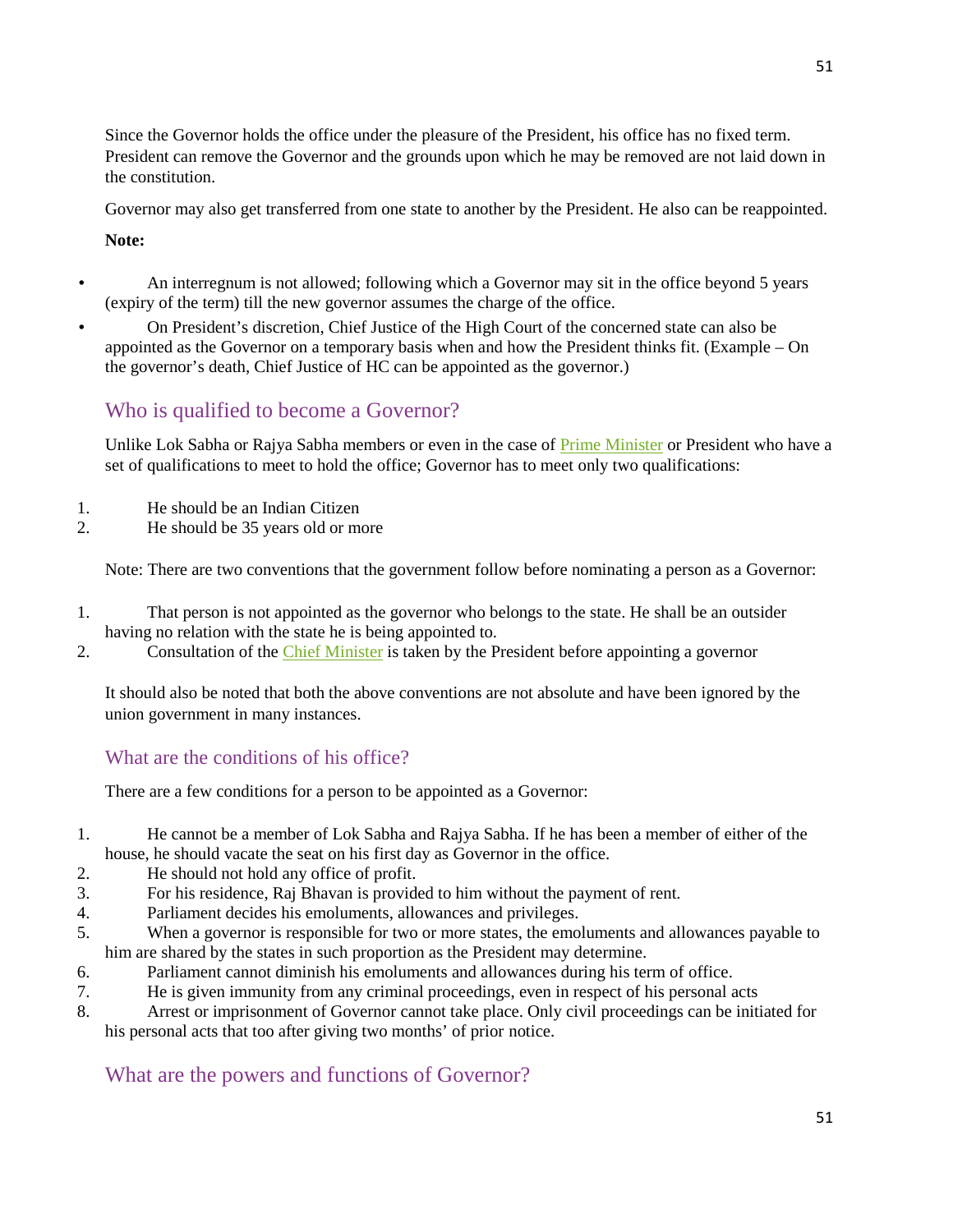# Executive Powers of the Governor

The following comes under his executive powers:

- 1. Every executive action that the state government takes, is to be taken in his name.
- 2. How an order that has been taken up his name is to be authenticated, the rules for the same can be specified by the Governor.
- 3. He may/may not make rules to simplify the transaction of business of the state government.
- 4. Chief Ministers and other ministers of the states are appointed by him.
- 5. It is his responsibility to appoint Tribal Welfare Minister in the states of:
- 1. Chattisgarh
- 2. Jharkhand
- 3. Madhya Pradesh
- 4. Odisha
- 6. He appoints the advocate general of states and determines their remuneration
- 7. He appoints the following people:
- 1. State Election Commissioner
- 2. Chairman and Members of the State Public Service Commission
- 3. Vice-Chancellors of the universities in the state
- 8. He seeks information from the state government
- 9. A constitutional emergency in the state is recommended to the President by him.
- 10. The governor enjoys extensive executive powers as an agent of the President during the President's rule in the state.

### Legislative Powers of the Governor

The following are the legislative powers of the governor:

- 1. It's in his power to prorogue the state legislature and dissolve the state legislative assemblies
- 2. He addresses the state legislature at first session of every year
- 3. If any bill is pending in the state legislature, Governor may/may not send a bill to the state legislature concerning the same
- 4. If the speaker of the legislative assembly is absent and same is Deputy Speaker, then Governor appoints a person to preside over the session
- 5. As President nominates 12 members in Rajya Sabha, Governor appoints ⅙ of the total members of the legislative council from the fields of:
- 1. Literature
- 2. Science
- 3. Art
- 4. Cooperative Movement
- 5. Social Service
- 6. As President nominates 2 members in the Lok Sabha, Governor nominates 1 member in state legislative assembly from Anglo-Indian Community.
- 7. He can consult Election Commission for the disqualification of members
- 8. With respect to the bill introduced in the state legislature, he can:
- 1. Give his assent
- 2. Withhold his assent
- 3. Return the bill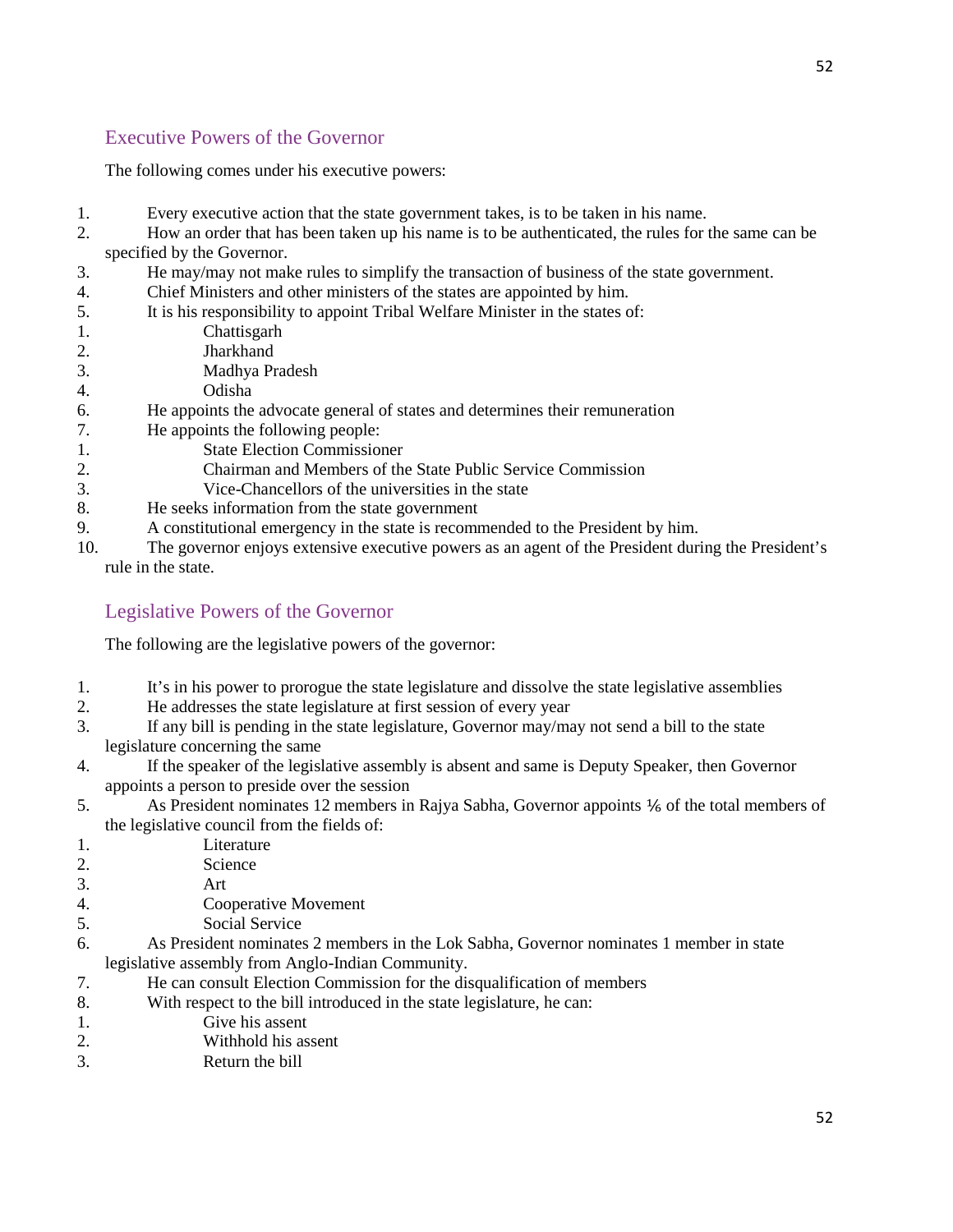4. Reserve the bill for the President's consideration (In instances where the bill introduced in the state legislature endangers the position of state High Court.)

Note: Governor can reserve the bill for the President's consideration in the following cases:

- When provisions mentioned in the bill violates the constitution (Ultra-Vires)
- When provisions mentioned in the bill oppose Directive Principles of State Policy
- When provisions mentioned in the bill hinders the larger interests of the country
- When provisions mentioned in the bill concern the national importance
- When provisions mentioned in the bill mention the acquisition of property that is dealt with Article 31A in the constitution. (Read more about *important articles in the Indian Constitution* in the linked article.)
- 1. An ordinance can be promulgated by him when either Legislative Assembly or Council (Unicameral/Bicameral) are not in session. (Read the Ordinance Making Power of President  $\&$ Governor in the linked article.)
- 2. The following reports are laid by him:
- 1. State Finance Commission
- 2. State Public Service Commission
- 3. Comptroller and Auditor General (Concerning the state finance)

# Financial Powers of the Governor

The following are the financial powers and functions of the Governor:

- 1. He looks over the state budget being laid in the state legislature
- 2. His recommendation is a prerequisite for the introduction of money bill in the state legislature
- 3. He recommends for demand for grants which otherwise cannot be given
- 4. Contingency Fund of State is under him and he makes advances out that to meet unforeseen expenditure
- 5. State Finance Commission is constituted every five years by him. (Read about Finance Commission of India in the linked article.)

# Judicial Powers of the Governor

The following are the judicial powers and functions of the Governor:

- 1. He has following pardoning powers against punishment: 1. Pardon 2. Reprieve 3. Respite 4. Remit 5. Commute 2. President consults the Governor while appointing judges of High Court 3. In consultation with state High Court, Governor makes appointments, postings and promotions of the district judges
- 4. In consultation with the state high court and state public service commission, he also appoints persons to the judicial services.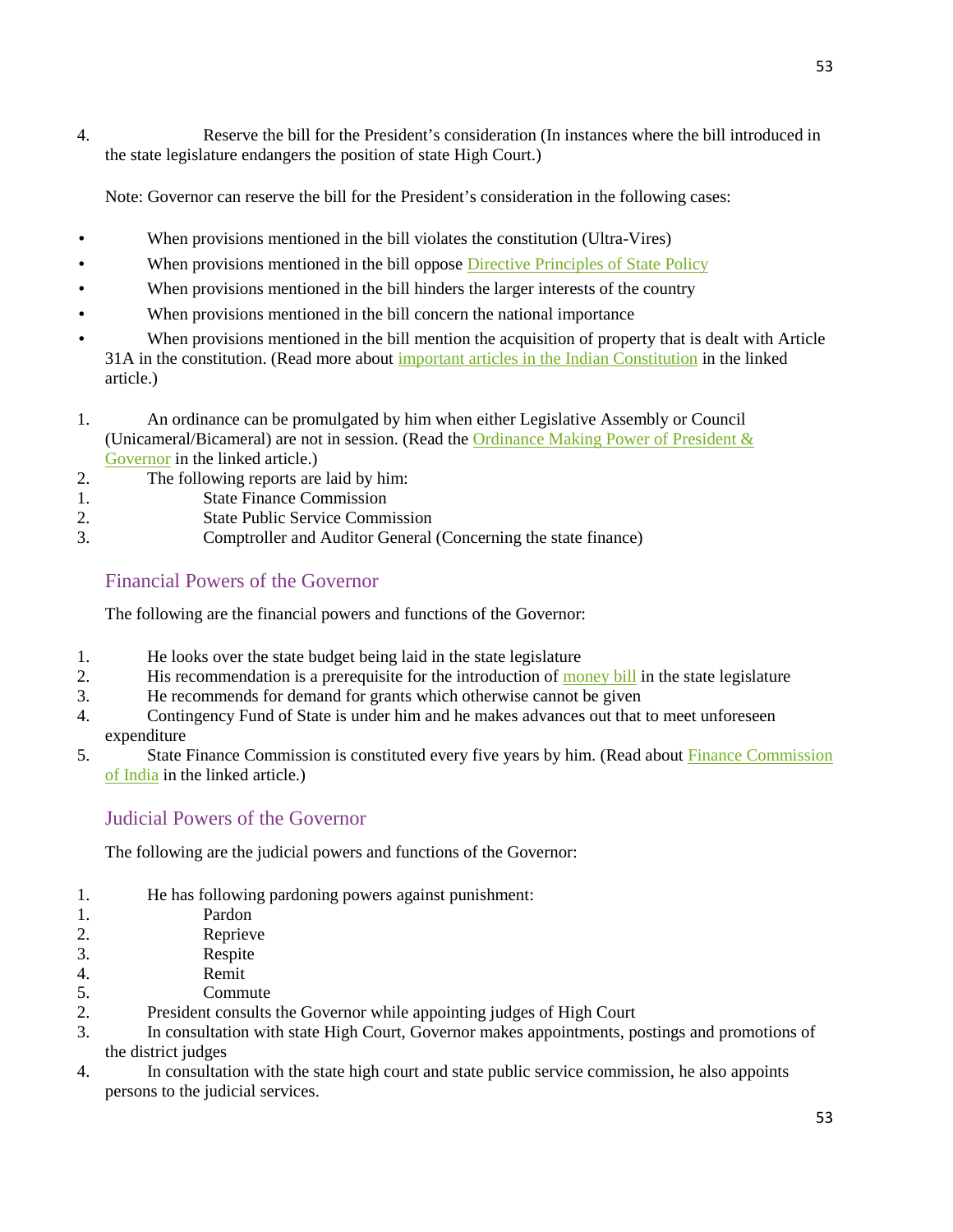# What is the Constitutional Position of Governor?

The Constitutional position of governor can be understood by the following articles:

| <b>Constitutional Position of the Governor</b> |                                                                                                                                                                                                                      |
|------------------------------------------------|----------------------------------------------------------------------------------------------------------------------------------------------------------------------------------------------------------------------|
| <b>Article</b>                                 | <b>Provision</b>                                                                                                                                                                                                     |
| Article<br>154                                 | He is the executive head of the state. All the executive functions will be<br>performed by him or by the officers subordinate to him in accordance<br>with the Constitution                                          |
| Article<br>163                                 | He will aided and advised by the Chief Minister and Council of<br>Ministers unless he is performing a function at his own discretion<br>Note:                                                                        |
|                                                | The power to act at his own discretion is a power that is not given<br>to the President.<br>42nd Amendment Act made the advice of Council of Ministers'<br>binding on the President but not on the Governor in state |
| Article<br>164                                 | Council of Ministers are collectively responsible to the state legislative<br>assembly<br>Note: This provision is the foundation of the state parliamentary system                                                   |

The Constitution has mentioned the authority of the governor to decide the validity of his actions taken in his own discretion in circumstances where his actions are called into action.

# Governor's Discretionary Powers

The Governor of state, unlike the President of India, is conferred with power to act at his own discretion. There are two categories of discretion for the governor. One is Constitutional Discretion and the other is Situational Discretion. Read more about the **Constitutional Discretion of Governor** in the linked article.

# Important Constitutional Articles related to the Governor

IAS aspirants should know the articles in the constitution that are related to the governor:

| <b>Articles</b> | <b>Provisions</b>       |
|-----------------|-------------------------|
| 153             | Governors of states     |
| 155             | Appointment of Governor |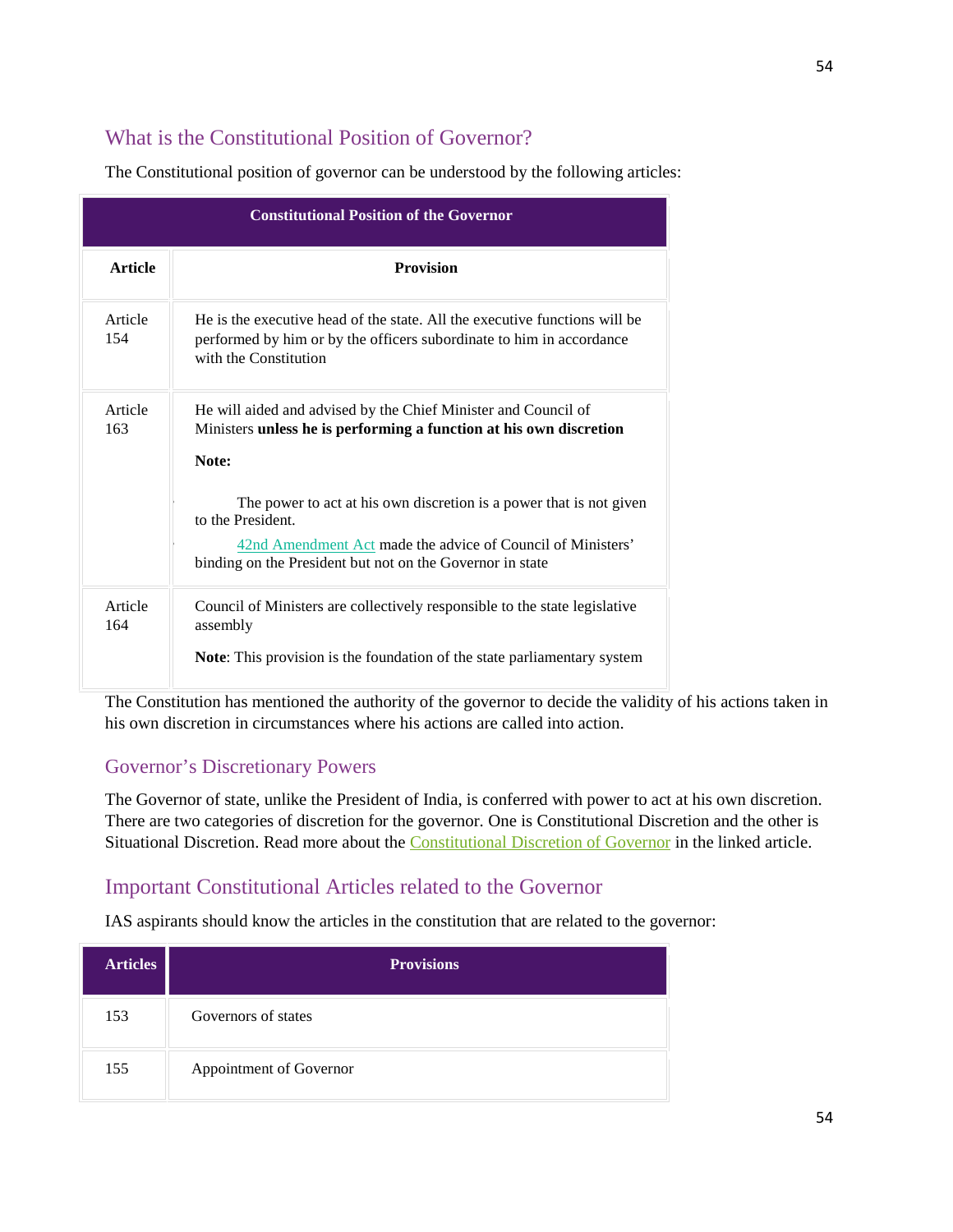| 156 | Term of office of Governor                                                                                   |
|-----|--------------------------------------------------------------------------------------------------------------|
| 157 | Qualifications for appointment as Governor                                                                   |
| 158 | Conditions of Governor's office                                                                              |
| 160 | Discharge of the functions of the Governor in certain contingencies                                          |
| 161 | Power of the Governor to grant pardons and others                                                            |
| 175 | Right of the Governor to address and send messages to the house or<br>houses of the state legislature        |
| 176 | Special address by the Governor                                                                              |
| 201 | Bills reserved by the Governor for consideration of the President                                            |
| 213 | Power of Governor to promulgate ordinances                                                                   |
| 217 | Governor is consulted by the President in the matter of the appointments<br>of the judges of the High Courts |
| 233 | Appointment of district judges by the Governor                                                               |
| 234 | Appointments of persons (other than district judges) to the judicial service<br>of the state by the Governor |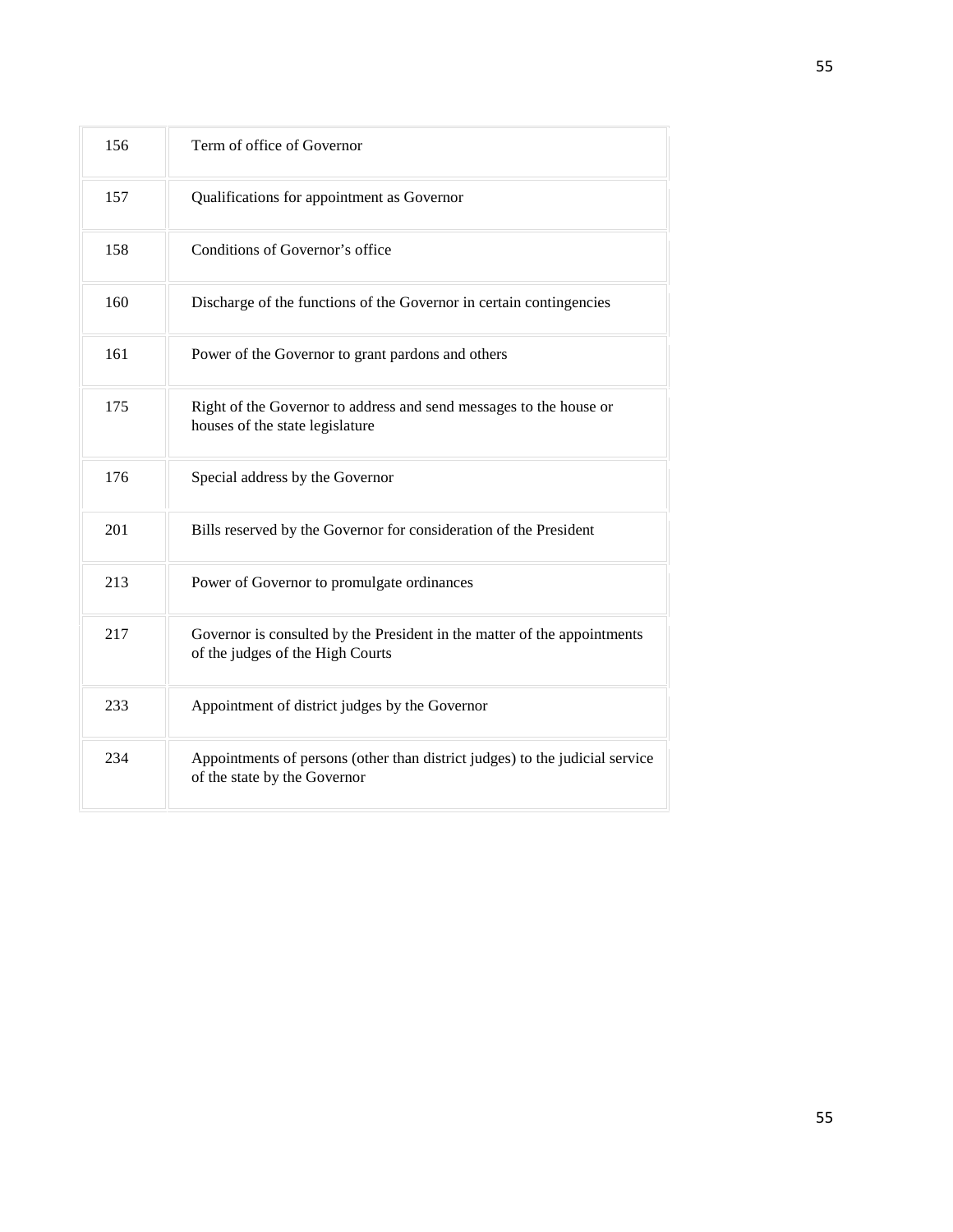# **Supreme Court of India**

The Supreme Court is the apex level court and the court of final appeal in India. The Constitution (Article 124) provides: "There shall be, a Supreme Court of India." It enjoys supreme judicial authority in the country. The whole of judicial administration is organised and run in accordance with the orders and rules of the Supreme Court. Its decisions bind all courts, all people and all institutions. No appeal lies against its decisions. India is a federal State and has a **single and unified judicial system** with **three tier structure,** i.e. Supreme Court, High Courts and Subordinate Courts.

#### **Brief History of the Supreme Court of India**

The promulgation of **Regulating Act of 1773** established the **Supreme Court of Judicature at Calcutta** as a **Court of Record, with full power & authority. It was established** to hear and determine all complaints for any crimes and also to entertain, hear and determine any suits or actions in **Bengal, Bihar and Orissa.** The **Supreme Courts at Madras and Bombay** were established by **King George – III** in **1800 and 1823 respectively.** The **India High Courts Act 1861** created High Courts for various provinces and **abolished Supreme Courts at Calcutta, Madras and Bombay** and also the **Sadar Adalats in Presidency towns.** These High Courts had the distinction of being the highest Courts for all cases till the creation of **Federal Court of India** under the **Government of India Act 1935.** The **Federal Court** had jurisdiction to solve disputes between provinces and federal states and hear appeal against Judgements from High Courts. After India attained independence in 1947, the Constitution of India came into being on **26 January 1950.** The **Supreme Court of India** also came into existence and its first sitting was held on 28 January 1950.

The law declared by the Supreme Court is **binding on all Courts** within the territory of India. It has the power of **judicial review** – to strike down the legislative and executive action contrary to the provisions and the scheme of the constitution, the distribution of power between Union and States or inimical to the fundamental rights guaranteed by the Constitution.

#### **Constitutional Provisions**

The Indian constitution provides for a provision of Supreme Court under **Part V (The Union)** and **Chapter 6 (The Union Judiciary). Articles 124 to 147 in Part V** of the Constitution deal with the organisation, independence, jurisdiction, powers and procedures of the Supreme Court. The Indian constitution under **Article 124(1)** states that there shall be a Supreme Court of India constituting of a Chief Justice of India (CJI) and, until Parliament by law prescribes a larger number, of not more than seven other Judges. The Jurisdiction of the Supreme Court of India can broadly be categorised into **original jurisdiction, appellate jurisdiction and advisory jurisdiction.** However, there are other multiple powers of the Supreme Court.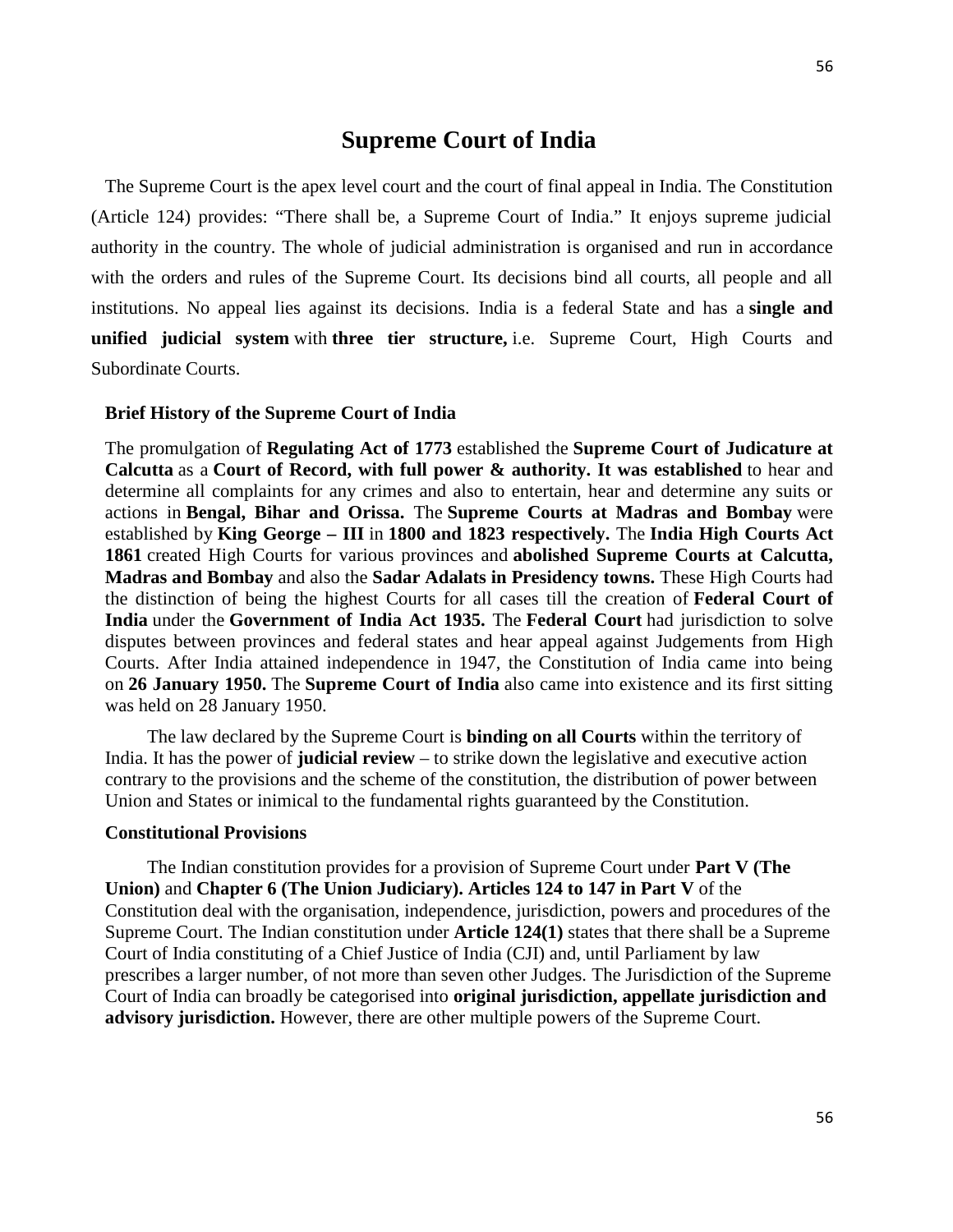### **Organisation of Supreme Court**

At present, the Supreme Court consists of thirty-one judges (one chief justice and thirty other judges). **Supreme Court (Number of Judges) Bill of 2019** has added four judges to strength. It increased the judicial strength from 31 to 34, including the CJI.

Originally, the strength of the Supreme Court was fixed at eight (one chief justice and seven other judges). The Parliament is authorised to regulate them.

### **Seat of Supreme Court**

The **Constitution declares Delhi as the seat of the Supreme Court.** It also authorises the **CJI** to appoint other place or places as seat of the Supreme Court.

He can take decision in this regard only with the approval of the President. **This provision is only optional and not compulsory.** This means that no court can give any direction either to the President or to the Chief Justice to appoint any other place as the seat of the Supreme Court.

### **Appointment of Judges**

- The **judges of the Supreme Court** are appointed by the **President.** The CJI is appointed by the President after **consultation with such judges of the Supreme Court** and high courts as he deems necessary.
- The other judges are appointed by the President after **consultation** with the CJI and such other judges of the Supreme Court and the high courts as he deems necessary. The consultation with the chief justice is **obligatory** in the case of appointment of a judge other than Chief justice.
	- **Appointment of Chief Justice From 1950 to 1973:** The practice has been to appoint the senior most judge of the Supreme Court as the chief justice of India. This established convention was violated in 1973 when **A N Ray** was appointed as the **Chief Justice of India by superseding three senior judges.** Again in 1977, M U Beg was appointed as the chief justice of India by superseding the then senior-most judge.

This discretion of the government was curtailed by the Supreme Court in the **Second Judges Case (1993),** in which the Supreme Court ruled that **the senior most judge of the Supreme Court** should **alone be appointed to the office of the Chief Justice of India.**

#### **Controversy over Consultation and Evolution of Collegium system**

- The Supreme Court has given different interpretations of the word 'consultation' in the above mentioned provisions.
- o In the **First Judges case (1982),** the Court held that consultation does not mean concurrence and it only implies exchange of views.
- o In the **Second Judges case (1993),** the Court reversed its earlier ruling and changed the meaning of the word consultation to **concurrence.**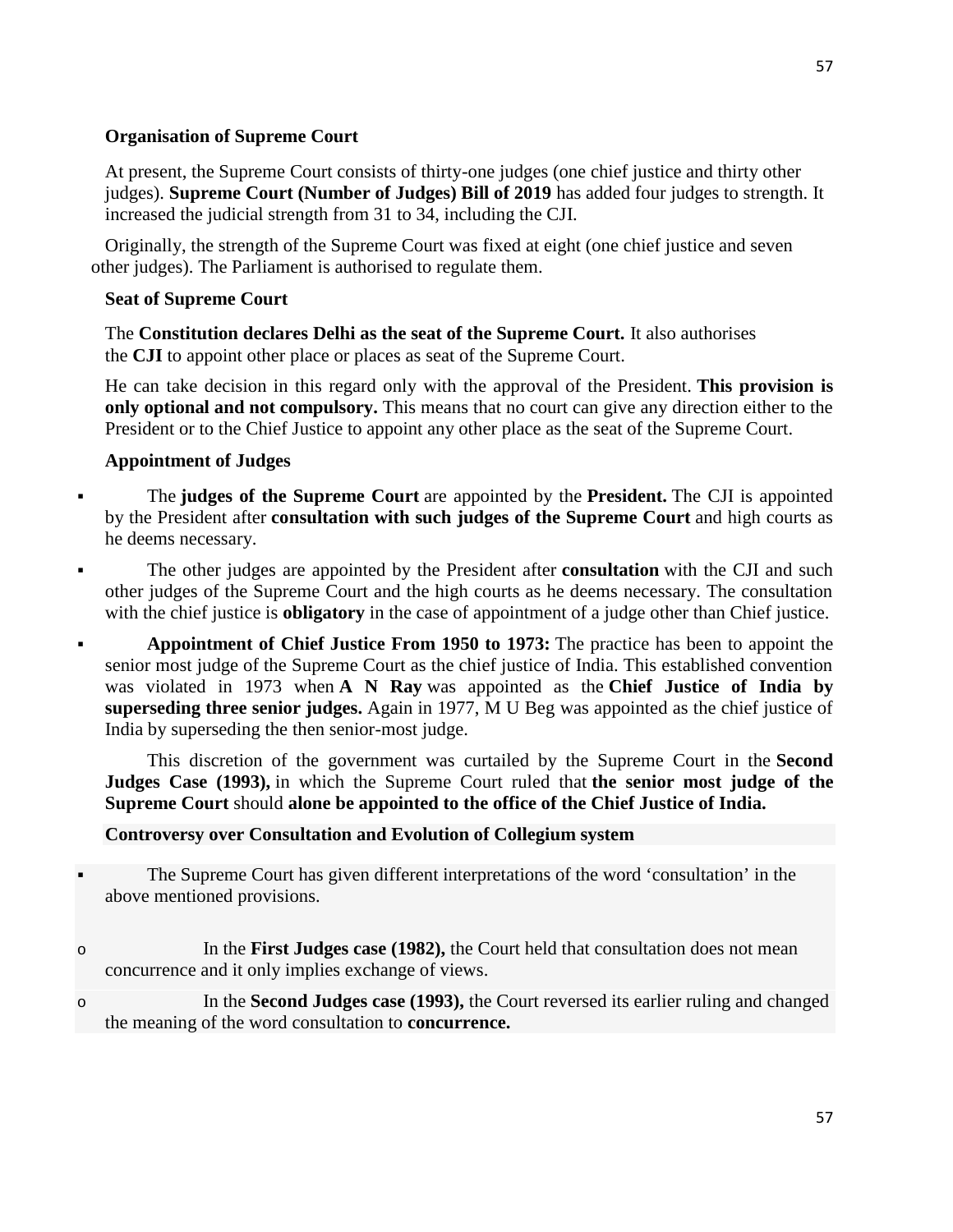- o In the **Third Judges case (1998),** the Court opined that the consultation process to be adopted by the **Chief Justice of India** requires **'consultation of plurality judges'.**
- The sole opinion of the CJI does not constitute the consultation process. He should consult a **collegium of four senior most judges of the Supreme Court** and even if two judges give an adverse opinion, he should not send the recommendation to the government.
- The court held that **the recommendation made by the chief justice of India** without complying with the norms and requirements of the consultation process are not binding on the government.

# **Collegium System**

- Collegium system was born through **"three judges case"** and it is in practice since 1998. It is used for appointments and transfers of judges in High courts and Supreme Courts.
- There is no mention of the Collegium either in the original Constitution of India or in successive amendments

Working of Collegium System and NJAC

- The collegium recommends of the names of lawyers or judges to the Central Government. Similarly, the Central Government also sends some of its proposed names to the Collegium.
- Collegium considers the names or suggestions made by the Central Government and resends the file to the government for final approval.
- o If the **Collegium resends** the same name again then the government has to give its assent to the names. But **time limit is not fixed** to reply. This is the reason that appointment of judges takes a long time.
- Through the **99th Constitutional Amendment Act, 2014 the National Judicial Commission Act (NJAC)** was established to replace the collegium system for the appointment of judges.
- However, the Supreme Court **upheld the collegium system and struck down the NJAC as unconstitutional** on the grounds that the involvement of **Political Executive** in judicial appointment was **against the "Principles of Basic Structure". I.e.** the **"Independence of Judiciary".**

Qualifications of Judges

- A person to be appointed as a judge of the Supreme Court should have the following qualifications:
- o He should be a **citizen of India.**
- o He should have been a **judge of a High Court** (or high courts in succession) **for five years;** or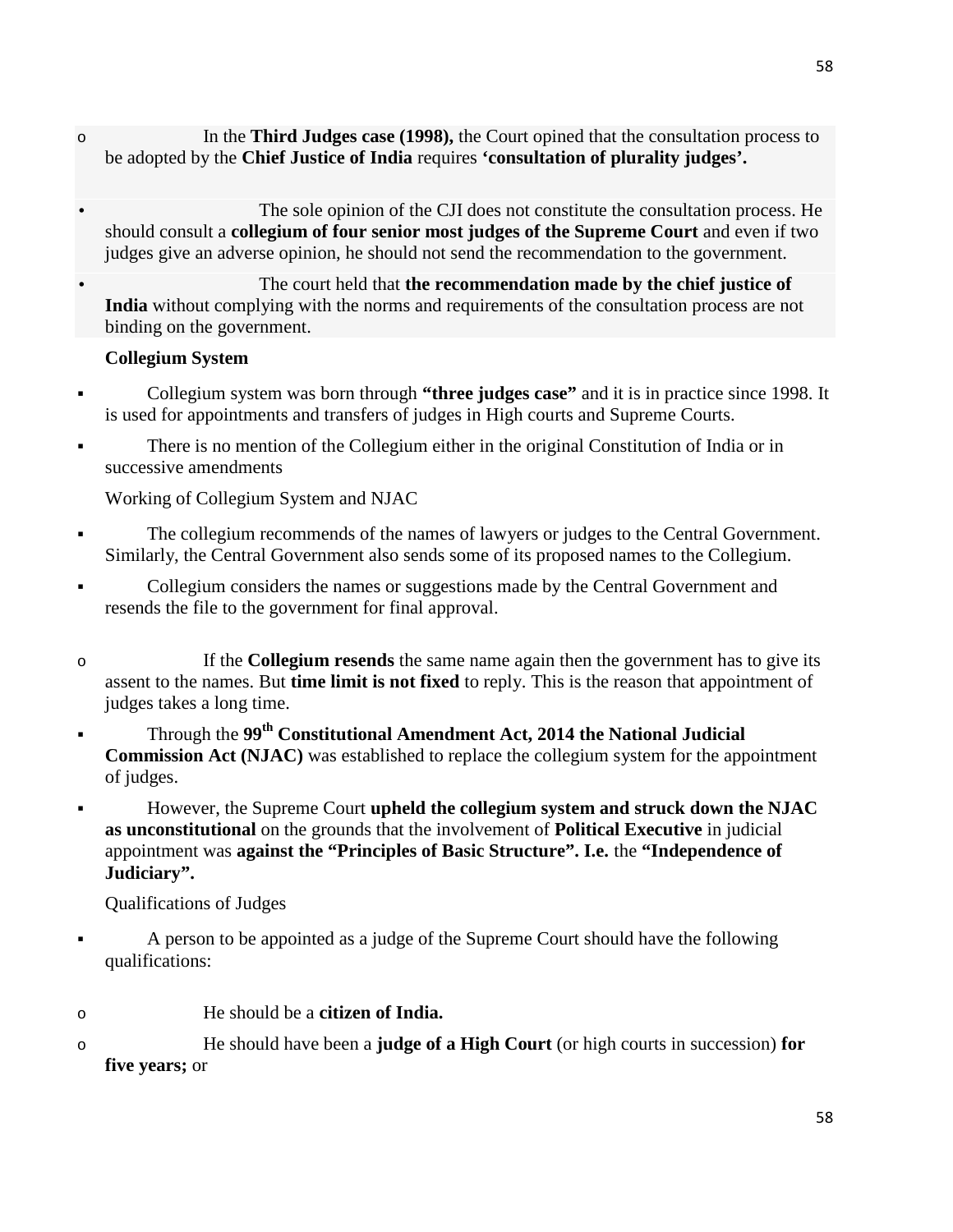- o He should have been an advocate of a High Court (or High Courts in succession) for ten years; or
- o He should be **a distinguished jurist in the opinion of the president.**
- The Constitution **has not prescribed a minimum age** for appointment as a judge of the Supreme Court.

Oath or Affirmation

- A person appointed as a judge of the Supreme Court, before entering upon his office, has to make and subscribe to an **oath or affirmation before the President,** or some other person appointed by him for this purpose. In his oath, a judge of the Supreme Court swears:
- o to bear true faith and allegiance to the Constitution of India;
- o to uphold the sovereignty and integrity of India;
- o to duly and faithfully and to the best of his ability, knowledge and judgement to perform the duties of the Office without fear or favour, affection or ill-will; and
- o to uphold the Constitution and the laws.

Tenure of Judges

 The Constitution has not fixed the tenure of a judge of the Supreme Court. However, it makes the following three provisions in this regard:

- o He holds office until he attains the age of 65 years. Any question regarding his age is to be determined by such authority and in such manner as provided by Parliament.
- o He can resign his office by writing to the President.
- o He can be removed from his office by the President on the recommendation of the Parliament.

Removal of Judges

- A judge of the Supreme Court can be removed from his office by an **order of the President.** The President can issue the removal order only after an address by Parliament has been presented to him in the same session for such removal.
- The address must be supported by a **special majority** of each House of Parliament (ie, a majority of the total membership of that House and a majority of not less than **two-thirds of the members** of that House present and voting). The grounds of removal are two**—proved misbehaviour or incapacity.**
- **The Judges Enquiry Act (1968)** regulates the procedure relating to the removal of a judge of the Supreme Court by the process of impeachment: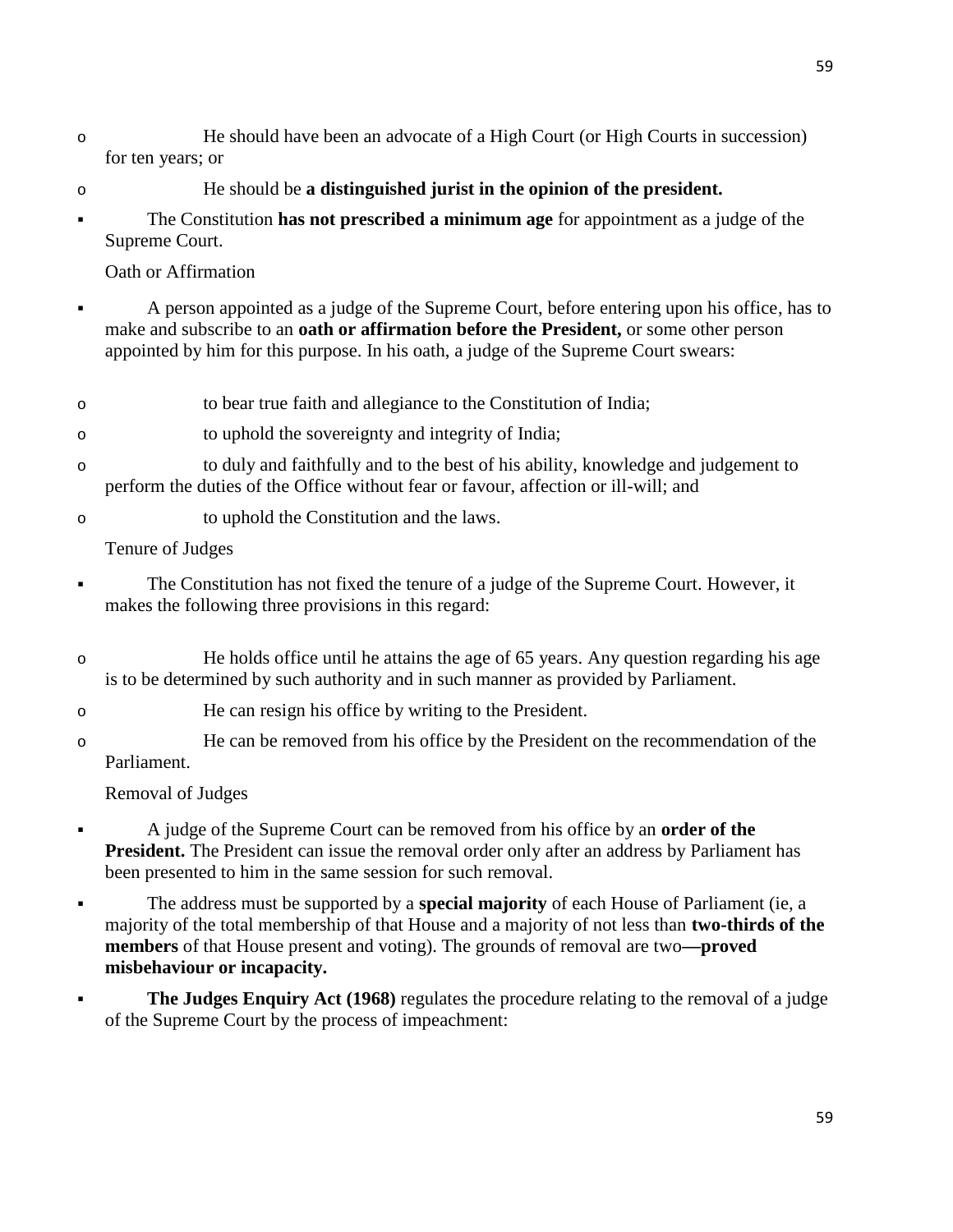o **No judge of the Supreme Court has been impeached** so far. Impeachment motions of Justice V Ramaswami (1991–1993) and the Justice Dipak Misra (2017-18) were defeated in the Parliament.

Salaries and Allowances

- The salaries, allowances, privileges, leave and pension of the judges of the Supreme Court are **determined from time to time by the Parliament.** They cannot be varied to their disadvantage after their appointment except during a financial emergency.
	- Acting Chief Justice
- The President can appoint a judge of the Supreme Court as an acting Chief Justice of India when:
- o the office of Chief Justice of India is vacant; or
- o the Chief Justice of India is temporarily absent; or
- o the Chief Justice of India is unable to perform the duties of his office.

Ad hoc Judge

- When there is a **lack of quorum** of the permanent judges to hold or continue any session of the Supreme Court, **the Chief Justice of India** can **appoint a judge of a High Court as an ad hoc judge of the Supreme Court** for a temporary period. He can do so only after consultation with the Chief Justice of the High Court concerned and with the previous consent of the president.
- The judge so appointed should be **qualified for appointment as a judge of the Supreme Court.** It is the duty of the judge so appointed to attend the sittings of the Supreme Court, in priority to other duties of his office. While so attending, he enjoys all the jurisdiction, powers and privileges (and discharges the duties) of a judge of the Supreme Court.

Retired Judges

- At any time, the **CJI can request a retired judge** of the Supreme Court or a retired judge of a high court (who is duly qualified for appointment as a judge of the Supreme Court) to act as a judge of the Supreme Court for a temporary period.
- He can do so only with the **previous consent of the President** and also of the person to be so appointed.
- o Such a judge is entitled to such allowances as the president may determine. He will also enjoy all the jurisdiction, powers and privileges of a judge of the Supreme Court. But, he will not otherwise be deemed to be a judge of the Supreme Court.
	- Procedure of Court

 The Supreme Court can, with the approval of the President, make rules for regulating generally the practice and procedure of the court.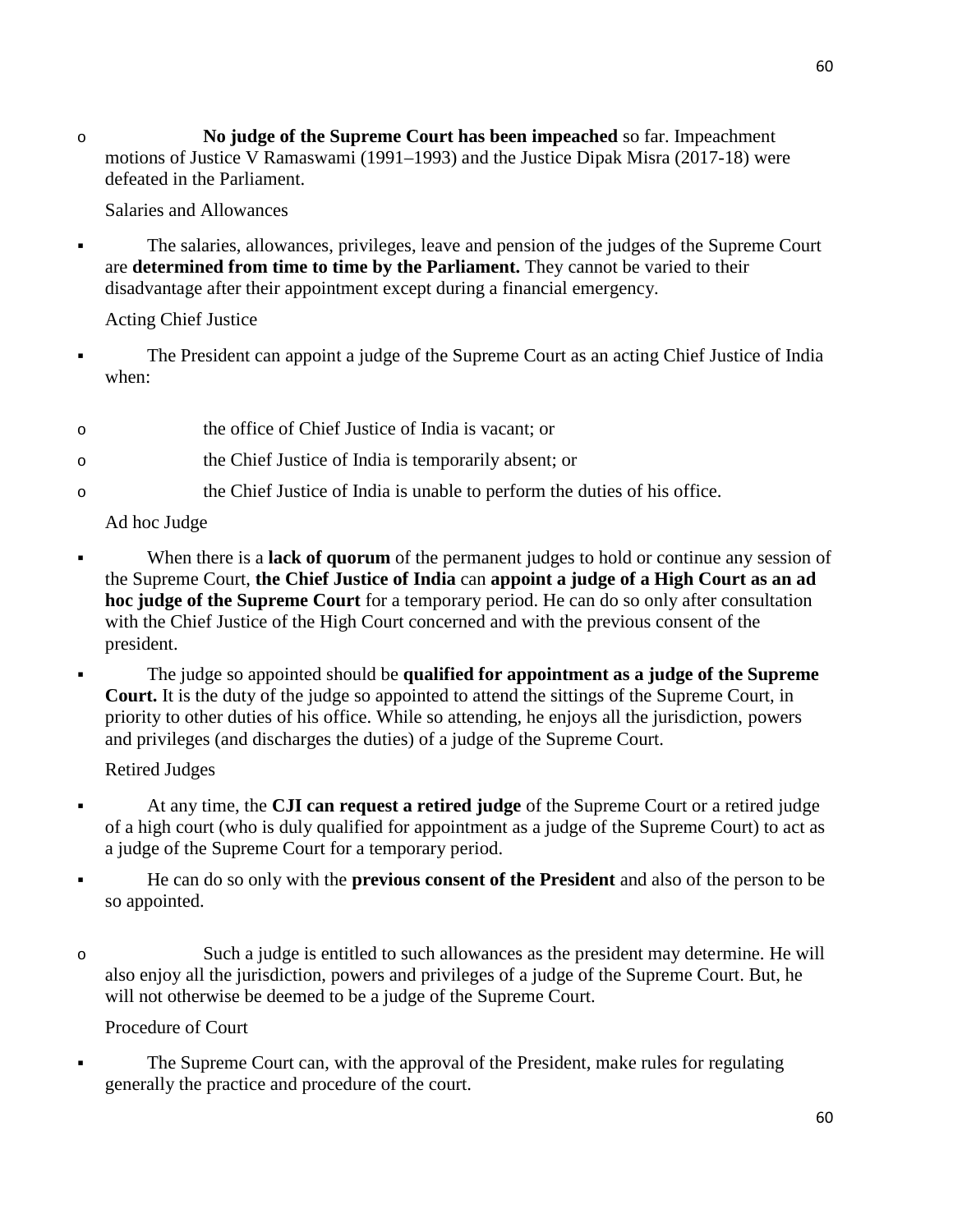The **Constitutional cases or references** made by the President under **Article 143** are decided by a **Bench consisting of at least five judges.** All other cases are usually decided by a bench consisting of not less than three judges. The judgements are delivered by the open court. All judgements are by majority vote but if differing, then judges can give dissenting judgements or opinions.

Independence of Supreme Court

# The Supreme Court is a **Federal court, the highest court of appeal, the guarantor of the fundamental rights of the citizens** and **guardian of the Constitution.**

- o Therefore, its independence becomes very essential for the effective discharge of the duties assigned to it. It should be free from the encroachments, pressures and interferences of the executive (council of ministers) and the Legislature (Parliament). It should be allowed to do justice without fear or favour.
- The Constitution has made the following provisions to **safeguard and ensure the independent and impartial** functioning of the Supreme Court:

| $\Omega$ | Mode of appointment                       |
|----------|-------------------------------------------|
| $\circ$  | Security of tenure                        |
| $\circ$  | Fixed service conditions                  |
| $\Omega$ | Expenses charged on the consolidated fund |
| $\Omega$ | Conduct of judges cannot be discussed     |
| $\Omega$ | Ban on practice after retirement          |
| $\Omega$ | Power to punish for its contempt          |
| $\Omega$ | Freedom to appoint its staff              |
| $\circ$  | Its jurisdiction cannot be curtailed      |
| $\Omega$ | Separation from Executive                 |

Jurisdiction and Powers of Supreme Court

# **Original Jurisdiction**

- As a Federal court, the Supreme Court decides disputes between different units of the Indian Federation. More elaborately, any dispute between:
- o the Centre and one or more states; or
- o the Centre and any state or states on one side and one or more states on the other; or
- o between two or more states.
- In the above federal disputes, the Supreme Court has **exclusive original jurisdiction.**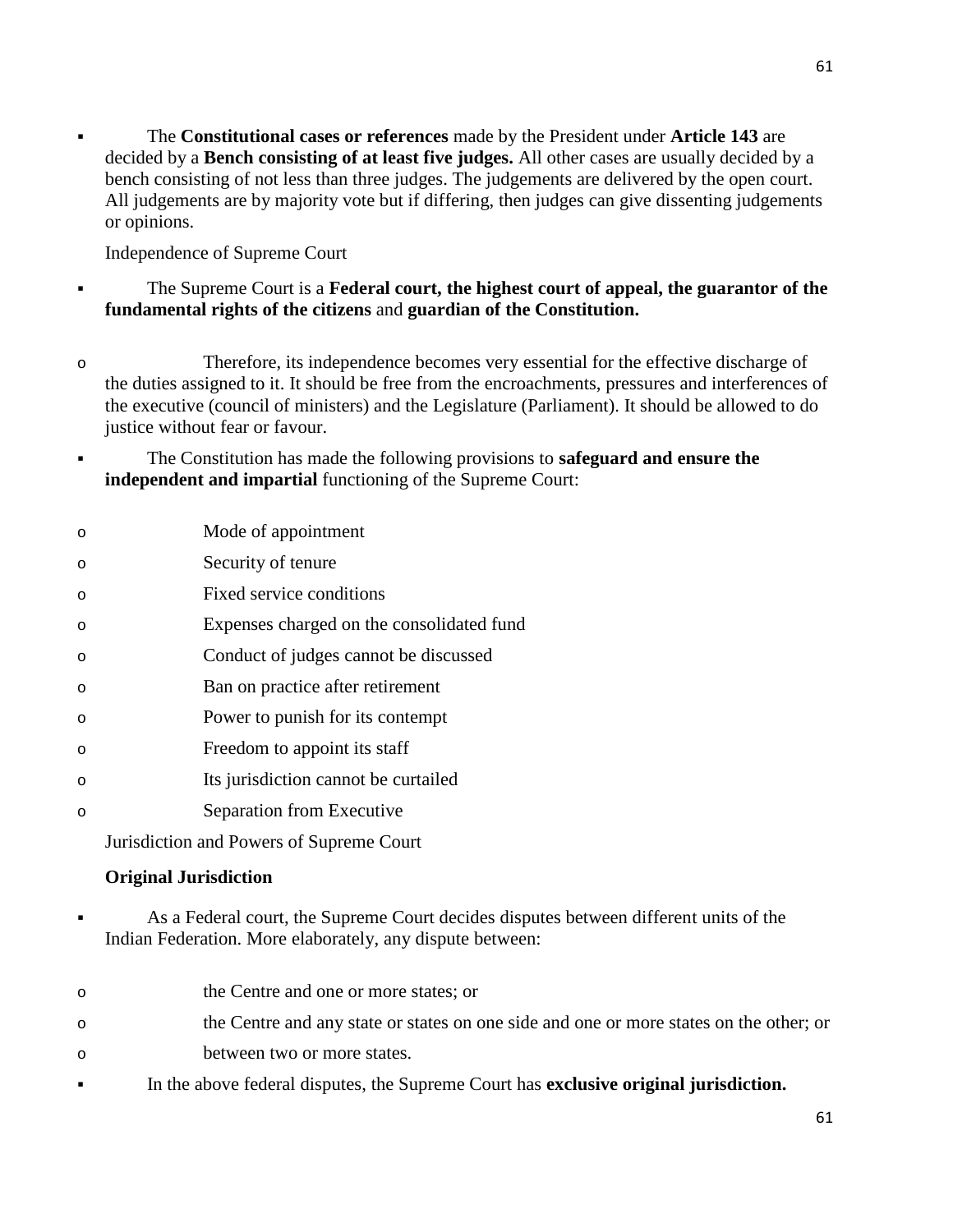- Further, this jurisdiction of the Supreme Court **does not extend** to the following: o A dispute arising out of any pre-Constitution treaty, agreement, covenant, o engagement, sanad or other similar instrument. o A dispute arising out of any treaty, agreement, etc.,which specifically provides that the said jurisdiction does not extent to such a dispute. o Inter-state water disputes. o Matters referred to the Finance Commission. o Adjustment of certain expenses and pensions between the Centre and the states. o Ordinary dispute of Commercial nature between the Centre and the states.
- 
- o Recovery of damages by a state against the Centre.

# **Writ Jurisdiction**

- The Supreme Court is empowered to issue writs, including **habeas corpus, mandamus, prohibition, quo-warranto and certiorari** for the enforcement of the fundamental rights of an aggrieved citizen.
- o In this regard, the Supreme Court has **original jurisdiction** in the sense that an aggrieved citizen can go directly to the Supreme Court, not necessarily by way of appeal.
- o However, the writ jurisdiction of the Supreme Court is not exclusive. The High Courts are also empowered to issue writs for the enforcement of the Fundamental Rights.

# **Appellate Jurisdiction**

- The Supreme Court is primarily a court of appeal and hears appeals against the judgements of the lower courts. It enjoys a wide appellate jurisdiction which can be classified under four heads:
- o Appeals in constitutional matters
- o Appeals in civil matters
- o Appeals in criminal matters
- o Appeals by special leave
	- **Advisory Jurisdiction**
- The Constitution **under Article 143** authorises the President to seek the opinion of the Supreme Court in the two categories of matters:
- o On any question of law or fact of public importance which has arisen or which is likely to arise.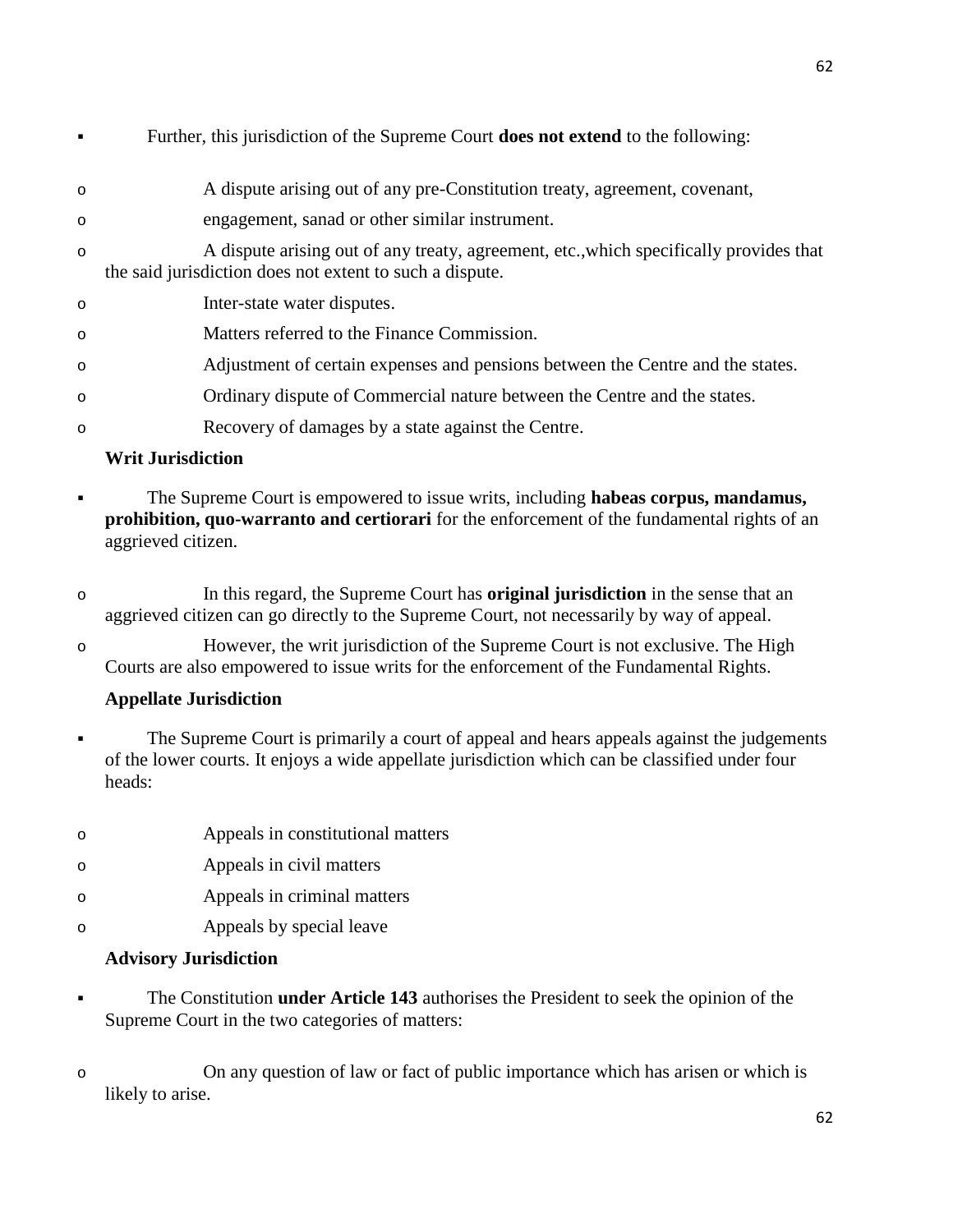o On any dispute arising out of any pre-constitution treaty, agreement, covenant, engagement, sanador other similar instruments.

# **A Court of Record**

- As a Court of Record, the Supreme Court has two powers:
- o The judgements, proceedings and acts of the Supreme Court are recorded for perpetual memory and testimony. These records are admitted to be of evidentiary value and cannot be questioned when produced before any court.
- o They are **recognised as legal precedents and legal references.**

o It has power to **punish for contempt of court,** either with simple imprisonment for a term up to six months or with fine up to 2,000 or with both.

# **Power of Judicial Review**

- Judicial review is the power of the Supreme Court to examine the constitutionality of legislative enactments and executive orders of both the Central and state governments.
- o On examination, if they are found to be **violative of the Constitution (ultra vires),** they can be declared as **illegal, unconstitutional and invalid (null and void)** by the Supreme Court. Consequently, they cannot be enforced by the Government.

Recent issues in Supreme Court

- **Master of Roster:** It refers to the privilege of the Chief Justice to constitute Benches to hear cases.
- o The controversy has emerged in the Supreme Court over **absolute power of Chief Justice** on the judicial administration.
- o The SC has upheld a number of times that "the Chief Justice is the master of the roster and he alone has the prerogative to constitute the Benches of the Court and allocate cases to the Benches so constituted."
- o Be it the Chief Justice of India or Chief Justice of any high court it is he or she who heads the **administrative** side. This includes allocation of matters before a judge as well.
- So, no Judge can take up the matter on his own, unless allocated by the Chief Justice of India.

Position of Supreme Court of India –

The above account of the powers and jurisdiction of the Supreme Court of India clearly brings out the strong position enjoyed by it in the Indian Political System. It happens to be, as Prof.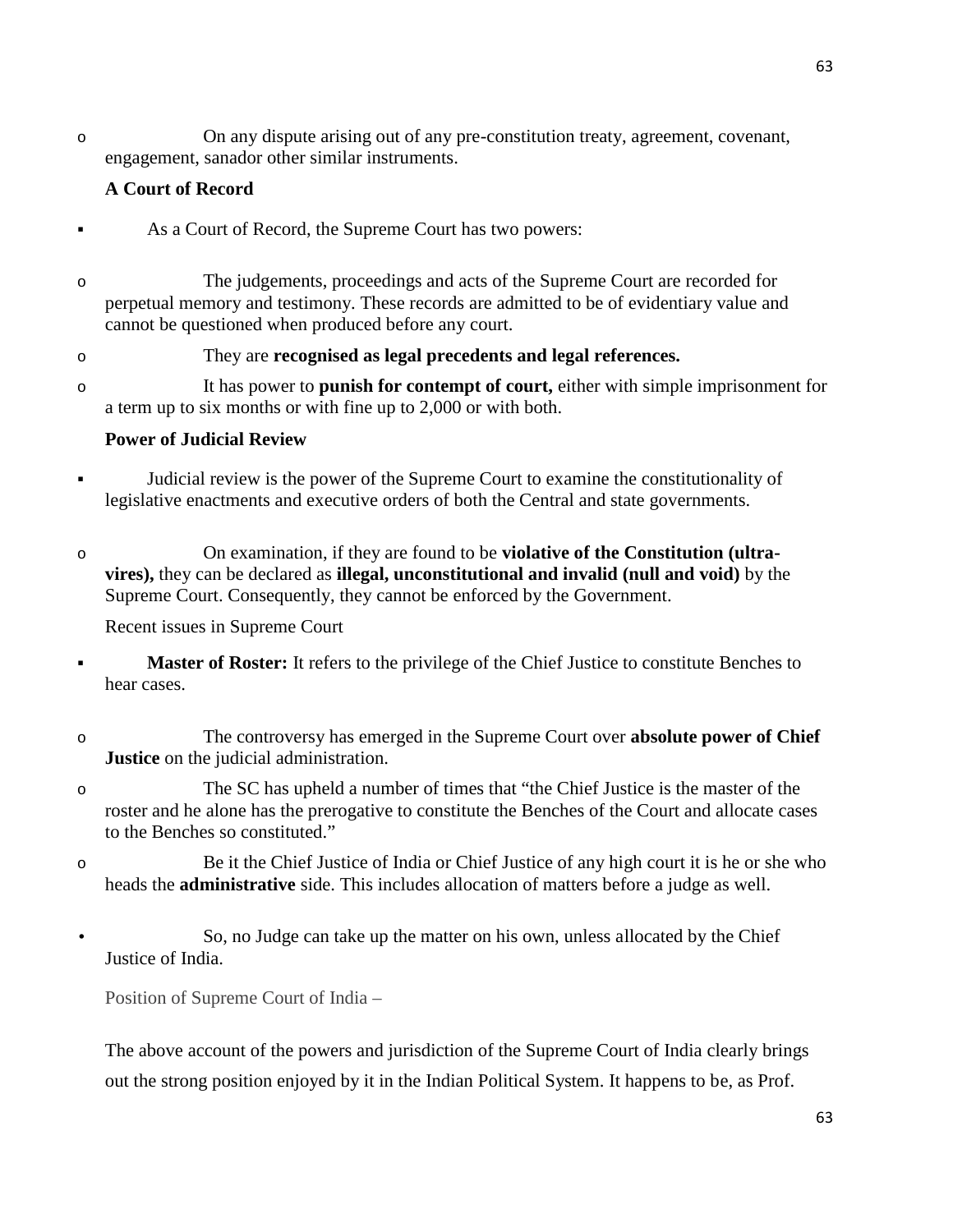K.V. Rao describes, "the most powerful court in the world having the largest jurisdiction." Supreme Court of India has played and is still playing an important role in the evolution of the Constitution.

# **Election Commission of India**

# **Importance of Election**

A country cannot be truly democratic until its citizens have the opportunity to choose their representatives through elections that are free and fair.

Critical development efforts cannot succeed without a legitimate and democratically elected government that is responsive and accountable to its citizens. Elections provide an important opportunity to advance democratization and encourage political liberalization.

- **For an election to be free and fair**, certain civil liberties, such as the freedoms of speech, association and assembly, are required.
- **Elections can be a primary tool** to foster political openings and expand political participation.
- **Electoral processes offer political parties and civic groups an opportunity** to mobilize and organize supporters and share alternative platforms with the public.
- **Elections also serve to encourage** political debate and public dialogue.

10 elements that are essential to fair elections and political processes:

- **1.** Impartial electoral frameworks
- **2.** Credible electoral administration
- **3.** Effective oversight of electoral processes
- **4.** Informed and active citizens
- **5.** Representative and competitive multi-party systems
- **6.** Effective governance by elected leaders and bodies
- **7.** Inclusion of women and disadvantaged groups
- **8.** Effective transfer of political power
- **9.** Consensus-building for democratic reform
- **10.** Sustainable local engagement

Free and fair elections play a critical role in political transitions by advancing democratization and encouraging political liberalization – helping to promote peaceful, democratic political transformation that lead to increased stability and prosperity.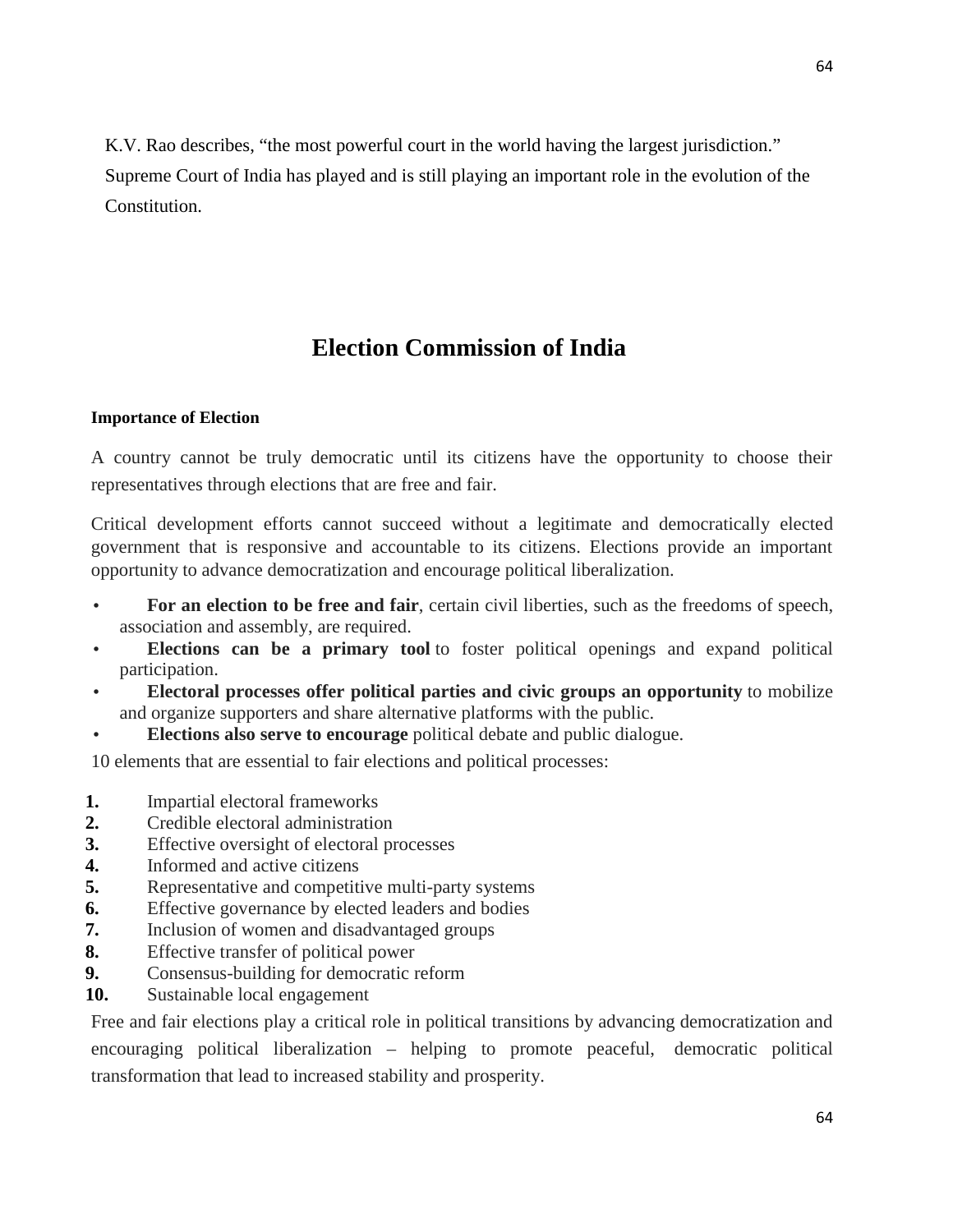In fiscal year 2012, we expanded political participation by training more than 9,800 domestic election observers and officials, and providing voter and civic education reaching more than 6.5 million people

# **Importance of Elections in India**

Elections form the foundation of the largest democracy in the world - India. Since Independence, as many as 17 Lok Sabhas have been completed through elections, the first one being held in 1951-52. The methodology of election is through universal adult suffrage, whereby every citizen of India over 18 years of age is an eligible

# **Voter in the eyes of the Constitution**

Elections provide a way to the people to assert their voice, opinion and choose the person whose priorities and ideas matches with them most. In India the elections are not new and they started taking place before the independence from British rule itself. But before independence the franchise was quite limited and very few were having rights to participate and vote. After independence, India adopted universal adult suffrage and each adult Indian got the right to vote.

The importance of elections in India—and for that matter, in any democracy—is as follows:

**Choice of leadership:** Elections provide a way for the citizens of India to choose their leaders. They do so by casting their vote in favour of the candidate or party whose views appeal to them. This ensures that the will of the people is reflected in the elected candidates.

**Change of leadership**: Elections in India are also a platform for the public to voice their resentment against a ruling party. By voting for other parties and helping elect a different government, citizens demonstrate that they possess ultimate authority.

**Political participation:** Elections open the door for new issues to be raised in public. If a citizen of India wishes to introduce reforms that are not the agenda of any of the parties, he or she is free to contest the elections either independently or by forming a new political party.

**Self-corrective system**: Because elections are a regular exercise, occurring every five years in India, the ruling parties are kept in check and made to consider the demands of the public. This works as a self-corrective system whereby political parties review their performance and try to appease the voters.

With a population of over 1.2 billion (according to the 2011 census) spread across 28 states and 9 union territories, India has a system of elections that is both daunting and praiseworthy.

Unknown facts about Indian Elections

1. There is an only authorized company Mysore Paints and Varnishes Private Limited which makes the indelible ink used to mark the finger after voting.

2. Electronic voting machines save 10,000 tones of paper.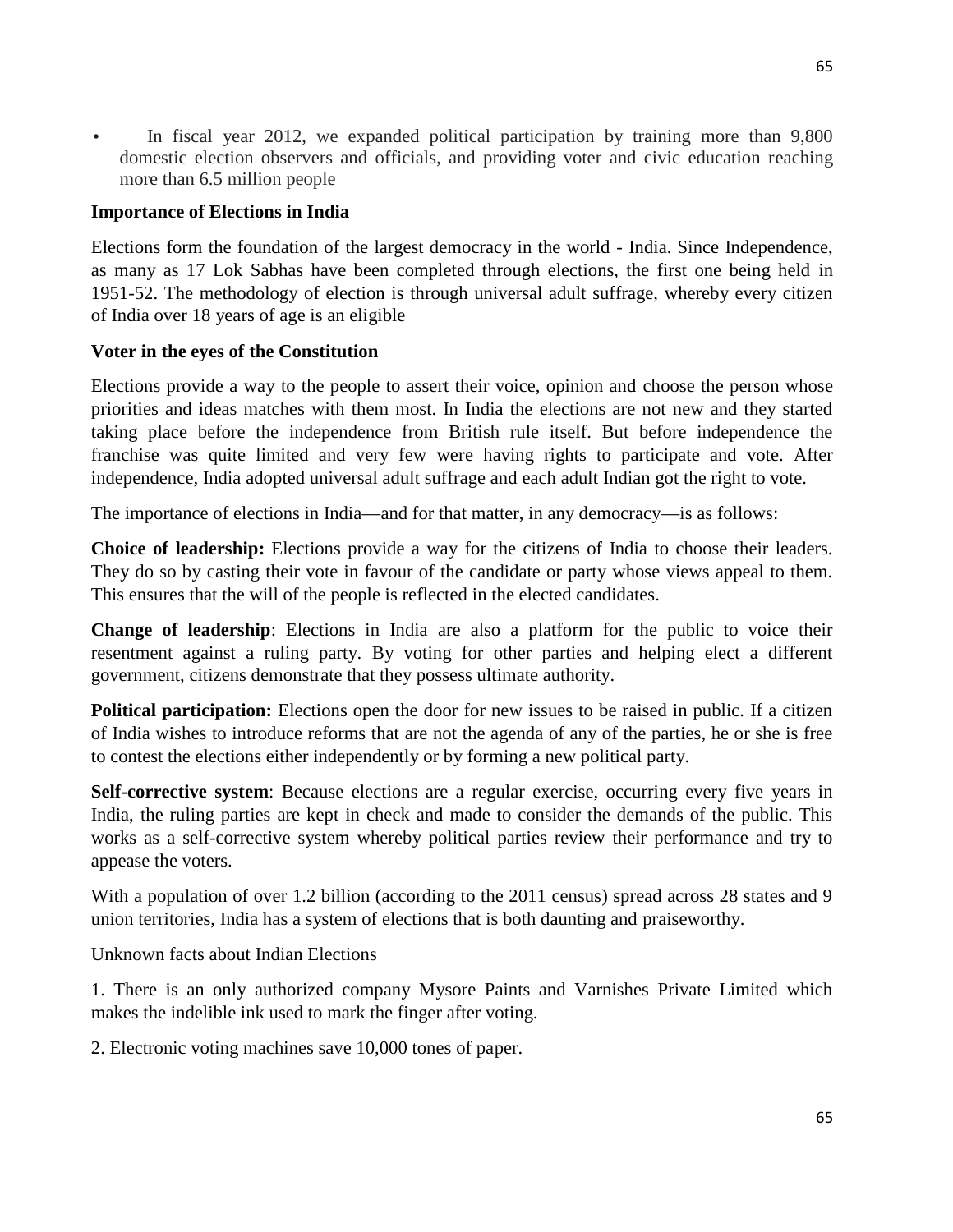3. A 6-volt alkaline battery is used to run the Electronic voting machines, it can be used in areas with no power connections.

4. This was the second time in Delhi Elections 2015, Congress won zero seats. Earlier when Congress faced a similar situation was in 1988 in the state of Uttar Pradesh.

5. Malkajgiri constituency in Hyderabad has the largest number of voters, 30 lakh in numbers.

Elections are of utmost importance in any Democratic country. As we all know, democracy is defined as a government of the people, for the people and by the people. Such governments, as in the ancient city states of Greece, can be formed with the people directly participating in them. But in countries like India, China, the U.S.A., in the U.S.S.R. or in any modern state with several million people, cannot have direct democracy.

It is not only because too many cooks are sure to spoil the broth, but it is simply not possible for any government to function with all these people clamoring to be head. This is why at regular intervals the representative governments are elected on the basis of adult franchise.

In India, which is the largest democracy in the world in terms of vastness and population, governments both at the center and in the constituent states are elected for five-year terms. The electorate of so many crores of people in this sub-continent participate in the election, held on the basis of universal adult franchise, and send their representatives to both the Parliament and the state legislatures, expecting that these representatives will safeguard their interests and work to attain the goal of progress, prosperity, unity and integrity of India as also to ensure rights and freedom of the people. In this indirect democracy the elections play the most important role in shaping the destiny of the people, and the people, while exercising their franchise, constitute the real source of power in the elections as they make their choice and elect only those in whom they have faith.

Elections are important because the people participate in elections to choose their representatives. They should have the necessary education and wisdom to elect only the right kind of people. As it happens in many democracies, including India, the impostors and swindlers take advantage of the poverty and ignorance of the people and contest elections to cash in on the gullibility of them.

The poor villagers in India who constitute the majority of the electorate are often found quite apathetic towards he sophisticated election process and they do not have the education to distinguish one from the other. Hence, the representatives, once elected, work only for self aggrandizement and are contented only to enjoy the fruits of power for five years, doing nothing for the poor electors. When they are back again at the hustling they cajole and coax the voters with new sets of promises, or simply buy their votes with enormous money-power at their disposal. The voters, in the process, lose all their interest in the elections and they either abstain from voting or cast their votes only as a matter of ritual. Such elections are not in the finest traditions of democracy, nor does the power of such democracies emanate from the people. The people cannot always help participating in these elections, but their votes do not quite represent their choice. So the elected governments, instead of conforming to the democratic norms and values, are often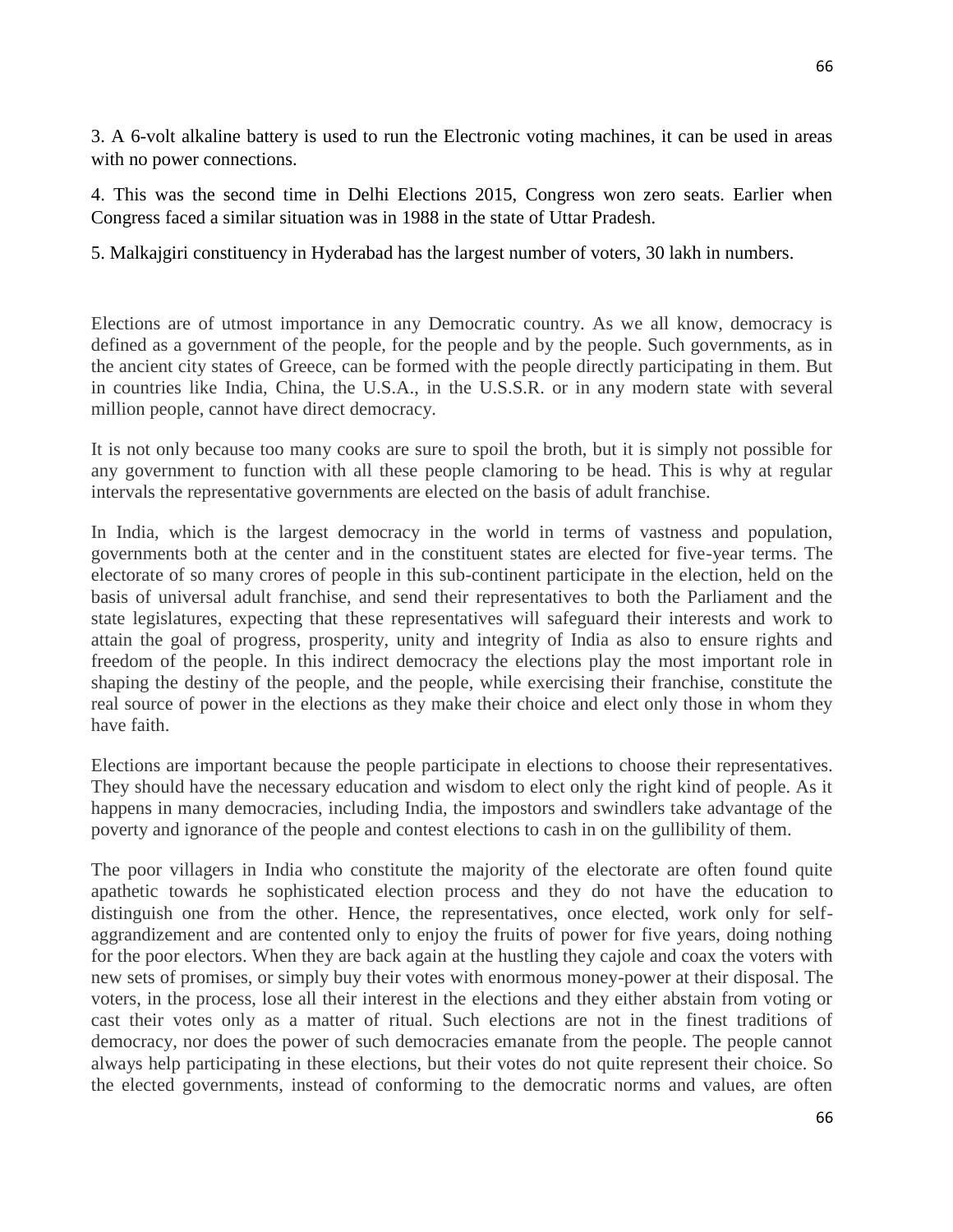found to become authoritarian and autocratic, developing a sort of cynical disregard for people's aspirations.

Hence, it is imperative to educate the significance of voting rights among masses to ensure conscious participation of the people in the election, reserving the right to recall. For else the elections are bound to have an insignificant role in the changed scenario. And this conscious participation cannot but remain a far cry, if the majority of the electorate is left languishing in the morass of poverty, ignorance and superstitions.

# **What is delimitation commission in India?**

**Delimitation** means the drawing of boundaries. The boundaries may be domestic, national and International, but the most general use of this term is in context with electoral boundaries. Article 82 (Readjustment after each census) makes provision for delimitation of the electoral boundaries. It is the process of *allocation of number of Seats and their demarcation into territories.*

*Under Article 82*, the Parliament by law enacts a Delimitation Act after every census. After coming into force commencement of the Act, the Central Government constitutes a **Delimitation Commission**. This Delimitation Commission demarcates the boundaries of the Parliamentary Constituencies as per provisions of the Delimitation Act.

Delimitation commissions have been set up four times in the past viz. 1952, 1963, 1973 and 2002 under Delimitation Commission acts of 1952, 1962, 1972 and 2002.

# *Contents*

- *Purpose of Delimitation*
- *First Delimitation Commission*
- *Ban on Delimitation*
- *Delimitation and 84th Amendment Act 2002*
- *Delimitation Act 2002*
- *Current position of Delimitation*

# **# Purpose of Delimitation**

In India, the main basis for allocation of seats to various States in the Lok Sabha is **Population** of the state. The division of each state into the territorial constituencies is to be readjusted after the completion of a census so that the **Population-Seat ratio is maintained** within the state and throughout the Union. So the purpose is the Rationalization of the structure and composition of the electoral constituencies, on the principle of " **One vote and one value**".

# **# First Delimitation Commission**

When the constitution came in existence, it had fixed the number of Seats to Lok Sabha as **not more than 500.** For the First General Elections for Lok Sabha as well as legislative Assemblies for 1951-52, the Election Commission had divided the entire country into viable territorial divisions of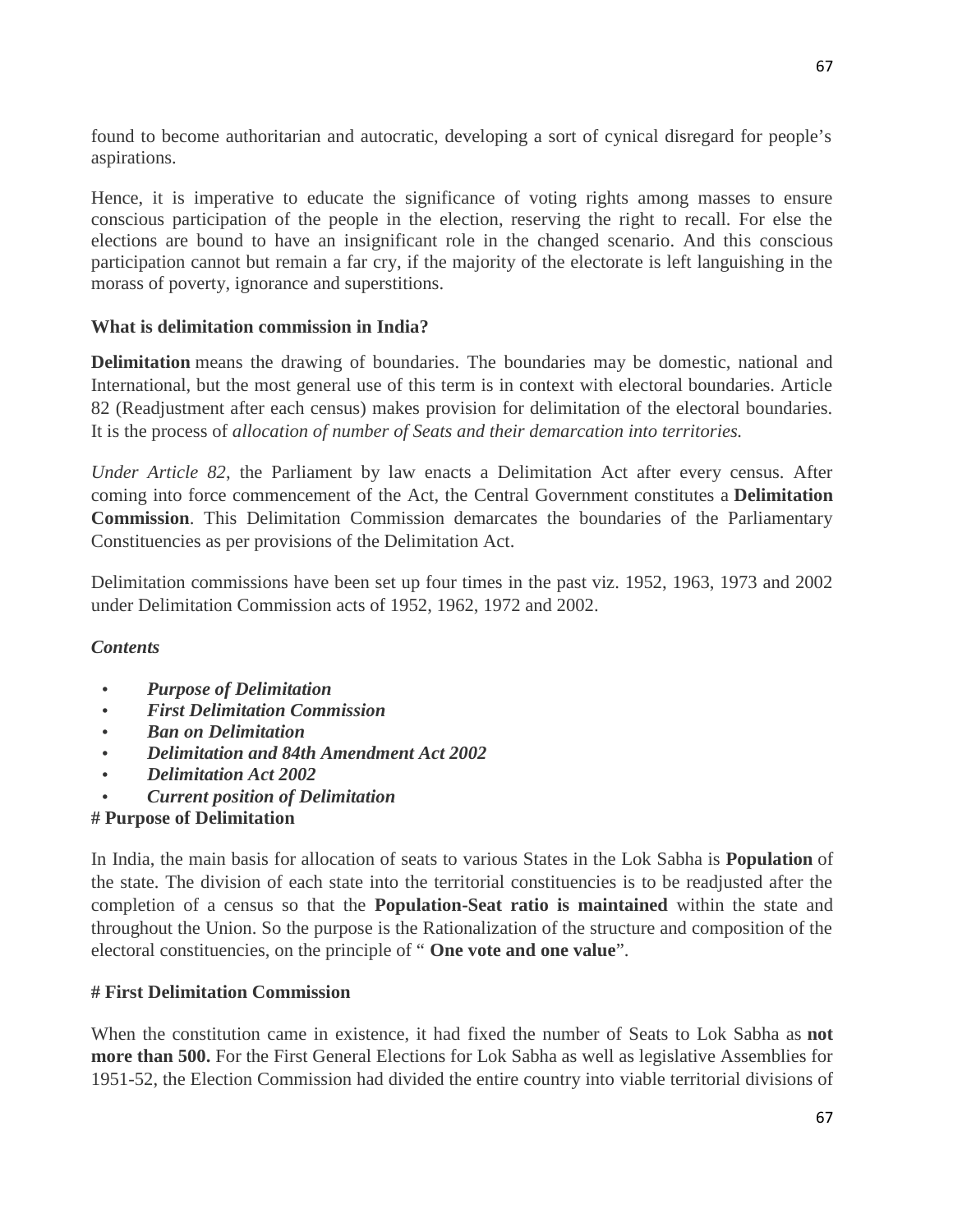parliamentary / assembly Constituencies. However, after that this task was given to the Independent Delimitation Commission. Accordingly, separate delimitation commissions were set up in 1952 (basis of 1951 census), 1962 (basis of 1961 census), 1972 (basis of 1971 census).

# **# Ban on Delimitation**

The 42nd Amendment Act 1976 had put a ban on any further delimitation of the Constituencies till the **year 2000.** So after the 42nd amendment act 1976, the total number of seats in Lok Sabha and Rajya Sabha has remained the same. This ban was imposed mostly on the account of the fear that a few states to get more seats in the Lok Sabha on the basis of a **large population may not take much interest in the family planning**. So, indirectly this was done so that states may not be biased towards the family planning measures.

# **# Delimitation and 84th Amendment Act 2002**

The 84th Amendment Act 2002 extended the freeze till the year 2026. This was based upon the calculations of the population planners that by 2026 India will be able to stabilize the population.

So next allocation of seats would be carried out on the basis of the Census after 2026 and the number of seats will not change by then. By enacting the 84th amendment Act,2002, it was also decided to undertake readjustment and rationalization of territorial constituencies in the States, without altering the number of seats allotted to each State in the House of the People and Legislative Assemblies of the States, including the Scheduled Castes and the Scheduled Tribes constituencies, on the basis of the population ascertained at the census for the year 1991, so as to remove the imbalance caused due to uneven growth of population/electorate in different constituencies. So 84th amendment Act did two things:

- Freeze the fresh delimitation till 2026
- Allowed to readjust the seats.

The year 1991 was later altered to 2001 by 87th amendment act 2003.

# **# Delimitation Act 2002**

In pursuant with the 84th Amendment Act 2002, the Delimitation Act 2002 was passed. Under this act Delimitation Commission was constituted in July 2002. The Chairman of this commission was Justice Kuldeep Singh. Justice Kuldeep Singh was a retired Judge of the Supreme Court of India. The Ex-officio members of this Commission were an election commissioner of India and state election commissioners. So this commission started working on the basis of 1991 census data. But later in 2003, the word "1991" in the article 82 of the constitution was removed and replaced by 2001. This means that the work done till then by the commission became obsolete. The commission later restarted the work as it was now entrusted with the task of readjusting all parliamentary and assembly constituencies in the country in **all the states of India, except the state of Jammu and Kashmir**, on the basis of population ascertained in 2001 Census.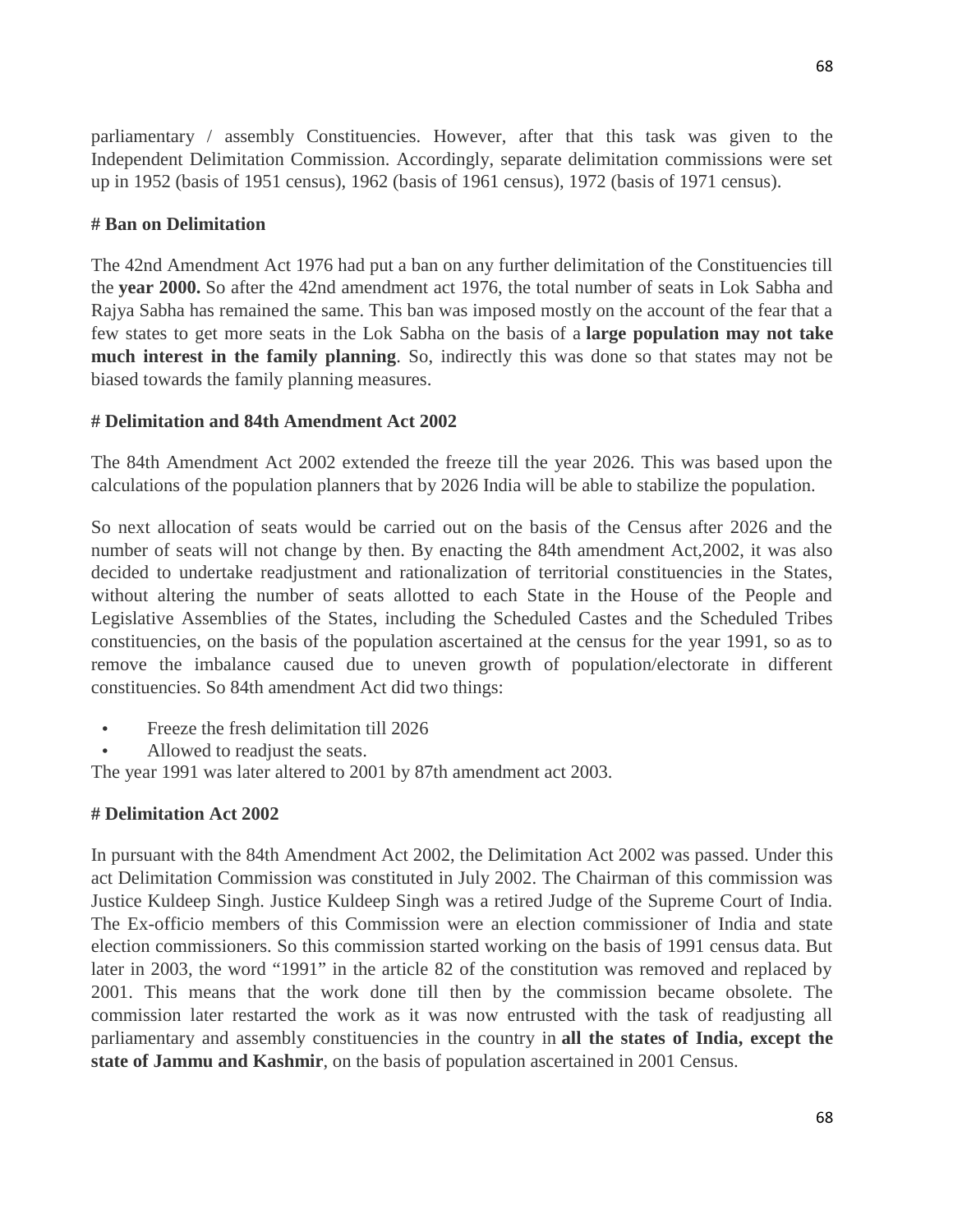Later, The Guwahati High court stayed the delimitation exercise in respect of the Arunachal Pradesh, Assam, Nagaland, Manipur (5 states) on the basis of the disputes in the census Figures. In Manipur the work of delimitation was later resumed after Supreme Court stayed on the order of the Guwahati High Court.

# **# Current Position of Delimitation**

In the 2009 general elections, 499 out of the total 543 Parliamentary constituencies were newly delimited constituencies. This affected the National Capital Region of Delhi, the Union Territory of Puducherry and all the states except Arunachal Pradesh, Assam, Jammu & Kashmir, Jharkhand, Manipur and Nagaland. Many instances, a constituency with the same name may reflect a significantly different population demographic as well as a slightly altered geographical region.

### **Power and functions of Election commission of India**

The Election Commission is established as an autonomous body in order to ensure free, fair and impartial elections which is even insulated from political pressures and executive influence under Article 324...

### INTRODUCTION

The Election Commission is established as an autonomous body in order to ensure free, fair and impartial elections which is even insulated from political pressures and executive influence. Under Article 324(1) of Indian Constitution the Commission is setup as a permanent body. The Commission has got the jurisdiction throughout India over elections to Parliament, State legislature, Offices of President and Vice President.

The Election Commission is made as an all India body rather than separate bodies to supervise and conduct elections in each state is that some states in India consists of mixed population which in itself includes both the native people and well as other people who may be culturally, racially, linguistically different from that of native people. With a view to prevent any kind of injustice being done to any section of people, it was made as a single central body which would be free from local influences and pressures and have control over entire election machinery in the country.

# **COMPOSITION OF ELECTION COMMISSION**

As of now, the Election Commission consists of a Chief Election Commissioner and two Election Commissioners. Article 324 of Indian Constitution confers power on the President to appoint Election Commissioners and "such other Commissioners" as he may from time to time fix. These Commissioners are appointed for the time period of 6 years, or up to the age of 65 years.

The removal procedure of the Chief Election Commissioner from office resembles the procedure of removal of a Judge of Supreme Court. The salary payable to Chief Election Commissioner is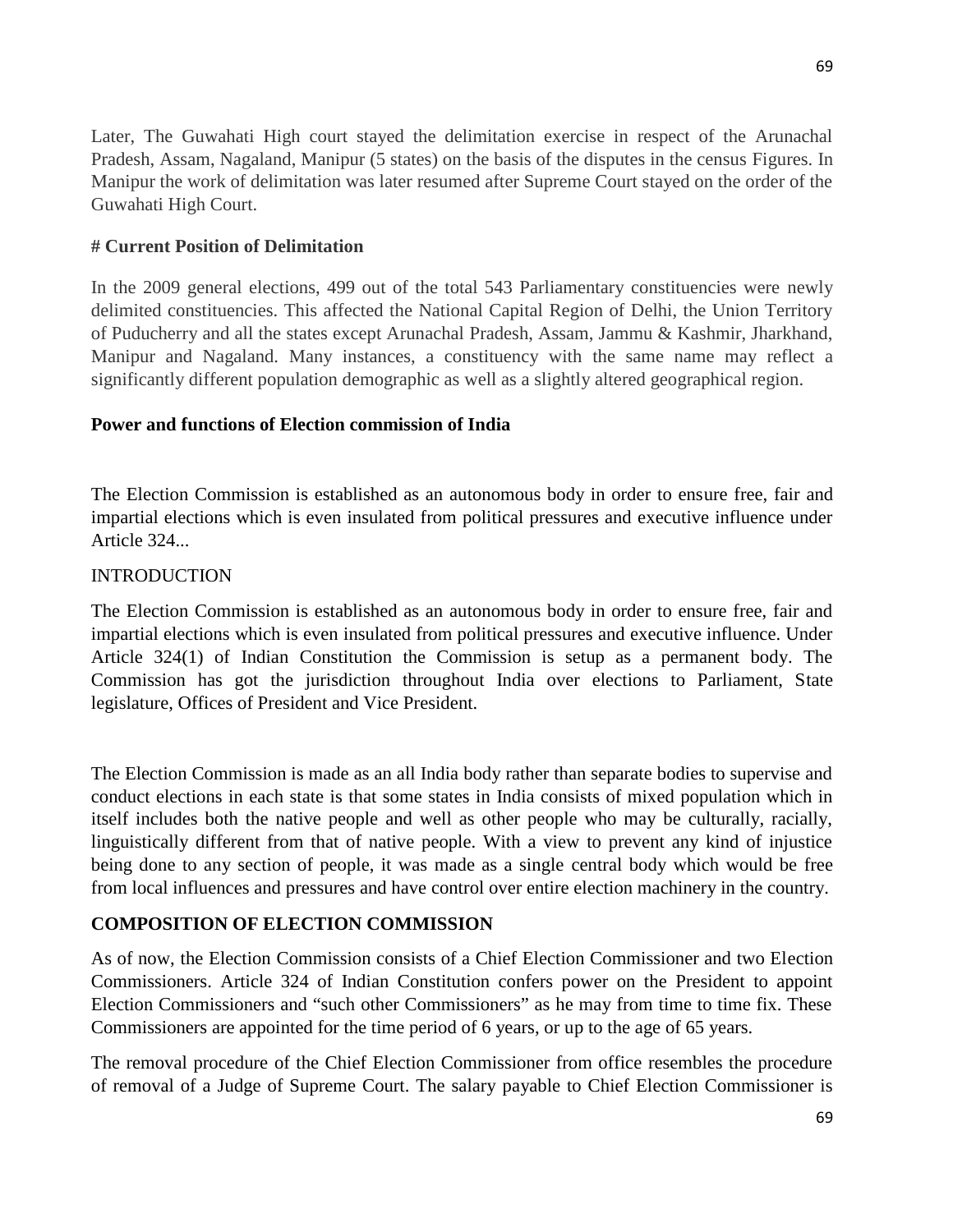also equal to that of a Judge of Supreme Court. The grounds for the removal of Chief Election Commissioner includes misconduct or incapacity if two third members in both Lok Sabha and Rajya Sabha give their consent to the decision. Other Election Commissioners can be removed by the President on the recommendation by the Chief Election Commissioner.

# **POWERS OF ELECTION COMMISSION**

# **Power To Superintendent, Direct And Control**

The Election Commission has got the power to conduct electoral rolls for all the elections of Parliament, State Legislature, Offices of President and Vice President. The Election Commission has the power of Superintendence, Direction and control over the preparation of the electoral rolls. The power of Superintendence, Direction and control which is vested in the Election Commission under Article 324(1) of the Indian Constitution are subject to the laws made by Parliament under Article 327 and it is also subject to the laws made by State Legislature under Article 328 of the Constitution.

Election Commission has been entrusted the responsibility to conducting both National and State Election, therefore Article 324(1) is considered as a plenary provision vesting the responsibility of conducting elections under the Election Commission. As Article 324(1) is a plenary provision, it there is no law or provision made by Parliament or State Legislature to meet a particular situation, Article 324 confers power on the Election Commission to act and to enact such provisions necessary to push forward free and fair elections. The Election Commission has got the power to take care of surprising situations on which there has been no law made either by Parliament or State Legislature.

# **Power To Order Re-Poll**

Article 324 confers on the Election Commission not only the power to conduct elections but also the power to order a fresh poll. The order for re-poll may be given if there is hooliganism, breakdown of law and order at the time of polling or during counting of votes.

# **Power To Allot Symbols**

The Election Commission is empowered by the rule 5(1) of the rules made by the Central Government under Representation Of People's Act, 1951 to specify the symols to the candidates for elections. The Symbols Order, 1968 has also been issued by the Election Commission read with the above mentioned rules. The validity of the order has been challenged stating it to be ultra vires to the Constitution on the ground that "Election Commission has got only executive but no legislative power, but the Supreme Court has always upheld the validity of the order explaning as follows ; " In India allotment of symbols to the candidates becomes necessary so that an illiterate voter may identify the candidate of his choice and cast his vote in his favour".

Supreme Court has observed in the the case Kanhaiya Lal v. R.k. Trivedi as follows " Even if for any reason, it is held that any of the provisions contained in the symbols order are not traceable to the Act or the Rules, the power of the Election Commission under Article 324(1) of the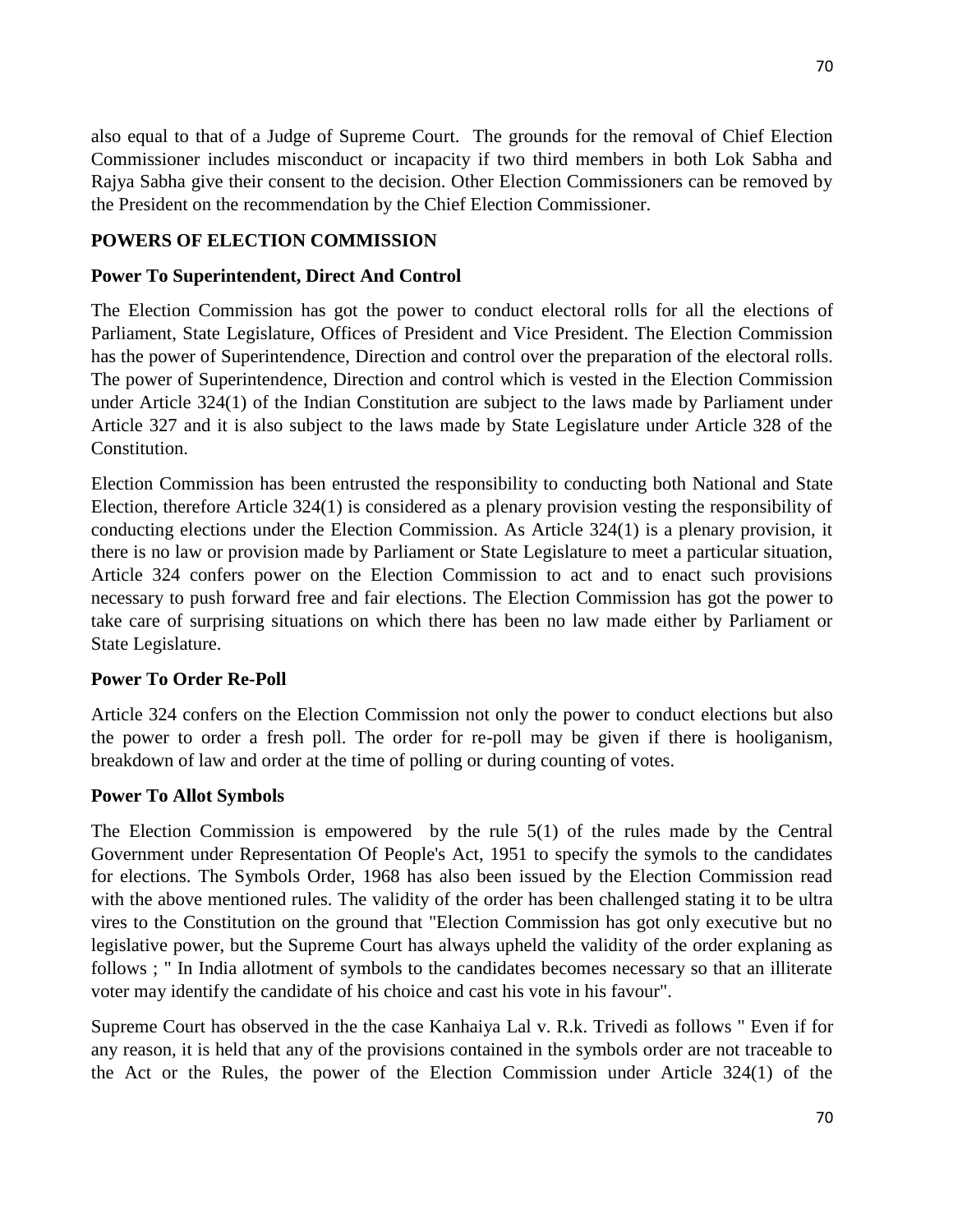Constitution which is plenary in character can compass all such provisions. Article 324 of the Constitution operates in the areas left unoccupied by the legislation.

# **Power To Postpone The Elections**

In the case Digvijay Mote v. Union Of India the Supreme Court has ruled that if there is any kind of disturbing situations going on in a state or in any part of the state which is preventing the conduction of free and fair elections, then the Election Commission has got the power to postpone the elections.

# **Power to Seek Information Regarding Election Expenses**

In the case Registered Society v. UOI, the question regarding the "election expenses" incurred by the political parties during the time of elections was brought before the court. The main contention in the arguments were that the elections in India are soly fought on the basis of money power, therefore the people should be made aware of the expenses that are incurred by the political parties and the candidates in the process of election.

The Court ruled that the purity of election is fundamental to democracy and therefore the Election Commission has got the power to issues such directions requiring the political parties to submit to the Election Commission, for its scrutiny, the details of the expenditure incurred during elections.

# **Power to Issues Budgets And Expenses**

The budgets of the formers Secretariat, which is liable for an independent budget is finalised by the Union Finance Ministery and Election Commission. Union Finance Ministery generally uphelds the recommendation made by the Election Commission. The expenses of the elections should be taken care by the concerned states and the Union territories but it is the Union Government who bears the expenses of Lok Sabha elections entirely, in case of the legislative assembly elections, the concerned state bears the expenses.

# **Power To Disqualify The Candidates**

The power of post election disqualification of sitting members of the Parliament and State Legislature has been vested within the Election Commission. In the case where the person is found guilty of corrupt practices at elections that come before High Court or Supreme Court are also referred to the Election Commission for its opinion regarding whether such person shall be disqualified and it so, for what reason. The opinion of the Commission is binding on the President or as the case may be, the Governor to whom such opinion is tendered. The imposed disqualification on the candidate may be removed or reduced by the Election Commission.

# **Decriminalization Of Politics**

Election Commission is seriously concerned about the existing criminalization in politics. In order to curb the criminal activities in politics it has taken variety of initiatives which are as follows;

# **Model Code Of Conduct**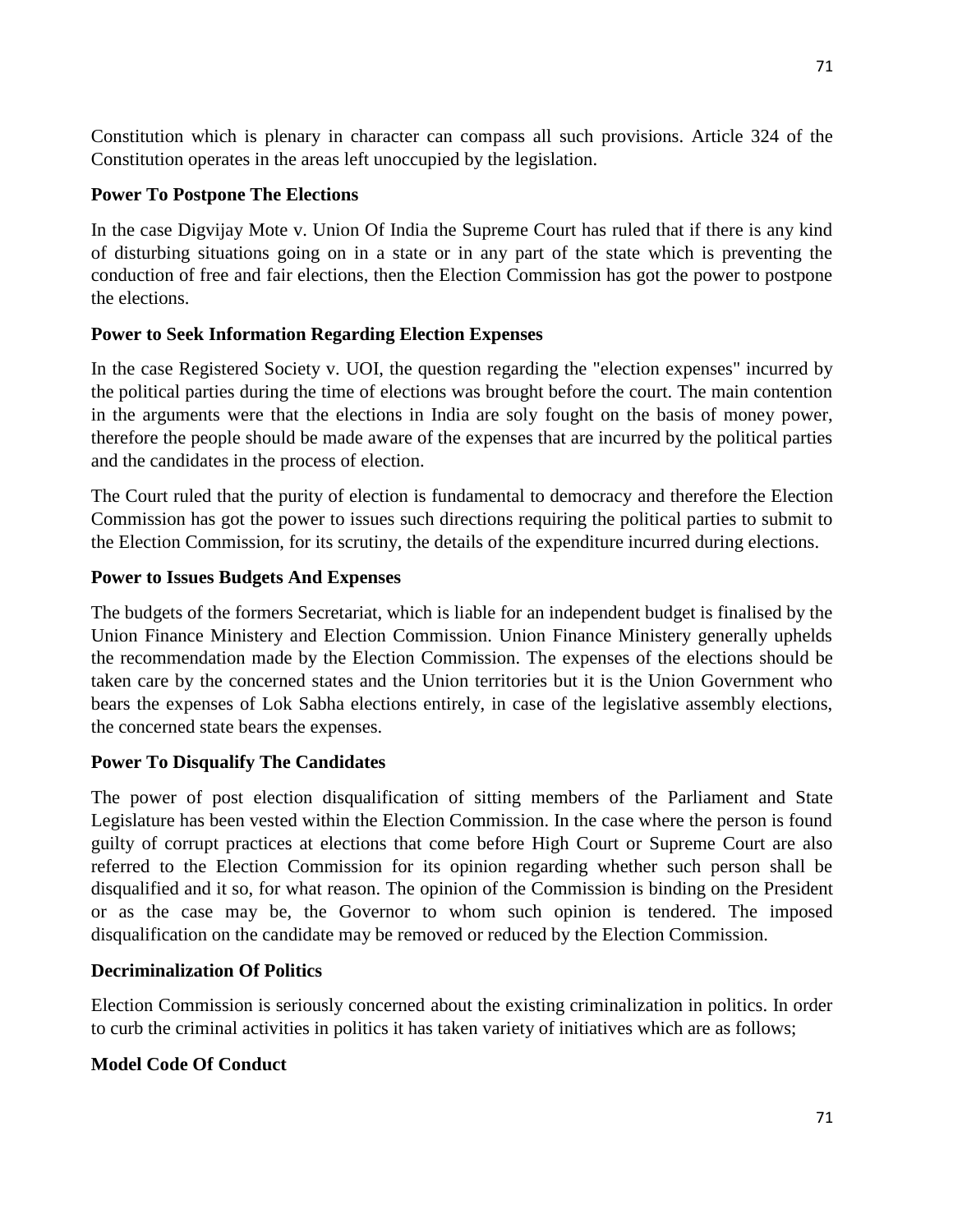Election Commission in every election prescribes the model code of conduct for both political parties and the candidates which deals with the manner in which the political parties and the candidates should conduct themselves during elections in order to push forward free and fair elections. The Commission has also issued an order under Article 324, which says that each candidate mush issues an affidavit which includes the information regarding his/her criminal antecedent, assets as well as the qualification at the time of filing his/her nomination papers.

# **Checking Criminalization In Politics**

In order to prevent the entry of any anti social and criminal persons in the electrol arena, the Commission has urged all the political parties to come to a consensus that no person with the criminal background will be given the party ticket.

# **Limiting The Poll Expense**

India has already experienced many elections where there has been vulgar show of money during elections. In order to get rid of such activities, the Election Commission has issued limit on the amount that can be spent by a candidate during the election campaign. Election Commission also appoints expenditure observers to keep an eye on the expenses incurred by the candidates during election campaign.

# **Use Of Scientific and Technological Advancements**

Making use of scientific and technological advancements has been trying to bring improvements in Election procedure. Introduction of EVM's ( Electronic Voting Machines) is one of the steps in that direction. There has been a drastic decrease in malpractice during elections after the introduction of EVM's and there has also been improvement in the efficiency of voting process.

Further efficient step taken by Election Commission using scientific and technological advancement is the introduction of NOTA ( None Of The Above ), a ballot option, which allows the voter to indicate disapproval of all the candidates in a voting system. The principle on which it is based is as follows ; " Consent requires the ability to without consent in an election"

# **FUNCTIONS OF ELECTION COMMISSION**

# **Primary Functions**

The primary function of the Election Commission which is entrusted by the Constitution is superintendence, direction and control of the preparation of the electrol rolls for and conduct of the elections to Parliament and to the legislature of every state and also of the elections to the offices of the President and Vice President of India.

Other primary functions of Election Commission includes demarcation of constituencies, preparation of electoral rolls, arranging sufficient staff for smoothly conducting the elections, conduction of polls, briefings the details of elections to media etc.

# **Other Functions**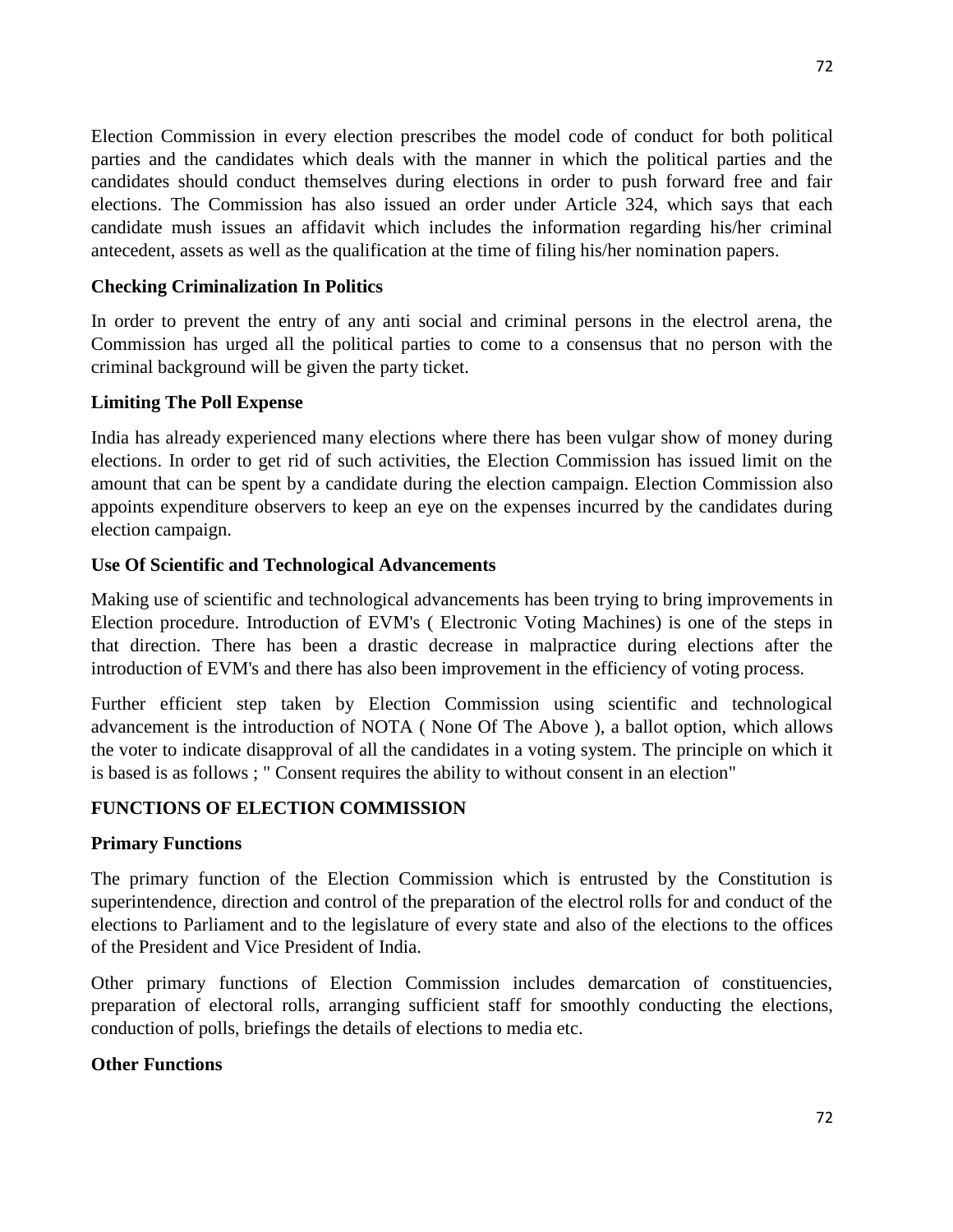#### **Other Functions Under The Constitution**

Apart from the above primary function, the Election Commission has got an important duty of advising the President and the Governor in the matter of disqualification of sitting members of Parliament, State Legislature on all grounds other than the ground of defection (Arts. 103 and 192). Before deciding such questions, the President or as the case may be, the Governor is obliged to refer the matter to the Election Commission fits it's opinion and act accordingly to such opinion. The Supreme Court has held in Brudaben Nayak v. Election Commission of India has said that the President and the Governor are bound by the opinion of the Election Commission.

## **Other Functions Under The Law**

The Election Commission has been vested with advisory jurisdiction under the law. If a person is found guilty of corrupt practise at election which comes before High Court in Eelection petition is before Supreme Court in election appeal, the President decides the question whether such persons should be disqualified from contesting future elections and, if so, for what period. Before deciding such questions, the President obtains the opinion of Election Commission and acts accordingly to such opinion.

#### **Quasi Judicial Functions**

All political parties wishing to contest in the elections mush register themselves with the Election Commission. Such function of registration of political parties by the Election Commission has been held by the Supreme Court as quasi judicial function of the commission. The Supreme Court also held that in merger disputes between two political parties, the Election Commission exercises the judicial power of state and against whose decision an appeal shall straight away lie to Supreme Court under appellate jurisdiction under Art. 136.

## **CONCLUSION**

Over the years, the Election Commission has conducted a number of laudable electoral reforms to strengthen democracy and enhance the fairness odds elections by making efficient use of its powers. However, our system is still plagued by many vices. To win votes, political parties resort to foul method and corrupt practices.

There is a need to strengthen the hands of the Election Commission and to give it more legal and institutional powers. The Election Commission must be entrusted with powers to punish the errant politicians who transgress and violate the electoral laws.

#### **One Nation One Election: Merits and Demerits**

**Since the past few years it is observed that election take place frequently in some states of India. So the state machinery and Election Commission of India engages its resources, man power to conduct assembly elections in those states. Now the NDA government is thinking to go for practice of "one nation one election". Let's read this article and know about merits and demerits of the one nation one election.**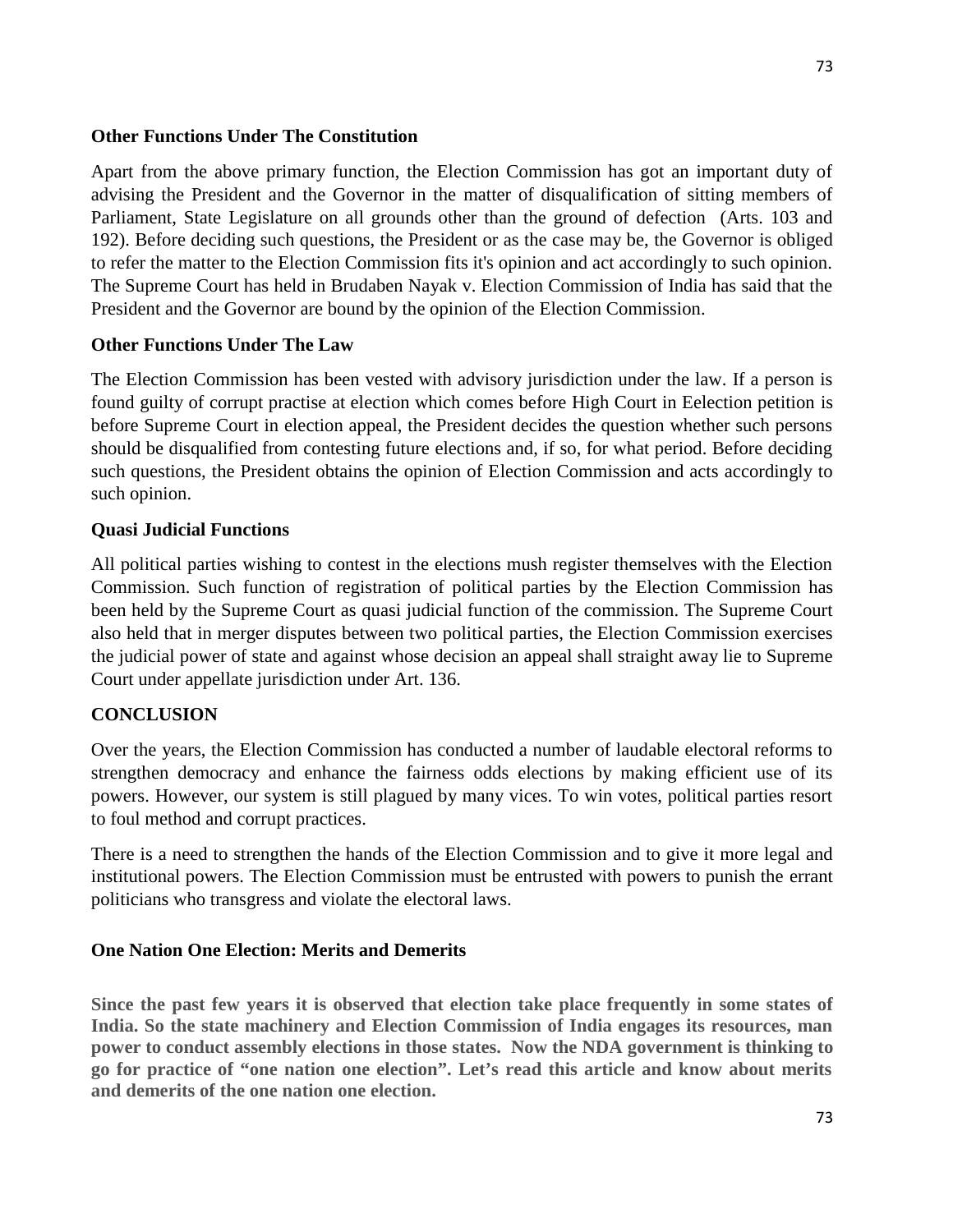India is called the largest democratic country of the world because china is the communist country despite most populous country. The general elections for the Lok Sabha and state assemblies are held at the gap of five years. But it is observed that election is a whole year process in the India.

Government spends a lot money, time and energy on the conduct of different elections. That is the reason that government of India is thinking about "One Nation One Election" system in India.

#### **What is "One Nation One Election" System?**

General elections for the Lok Sabha and State Assemblies are held at the gap of 5 years in India. But in addition to this; elections for the different State Assemblies are held in some states separately which put huge burden on the government exchequer. Now the NDA government wants to go for just one election in the whole country in the gap of 5 years.

#### **History of "One Nation One Election" in India**

If you think that the concept of "One Nation One Election" is new for India then you are wrong because "One Nation One Election" is not a unique experiment in our country. *Simultaneous elections have been conducted for the Lok Sabha and the state assemblies simultaneously in India in 1952, 1957, 1962 and 1967.*

**This practice was discontinued in 1968-69,** because some Legislative Assemblies were dissolved earlier due to various reasons. Since then India is trying hard to adopt the old election system but there is no consensus among the political parties.

Let's discuss the merits and demerits of "One Nation One Election"

#### **Merits of "One Nation One Election"**

**1. Money Saving:** The biggest logic in the favour of the simultaneous election is the saving of government money. If the country goes for "One Nation One Election" it will save huge money. **There are 4120 MLAs in the 31 states & UTs.** The maximum expenditure limit for bigger assemblies is 28 lacs. It means if all the states & UTs go for one time election then its total cost would be around Rs. 11 billion. Usually around 5 states go for polls every year.

**2. Speedy Development Work:** It is observed that when the election **Model Code of Conduct** is in force then the inauguration of new projects does not take place. So one time election will ensure continuity in policies and programmes of the central and state governments.

**3. Check on Black Money:** It is an open secret that elections are fought with black money. A huge black turned into white money during elections in the country. So if the elections are conducted throughout the year then there is a possibility that parallel economy will grow in the country.

**4. Smooth functioning of the Government Machinery:** Concerned government deploys huge manpower and machinery to conduct free and fair elections in the country and states. Schools and colleges open on time; teachers and other officials are allowed to work in their respective departments which ease the life of general public.

**5. Efficiency of Governance:** If elections are not conducted annually then the government need not to woo general public through lucrative schemes and make caste and religion based programmes. Even State and Central Government need not to prepare lucrative budget every year and they can take tough decisions for the betterment of the economy.

**Demerits of "One Nation One Election"**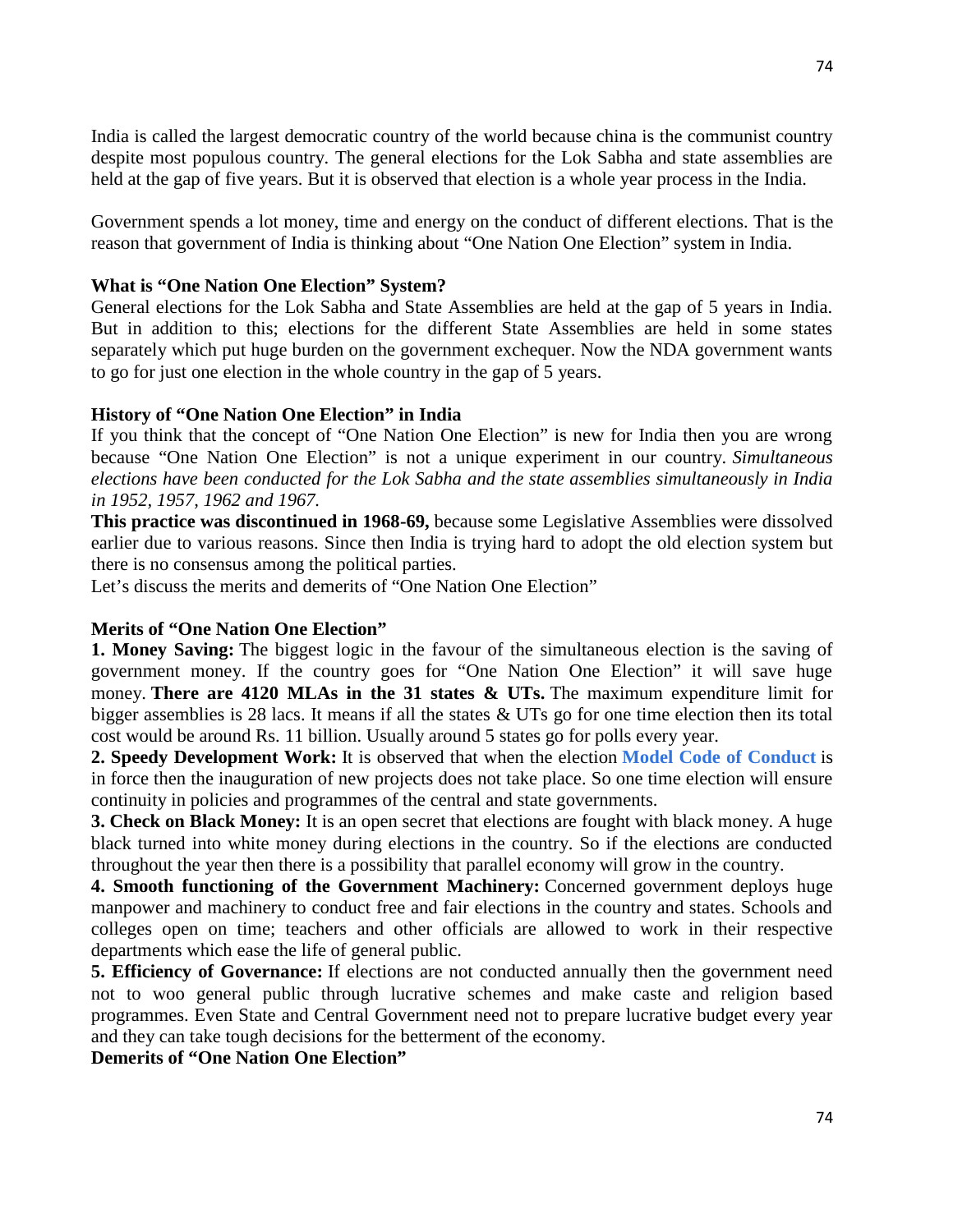**1. Local issues will fade out:** It is observed that elections for state assemblies and Lok Sabha are fought on different issues. Regional parties target local issues while national parties target national issues. So there is a possibility that regional parties will not be able to raise the local issues strongly.

**2. Hard time to Regional Parties:** Regional parties will not be able to compete with national parties in terms of election expenditure and election strategy. Assembly elections are closely associated with the local issues and local voters. Hence one time election will not be accepted by the regional parties.

**3. Delay in Election Results:** At present when almost all the regional parties are demanding to conduct elections through ballet papers. If elections are conducted in one time mode then the elections results will be declared very late.

**4. Constitutional Problems:** One time election seems almost impossible due to democratic set up of the country. Suppose if elections are conducted simultaneously but it is not sure that all the states and central government will be formed by the full majority. **It is also possible that some parties make alliance government which can fall any time before 5 years**. So there is a possibility of re-election in the whole country.

**5. Requirement of Huge Machinery & Resources:** As we know that India is the largest democracy in the world so it will be daunting task to conduct simultaneous election in all the states, UTs and Lok Sabha.

According to the Law Commission, if the country goes for simultaneous election then the election commission need to spend Rs 4,500 crore on new EVMs.

#### **Constitutional Amendments needed for simultaneous Elections;**

**1.** Article 83 which deals with the duration of **Houses of Parliament.**

- **2.** Article 85 deals dissolution of Lok Sabha by the **President.**
- **3.** Article 172 related to duration of state legislatures.

**4.** Article 174 related to dissolution of state assemblies.

**5.** Article 356 President's Rule in the state.

**The Representation of People Act, 1951** Act would have to be amended to build in provisions for stability of tenure for both parliament and assemblies.

# **Which country conducts simultaneous elections?**

- **1.** Sweden
- **2.** Indonesia
- **3.** South Africa
- **4.** Germany
- **5.** Spain
- **6.** Hungary
- **7.** Belgium
- **8.** Poland
- **9.** Slovenia
- **10.** Albania

In the present scenario it seems tough to adopt the system of "One Nation One Election" because the regional parties will not agree to adopt this system because they have experienced the worst defeat in the recent Lok Sabha elections. So before getting the consensus of all political parties the central government need to do the required preparation for the "One Nation One Election".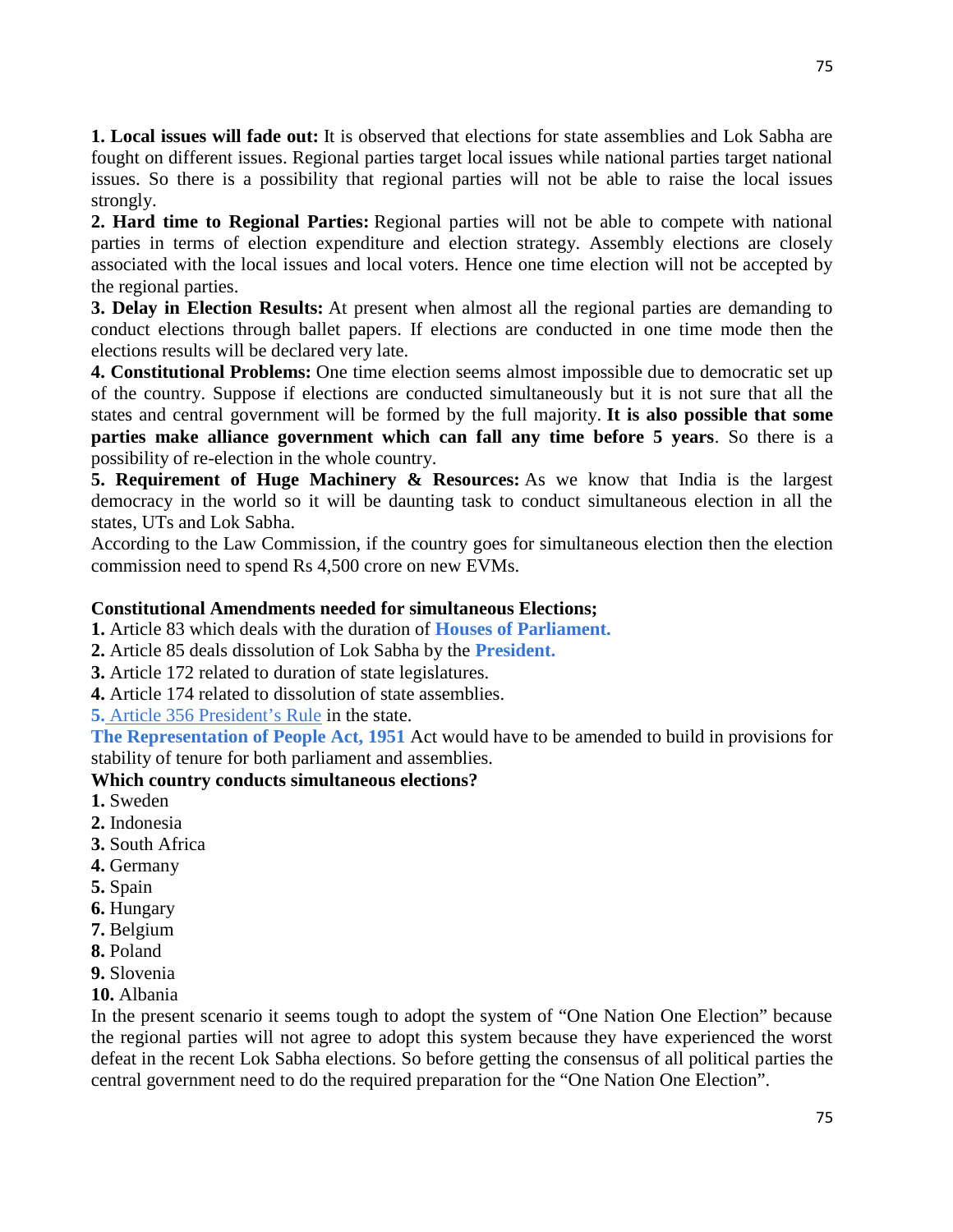According to a survey, there are 77% chances that the Indian voter will vote for the same party for both the state and Centre when elections are held simultaneously because India is a union of states and the central government allots huge money to the government of the same party in the states.

A candidate is not free to spend as much as he/she likes in the election. The law prescribes that the total election expenditure shall not exceed the maximum limit prescribed under Rule 90 of the Conduct of Election Rules, 1961. A candidate can spend upto Rs.70 lakh, depending on the state they are contesting the Lok Sabha election. Expenditure limit in the Assembly Elections is Rs. 28 lacs in bigger states.

## **What is Election Model Code of Conduct?**

**The Election Commission of India releases the guidelines to conduct free and fair election in the country. These guidelines are also called election Model Code of Conduct. In this article, we have mentioned main points of model code of conduct for political parties and candidates.**

Election Commission of India is a permanent and independent body. It is responsible for conducting the election of the Parliament, State Legislature, President and Vice President of India.

#### **What is Election Code of Conduct?**

The Election Commission of India releases the guidelines to conduct free and fair election in the country. These guidelines give the overview to the political parties and candidates about what "do and don't" before and during the election.

In other words, Model Code of Conduct is a set of instructions to be followed by both candidates in the fray and political parties contesting elections. The Model Code of Conduct is a set of guidelines and instructions on campaigning, general conduct and meetings etc. during elections. The Model Code of Conduct remains effective till the entire elections process is not completed.

#### **The General Conduct for all Political Parties and Candidates are as follows;**

**1.** No political party or candidate can secure votes on the basis of caste and religion. That is the reason that temples, mosques, churches and other religious places shall not be used for election propaganda/campaigning.

**2**. No political party or candidate shall be involved in any such activity, so that there is an atmosphere of hatred and tension among the people of different castes and religions.

**3.** Political Parties and candidates will have the right to criticize the policies and programs, past records and work of their opposition parties. Parties and candidates shall refrain themselves from commenting on the personal life or family of any candidate.

**4.** Threatening voters, giving bribe, campaigning in the periphery of 100 meters from polling booths, organizing a public meeting within 48 hours of polling, and arranging transport "to and from" the polling booths is also prohibited.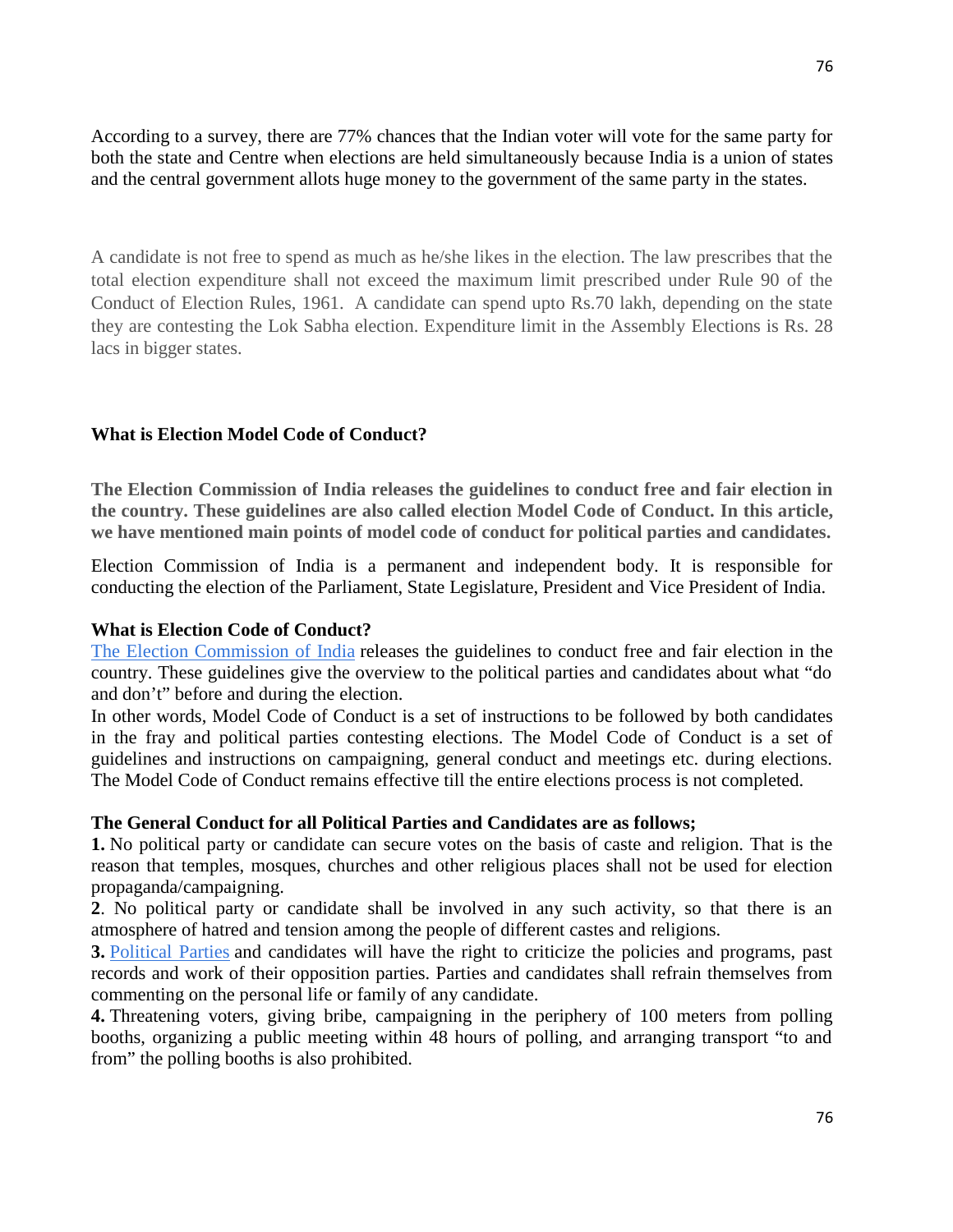**5.** No political parties or candidates shall permits its or his followers to use the land, building, compound, wall, vehicle without the permission of the property owner for pasting pamphlets, banners, displaying party flags, writing slogans etc.

**6**. Political parties or candidates shall ensure that their supporters neither obstruct the meeting and rally of the opposition parties or candidates nor distribute pamphlets in the meeting organised by the opposition parties.

**7.** Political parties or the candidates shall have to seek prior permission from the police or concerned authorities of the area before organizing the meeting at any place so that traffic and other necessary arrangements can be made.

**8.** If a Political party or a candidate is about to organize the procession, then 'it or he' has to inform; (about its time, path of procession, place of starting of procession and the place where the procession will end) to the concerned authorities.

**9**. Political parties or candidates shall ensure that the **identity slip given to the voters on the day of polling shall be printed on the plain (white) paper**. The Slip shall not have name/symbol of any political party or the candidate.

**10.** The Voters should not be served alcohol, etc. on the day of polling and 24 hours prior polling.

**11.** The ruling party's ministers shall not use government machinery like government employees, vehicles, government buildings during elections campaigning.

**12.** The ruling party shall not have monopoly over public places, helipads and aircrafts, the candidates of other parties will also be able to use them with the same conditions as the ruling party is following.

**13.** No advertisement will be published or displayed at the cost of public exchequer through newspapers & other media during the election. Other media will also not be used to disseminate the achievements of the government.

**14**. The ministers and other authorities shall not sanction grants/payments out of discretionary fund from the date elections are announced by the commission.

## **15**. **Since the elections dates are announced by the Election Commission, the ministers and other officials shall not do the following tasks;**

**a.** Announce any financial grant or any new scheme or promise thereof.

**b.** Make any promise of construction of roads, provision of drinking water facilities etc.

**c.** Lay foundation stones etc. of project or scheme of any kind (except civil servants).

**d**. Make any ad-hoc appointments in government, public undertakings etc.

The commission shall announce the date of any election which shall be a date ordinarily not more than 3 weeks prior to the date on which the notification is likely to be issued in respect of such elections.

After reading the above points you may have understood that the Election Commission adopts the necessary measures to conduct fair and peaceful elections in the country. However, in practice, it has been observed that the guidelines issued by the Election Commission are not executed appropriately, which concludes that there is a strong need of the election reforms in the country.

## **ELECTORAL SYSTEM IN INDIA: FLAWS AND REFORMS**

Majority of the nations and their governments strive for the development and welfare of its people. In a democratic setup such as ours It is our politicians- the representatives- the law makers, and the people who lay foundation for the development. And it is the Election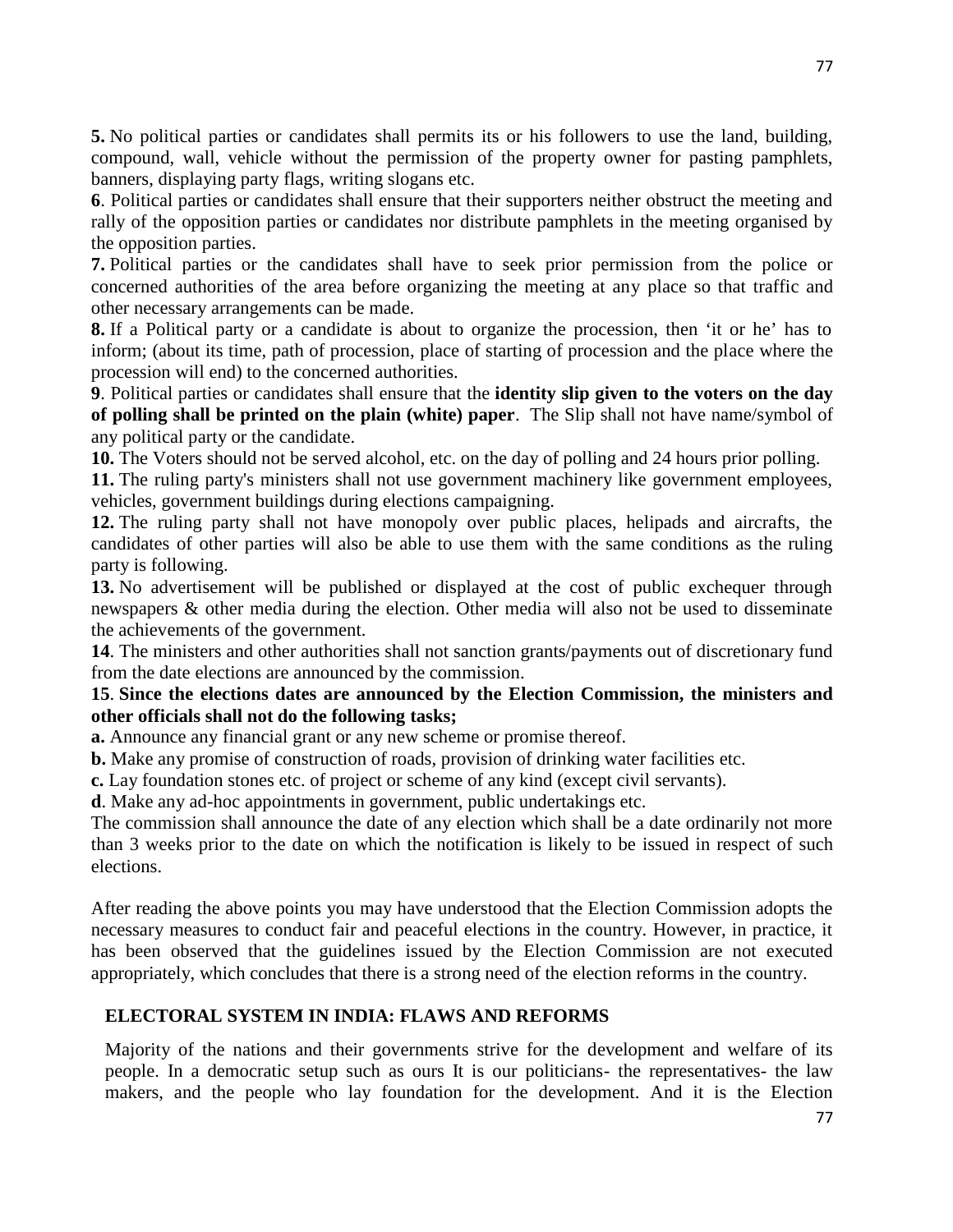Commission which is vested under Article 324 of Indian Constitution with the duty of conducting free and fair elections in the country. By this we could understand the importance of electoral system in our society, in our development!

Mere conducting of elections periodically doesn't prove that we are republic and have an effective democracy. It is the way elections are held, the quality of people elected, their performances that make our democracy effective. In current scenario, the widespread disillusion in our political system is well visible. The poverty, unemployment, illiteracy levels indicate the inefficiency of our political system. Even after 60 years of our independence, our people suffer from lack of basic amenities in life. If a law is passed as to those with criminal and corruption charges are to be disqualified then around 93 MPs and 10 ministers in Man Mohan Singh's ministry stand disqualified. This is appalling! We can't put the entire blame for current state of affairs on our political system because it is not functioning in vacuum. The society has share in the blame. The behavior of our political system is its response to the society and to reform our political system, we need to reform society and its subsystems. This is where electoral reform becomes important.

Although there has been many changes made from time to time on our electoral system, yet there were no significant and substantial reforms brought about. The reports of Dinesh Goswami Committee on Electoral Reforms (1990), Indrajit Gupta Committee on State Funding of Elections (1998), Law Commission's Report on Reform of the Electoral Laws (1999), NCRWC (National Commission to Review the Working of the Constitution) went in vain without implementation. It is high time, The Representation of People Act (RPA), 1951 needs to be rewritten to bring the country under the able hands.

Let us go through some of the flaws found and the proposed reforms by the Election Commission of India and others.

•Candidates do not disclose all the cases of conviction and pending charges against them. They provide wrong and incomplete information regarding their assets, liabilities, and income and educational qualifications. People have the right to know whom they are voting for, is he genuine enough to be elected, can he be an effective, impersonal, visionary leader to lead them.

RPA should be amended to include all the items in affidavit and making falsedeclarations in connection with election to be an offence.

•The security deposit for candidates contesting for Lok Sabha is Rs.10000 and for State Assemblies, Council of States and Legislative Council is Rs.5000. Many non serious candidates file nomination only with an intention to disrupt the election process. This will bring unnecessary expenditure, stress, difficulty in maintenance of law and order, more ballot machines etc. As per recent amendment a candidate can contest from at most 2 constituencies. But in many cases candidate wins both, he selects any one and need arises for bye election leading to unnecessary expenditure.

EC proposes that candidate should contest from only one constituency and if not then such candidates should deposit Rs.500000 to Rs1000000 to bear bye election expenditure. The security deposit has to be increased to discourage non serious candidates.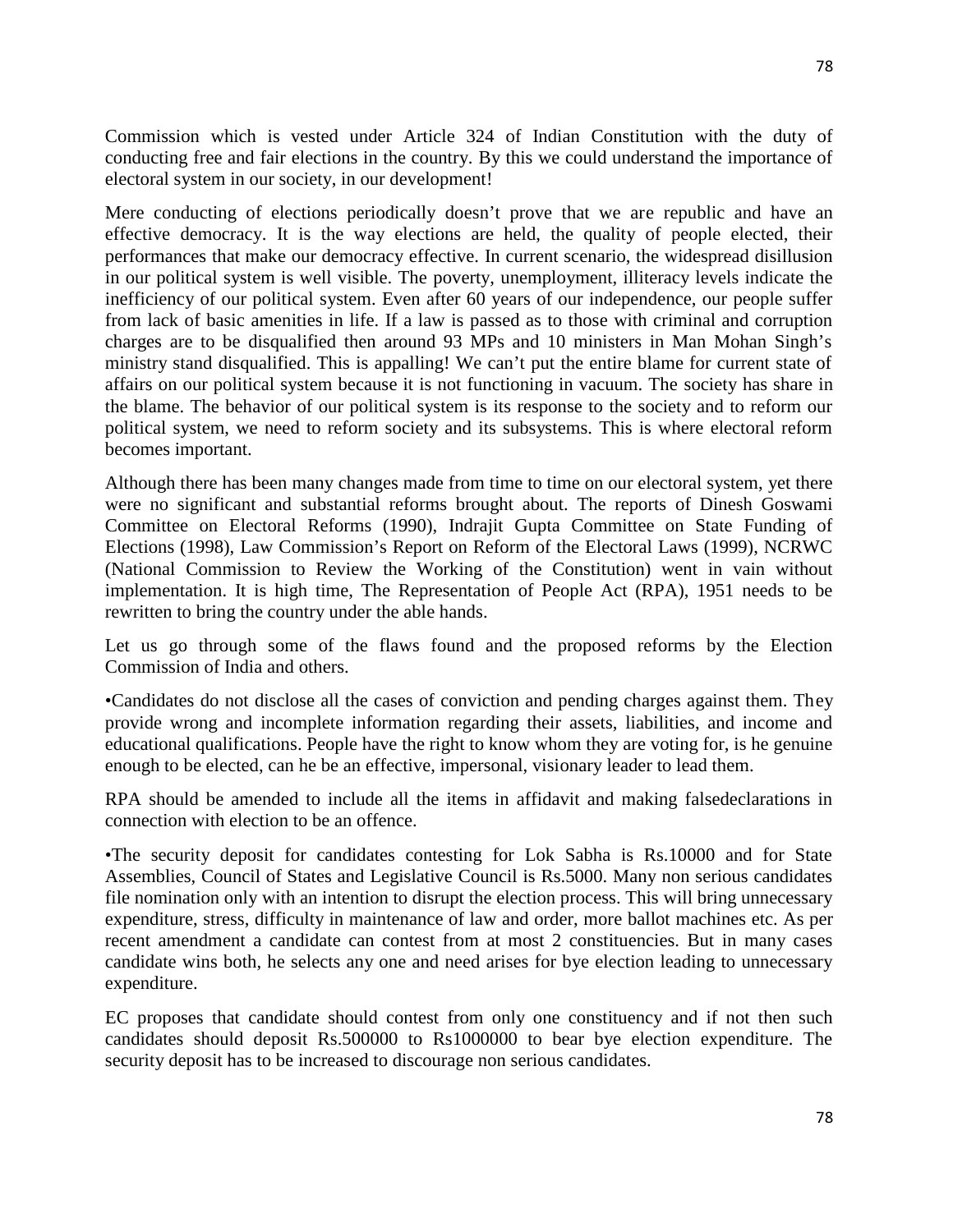•Criminalization of politics is the most critical flaw which is ruining all beauty of the system. A

candidate becomes victorious by the muscle and money power rather than his works, conducts or ideals. They take the help of big business tycoons and criminals to win. In return they bias their power towards these anti- social elements which adversely affect our society. Now the criminals themselves are entering politics. The Law Breakers are the Law Makers! The long delay in our judicial system, increased corruption in public life, the first- past- the- post system in which 25% to 28% of valid votes assure victory in practice, prevalence of illiteracy and poverty are encouraging the criminal elements.

The person who is accused of serious criminal offences and where the court is prima facie satisfied about his involvement should be kept away from electoral arena. Transparency in public life improves transparency in elections. So, contesting candidate must disclose his assets, liabilities, convicted and pending cases against him. Introducing two ballot system and negative vote system would discourage criminal elements from being elected.

•Maintenance and auditing of accounts by political parties is not fully transparent. The Election expenditure incurred by political parties, friends and supporters of the candidate will not be counted as election expenditure of the candidate as per sub section 1 of section 77 of RPA. This section in the opinion of the SC has removed even the "fig leaf to hide the reality" of the impact of black money on the outcome of elections. In some instances, the Government functionaries resign and jump into active politics and gain votes based on their service as public servants. A good civil servant may not be guaranteed to be a good politician. They have just implemented the service rendered by the Government to the people.

Sub section 1 of section 77 of RPA must immediately be removed. Rules must be made to keep the officials out of active politics at least for five years of their retirement. No party must give ticket to a person unless he has served under the party for at least two years. This will check horse trading and prevent politics from becoming a business for the few.

•Exit polls and opinion polls will have impact on election results mainly when elections are held in phases. Govt sponsored advertisements where expenditure is incurred from public exchequer in favor of ruling party will be unfair. When the elections near, the ruling party announcing remissions to certain class to impress voters at the cost of tax payers money, dissatisfies the other class creating law and order problem. Political advertisements lead to lots of confusion. Here parties blame each other for failures, glorify the perfect world they are going to give us after coming to power.

Suitable restrictions must be imposed on publication of opinion polls. Advertisements of achievements of Government in any manner must be prohibited for six months prior to elections or from date of dissolution of the House. Suitable monitoring mechanism must be provided by the Government by amending Cable Television Network (Regulation) Rules, 1994.

•Bureaucratization of politics is also seen in the current arena. The parties can manage to get the officers in their favor to be the electoral officers in their constituencies. Sufficient measures have been taken by the Constitution itself to make the Election Commission an independent body. But still it is dependent on the Union in financial matters.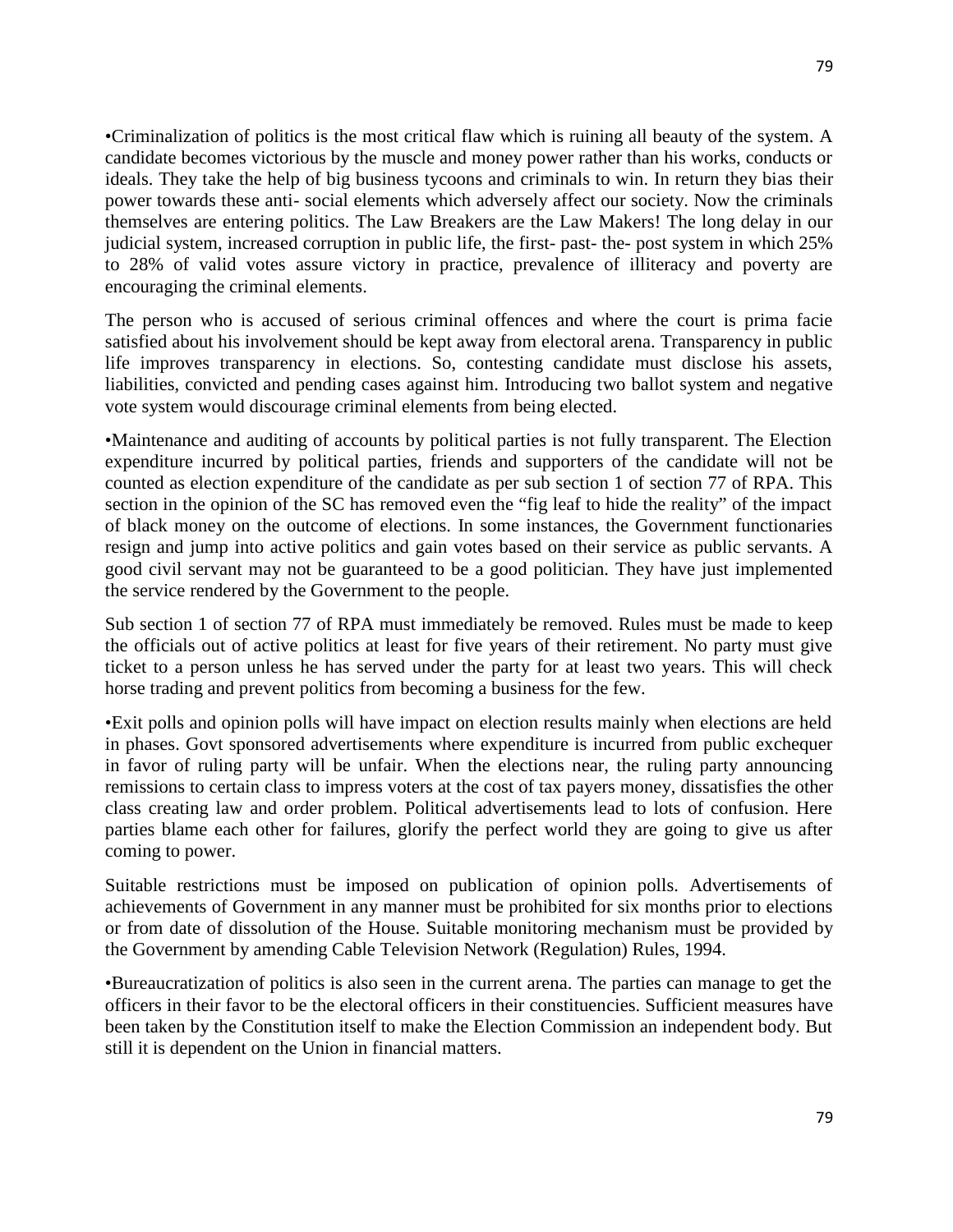So six months prior to the elections, no transfer shall be made without the concurrence of the Commission. The expenses of the Election Commission should be charged on the Consolidated Fund of India to secure its independent functioning.

•It seem to be easy for any group of persons to be registered as political party leading to mushrooming of non- serious parties (currently around 650 out of which only 150 or so have contested in elections) creating unnecessary load in election management. Some of the parties which have become defunct still remain as functional political parties in Commission's rolls.

Commission recommends providing provisions to de-register a party and also authorize commission to regulate the registration and de-registration of political parties.

•As we all know barrels of black money flow during elections, parochial tendencies playing their role pressuring public, purchasing them, and creating impressions in their mind. Dinesh Goswami Committee had suggested of providing State funding to parties for election expenses partially. But I don't think this will in any way stop black money flow. During elections, we hear lots of common complaints from the public that their name is missing from the voters list. Thousands of officials deputed on election duties also are unable to cast votes. This murders the very purpose of electing the majority voice.

No State funding must be allowed. Commission must take necessary steps to see that not even a valid voter's name is missed. The voter's list must also be periodically amended. Postal balloting must be made a compulsory duty for officials under election duty.

This list is not exhaustive.

One of our able Chief Election Commissioner T. N. Sheshan has rightly said that in spite of making lots of rules; it is not possible to make the Electoral system fool proof. Bringing Electoral reforms is not an easy task. It is the citizens and civil society which have to work vigorously towards this along with the Government. Only those which have been accepted by the society can survive. And perhaps society has accepted corruption, inequality, harassment on the weaker section, dictatorship of the bourgeois because no strong voice has been raised against them from all corners and all classes of society. People must be well educated to understand all the faces of politics and select the best amongst the worst. Reform is needed not only for the Electoral system but for the society as a whole. Let's do what we can. Educate the innocent. Don't encourage anti- social elements. Don't be a silent spectator to the crimes. Discourage favoring, corruption, parochial tendencies like voting for caste, region, language etc. Recognize the true leaders. Demand transparency. Exercise your right to vote. Vote for values, talents and visions. Freedom we are enjoying is the fruit of the Indian freedom struggle tree to which millions of freedom fighters have poured their blood for it to grow and yield the fruit. Get started before it's too late and out of our hands……………….

#### **Demerits of Indian Election System**

Since the adoption of the Indian Constitution in 1950, 14 general elections and many elections of various State Legislative Assemblies have been held. Although these elections were generally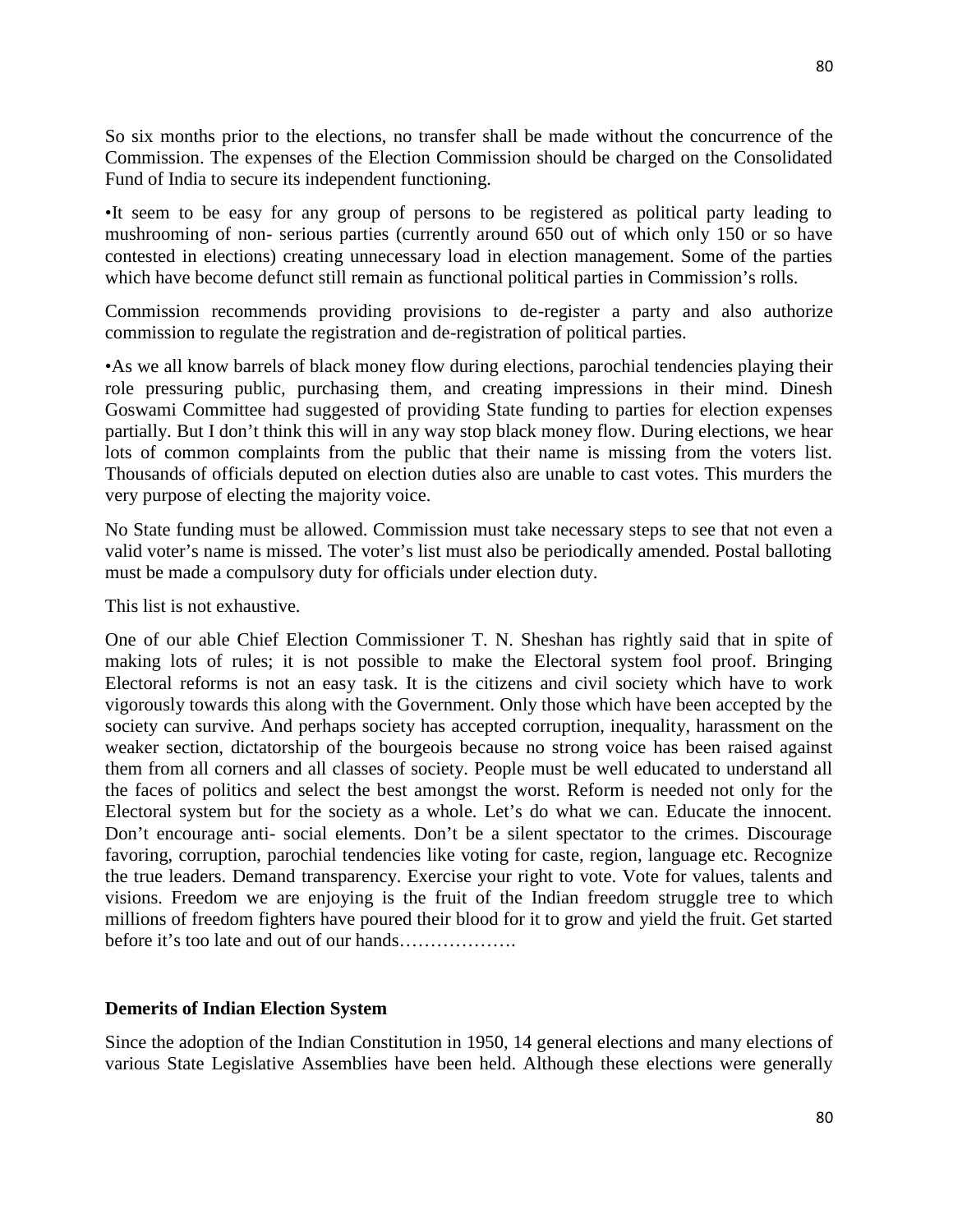free and fair, yet some weaknesses of our election system have been noticed. Some of these weaknesses (challenges) are as under:

## **(a) Expensive elections:**

In India, elections are very expensive and a common man, however, intelligent and honest he may be, cannot fight elections. As a result only the rich people can fight elections and they make use of political power first to serve their own interests. They also try to make more money through illegal methods.

# **(b) Misuse of official machinery:**

Though some steps have been taken by the Election Commission and the election laws to check the misuse of official machinery during the elections, yet the ruling party makes use of government servants, vehicles and discretionary grants to win the voters in their favour.

# **(c) Use of caste and religion in election:**

In India, a large number of votes are cast on the basis of caste and religion. As a result people get divided on the basis of caste, religion and community which is very harmful for national unity.

# **(d) Rigging of election and booth capturing:**

With the connivance of the government officials, the ruling party tries to rig the elections. Some candidates also capture the polling booths and make use of their muscle powers to do it. It is alleged that in J&K Assembly elections held in 1987, many candidates of the opposition front were declared losers even though they had got maximum number of votes.

## **(e) Misuse of mass media:**

During elections the ruling party uses various means of mass media-Radios, Television and Newspapers etc.-to propagate their policies and programmes.

# **(f) Low polling percentage:**

In India, many voters do not cast their votes. The voting percentage generally is almost 50 to 60 percent. Therefore, the representative bodies are not truly representative.

# **(g) Delay in the disposal of election petitions:**

In India, it takes a long time in the disposal of election petitions and sometimes the very purpose of election petition gets defeated.

# **Remedies:**

(a) To minimise the role of money in election, provisions should be made for state funding of elections.

(b) Misuse of official machinery should be checked strictly.

(c) Candidates making use of caste or religions during elections should be debarred from contesting elections.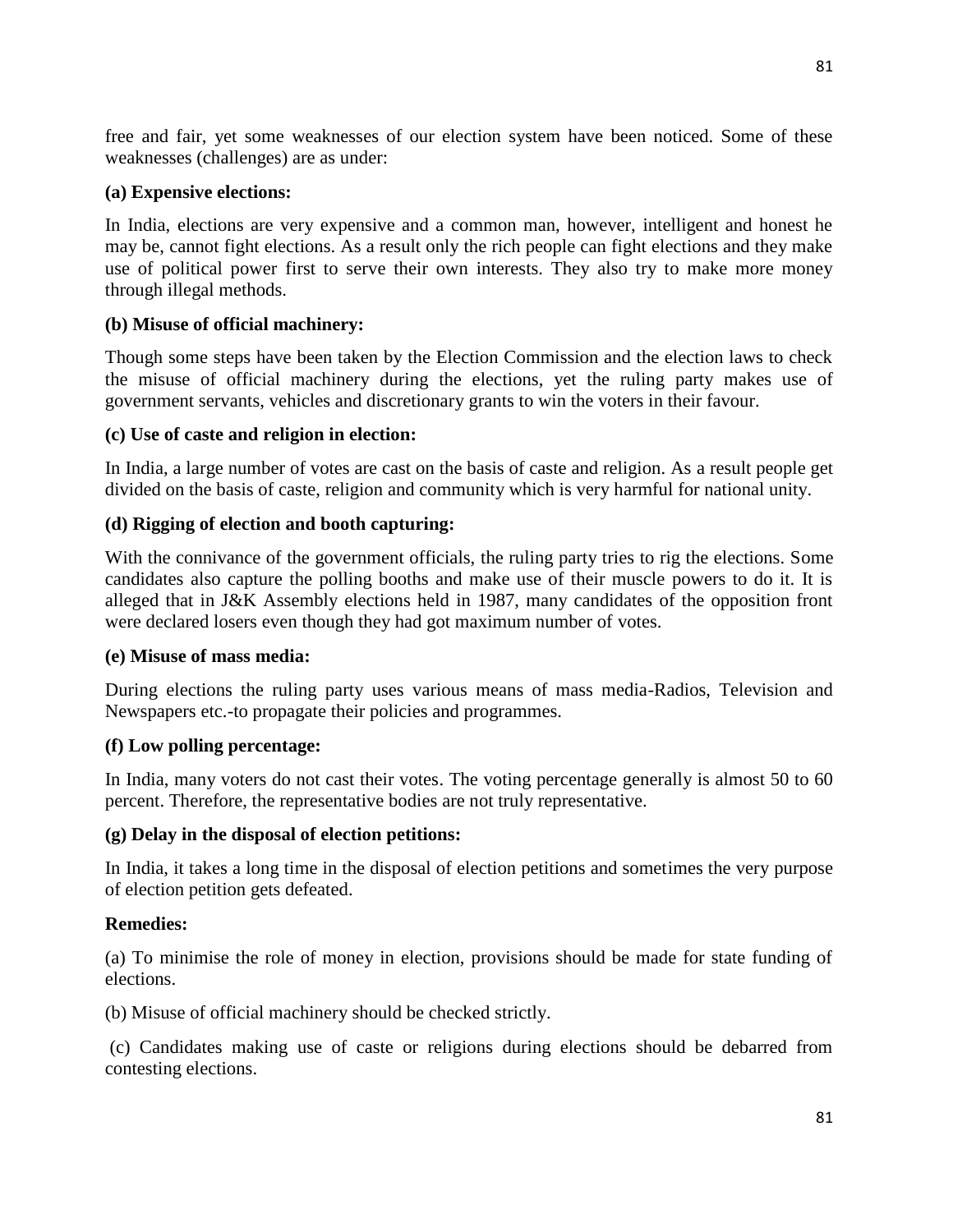(d) Rigging of elections by the use of muscle power and booth capturing should be strongly checked.

(e) Every party or candidate should be given a chance to make use of mass media. t

(f) Voting should be made compulsory.

(g) Election petitions should be disposed off without any delay.

The above issues should be a matter of concern to all those who believe in democracy. Many citizens, political leaders and organisations are trying to curb such tendencies by launching agitations against these malpractices. Besides voters need to become more aware of the value of their right to vote.

# **State Legislature**

State Legislature: Organisation, Powers and Limitations on the Powers of State Legislature!

I. State Legislature:

The Constitution of India provides for a legislature in each State and entrusts it with the responsibility to make laws for the state. However, the composition of a state Legislature can be different in different states. It can be either bicameral or unicameral. Presently, only five states (Andhra Pradesh, Bihar, Karnataka Maharashtra and UP) have bi-cameral legislatures. Twenty two States and Two Union Territories (Delhi and Puducherry) have uni-cameral Legislatures.

In case of a bicameral state legislature, the upper house is known as State Legislative Council (Vidhan Parishad) and the lower house as the State Legislative Assembly (Vidhan Sabha). Where there is only one House of the State Legislature, it is known as the State Legislative Assembly. Orissa has a unicameral legislature with Orissa Legislative Assembly as its all powerful house.

(I) Method of Abolition or Creation of a State Legislative Council:

The power to establish or abolish the Legislative Council in a state belongs to the Union Parliament. It can do it by enacting a law. The Parliament, however, acts when the Legislative Assembly of the concerned state passes a desired resolution by a majority of its total membership and by a majority of not less than two-thirds of the members of the State Legislative Assembly present and voting.

Organisation of a State Legislature:

(A) Composition of the State Legislative Assembly (Vidhan Sabha):

The State Legislative Assembly, popularly known as Vidhan Sabha, is the lower, directly elected, popular and powerful house of the state legislature. Its membership is in proportion to the population of the state and hence it differs from state to state. The members are directly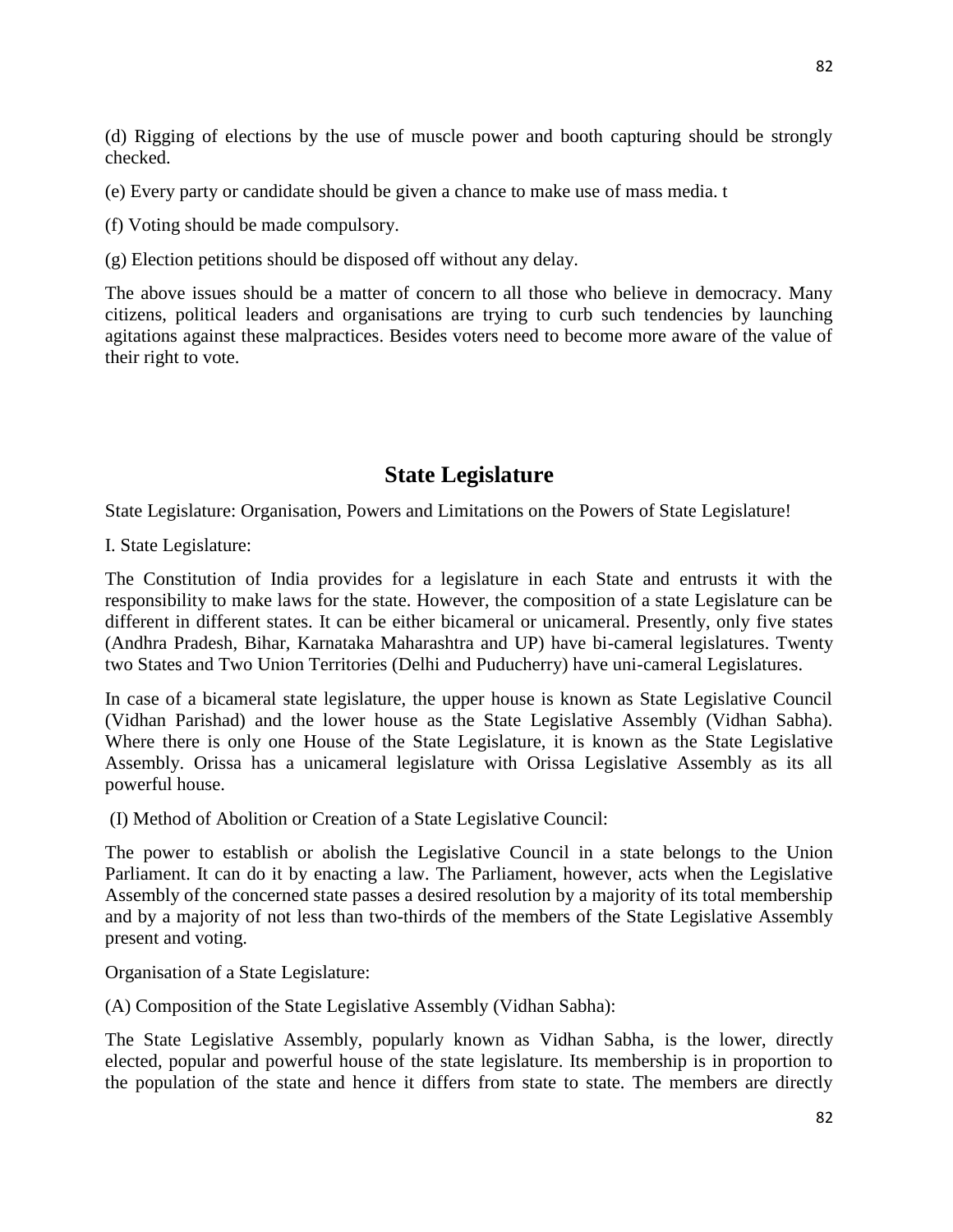elected by the people of the state through a secret ballot, simple majority vote victory and single member territorial constituency system. Orissa Legislative Assembly has 147 members.

A citizen of India, who is not less than 25 years of age and who fulfills every other qualification as laid down by a law can become its member by winning an election from any constituency in the state. However, no person can simultaneously be a member of two Houses of the Parliament or of any other State Legislature.

The normal term of Legislative is 5 years. However, it can be dissolved by the Governor at any time. It can be suspended or dissolved when an emergency under Art. 356 is proclaimed in the state. In May 2009, in the Orissa Legislative Assembly elections the BJD won 103 seats while the Congress got 26, the BJP 6 and independents and other 12 seats.

# **(B) Composition of State Legislative Council:**

At present only 6 States — Andhra Pradesh, UP, Maharashtra, Karnataka, J&K and Bihar—have Legislative Councils. The popular name of the State Legislative Council is Vidhan Parishad. The total membership of a Legislative council cannot be normally less than 40 and more than l/3rd of the total membership of the State Legislative Assembly.

Andhra Pradesh Vidhan Parishad has 90 members UP Vidhan Parishad 100, Maharashtra Vidhan Parishad 78, Bihar Vidhan Parishad 75 and Karnataka Vidhan Parishad 75 members. The membership of Vidhan Parishad includes elected as well as nominated representatives from several types of constituencies.

The following formula is used:

(i) 1/3rd members are elected by the members of State Legislative Assembly.

(ii) 1/3rd members are elected by local bodies of the state.

(iii) 1/12th members are elected by teachers of at least three years standing, serving educational institutions of the state.

(iv) 1/12 members are elected by state university graduates of not less than three years-standing.

(v) 1/6th members are nominated by the Governor of the state.

Any citizen of India who is not less than 30 years of age, who possesses all the qualifications as laid down by the Parliament, who is not a member of any other legislature or Union Parliament can become a member of the State Legislative Council either by winning an election or by securing Governor's nomination. Legislative council is a semi-permanent House. It is never dissolved as a whole. 1/3rd of its members retire after every 2 years. Each member has a term of 6 years.

Powers and Functions of a State Legislature:

Each State Legislature exercises law-making powers over the subjects of the State List and the Concurrent List. In case a state has a unicameral legislature, i.e., in case it has only State Legislative Assembly, all the powers are exercised by it. However, even in case it is a bicameral state legislature with state Legislative Council (Vidhan Parishad) as the upper house and state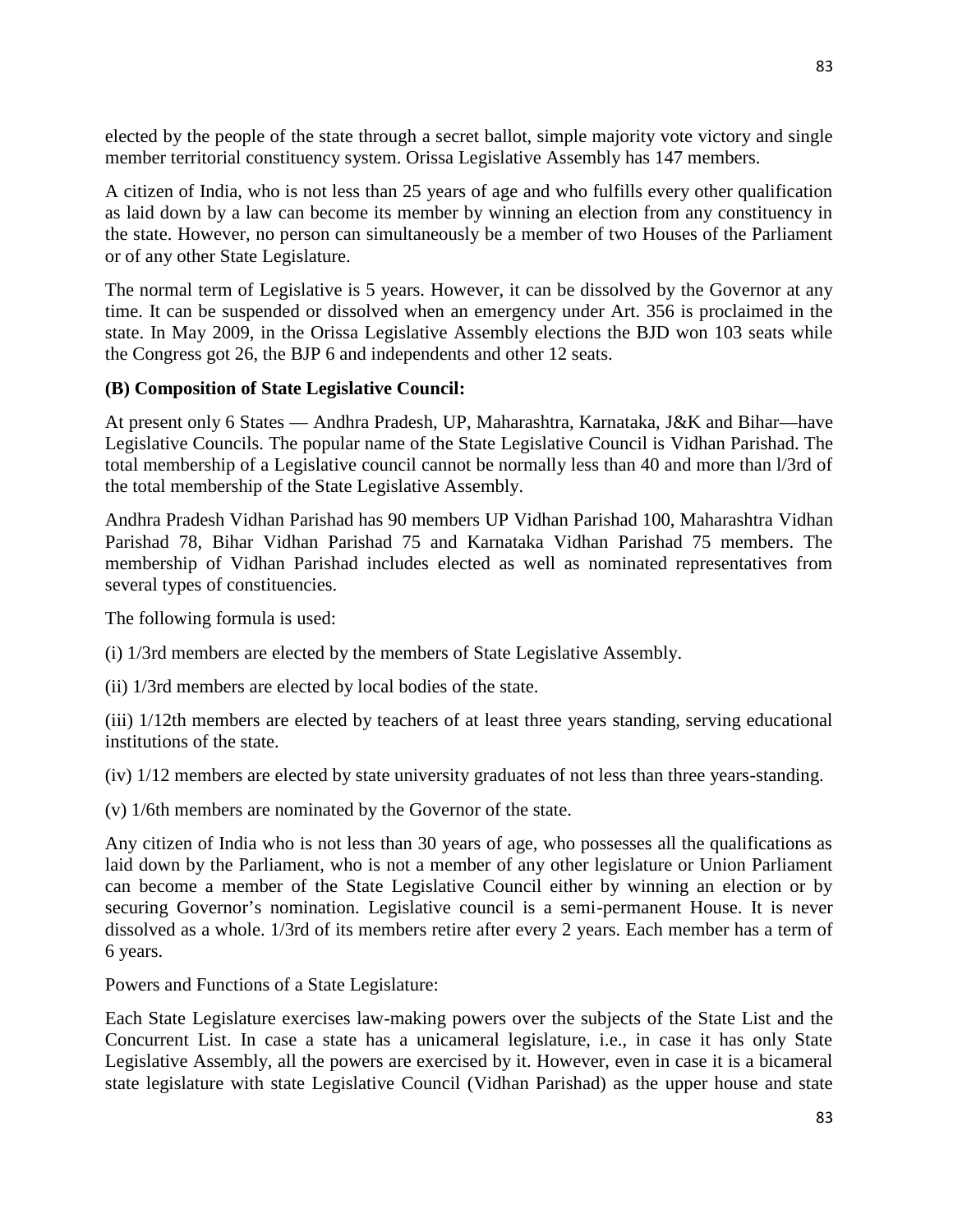Legislative Assembly as the lower house, almost all the powers are exercised by the latter. The Legislative Council plays only a secondary and minor role.

Powers of State Legislature:

1. Legislative Powers:

The State Legislature can make laws on the subjects of the State List and the Concurrent List. It can enact any bill on any subject of State List, which becomes an Act with the signatures of the Governor. Normally, the Governor acts as a nominal and constitutional head and as such follows the advice of the State Chief Minister and his Council of Ministers.

However, he can reserve some bills passed by the State Legislature for the approval of the President of India. Further, in case a law made by the State Legislature on a concurrent subject comes into conflict with a Union Law on the same subject, the latter gets precedence over the former. In ordinary law-making, both the Houses (Legislative Assembly and Legislative Council wherever these exist together) have co-equal powers. In practice the Legislative Assembly dominates the law-making work. Most of the non-money ordinary bills are introduced in the Legislative Assembly and it plays a major role in their passing. The Legislative Council acts only as a revising and delaying second chamber.

A bill passed by the Legislative Assembly and rejected by the Legislative Assembly or not decided upon by the latter within 3 months, when re-passed by the Legislative Assembly becomes an Act after the expiry of one month from the date on which it was sent to the Legislative Council a second time.

A bill first passed by the Legislative Council becomes an Act only when it gets the approval of the Legislative Assembly. Thus, Legislative Council can only delay the passing of an ordinary bill by a maximum of 4 months. In case the State Legislature is a unicameral body, all the law making powers are exercised by the Legislative Assembly.

# **2. Financial Powers:**

The State Legislature has the power to levy taxes in respect of all subjects of the State List. It is the custodian of the finances of the state. Mo revenue can be collected or tax can be levied or collected by the state government without the consent of the State Legislature. The budget and all other financial policies and programmes of the state government become operational only after getting an approval from the State Legislature.

However, in emergencies declared under Articles 352, or 356 or 360, the financial powers of the state become subordinate to the Union. When the state is under a constitutional emergency (Art. 356), the State Legislature stands either suspended or dissolved. In this situation, the financial powers for the state are exercised by the Union Parliament.

When a State Legislature is unicameral, all the financial powers are naturally exercised by the Legislative Assembly. However, even when it is bi-cameral, the real financial powers are in the hands of the Legislative Assembly. A money bill can be introduced only in the Legislative Assembly and after passage it goes to the Legislative Council.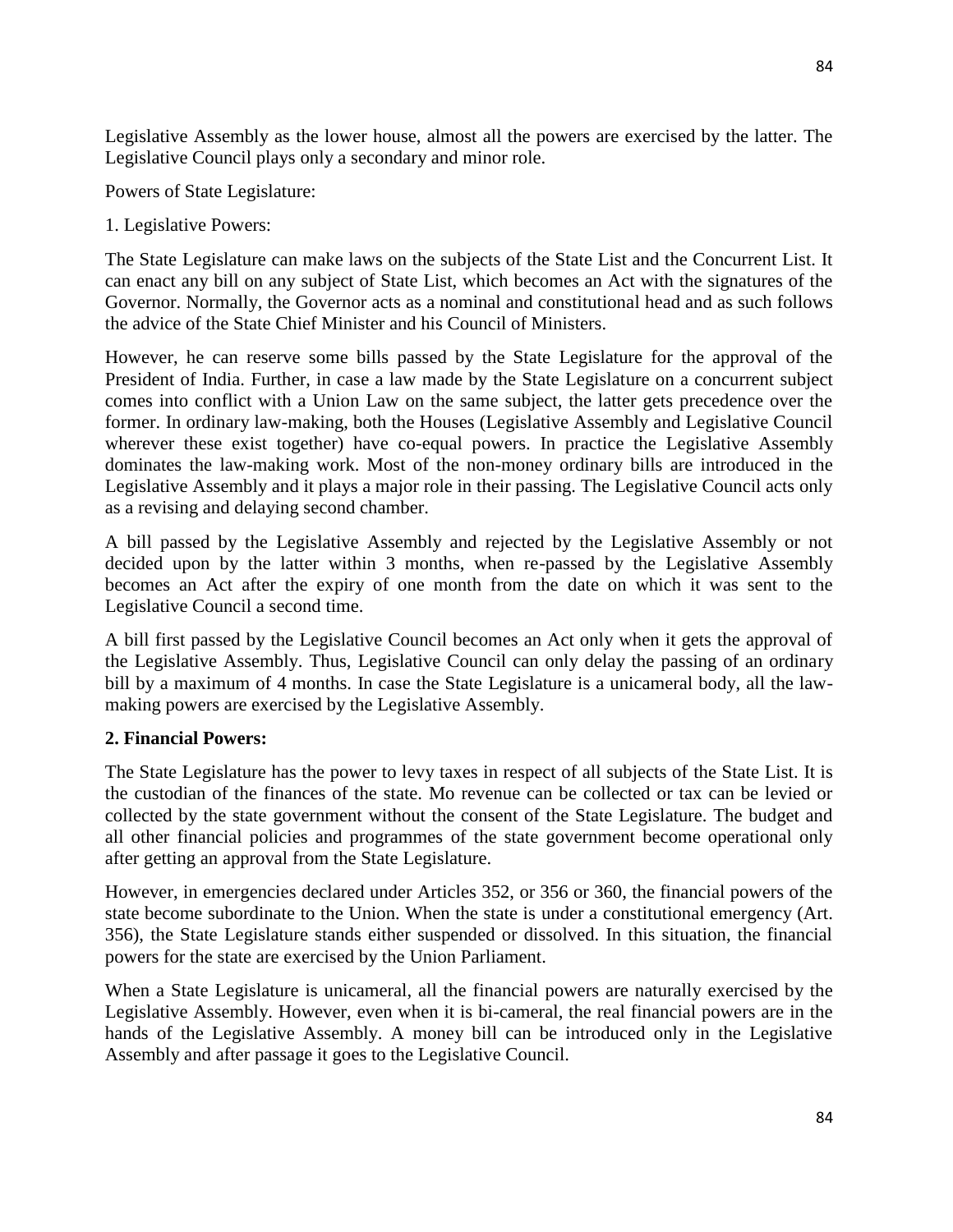The latter can delay its passage for only 14 days. In case, it rejects or amends the bill, the decision of the Legislative Assembly prevails. When the Legislative Council returns a financial bill to the Legislative Assembly with some amendments, it is the power of the Legislative Assembly to accept or reject these. Thus, in respect of financial powers, the real authority is in the hands of the State Legislative Assembly.

3. Power to control the Executive:

Control over the State Council of Ministers is exercised by the State Legislative Assembly. Little role has been assigned to the State Legislative Council. The State Chief Minister is the leader of majority in the State Legislative Assembly. The State Council of Ministers is collectively responsible before the Legislative Assembly.

The latter can cause the fall of the ministry by passing a vote of no-confidence or by rejecting a bill or policy or budget sponsored by the Council of Ministers. The State Legislative Council can exercise only a limited control over the ministry by putting questions and supplementary questions to the ministers.

## 4. Other Powers:

The State Legislature, particularly its Legislative Assembly, exercises several other powers. The elected members of the Legislative Assembly (MLAs) participate in the election of the President of India. They also elect representatives of the state in the Rajya Sabha. Certain constitutional amendments can be made by the Union Parliament only with the ratification by at least half of the State Legislatures.

The state legislature considers the reports of the State Public Service Commission, State Auditor General, and others. It also acts as a forum for ventilation of the grievances of the people. The State Legislative Assembly has the right of adopting a resolution for the creation or abolition of the State Legislative Council.

## **Position of a State Legislature:**

The State Legislature occupies the same position in a state as is the position of the Parliament in the Union. There is, however, a difference of degree in their relative powers. Indian Unitarian Federalism makes the Union Parliament more powerful than each state legislature. Further, there are several specific limitations on the powers of a state legislature.

Some Limitations on the Powers of State Legislature:

(1) Prior consent of the President of India for introduction of some Bills:

There are certain bills which can be introduced in a state legislature only with the prior consent of the President of. India.

(2) Reservation of bills by the Governor for President's Assent:

There are certain bills, which after having been passed by the state legislature, can be reserved by the Governor for the consent of the President. Such bills become laws only after the President has given his assent.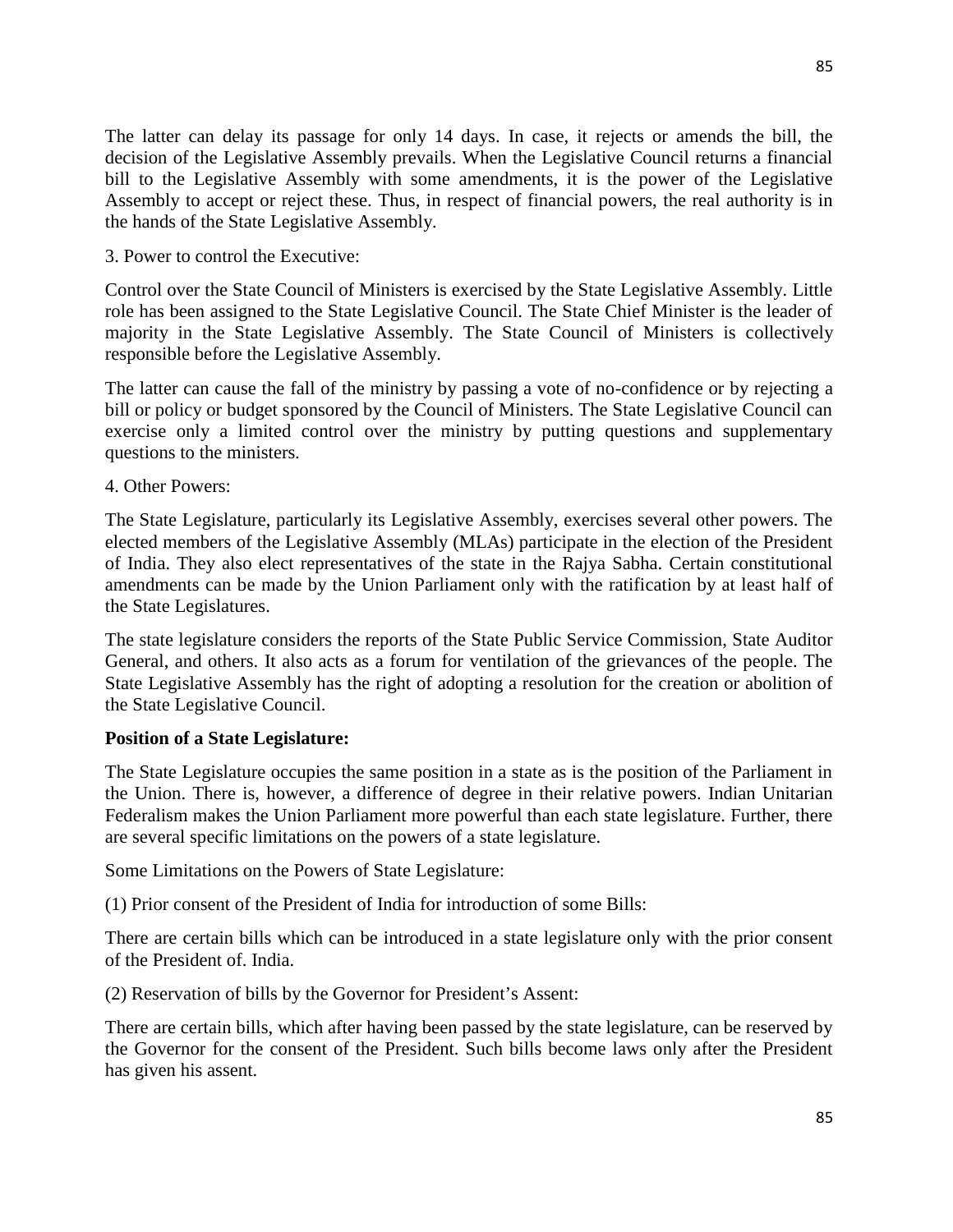(3) Limitation that can be imposed by the Rajya Sabha:

The Union Parliament gets the power to pass laws on the State List, (for one year) if the Rajya Sabha adopts a resolution (supported by 2/3rd majority of the members present and voting) and declares a state subject mentioned in the resolution as a subject of national importance.

(4) Limitations during national Emergency:

When a national emergency (Under Art. 352) is in operation, the Parliament is empowered to pass a law on any subject of the State List. The law so passed operates during the period of emergency and for six months after the end of the emergency.

(5) Limitations during a Constitutional Emergency:

During the operation of constitutional emergency in a state under Art 356, the Union Parliament gets the authority of making laws for that state. The State Legislature stands either dissolved or suspended.

(6) Discretionary Powers of the Governor:

Discretionary powers of the Governor of a state also constitute a limitation on the State Legislature. Whenever he acts in his discretion, he is beyond the jurisdiction of the State Legislature. Acting in his discretion, the Governor can even dissolve the State Legislative Assembly.

(7) Precedence of Union Laws on the Concurrent Subject:

They State Legislature and the Union Parliament, both have the concurrent power to make laws on the subjects of the Concurrent List. If both the Union Parliament and a State Legislature pass a law on the same subject of the Concurrent List and there is inconsistency between the two, the law passed by the Union Parliament gets precedence over the corresponding state law.

Thus each state legislature in India exercises law-making powers over the subjects given to it by the Constitution. However, even in respect of these, it exercises law-making powers under the above constitutional limitations.

# **Political Party**

Political Parties

In our country, there are several political parties that stand for the election. The presence of the political party is actually a healthy situation for the nation. It gives people a choice to make a more evolved and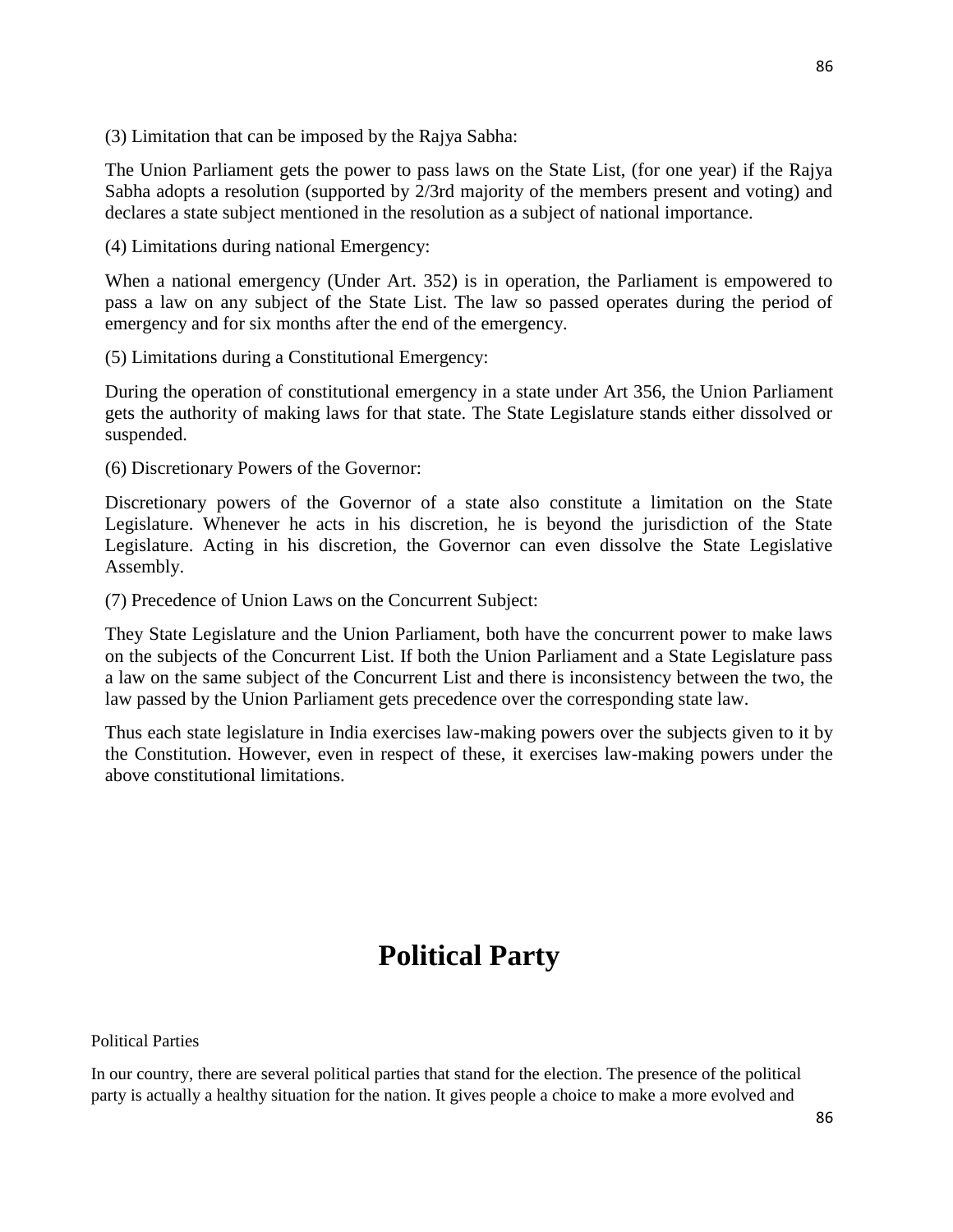effective decision. Moreover, it drives the other political parties to get better than their competitors to win elections and rule the nation. So, this is the basic backdrop of political parties. But what is a political party? Why do we need a political party? Let's find out.

Introduction to Political Party

A political party basically, is a group of people. These people come together to contest elections in order to hold power in the government. It is a way to mobilize voters to support common sets of interests, concerns, and goals. The primary role of the political party is to fix the political agenda and policies. So, each party tries to persuade people by claiming their policies are better than those of other parties.

Political Parties

In a broader perspective, a political party is a means via which the people can speak to the government and have a say in the governance of any country. So, every political party must have three key components:

Leaders

Active Members

Followers

Functions of a Political Party

Every political party has a number of functions to perform. Here we have listed some of them.

A political party contests elections by putting up candidates. In countries like the USA, the candidates are selected by members and supporters of a party. On the other hand, in countries like India, the candidates are chosen by top party leaders. Every party has different policies and programmes. Voters make a choice in accordance with the policies and programmes liked by them. In a democratic country, a large group of people that has certain similar opinions group together and form a party. Then then, give a direction to the policies adopted by the government. Those parties which lose elections form the opposition. They voice different views and criticise the government for their failures and mobilize opposition to the government. Political parties shape public opinion. With the help of the pressure groups, the parties launch movements for solving problems faced by the people. Parties even offer access to government machinery and welfare schemes. The local party leader serves as a link between the citizen and the government officer.

#### **Importance of Political Parties**

A democracy cannot exist without the presence of a political party. This is clear from the function performed by the political parties. In case, there are no political parties then: Every candidate in the election would be an independent candidate. Any individual candidate does not have the efficiency to promise any major policy change to the people. In such a scenario, no one will be responsible for how the country is run. In the long run, only a representative democracy can survive. Political parties are the agencies that gather different views on various issues and present them to the government.

Party System

There are three types of party systems:

One-Party System

Two-Party System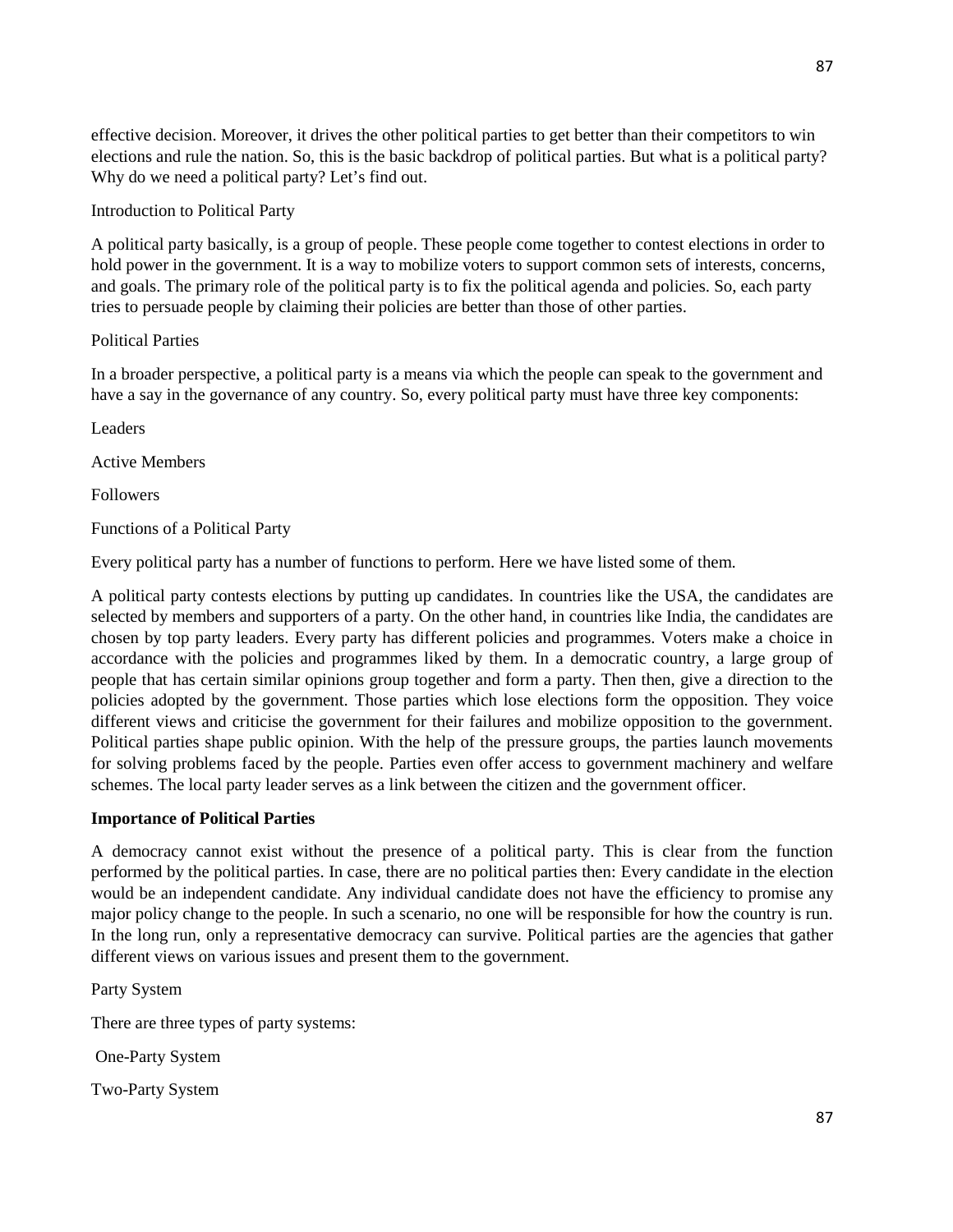Multi-Party System

One-Party System

In a one-party system, there is no competition in this system. Here, the lone party nominates the candidates and the voters have only two choices i.e. Not to vote at all or write 'yes' or 'no' against the name of the candidates nominated by the party. Such a political system has been prominent in authoritarian regimes and communist countries such as China, North Korea, and Cuba. Before the collapse of communism, this system was also prevalent in USSR.

What are the Outcomes of Democracy?

#### Two-Party System

In a two-party system, the power shifts between two major, dominant parties. So, for winning the elections, the winner will have to get the maximum number of votes. However, please know that maximum number of votes is not equivalent to a majority of votes.

So, the smaller parties tend to merge with the bigger parties or they drop out of elections. Such a parliamentary system prevails in Canada and Great Britain, in which there are two parties holding the maximum numbers of seats.

#### Multi-Party System

The third and the most common form of government is the multi-party system. In such a system, there are three or more parties which have the capacity to gain control of the government separately or in a coalition.

In case, no party achieves a clear majority of the legislative seats, then several parties join forces and form a coalition government. Countries like India, follow a multi-party system. Some people are of the view, that a multi-party system often leads to political instability in a country.

Political parties exist for several reasons, but the most important is to nominate and elect candidates to office. The party has leaders, committees, workers, and members to carry out the party's programs at the local, state, and national levels. One of the most confusing aspects of political parties is the identification of the interrelated elements of political parties.

#### *Party-in-Electorate*

1 Organizing the Election Process - In any given election at any level, numerous citizens want to be elected to specific offices. One of the important party functions is to narrow the pool of those seeking office to specific party nominees. After the nominees are selected, a party platform is established so that voters can more purposefully elect their representatives.

2 Screening Candidates Parties screen candidates to help ensure that those running are indeed qualified to perform the duties of the job. When candidates are weak, they often lose party approval.

3 Facilitating Voter Choice Parties help citizens cast their votes by keeping the public informed. In general, political agendas are consistent within a party. For example, a Republican voter can understand somewhat the agenda of his or her party and how it is different than that of the Democratic party.

4 Educating Citizens Parties work to educate voters. Imagine if you had to go out on your own and conduct research on all the issues that interested you. Parties do the research for you and provide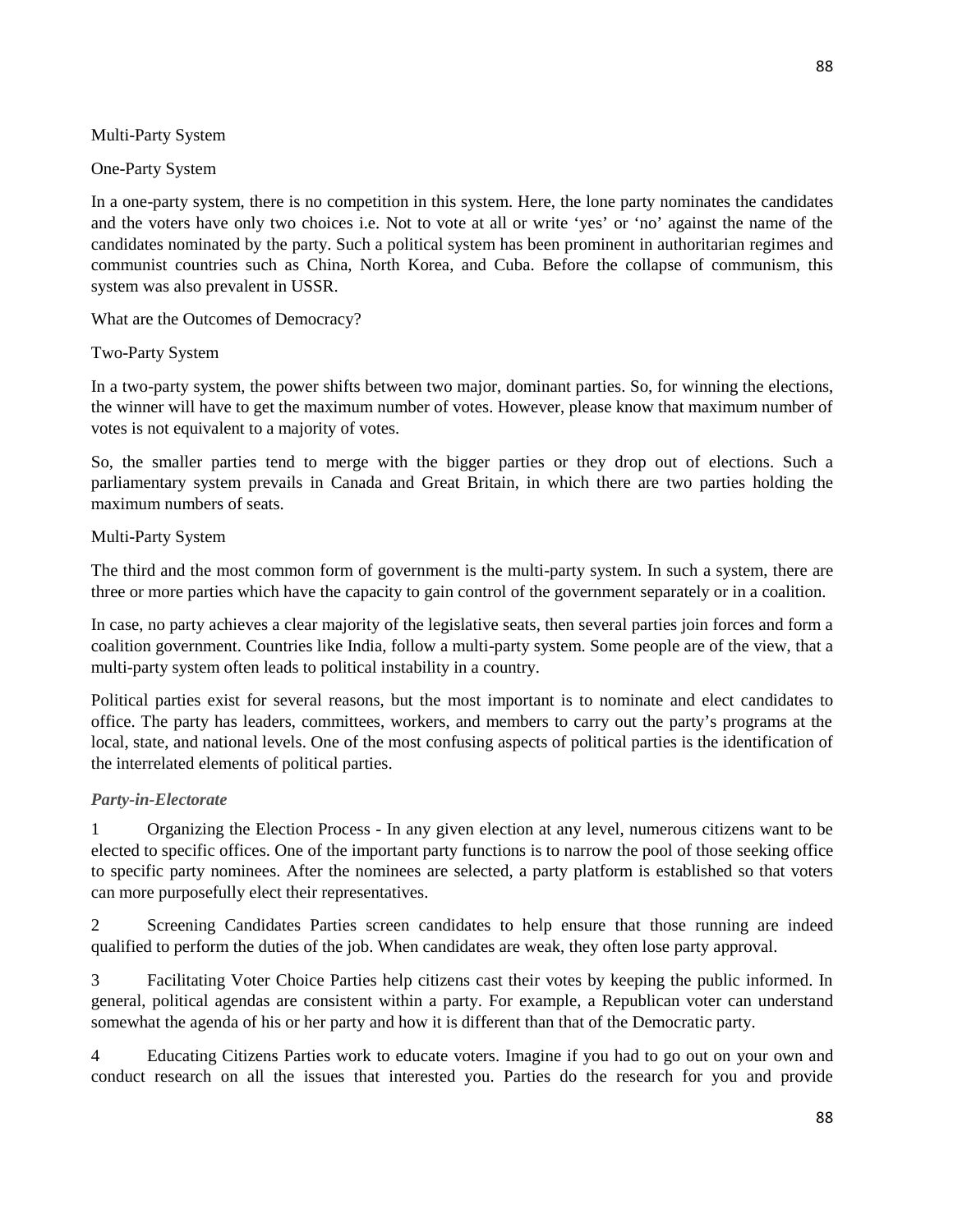information to help you make informed decisions as a voter.

4 Promoting Civic Participation Parties encourage citizens to become politically active by recruiting party volunteers, donors, potential candidates, and voters.

#### Party-as-Organization

1 Recruiting Candidates Parties try to recruit qualified candidates to run for office who can win elections. Imagine the burden on voters if there were no parties but simply dozens of individuals for whom to vote.

2 Aiding Candidates After a candidate has been recruited and screened, parties help candidates persuade voters by spreading the word about the candidate's background and qualifications as well as the party agenda. Parties provide numerous campaign services to candidates they want to see in office.

3 Aggregating Interests Parties help unite different groups so that the combined coalition helps to further a party's agenda. When the interests of several groups are blended together, the result is a party philosophy.

#### Party-in-Government

1 Organizing a Complex Government Parties help make connections between the three branches of government (legislative, judicial, and executive) at both the state and national levels. The American political system is highly complex. Parties help make this system less complicated for the voters whom the party represents.

2 Ensuring Accountability Parties help hold those in office accountable for their legislative decisions. For example, when the economy turns bad, it is not uncommon for the opposing party to gain control in the next election. When a party's candidates make poor decisions, the voters will replace those candidates or representatives.

The major ways of classification of Indian Political parties other than left/right or political compass are as follows.

- 1. All India Parties
- 2. Trans regional parties
- 3. Commercial parties
- 4. Ad-hock parties.

## **All India Parties**

- All India Parties are defined as those national parties with broad based national support and is able to win at least 6% of valid votes in any four or more states at general election or state legislature elections and in addition win four or more seats to the Lok Sabha in any state or states.
- The other criteria is political parties win at least 2% valid votes in three different states , and have 11 MPs out bof 543 directly elected representatives of the Lok Sabha.
- BJP, Congress , CPI (M), BSP etc., fall into this category.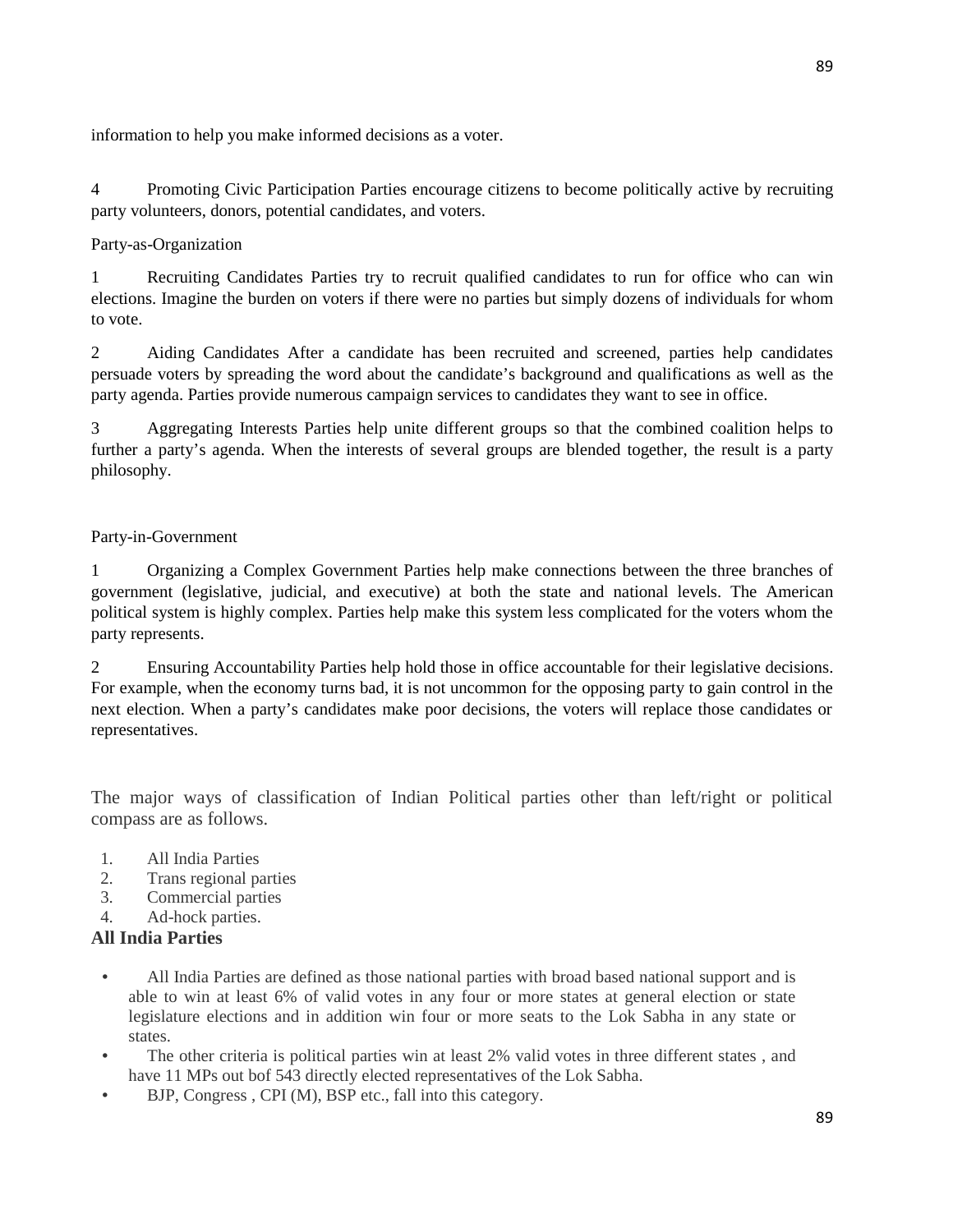## **Trans Regional Parties**

- The second group consists of sub regional nationalism and aspirations based on the common language, culture and history of the region. These parties harness the regional aspirations irrespective of religion or language affiliations.
- Their power and voter base is confined to a state or region or geographical area.
- DMK and ADMK, Assam Gana Parishat, Telugu Desham, National Conference are some examples.

#### **Commercial Parties**

- The third groups are exclusive in the sense that they accept membership from communities of perticular language or religion. They care exclusive in there membership.
- They protect and promote the interest of a particular community , basically non aggressive.
- They generally mobilize their support based on their particular sentiments .
- Akali Dal and Muslim League are some examples .

#### **Ad Hock Parties**

- This group is concentrated around powerful leader or local born state issues.
- They do not survive long and disappear soon or merge with other parties.
- BKD of Charan Singh and Kerala Congress are some examples.

Difference Between Regional Party and National Party

**Regional party** implies the party whose area operation is limited and so their activities are restricted to only a few states. On the other hand, **national party** refers to a political party is a registered party that operates in more than four states of the country and their area of operation extends over the entire country.

Political Parties plays an important role in the development of the country, as they are of different ideologies and approaches to social needs and the objectives of the nation. They bridge the gap between citizens and the government. A political party is accorded the status of a regional party or a national party by the Election Commission of India (ECI).

Take a read of the article excerpt that explains you the difference between regional and national party.

| <b>BASIS FOR</b><br><b>COMPARISON</b> | <b>REGIONAL PARTY</b>                                                                                                   | <b>NATIONAL PARTY</b>                                                                                              |
|---------------------------------------|-------------------------------------------------------------------------------------------------------------------------|--------------------------------------------------------------------------------------------------------------------|
| Meaning                               | Regional party refers to a political party,<br>which has its base in a particular region<br>and has limited objectives. | National party implies a political party<br>that extends over the entire nation, in<br>terms of area of influence. |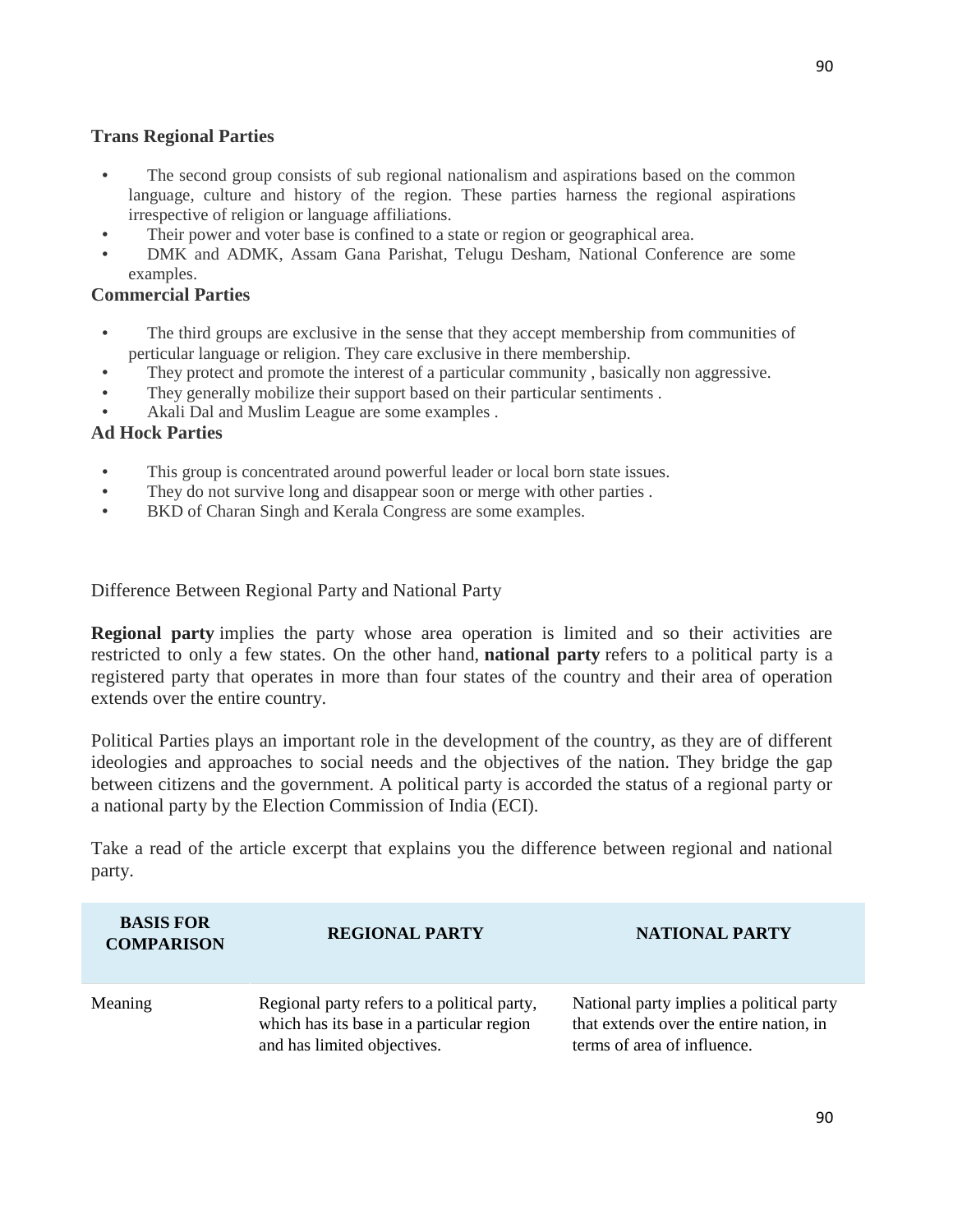| <b>BASIS FOR</b><br><b>COMPARISON</b> | <b>REGIONAL PARTY</b>                                         | <b>NATIONAL PARTY</b>                                  |
|---------------------------------------|---------------------------------------------------------------|--------------------------------------------------------|
| Symbol                                | It can be changed and repeated in other<br>state.             | It has a permanent symbol that cannot be<br>repeated.  |
| <b>Influences</b>                     | Particular region only                                        | Entire country                                         |
| Strength                              | It should be strong enough in at least one.<br>or two states. | It should be strong enough in at least<br>four states. |
| Aim                                   | To promote regional interest.                                 | To resolve national and international<br>issues.       |

# *Key Differences Between Regional and National Parties*

The difference between regional and national parties can be drawn clearly on the following grounds:

- 1. A regional party refers to the party that obtains a minimum of 6% of the total votes in State Assembly elections and acquires a minimum of two seats. On the contrary, if a party occupies 6% of the total votes polled in the elections of the lower house of Parliament or legislative assembly elections in four states and gains four seats in the lower house then that party is awarded the status of the national party.
- 2. A regional party symbol can be changed and repeated in another state. Conversely, the symbol of a national party is permanent which cannot be repeated.
- 3. A regional party influences a particular region or state. In contrast, a national party has an influence over entire country.
- 4. The regional party must win seats of at least two states. As against, a national party must win seats in at least four states.
- 5. The regional party aims at promoting regional interest. On the other extreme, the national party aims at resolving national and international issues.

## Conclusion

Both regional and national political parties trigger the growth of the nation and work for the upliftment and welfare of the people. The national parties enjoy more privileges than regional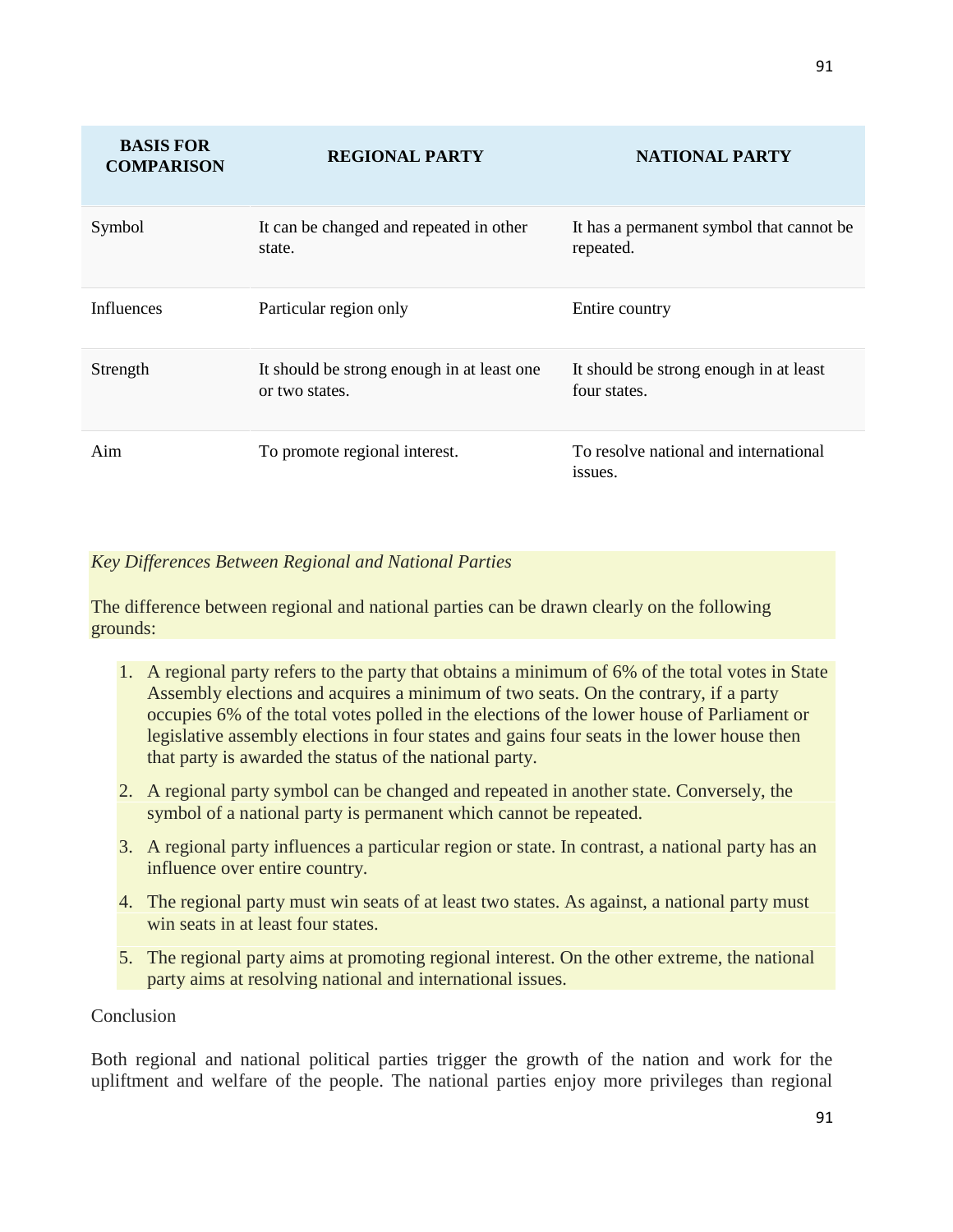parties in terms of collection allowed from the party funds, as the national party can collect more, but the regional party can collect the lesser amount.

## **Rise of Regional Parties In India**

In a democracy, political parties provide an agency to the society to gather different views on various issues and to present these to the government. They bring various representatives together so that a responsible government could be formed. They provide a mechanism to support or restrain the government, make policies, justify or oppose them. India has a multi-party system.

#### **Political Parties in India**

Every political party in India has to register with the Election Commission. The Election Commission registers political parties for the purpose of elections and grants them recognition as national or state parties on the basis of their poll performance

#### **Recognised Parties:**

Are given a unique symbol – only the official candidates of that party can use that election symbol

**National Parties:** A party that secures at least 6% of the total votes in Lok Sabha elections or Assembly elections in four States and wins at least four seats in the Lok Sabha is recognised as a national party.

**State Parties:** A party that secures at least 6% of the total votes in an election to the Legislative Assembly of a State and wins at least two seats is recognised as a State party.

According to the Election Commission of India, there are over 2000 political parties in India, which include eight "recognized national" and more than 50 "recognized state" parties.

#### **Regional Parties in India**

Other than the 8 national parties- Indian National Congress, Bharatiya Janata Party, Nationalist Congress Party, Communist Parties, Bahujan Samaj Party, Rashtriya Janata Dal, All India Trinamool Congress and National People's Party; most of the major parties of the country are classified by the Election Commission as 'State parties'. These are commonly referred to as regional parties. Yet these parties need not be regional in their ideology or outlook. Some of these parties are all India parties that happen to have succeeded only in some states. The presence of a number of ethnic, cultural, linguistic, religious and caste groups within the Indian society is greatly responsible for the origin and growth of regional parties.

In India regional parties are based on themes like– Identity, Statehood, Autonomy and Development etc. Autonomy consists of demanding greater powers to the states (like the National Conference in Jammu and Kashmir). Statehood consists of fighting for an independent state within the country (like the Telangana Rastra Samiti demanded a separate state of Telangana). Identity consists of fighting for recognition of cultural rights of a group (like the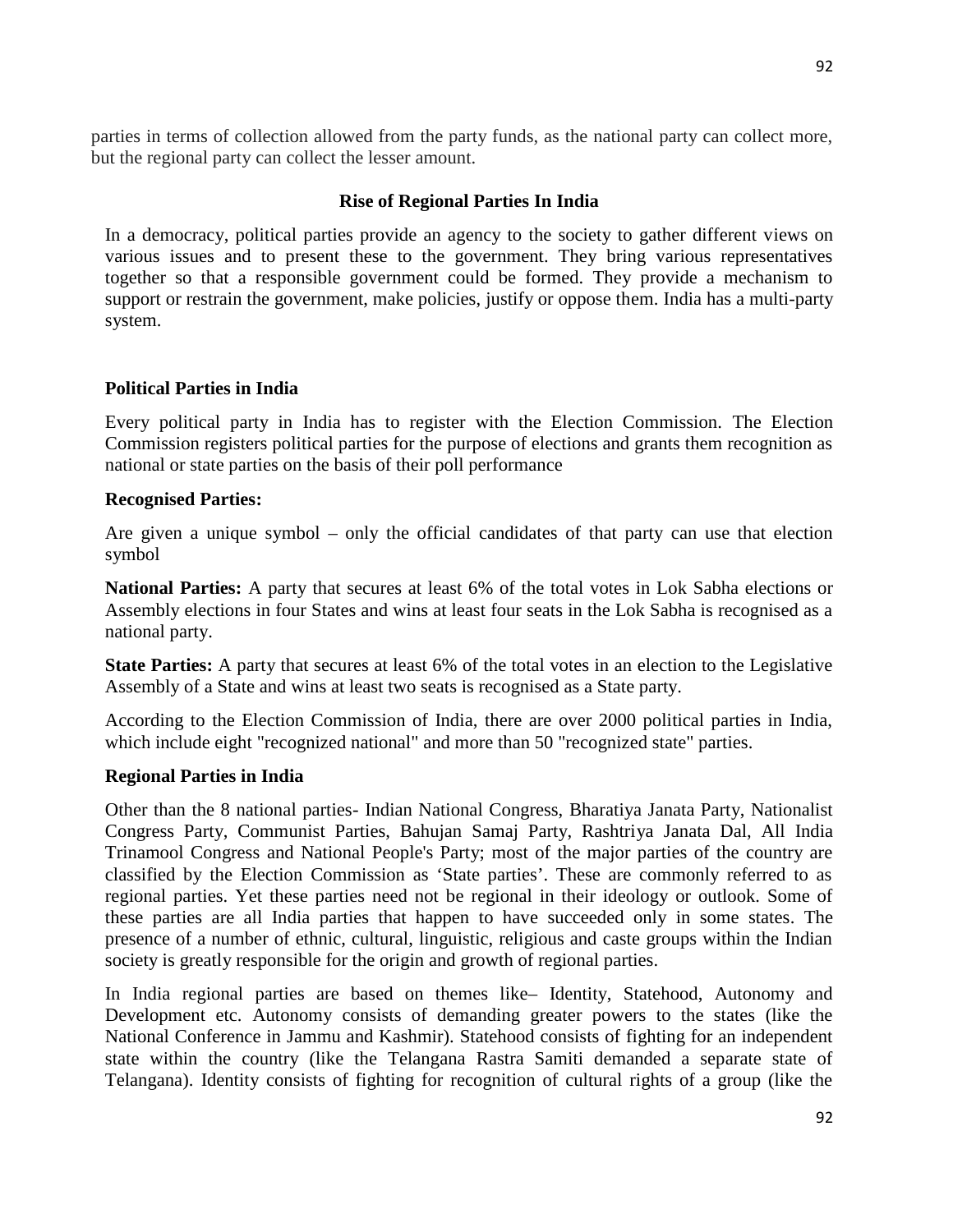Shiv Sena in Maharashtra or the DMK fighting for the identity of the Dalits). Development consists of regional parties believing that only they can bring development to the people of a particular region. Sometimes regional parties create these 'cultural specificities' for electoral gains.

# **Evolution of Regional Party**

Over the last four decades, the number and strength of regional parties has expanded.

This has made the Parliament of India politically more diverse. Regional political parties have emerged to fulfill regional aspirations.

No one national party is able to secure on its own a majority in Lok Sabha. As a result, the national parties are compelled to form alliances with State parties. The regional political parties started playing a crucial role in coalition politics since 1989. It is because of the regional political parties that our party-system has been federalized. The Centre has begun to address their problems and respond their aspirations through accommodation. The evolving nature of our party system has strengthened the cooperative trends of our federal system.

# **Various Stages of Indian Party System**

# **1952-64 :The Nehruvian era of national consensus**

The Congress Party was the dominant party and Indian democracy was essentially a one party system also termed as 'Congress system'. Congress evolved as the party that was like a big umbrella under which all communities and interests and ideologies sought and got a place. There were many small parties competing with the Congress but they acted mainly as a kind of pressure groups.

# **1964-77: An Uneasy Transition**

With the death of Jawahar Lal Nehru, and 1967 elections posed challenge to dominance of the congress system. The Congress failed to secure majorities in eight states and its majority in the Lok Sabha was reduced to very narrow 54% of the seats. Regional parties started growing all over the country. The dismal performance of the Congress led to a series of power struggles with in congress. Ultimately, the party was split in 1969 and Indira Gandhi's supremacy was established both in the party and the government. However, some leaders like Morarji Desai in Gujarat and JP (Jaiprakash Narain) in Bihar carried out a successful movement against Congress corruption and arbitrary rule. Their movement peaked in 1975 when Indira Gandhi for the first and only time in Indian history decided to impose in Internal emergency.

# **1977-80: A Period of a New Consensus and Increasing Inter-Party Conflict**

New coalition emerged led by Janata Party in 1977.

This led to Emergence of a Multi-Party System in India. Many smaller parties had come together to fight the Congress dominance rather than any ideological consensus. But, the lack of ideologically coherent policy led to fall of Janata party and congress gained rise of power in